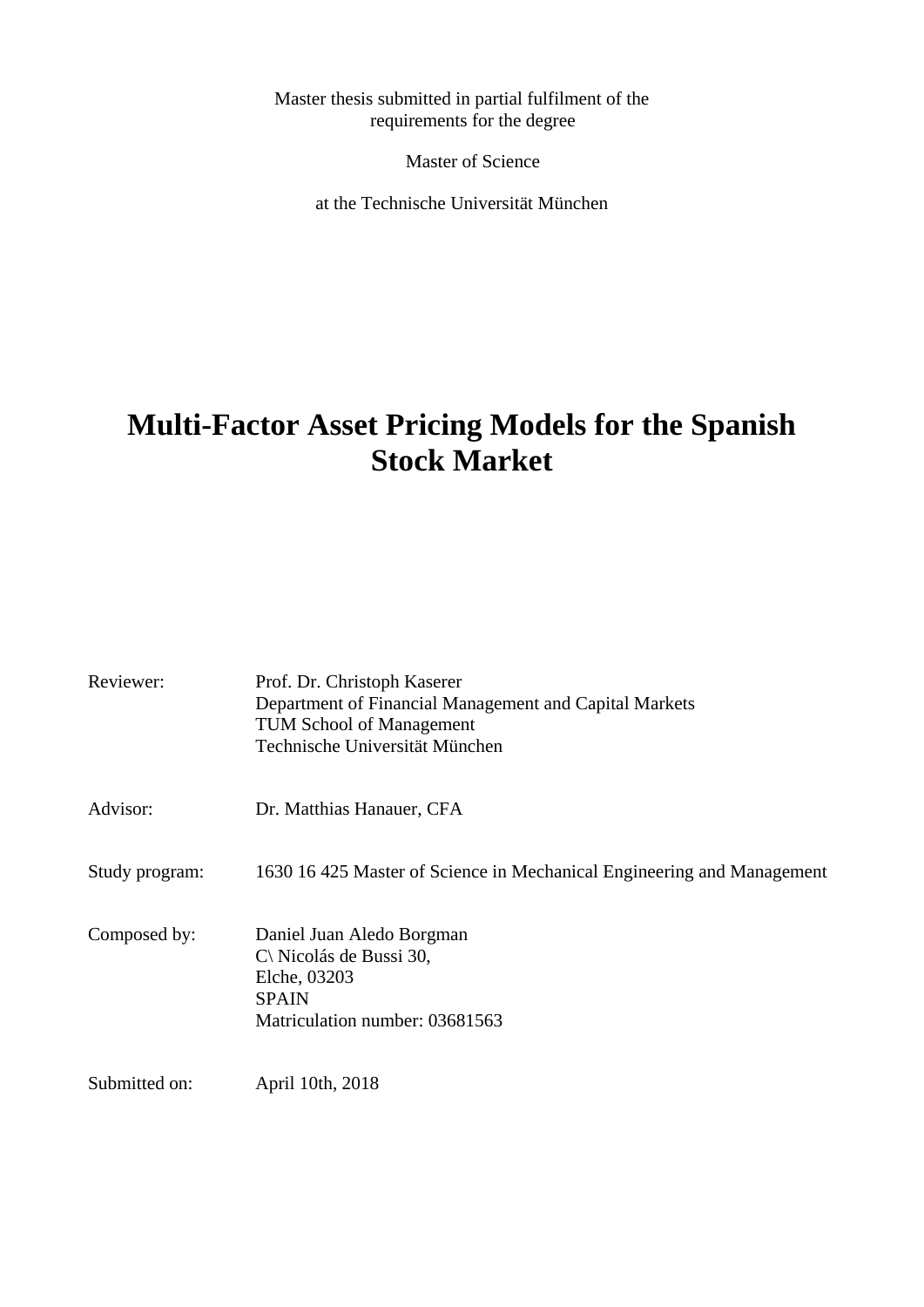## **ABSTRACT**

Tests on the five-factor model of Fama and French (2015) for the Spanish stock market from 1990-2016 (317 months), reveal that the *market*, *size* and *investment* factors do not contribute information about average stock returns. Analogous tests on the three-factor model of Fama and French (1993) are even more tragic, and reveal that none of the three factors contribute unique information to the model. Therefore alternative factor definitions are considered for the; *value*, *profitability* and *investment* factors. The performance of the three-factor model is significantly improved by using a *value* factor constructed on *E/P*. In order to improve the performance of the five-factor model, a modified six-factor model has been proposed. The proposal uses; a devil *B/M value* factor as suggested by Asness and Frazzini (2013), an *investment* factor based on *compositeequity-issuance*, and a sixth *momentum* factor as suggested by Carhart (1997). The *size*, *market* and profitability factors remain largely unchanged. All factors in the model proposal, except *size*, contribute unique, valuable information about average returns. Two new *risk* factors are also constructed, however their average returns prove to be captured by the here suggested six-factor model. *Size* is redundant for describing average returns for the studied sample.

**Key words:** Stock market, Spanish market, asset pricing, multi-factor model, five-factor, profitability, investment, momentum, risk.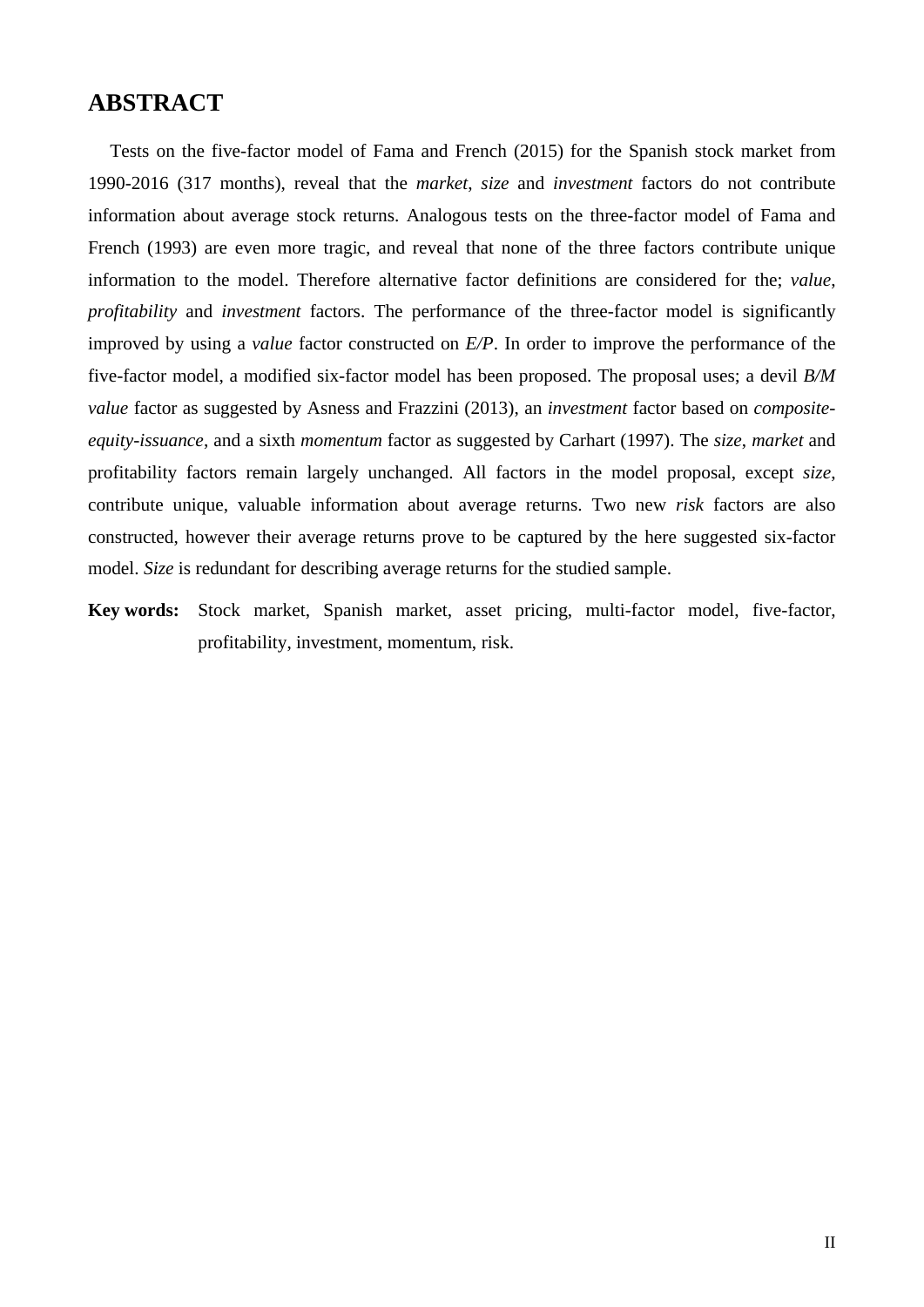# **ZUSAMMENFASSUNG**

Tests zum Fünf-Faktoren-Modell von Fama and French (2015) für den spanischen Aktienmarkt von 1990-2016 (317 Monate) zeigen, dass der *Markt-*, die *Größen-* und die *Investitionsfaktoren* keine Informationen über durchschnittliche Aktienrenditen liefern. Analoge Tests aus dem Drei-Faktoren-Modell von Fama and French (1993) fallen noch tragischer aus und zeigen, dass keine der drei Faktoren einzigartige Informationen zu dem Modell beitragen. Daher werden alternative Faktordefinitionen für *Wert-*, *Rentabilität-* und *Investitionsfaktoren* berücksichtigt. Die Leistungen des Drei-Faktoren-Modells werden durch die Verwendung eines auf *Kurs-Gewinn-Verhältnis* (*E/P*) basierenden Wertfaktors deutlich verbessert. Um die Leistungen des Fünf-Faktoren-Modells zu erhöhen, wurde ein modifiziertes Sechs-Faktoren-Modell vorgeschlagen. Der Vorschlag verwendet einen auf Asness and Frazzini (2013) basierenden dämonischen (devil) *Buchwert-Marktwert* (*B/M*) *Wertfaktor*, einen auf den *zusammengesetzten Kapitalemissionen* (*CEI*) basierenden *Investitionsfaktor* und einen sechsten *Momentumfaktor*, wie in Carhart (1997). Die *Größen*-, *Markt*und *Rentabilitätsfaktoren* bleiben weitgehend unverändert. Alle Faktoren im Modellvorschlag mit Ausnahme von dem Faktor *Größe* liefern einzigartige, wertvolle Informationen über durchschnittliche Renditen. Zwei neue Risikofaktoren werden konstruiert, aber in dem hier vorgeschlagenen Sechs-Faktoren-Modell werden ihre durchschnittlichen Erträge erfasst. Der *Größenfaktor* ist zur Beschreibung der durchschnittlichen Erträge für die untersuchte Stichprobe überflüssig.

**Schlagworte**: Aktienmarkt, spanischer Markt, Asset Pricing, Multifaktormodell, Fünf-Faktor, Rentabilität, Investition, Momentum, Risiko.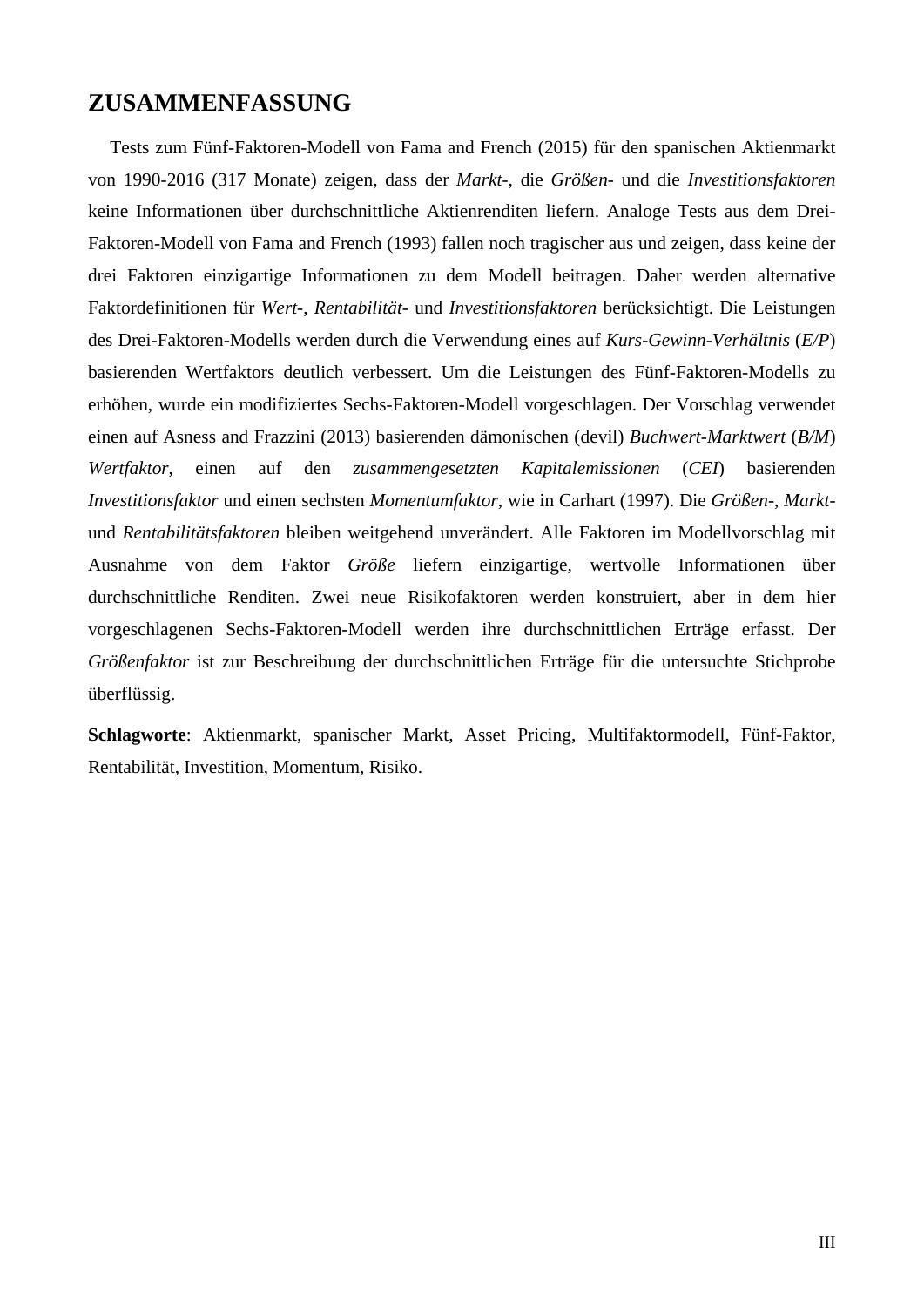## **RESUMEN**

# Título: MODELOS MULTIFACTORIALES DE VALORACIÓN DE ACTIVOS PARA EL MERCADO DE VALORES ESPAÑOL

Ensayos realizados para el mercado de valores Español durante el periodo de 1990-2016 (317 meses), indican que los factores de *mercado*, *tamaño* e *inversión* del modelo de cinco factores de Fama and French (2015), no contribuyen en la explicación de los rendimientos medios de acciones. Ensayos análogos son aún más trágicos en el caso del modelo de tres factores de Fama and French (1993), dónde ningún factor aporta información única sobre los rendimientos medios de las acciones. Por consiguiente se han considerado definiciones alternativas para los factores; *valor*, *rentabilidad* e *inversión*. En el modelo de tres factores, se observa una mejora considerable si se utiliza un factor *valor* basado en el ratio *beneficio*-*precio* (*E/P*). Para mejorar el rendimiento del modelo de cinco factores, se propone un modelo modificado del mismo. El modelo propuesto utiliza; un factor *valor* "demónico" (devil) basado en el ratio *valor contable*–*precio* (*B/M*) como el sugerido por Asness and Frazzini (2013), un factor inversión basado en la emisión compuesta de capital (*CEI*), y un sexto factor de *inercia* como el sugerido por Carhart (1997). Los factores; *mercado*, *tamaño* y *rentabilidad* se conservan sin grandes cambios. Todos los factores del modelo propuesto, excepto el factor *tamaño*, contribuyen información única sobre rendimientos medios de acciones. Se construyen dos factores nuevos basados en *riesgo*, pero se observa que el modelo de seis factores aquí planteado captura sus rendimientos medios. El factor *tamaño* permanece redundante para la muestra de análisis.

**Palabras clave:** Mercado de valores, valoración de activos, mercado español, modelo multifactorial, cinco-factores, rentabilidad, inversión, riesgo, inercia.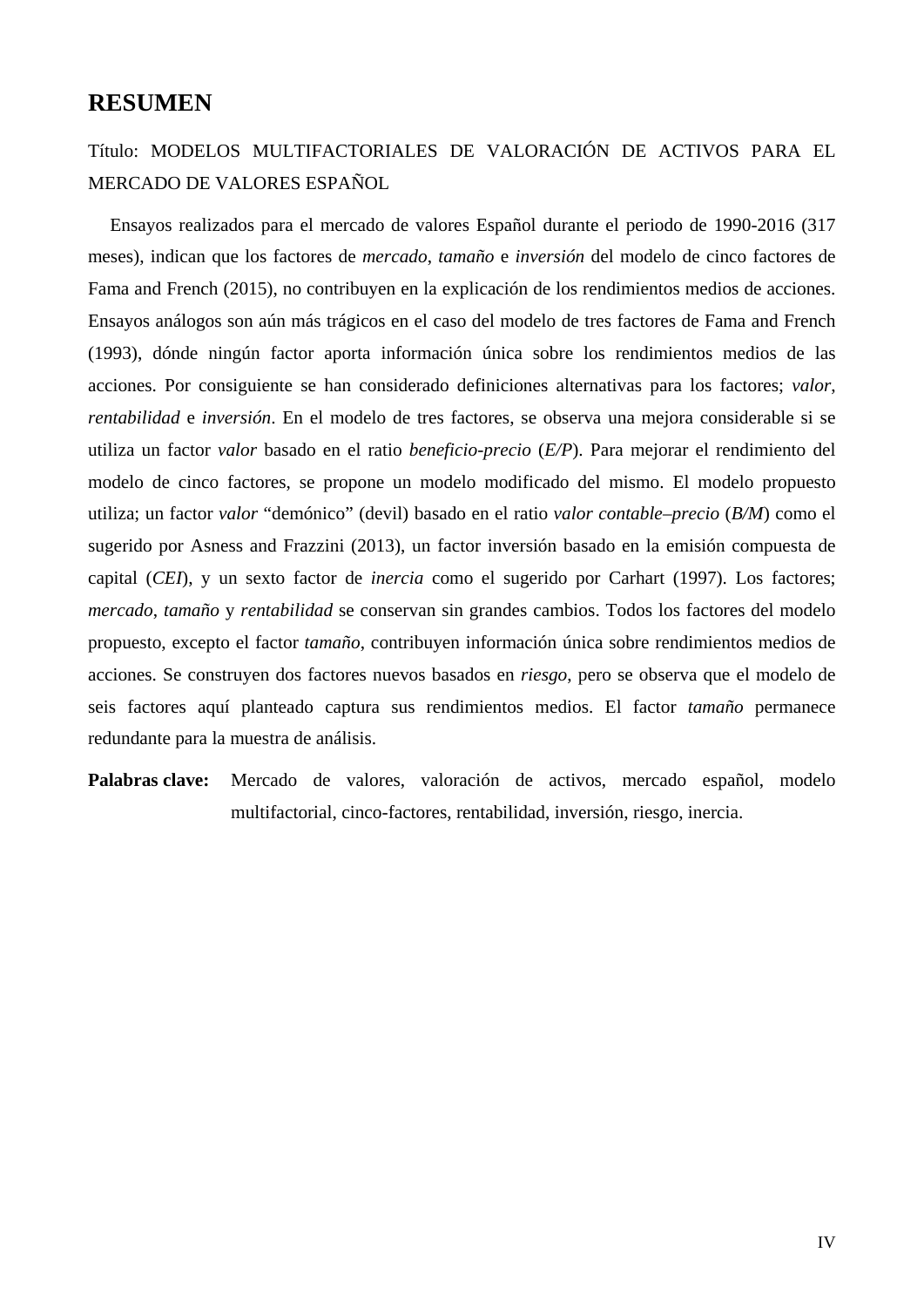# **Table of Contents**

| 1. |        |                                                                       |  |
|----|--------|-----------------------------------------------------------------------|--|
|    | 1.1.   |                                                                       |  |
|    | 1.2.   |                                                                       |  |
|    | 1.3.   |                                                                       |  |
| 2. |        |                                                                       |  |
|    | 2.1.   |                                                                       |  |
|    | 2.1.1. |                                                                       |  |
|    | 2.1.2. |                                                                       |  |
|    | 2.1.3. |                                                                       |  |
|    | 2.1.4. |                                                                       |  |
|    |        |                                                                       |  |
|    | 2.2.1  |                                                                       |  |
|    |        | 2.2.2.                                                                |  |
|    | 2.3.   |                                                                       |  |
|    | 2.3.1. |                                                                       |  |
|    |        | 2.3.2.                                                                |  |
|    |        | 3. The Fama-French five-factor model and the Spanish Stock market 19  |  |
|    | 3.1.   |                                                                       |  |
|    | 3.2.   |                                                                       |  |
|    | 3.3.   |                                                                       |  |
|    | 3.4.   |                                                                       |  |
|    | 3.5.   |                                                                       |  |
| 4. |        |                                                                       |  |
|    | 4.1.   |                                                                       |  |
|    | 4.2.   |                                                                       |  |
|    | 4.3.   |                                                                       |  |
|    | 4.4.   | Exposures of alternative factors to the original five-factor model 37 |  |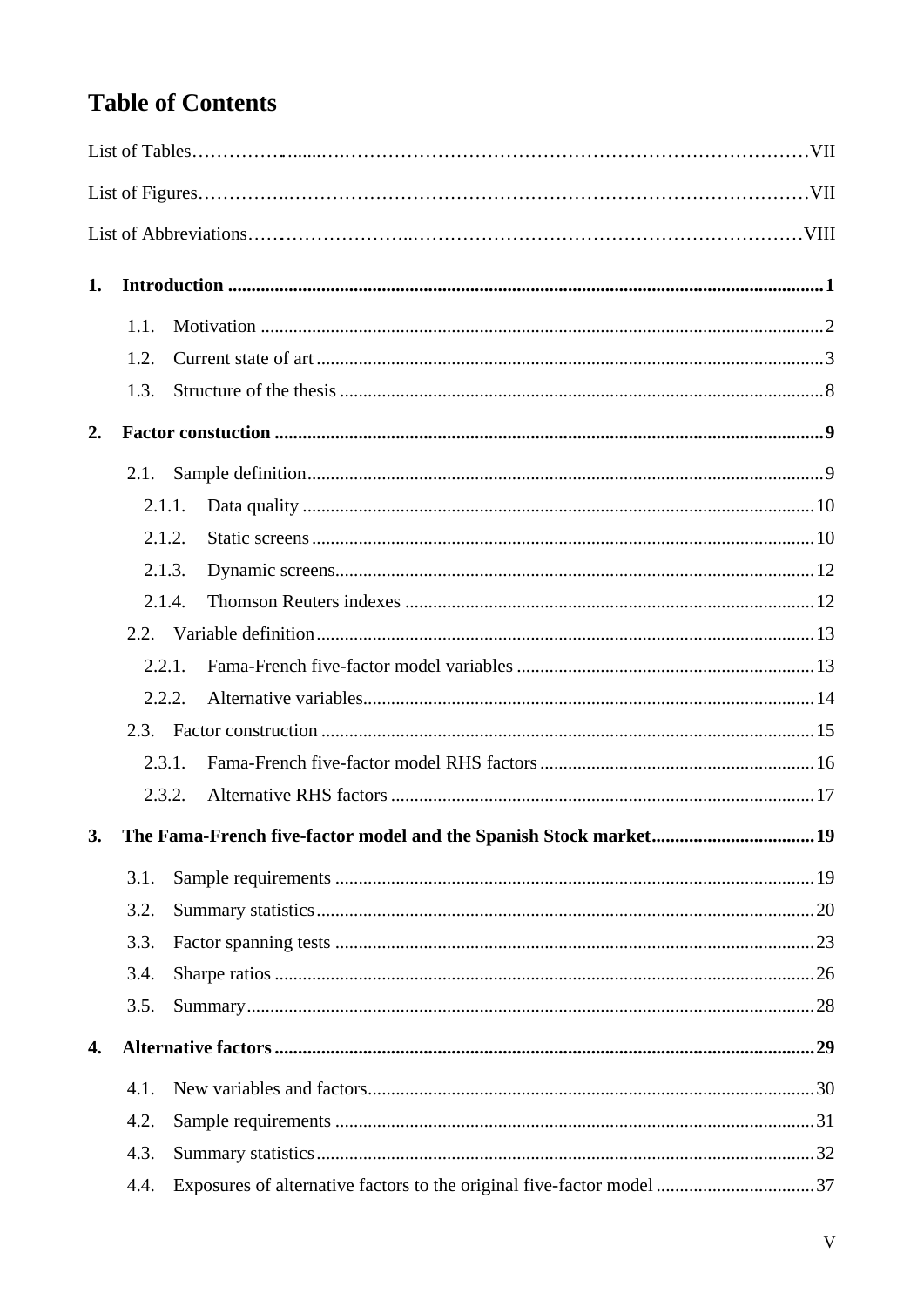| 4.6. |  |
|------|--|
| 4.7. |  |
| 4.8. |  |
|      |  |
|      |  |
|      |  |
|      |  |
|      |  |
|      |  |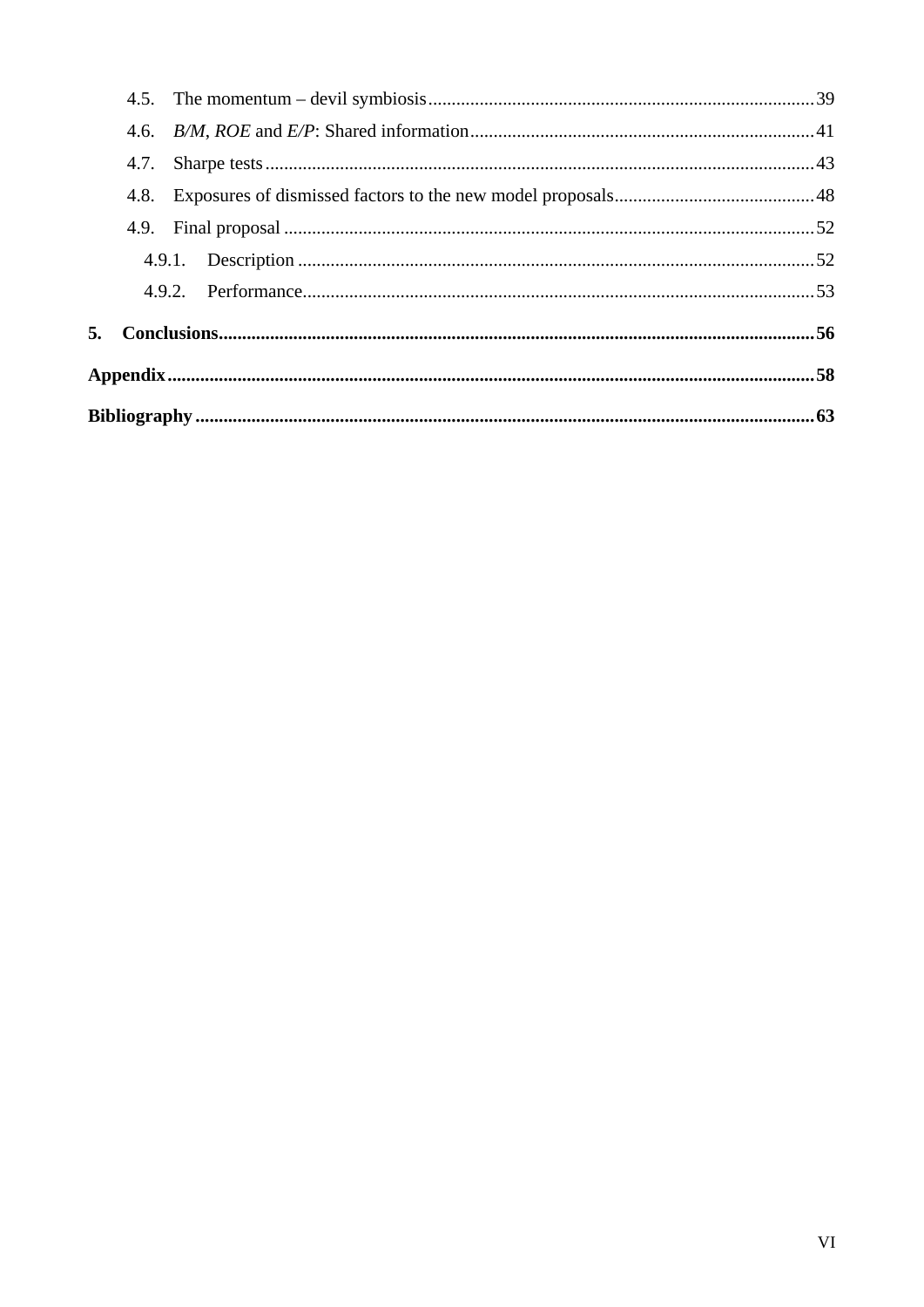# List of Tables

| Table 1:  |                                                                            |  |
|-----------|----------------------------------------------------------------------------|--|
| Table 2:  | List of Thomson Reuters DataStream and WorldScope identifiers  13          |  |
| Table 3:  |                                                                            |  |
| Table 4:  |                                                                            |  |
| Table 5:  |                                                                            |  |
| Table 6:  |                                                                            |  |
| Table 7:  |                                                                            |  |
| Table 8:  |                                                                            |  |
| Table 9:  | Regressions of new alternative factors against the original five-factors39 |  |
| Table 10: |                                                                            |  |
| Table 11: |                                                                            |  |
| Table 12: |                                                                            |  |
| Table 13: |                                                                            |  |
| Table 14: |                                                                            |  |
| Table 15: |                                                                            |  |
| Table 16: |                                                                            |  |
| Table 17: |                                                                            |  |
| Table 18: |                                                                            |  |

# List of Figures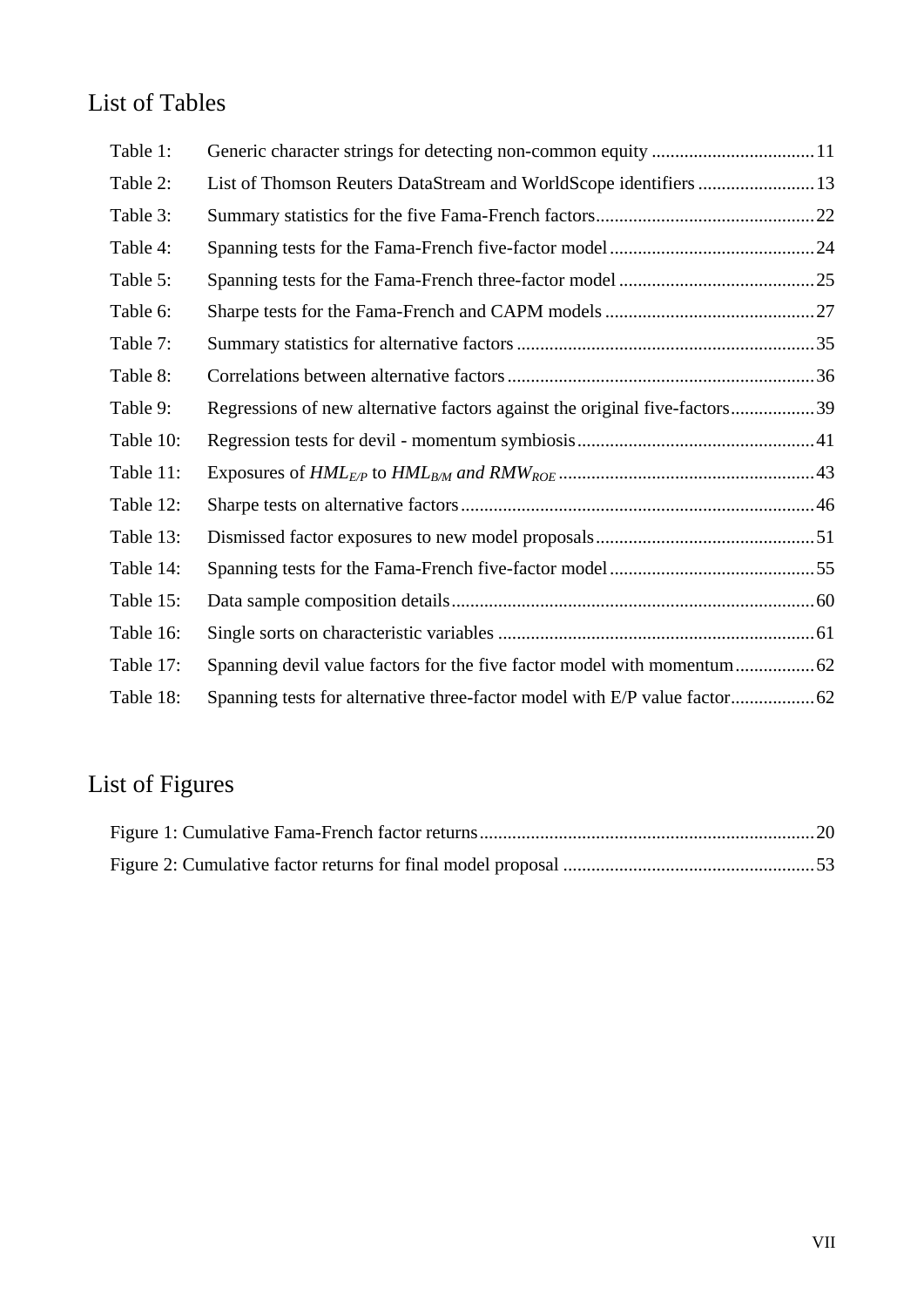# List of Abbreviations

| AG          | Asset growth                       |
|-------------|------------------------------------|
| B/M         | Market-to-book value               |
| beta        | Systematic risk                    |
| BV          | <b>Book</b> value                  |
| <b>CEI</b>  | Composite-equity-issuance          |
| <b>CMW</b>  | Conservative minus aggressive      |
| Coef.       | Coefficient                        |
| dev         | Devil                              |
| DS          | DataStream                         |
| E/P         | Earnings-to-price                  |
| FF          | Fama-French                        |
| <b>HML</b>  | High minus low                     |
| Inv         | Investment                         |
| LHS         | Left-hand-side                     |
| Mom         | Momentum                           |
| <b>MV</b>   | Market value                       |
| <b>NSI</b>  | Net stock issues                   |
| <b>OP</b>   | Operating profitability            |
| P           | Price                              |
| <b>PMV</b>  | Poised minus volatile              |
| RF          | Risk free rate                     |
| <b>RHS</b>  | Right-hand-side                    |
| <b>RM</b>   | Market return                      |
| <b>RMRF</b> | Market return minus risk free rate |
| <b>RMW</b>  | Robust minus weak                  |
| <b>ROE</b>  | Return on Equity                   |
| <b>SMB</b>  | Small minus big                    |
| <b>SR</b>   | Sharpe ratio                       |
| TR          | <b>Thomson Reuters</b>             |
| <b>TRD</b>  | <b>Thomson Reuters DataStream</b>  |
| <b>TRW</b>  | <b>Thomson Reuters WorldScope</b>  |
| Vol         | Volatility                         |
| <b>WML</b>  | Winner minus loser                 |
| WS          | WorldScope                         |
|             |                                    |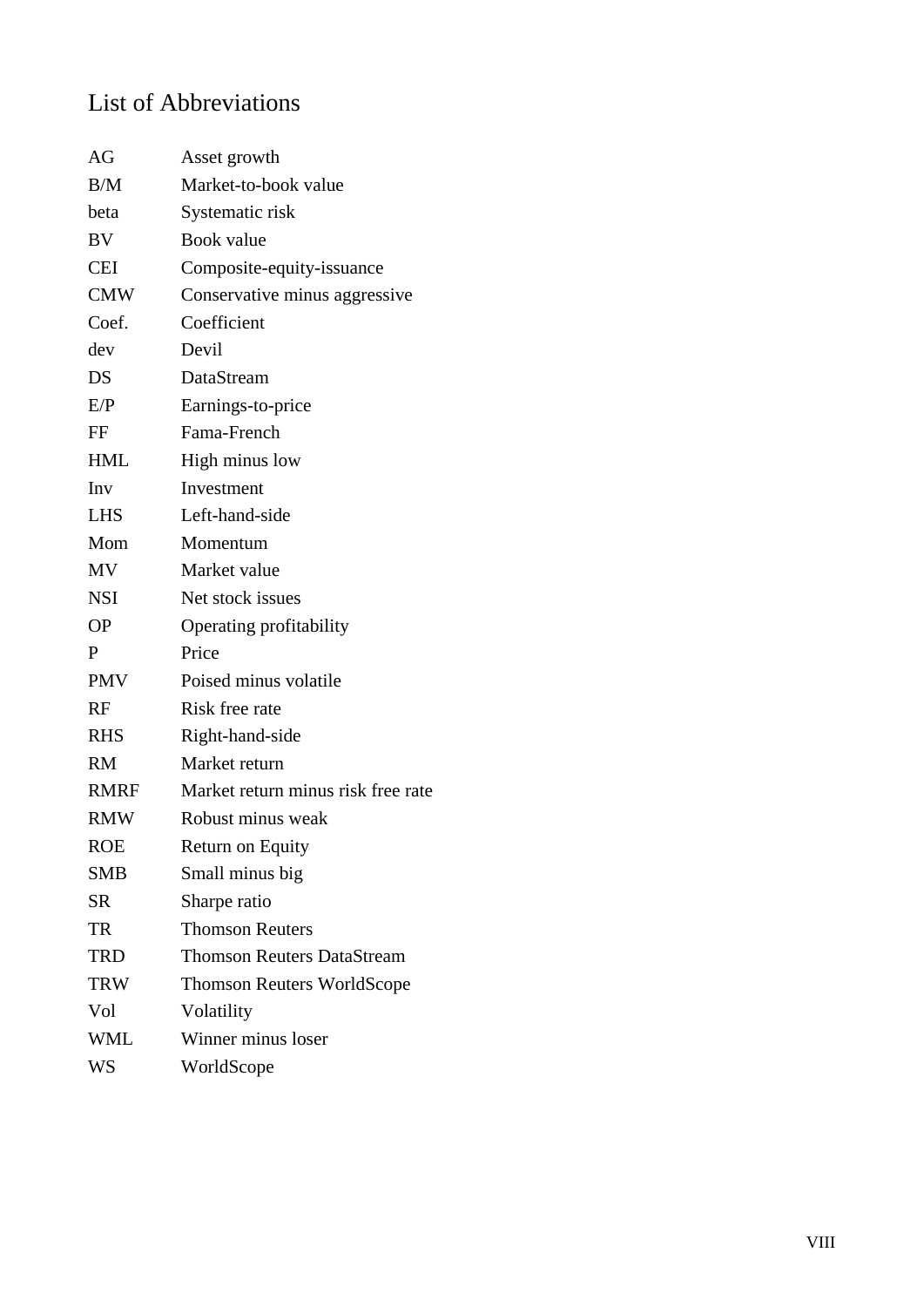### <span id="page-8-0"></span>**1. INTRODUCTION**

The task of asset pricing has existed, intuitively at least, ever since the concept of private property was introduced to mankind. However, as pointed out by Dimson and Mussavian (1999), one of the earliest papers that addresses the task of asset pricing in modern finance, was presented by Daniel Bernoulli (1739). In said paper, Bernoulli covers some of the fundamental issues relevant to modern day financial economics and proposes that, "the determination of the value of an item must not be based on its price, but rather on the utility it yields", Bernoulli (1739), p. 24.

There are many models currently used in the estimation of asset pricing to determine this "utility". However, the Capital Asset Pricing Model (CAPM) of Sharpe (1964), Lintner (1965) and Mossin (1966), set the backbone for recent asset pricing, and has proven itself to be a valuable tool in the complex and demanding task of asset pricing. However, its modest approach and calculation also makes CAPM a flawed model, lacking many of the intricacies that add or subtract potential value to a modern firm.

More recently, multi-factor empirical pricing models have proven themselves to better explain the cross-sectional returns of stocks. Fama and French (2015) propose a new five-factor model to explain cross-sectional returns.

Due to its size, extensive documentation and relative superiority throughout the 20<sup>th</sup> century, the US capital market has been the focal point of most research, including Fama and French (2015). However, so far there is evidence that different markets, in different regions and with different economic and social backgrounds, can behave very differently. Hence models need to be tested for their efficacy in foreign markets. So far there is no evidence of the Fama-French five-factor model being tested on the Spanish capital market. This thesis will embrace said task.

The world is evolving, globalisation pushes for equilibrium; the Eurozone has empowered the European markets and what until very recently were emerging markets, are now global contenders. Furthermore, the increasing number of companies that choose to list their stock in foreign, stronger, exchanges makes it harder to discriminate between regions.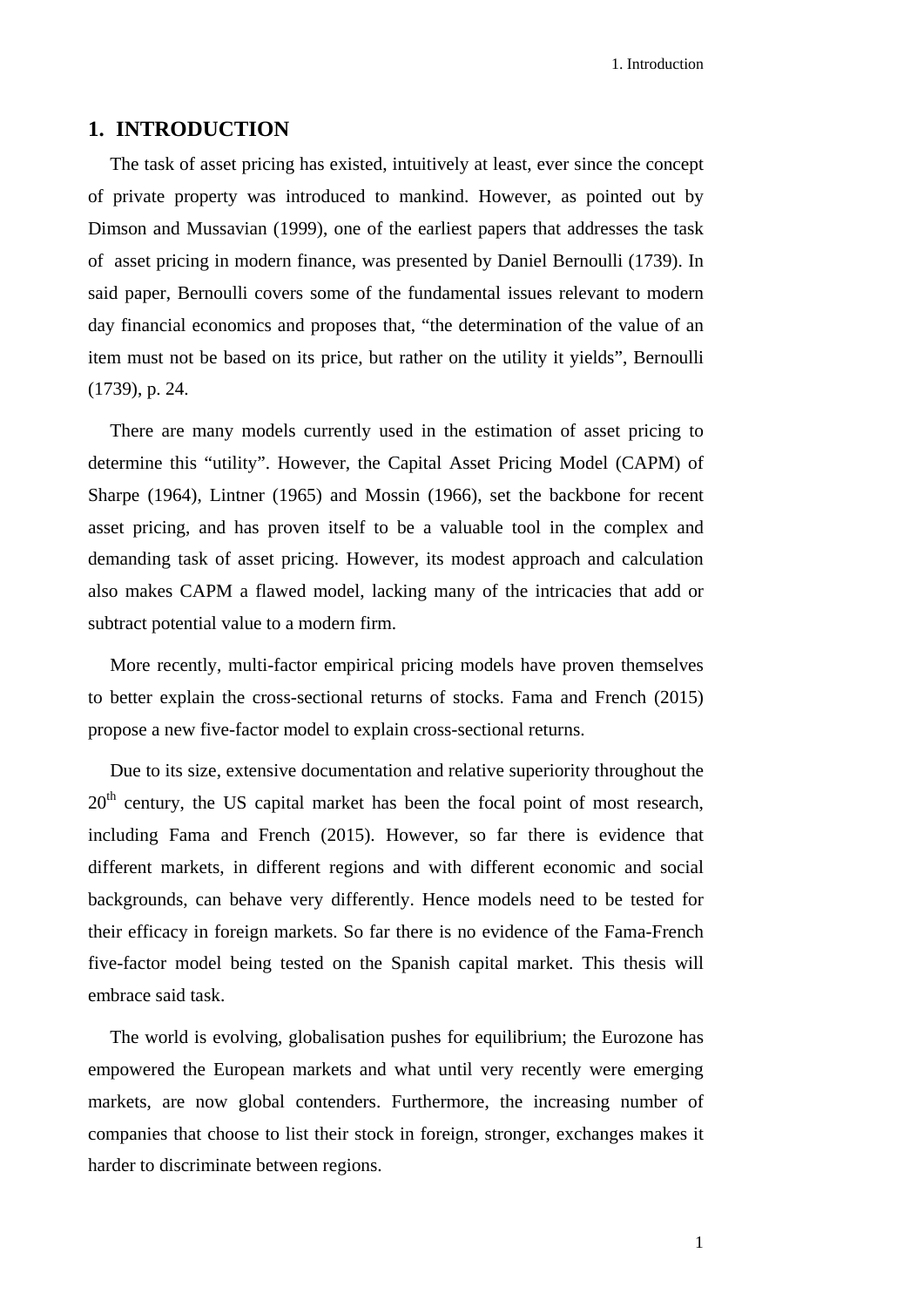Will the multi-factor asset pricing model developed using US markets' empirical evidence be equally valid for Spain, Europe's fifth largest nation? Or will the models need "tweaking" in order to provide good cross-sectional coverage?

In Chapter [3,](#page-26-0) results on tests of the Fama-French five-factor model applied to Spain are presented and evaluated. Alternatives and variants of the model are explored and tested in Chapter [4,](#page-36-0) resulting in a final proposal for a more effective multi-factor model for the Spanish capital market.

### <span id="page-9-0"></span>**1.1. MOTIVATION**

The world of capital markets and financial products has grown more and more relevant over the last two decades. The internet and its increased global accessibility has unlocked the capital markets making it faster and easier for all people from all countries to invest on a worldwide scale. The products on offer have also evolved. The once traditional capital market, where shares on stocks and bonds are traded, is now hugely complemented by derivatives.

The three-factor asset pricing model, developed by Fama and French (1993), incorporates two additional factors, size and value, to the CAPM asset pricing model. In 2015, a further two factors, investment and operating profitability, were added to create the five-factor asset pricing model of Fama and French (2015).

Both models were developed and tested, initially at least, for the US stock markets. Tests on both models for other markets have exposed varying performance and weaknesses. This is no surprise, universally effective models seem, to date, inexistent. However, over the recent years globalisation is closing the breach between developed markets, the European and US markets are no longer divergent. On these grounds, there is a great interest in examining the potential compatibility of models between the US and the EU.

Fama and French (2017) found that both the Fama-French three-factor and Fama-French five-factor models perform poorly when the factors are applied globally and that, although with locally defined factors the five-factor model outperforms the three-factor model, one of its five factors is redundant for the EU. Currently, there are no studies that investigate the validity or accuracy of the five factor model applied specifically to the Spanish capital market.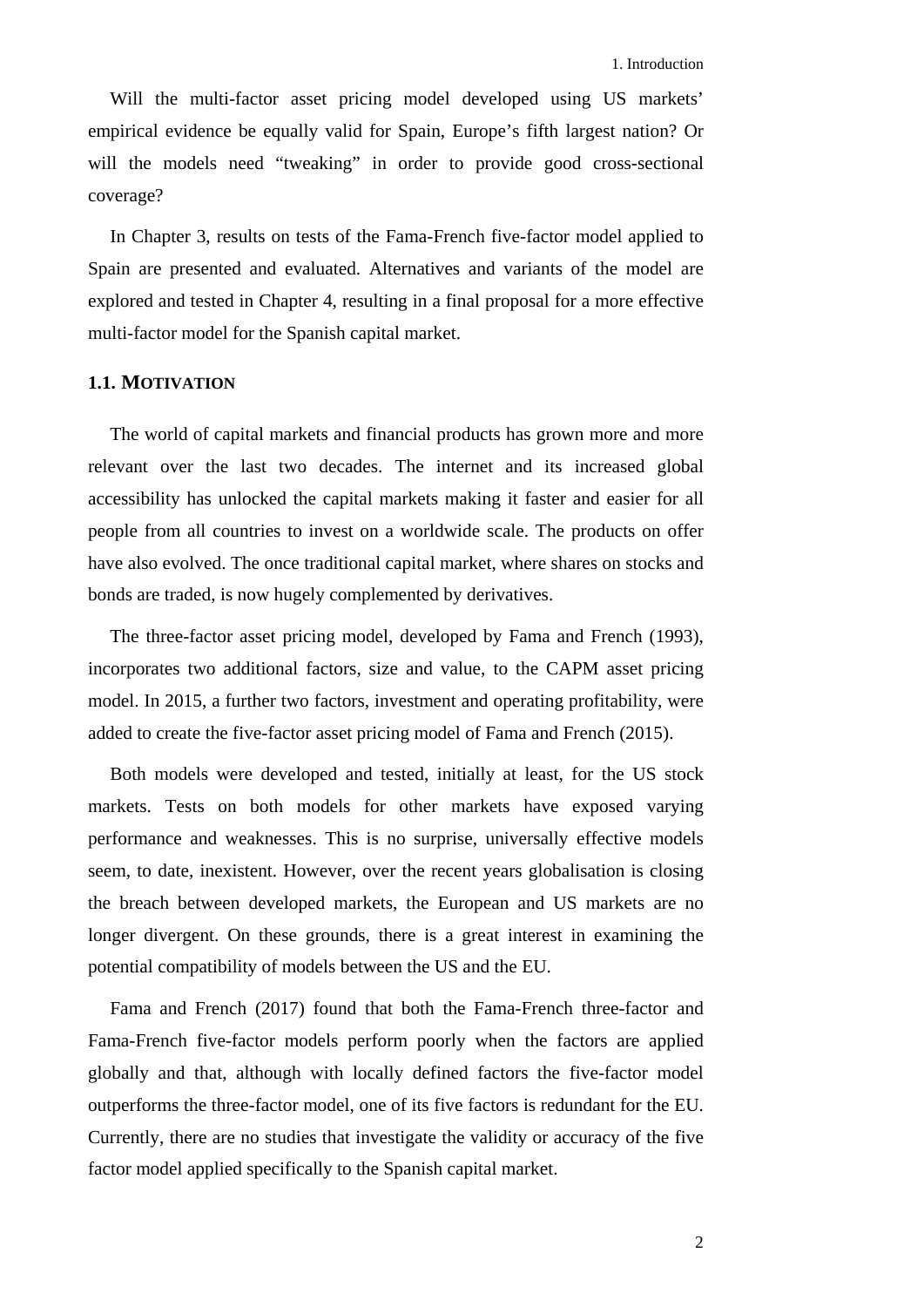Spain is the fifth largest nation in the European Union both by population and gross  $GDP<sup>1</sup>$  $GDP<sup>1</sup>$  $GDP<sup>1</sup>$ . Furthermore, with a market capitalisation of over \$950 billion, the Spanish financial market ranks  $5<sup>th</sup>$  in the European Union and  $20<sup>th</sup>$  $20<sup>th</sup>$  worldwide<sup>2</sup>. Consequently, it will be interesting to see how the established models perform in this region.

To date, the young five-factor model has yet to prove itself as a valid and valuable addition to the difficult task of asset pricing. Moreover, it has been heavily criticised by the sector for not including factors like momentum, a factor that has been widely accepted and used for over 15 years.

#### <span id="page-10-0"></span>**1.2. CURRENT STATE OF ART**

<u>.</u>

The Capital Asset Pricing Model (CAPM) of Sharpe (1964), Lintner (1965) and Mossin (1966), predicts that the estimated returns on an asset (or portfolio of assets) for month  $t$ ,  $R_{it}$ , can be calculated as a function of the return on an alternative risk free investment,  $RF_t$ , and the expected market premium,  $RM_t$ , for the same month. According to CAPM, the relation between the expected returns of an asset and the expected market risk premium is merely dependant on the comovement of asset i's price with that of the entire market portfolio.

<span id="page-10-1"></span>
$$
R_{it} = RF_t + \beta_i RMRF_t + e_{it}
$$
 (1)

In equation (1),  $RMRF<sub>t</sub>$  denotes the market return  $(RM<sub>t</sub>)$  minus the risk free rate  $(RF_t)$  for month *t*. The co-movement of asset *i* is measured using beta,  $\beta_i$ , which is the standardized covariance of the asset's price with the market portfolio. Furthermore, the CAPM formula [\(1\)](#page-10-1) determines β as the only measure for systematic risk, and concludes that further characteristics of the asset should not alter its expected return.

Black et al. (1972) and Fama and MacBeth (1973) study the validity of the CAPM model to explain the returns on stock portfolios, and find that, although the model does, to an extent, explain the returns of different portfolios, the relation is too flat. In doing so, they find that the CAPM model underestimates the

<span id="page-10-2"></span><sup>&</sup>lt;sup>1</sup> Statistics collected from the European Commission's Eurostat website for 2017. See [http://ec.europa.eu/eurostat.](http://ec.europa.eu/eurostat) <sup>2</sup> The World Federation of Exchanges: Monthly Reports, January 2018. See

<span id="page-10-3"></span>[https://www.world-exchanges.org.](https://www.world-exchanges.org/)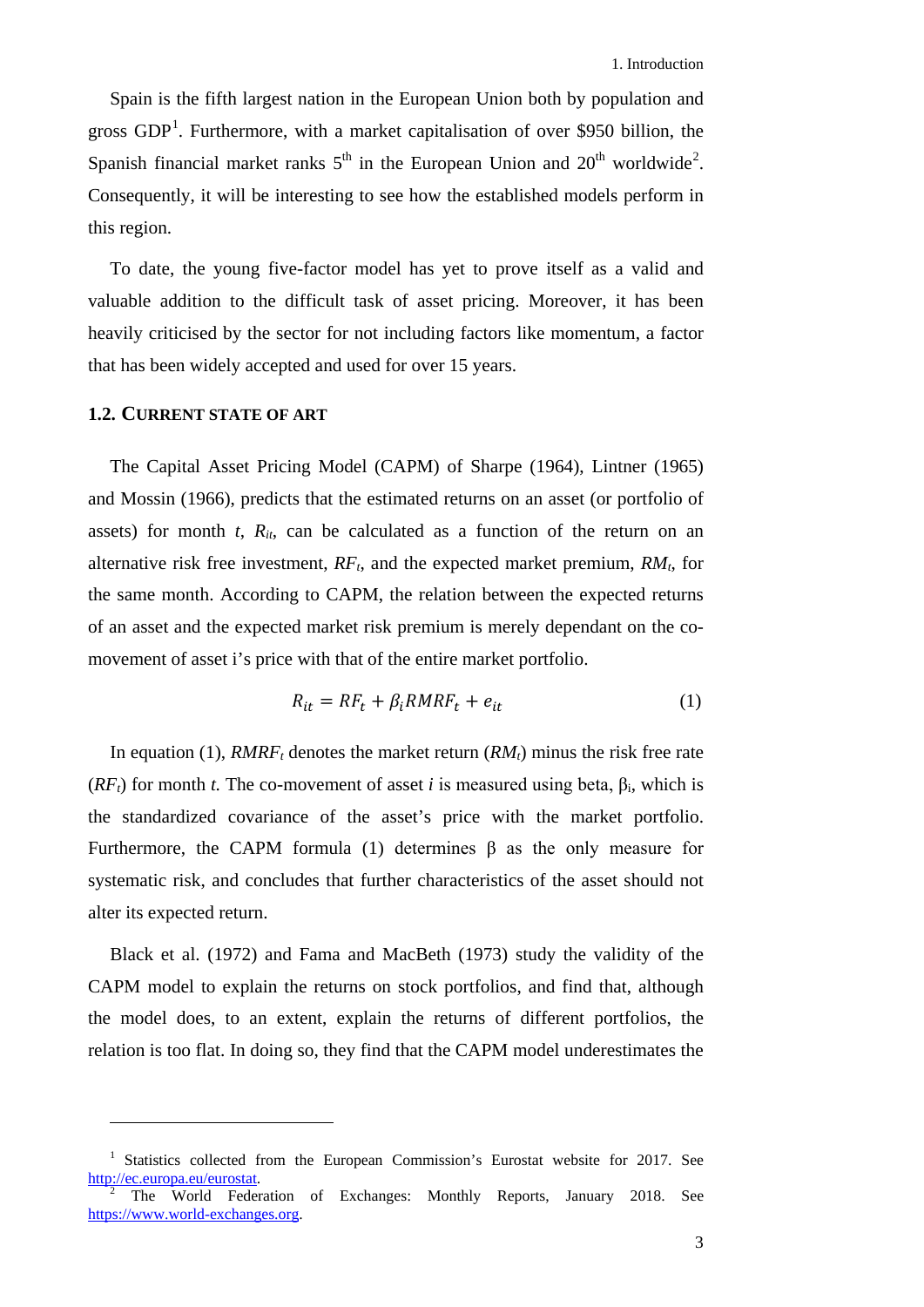returns of stocks with low market covariances and overestimates the returns of those with high market covariances.

Basu (1977) further determined that the earnings-to-price ratio, *E/P*, played an important factor in the expected returns, finding securities with high *E/P* ratios to have a higher return yield than predicted by the CAPM model. Additionally, Banz (1981) and Rosenberg et al. (1985) show that the book-to-market value, *B/M*, of securities has an influence on the returns. These patterns, that seem to be unexplained by CAPM, are known as capital market anomalies.

Fama and French (1992) test the CAPM model on the cross-sectional returns of NYSE, AMEX and NASDAQ stocks, finding that "the relation between market  $\beta$ and average return is flat", Fama and French (1992), p. 427. Additionally, they also find that even in the 50-year, 1941-1990 period, "the relation between β and average return is also weak", Fama and French (1992), p. 428, thus confirming the shortcomings of CAPM to satisfactorily capture stock returns.

Fama and French (1992) go on to establish that the size, market equity, and book-to-market equity ratio variables confidently explain the cross-section of average returns on US stocks, during the 1963-1990 period. Moreover, they find and explain that said variables used in coalition, seem to absorb the effects of leverage and the earnings-to-price ratio, on average returns.

Fama and French (1993) use time-series regressions to test the relationship between individual characteristic variables of portfolios, such as book-to-market equity and size, and their average returns. They find that by adding risk factors related to size and *B/M* to the original CAPM model, improves its ability to explain the cross-sectional returns on US stocks. The resulting model is the now well-known Fama-French three-factor model.

<span id="page-11-0"></span>
$$
R_{it} = RF_t + \beta_i RMRF_t + s_i SMB_t + h_i HML_t + e_{it}
$$
\n<sup>(2)</sup>

The Fama-French three-factor model time series regression, represented in equation (2), adds a size factor, *SMB,* and a value factor, *HML*, to the original CAPM model [\(1\).](#page-10-1)  $SMB_t$  stands for "Small minus Big", and represents the difference in returns between a diversified portfolio of small stocks and a diversified portfolio of large stocks.  $HML_t$  stands for "High minus Low", and represents the difference in returns between a diversified portfolio with a high book-to-market equity ratio, *B/M*, and that of a diversified portfolio with a low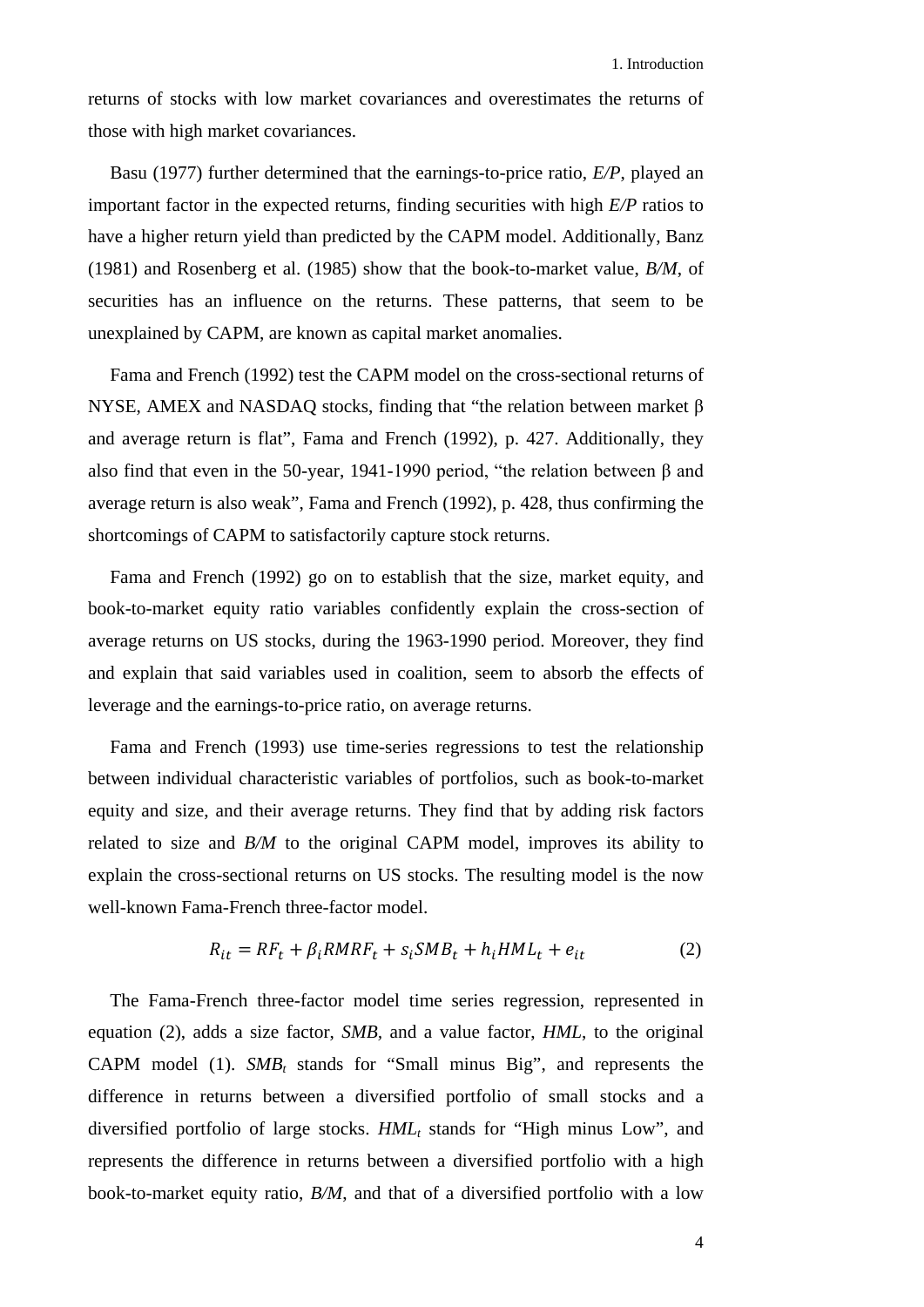B/M. The factor exposures to *SMB<sub>t</sub>* and  $HML_t$  of an asset *i*, are captured by  $s_i$  and *hi* respectively.

Carhart (1997) expands on the Fama French three-factor model by adding a fourth momentum factor. Carhart uses this fourth term to explain the mediumterm past performance of stocks, where the Fama-French three-factor model can only explain long-term past returns.

$$
R_{it} = RF_t + \beta_i RMRF_t + s_i SMB_t + h_i HML_t + w_i WML_t + e_{it}
$$
 (3)

Equation (3) represents the Carhart four-factor time series regression. Here *WML*<sub>t</sub> stands for "Winners minus Losers", and represents the difference in returns between a diversified portfolio with high momentum, winner, and a diversified portfolio with low momentum, loser.  $w_i$  represents the exposure of asset  $i$  to the *WML* factor.

Hanauer et al. (2014) test the Fama-French three-factor model on an international data set, and test an alternative proxy for expected returns – The implied cost of capital (ICC). They find the Fama-French three-factor model to be an adequate asset pricing model for the studied international markets when using regionally defined factors.

A new variant of the Fama-French three-factor model's *HML* factor was proposed by Asness and Frazzini (2013). They questioned the reason behind the annual construction for the *B/M* sorts for the traditional *HML* factor and proposed a new monthly construction for the factor, commonly known as *HMLdevil*. They found that *HMLdevil* is strongly negatively correlated to Carhart (1997)'s momentum factor, *WML*, and that when used in conjunction with the momentum factor, *HMLdevil* outperformed the traditional *HML* factor.

The Fama-French three-factor model and the Carhart four-factor model have been the industry standard in empirical asset pricing since their formulation. However, they are good, but not perfect. Hence, motivated by evidence of Novy-Marx (2013) and Titman et al. (2004), that their three-factor model was incomplete, in 2015 Fama and French released the paper "A five-factor asset pricing model", Fama and French (2015). Here they add a further two factors to their original three-factor model. The new factors are designed to capture the variation in average returns related to profitability and investment, and are thus labelled as profitability and investment factors.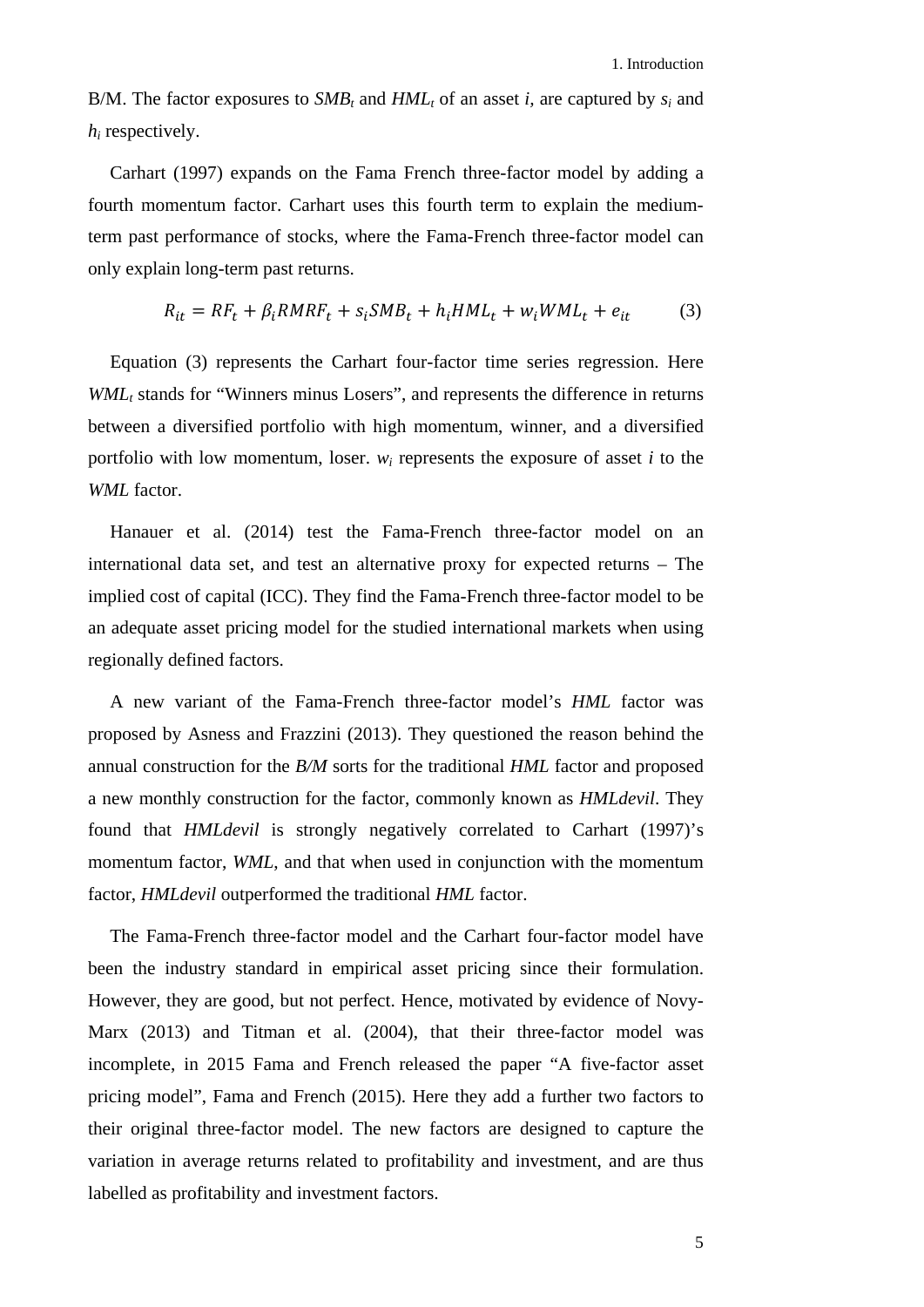<span id="page-13-0"></span>1. Introduction

$$
R_{it} = RF_t + \beta_i RMRF_t + s_i SMB + h_i HML + r_i RMW + c_i CMA + e_{it} \quad (4)
$$

The Fama-French five-factor model with its; market, size, value, profitability and investment factors, is represented in equation (4). Here the profitability, *RMW<sub>t</sub>*, and investment, *CMA<sub>t</sub>*, factors are added to the original three-factor model [\(2\).](#page-11-0) *RMWt* stands for "Robust minus Weak" and represents the difference in returns between a diversified portfolio with high profitability, robust, and a diversified portfolio with low profitability, weak. Similarly,  $CMA_t$  stands for "Conservative minus Aggressive" and represents the difference in returns between a diversified portfolio with low investment, conservative, and a diversified portfolio with high investment, aggressive. The factor exposures for *RMW* and  $CMA_t$  are captured by  $r_i$  and  $c_i$  respectively.

International performance tests of the Fama-French five-factor model are carried out by Fama and French (2017), where they study the model across different regions: North America, Europe, Asia Pacific and Japan. They find that in the most recent 1990-2015 period, there are large discrepancies between average returns on equal portfolio sorts between North American stocks, and European & Asia Pacific stocks. Similarly to their findings in Fama and French (2012), where they carry out international tests on their three-factor model, Fama and French (2017) find that a global version of their five-factor model fails to explain the regional expected returns. Hence Fama and French (2017) focus on locally defined models where the factors are constructed and tested for each region separately.

In their spanning tests they provide evidence that the investment factor, *CMA,*  is redundant for the European and Japanese regions, stating that "dropping *CMA* from the five-factor model has little effect on the description of average returns, at least for 1990-2015.", Fama and French (2017), p. 458. They conclude that "local versions of the five-factor model absorb most of the value, profitability, and investment patterns in average returns", Fama and French (2017), p. 457.

The Fama and French (2017) study is of special significance for this thesis, as it demonstrates that the Fama-French five-factor model already has a different personality for the EU as for North America. Additionally, as will be explained in chapter [3,](#page-26-0) the studied period in Fama and French (2017) is almost the same as the period that will be used in this thesis.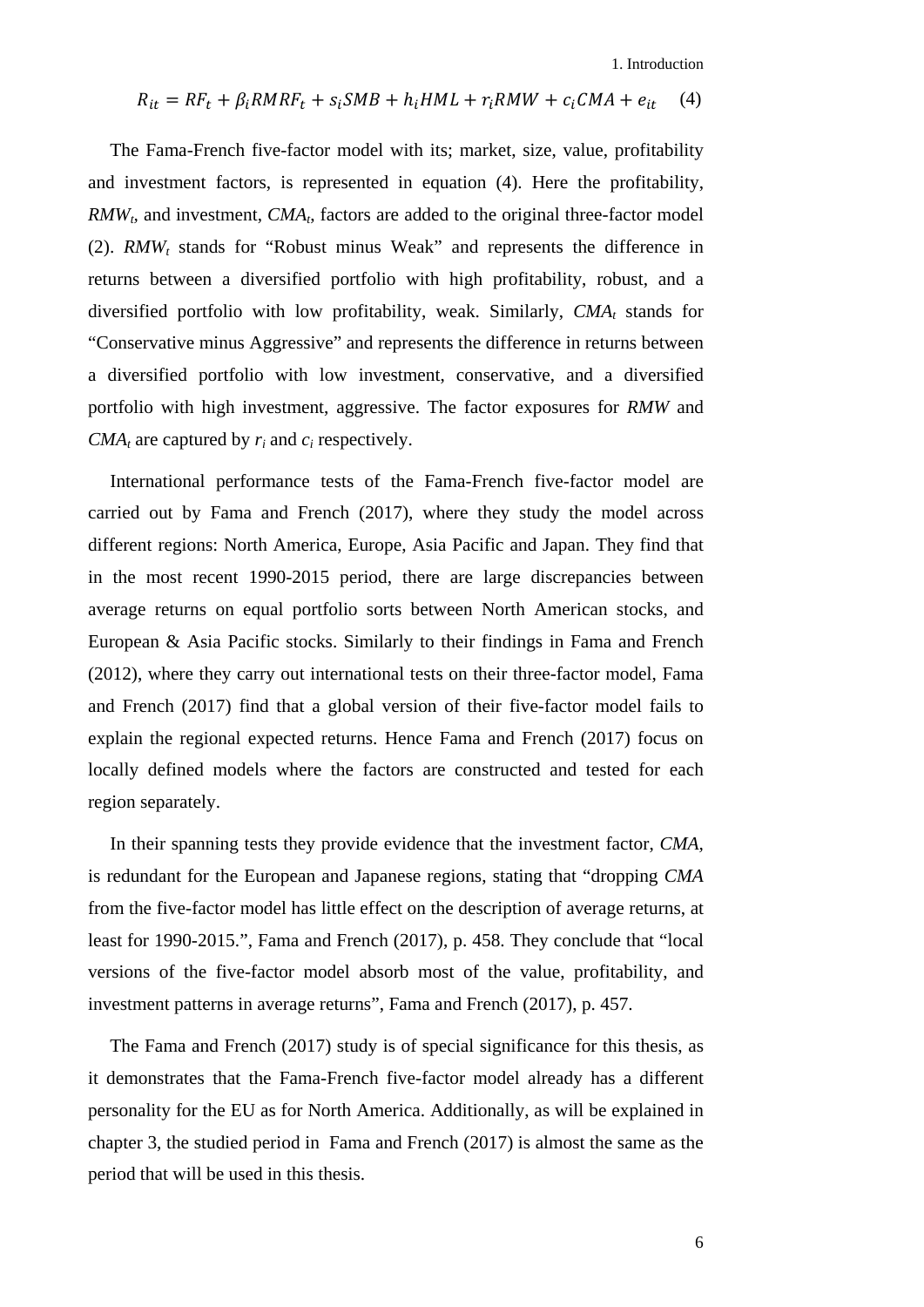The possibility of using risk; volatility and beta, to explain the cross-sectional returns is explored by Blitz and van Vliet (2007) and Frazzini and Pedersen (2014) respectively. Blitz and van Vliet (2007) focus on the long-term 36 month volatility of stocks and find that low-risk stocks tend to have good average returns, whereas high-risk stocks tend to have poor average returns.

Similarly Frazzini and Pedersen (2014) do international tests on potential beta factors on a variety of financial products. They find that in their tests of beta sorted portfolios, both for international and US equities, on average low beta stocks yield higher returns and Sharpe ratios than high beta stocks. In particular, for Spain, they find that their beta factor yields a statistically significant average monthly excess return of 0.59% over the 1984-2012 studied period, Frazzini and Pedersen (2014), p. 14, Table 5.

In regards to the Spanish capital market, there have been studies into the performance of the Fama-French three-factor model and other alternative models.

Nieto (2004) looks for empirical evidence of the performance of various multifactor asset pricing models applied to the Spanish capital market in the period 1982-1998. Among her findings is that the CAPM model fails to explain crosssectional returns. Furthermore, by carrying out Fama-Macbeth two-step cross-sectional regressions<sup>[3](#page-14-0)</sup>, Nieto (2004) tests the Fama-French three-factor model's performance, and finds that the negative relationship between return and size is supported by the betas, and that the  $R^2$  of the regressions are high, at 85%.

A further study carried out by Nieto and Rodríguez (2005) provides empirical evidence that the Fama-French three-factor model performs well in the Spanish market, considerably outperforming the CAPM model. Nieto goes on to explain that the two Fama-French factors that replicate size and value, *SMB* and *HML* respectively, provide relevant information.

The momentum risk factor is put under scrutiny for the Spanish capital market by Font-Belaire and Grau-Grau (2007), here they question whether the size, value and momentum risk factors can explain the returns in the Spanish capital market. Their findings are that the factors; size, value and especially momentum,

<u>.</u>

<span id="page-14-0"></span><sup>3</sup> See Fama, E. F. & Macbeth, J. D. 1973. Risk, return, and equilibrium: Empirical tests. *Journal of political economy,* 81**,** 607-636.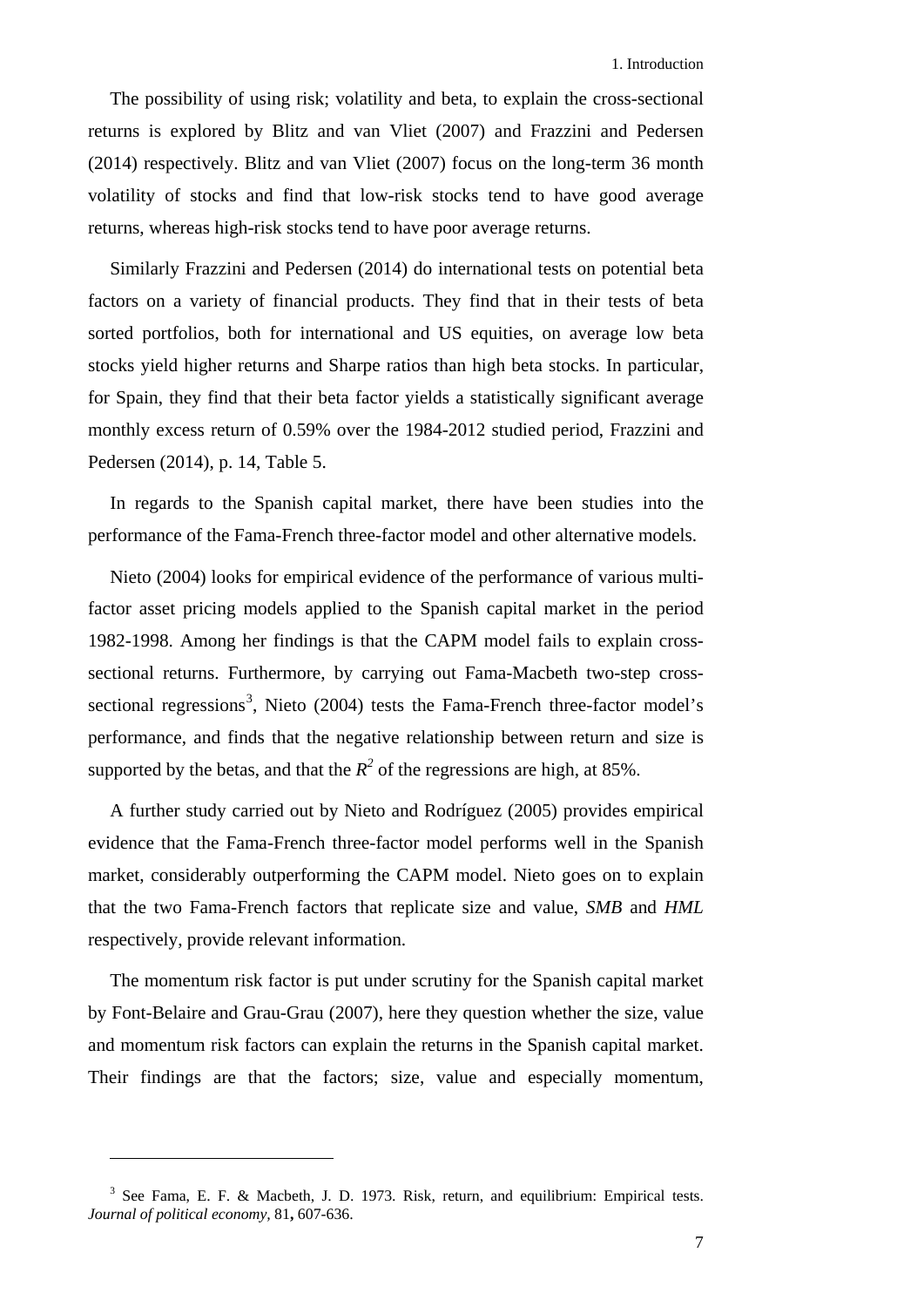contribute significantly to explain the returns on assets in the Spanish capital markets for the January 1995 to December 2000 studied period.

De Pena et al. (2010) question the correct interpretation of the results obtained by the Fama-French three-factor model, to see if the *SMB* and *HML* factors are proxying for a rational underlying risk factor. They run regressions of monthly excess returns of six portfolios differentiated by size and book-to-market ratios on Fama-French; market, size and value factors, finding that the explanatory power of the model is high, with  $R^2$  values between 0.73 and 0.86, during the January 1991 to June 2004 period.

To sum up, there is plenty of evidence showing that the Fama-French threefactors and the momentum factor are relevant for Spain for varying periods up to 2004. However, there have not been any specific studies for Spain that analyse the performance of the extended Fama-French five-factor model. This study will look for empirical evidence to support or reject the predictive power of the Fama-French five-factor model applied to the Spanish stock market for a more recent 26 year period. Insights will also be made into the performance of the original threefactor model for a more recent and extensive 26 year period. Alternatives and variants of this multi-factor model will also be evaluated, such as; the possible inclusion of the Carhart (1997) momentum factor, the inclusion of a risk factor like beta or volatility, and the use of an alternative *HML* factor, as described by Asness and Frazzini (2013).

#### <span id="page-15-0"></span>**1.3. STRUCTURE OF THE THESIS**

The structure of this thesis will be the following. First a description into how data has been collected and screened will be carried out in chapter [2.1.](#page-16-1) Then, in chapter [2.2,](#page-20-0) the methods in factor construction and calculation will be detailed.

In chapter [3,](#page-26-0) the performance of the strict Fama-French five-factor and threefactor models will be evaluated for the Spanish capital market through the use of factor statistics, spanning tests and the calculation of the Sharpe ratio.

New variables and alternative factors will be evaluated in chapter [4.](#page-36-0) Here new factors, constructed using Fama-French methods, but using alternative characteristic variables will be constructed, and the resulting multi-factor models evaluated. In particular, the addition of Carhart (1997)'s momentum factor and Asness and Frazzini (2013)'s devil variation of the value factor will be assessed.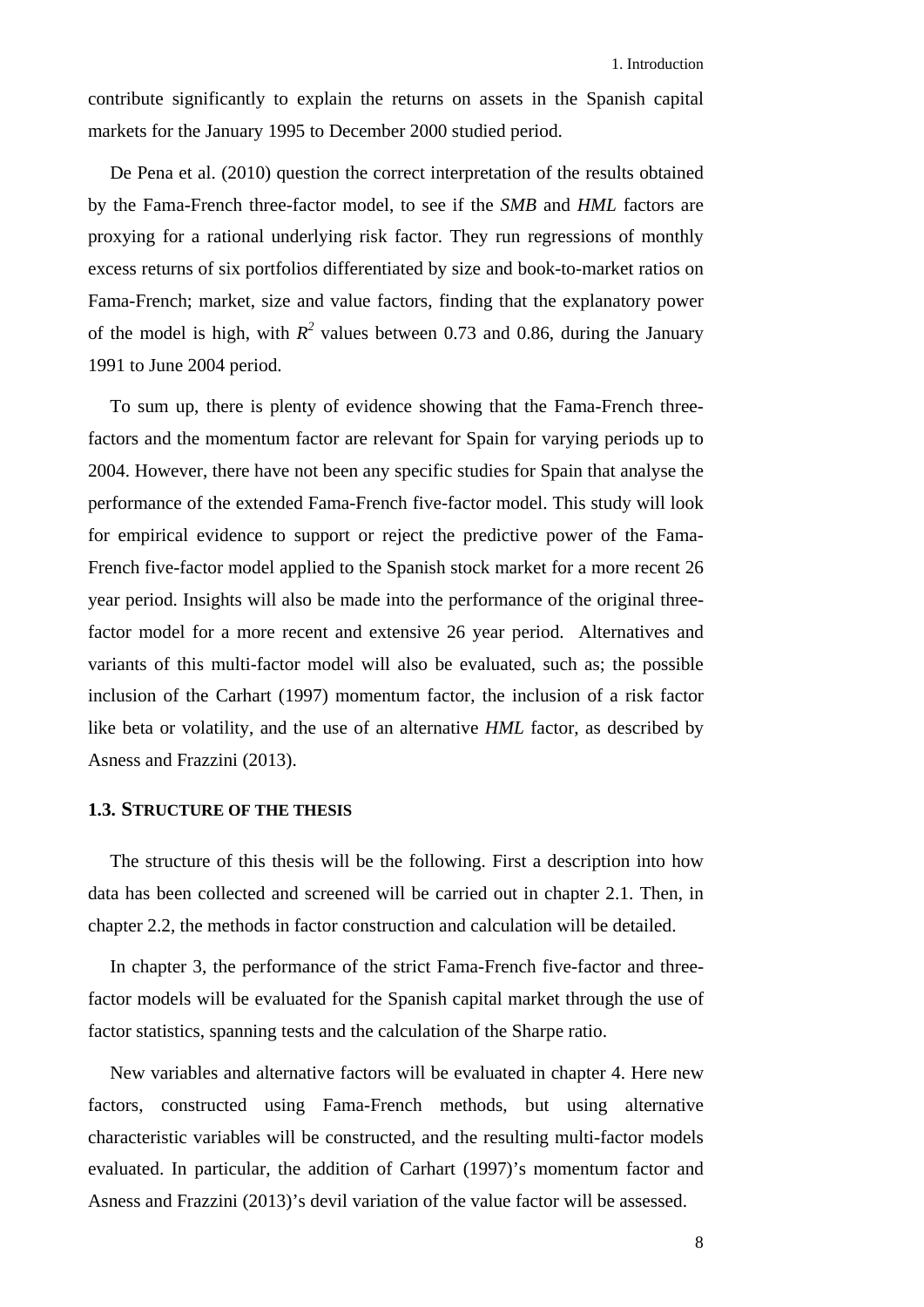Chapter [5](#page-62-1) is reserved for final conclusions followed by an appendix with robustness tests on single sorts and various other relevant tables and key figures.

## <span id="page-16-0"></span>**2. FACTOR CONSTUCTION**

#### <span id="page-16-1"></span>**2.1. SAMPLE DEFINITION**

For the conduct of this thesis, data has been exclusively sourced from Thomson Reuters DataStream (TRD) and Thomson Reuters WorldScope (TRW) databases.

The initial sample has been collected using DEADES, WSCOPEES, FSPN, FSPNQ and FSPDOM Thomson Reuter (TR) constituent lists. The stocks have then been submitted to static screens to maintain only Spanish primary common equity listings as suggested by Ince and Porter (2006), Griffin et al. (2010) and Schmidt et al. (2011).

The sample for this study spans over the 26 year period from July 1990 to November 2016 (317 months). Market information of all common equity listings is gathered monthly at the end of each month, and book financials are collected at the end of December yearly. All data is collected and presented in Euros.

The listings of financial institutions such as banks or insurance companies make up an important segment of the Spanish stock market. Their contributions to the total market equity (ME) is moderate, with an average market share of 34.4%, and minimum and maximum values of 29.4% and 39.3% respectively for the sample period (calculated using yearly averages).

Furthermore, equities like the Santander bank or BBVA bank single-handedly make up a large percentage of the overall market equity. Such is the importance of financial institutions in the Spanish stock market, that if calculated by annual average market capitalisation, the Santander bank has been the largest stock on the Spanish market in three occasions, with a maximum average annual market share of 14.7% for the year 2014.

For these reasons, and due to the relatively reduced number of securities available on the Spanish stock market, the decision to include all financial institutions in the data sample has been made. Financial institutions are identified using the TRD identifier ICBSUC which displays the company's Industry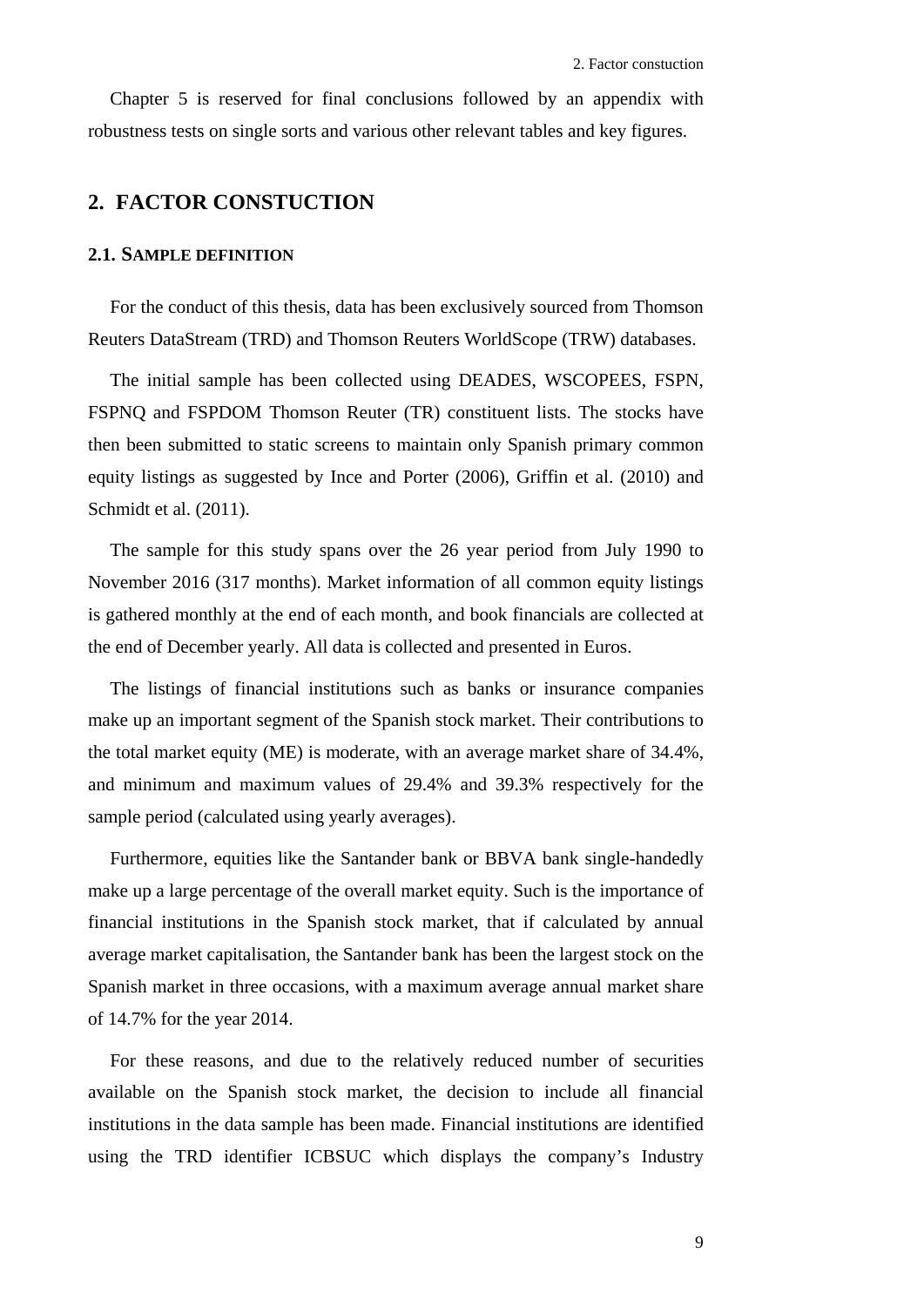Classification Benchmark, all ICBSUC entries that start with the number "8" are classified as financials.

### <span id="page-17-0"></span>**2.1.1. Data quality**

To ensure that the cross-sectional returns of the data set are not influenced by survival bias, data is collected for the union of equities resulting from; DataStream lists, WorldScope lists and dead lists given by TR for Spain.

This way the returns resulting from high risk surviving stocks, characterised by certain aspects, will be appropriately compensated by the low returns resulting from similar stocks which have not survived. If only current constituents were considered, survival bias would lead to the incorrect overvaluation of risky variables.

Calculating the returns for stocks with small listing prices (e.g.  $P < 1.00$ ) can lead to large margins of error due to TRD data being provided with an accuracy of 2 decimal places. Hence, in order to include all stock listings without having to assume large marginal errors, monthly stock returns are collected using TRD internally calculated percentage change in total index return " $PCH#(X(RI),-1M)$ ".

As pointed out by Ince and Porter (2006) the data recovered from TR is not guaranteed to be error free, hence, the sample data is screened following the indications of Ince and Porter (2006), Griffin et al. (2010) and Schmidt et al. (2011).

#### <span id="page-17-1"></span>**2.1.2. Static screens**

The union formed from the DEADES, WSCOPEES, FSPN, FSPNQ and FSPDOM constituent lists are screened to remove non-common equity listings, non-primary listings and listings of foreign companies.

Common equity is initially screened for by using the DataStream stock classification parameter. As such, only stocks with the TRD parameter, TYPE="EQ", are selected for the sample. The ISINID parameter has been used in order to limit the sample to primary listings only  $(ISINID= "P").$  For the sample, only the major listing of any company has been considered, this equates to selecting only stocks with the DS parameter, MAJOR="Y".

To limit the sample to companies and equities located in Spain, the DataStream location parameters have been used (GEOLN="SPAIN" & GEOGN="SPAIN").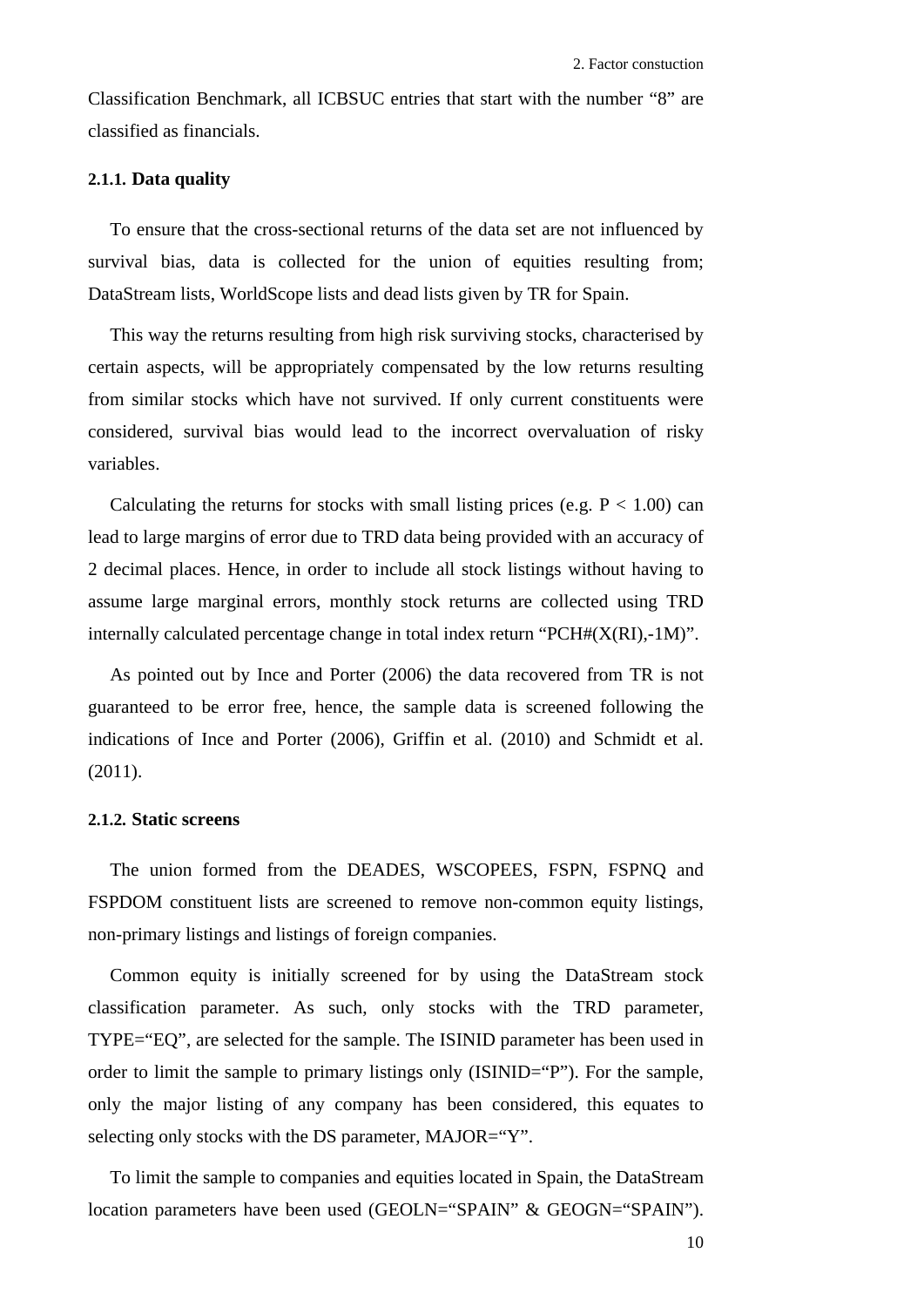Additionally, all securities with ISIN country code other than Spain<sup>[4](#page-18-1)</sup> are rejected, GGISN="ES".

As reported by Ince and Porter (2006), and as becomes clearly observable after simple visual inspection, the TRD TYPE parameter does not always filter for strict common equities when equal to "EQ", and some non-common equities slip through. To amend this, filters for specific words and character chains contained in the security names are run, as suggested by Ince and Porter (2006), Griffin et al. (2010) and Hanauer (2014). The specific words and character chains, corresponding to typically used terms for indicating that the security is a duplicate, preferred stock, debt, etc., are listed in [Table 1.](#page-18-0)

<span id="page-18-0"></span>**Table 1**: **Generic character strings for detecting non-common equity**

In this table the generic character strings that have been used to filter out remnant non-common equity securities, after filtering using TRD's TYPE parameter equal to "EQ", are listed. The remaining securities' names are searched to see if they contain any of the listed character strings. All positive matches are manually revised and the non-common equities discarded.

| Non-common<br>equity       | <b>Character strings</b>                                                                                                                                                                                                                                                                                                                              |
|----------------------------|-------------------------------------------------------------------------------------------------------------------------------------------------------------------------------------------------------------------------------------------------------------------------------------------------------------------------------------------------------|
| Duplicates                 | "DUPLICATE" "DUPL" "DUP." "DUPE" "DULP" "DUPLI"<br>"1000DUPL" "XSQ" "XETa" " DUP " "DUPL " "DUPL."                                                                                                                                                                                                                                                    |
| <b>Depository Receipts</b> | " ADR" "GDR"                                                                                                                                                                                                                                                                                                                                          |
| <b>Preferred Stock</b>     | "Stock" "PREFERRED" "PF." "PFD" "PREF" "'PF'" "PRF"                                                                                                                                                                                                                                                                                                   |
| Warrants                   | "WARRANT" "WARRANTS" "WTS" "WTS2" "WARRT"                                                                                                                                                                                                                                                                                                             |
| Debt                       | " DEB " " DB" "DCB" " DEBT " "DEBENTURES"<br>"DEBENTURE" "BOND" "%"                                                                                                                                                                                                                                                                                   |
| Unit Trusts (2)<br>words)  | "RLST IT" "INVESTMENT TRUST" "INV TST"<br>"UNIT TRUST" "UNT TST" "TRUST UNITS" "TST UNITS"<br>"TRUST UNIT" "TST UNIT"                                                                                                                                                                                                                                 |
| Unit Trusts (1 word)       | " UT " ".IT"                                                                                                                                                                                                                                                                                                                                          |
| <b>ETF</b>                 | "ETF" "ISHARES" "INAV" "X-TR" "LYXOR" "JUNGE"<br>"AMUNDI"                                                                                                                                                                                                                                                                                             |
| Ince and Porter<br>(2006)  | "500" " BOND " "DEFER" " DEP " "DEPY" "ELKS" " ETF"<br>"FUND" "FD" "IDX" "INDEX" " MIPS" "MITS" "MITS."<br>" MITT " " MITT." "NIKKEI" "NOTE." " NOTE " "PERQS"<br>" PINES " " PINES." "PRTF" "PTNS" "PTSHP" "QUIBS"<br>" QUIDS" "RATE" "RCPTS" "RECEIPTS" "REIT" "RETUR"<br>" SCORE" "SPDR" "STRYPES" "TOPRS" "WTS" "XXXXX"<br>"YIELD" "YLD" " QUIDS" |
| <b>Expired</b> securities  | "EXPIRED" "EXPD" "EXPIRY" "EXPY"                                                                                                                                                                                                                                                                                                                      |

-

<span id="page-18-1"></span><sup>&</sup>lt;sup>4</sup> Due to the elevated number of securities without ISIN country codes, GGISIN="NA", securities with no ISIN codes have been included in the sample, and their exclusion from the sample has been considered individually.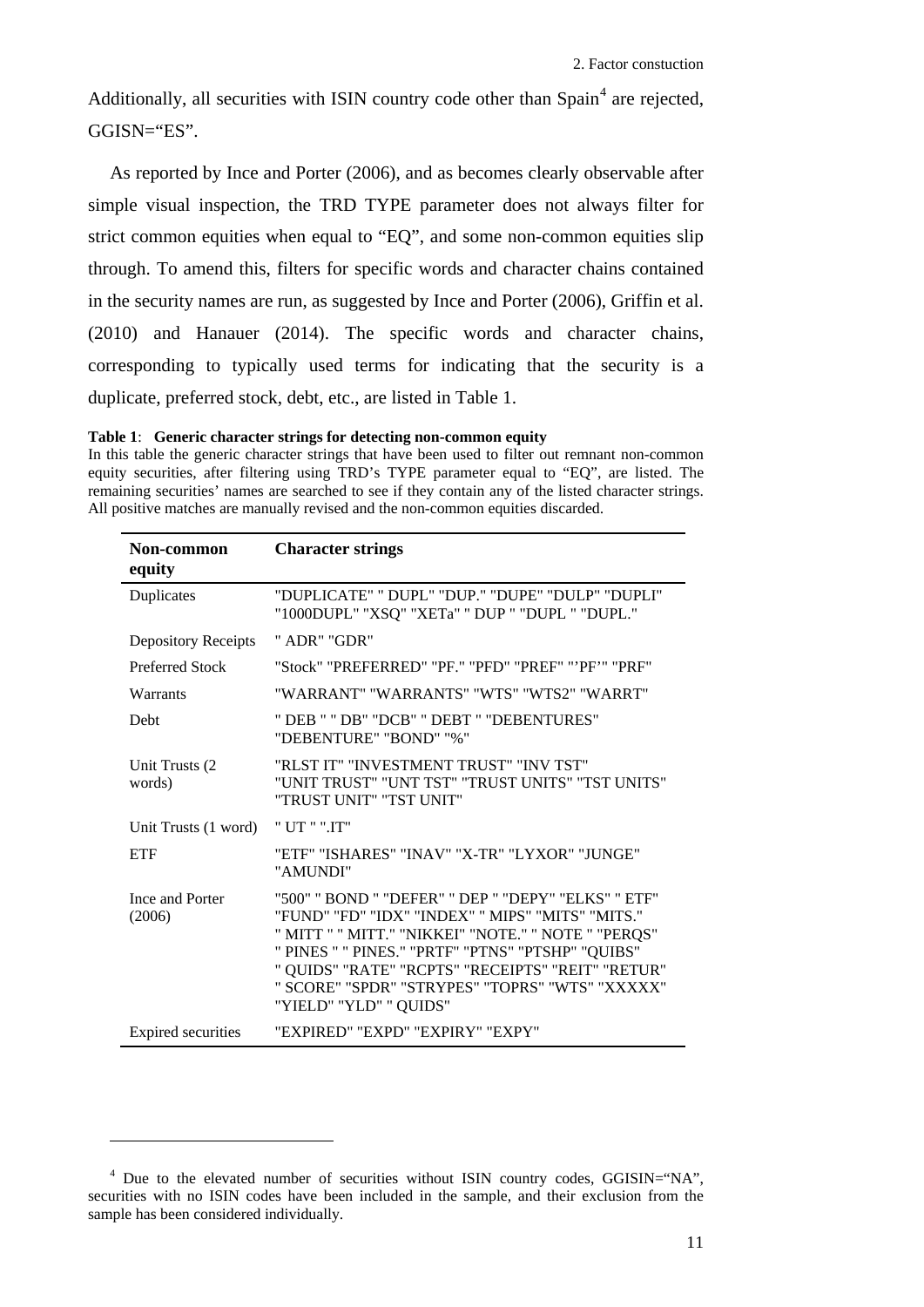#### <span id="page-19-0"></span>**2.1.3. Dynamic screens**

Thomson Routers' DataStream listing and WorldScope financial information has been retrieved for the remaining stocks. As pointed out by Ince and Porter (2006), the TRD information can distort variables and results. For example, the last listing information of a stock is maintained static once a stock is delisted, this could lead to a delisted stock to appear preferable in times of negative market returns.

In order to remove all data corresponding to dead stocks, TRD's total return index (RI) is collected in local currency and all monthly records with null returns are removed from the end of the time-series. At this stage all entries with no values for Price (P) and market value (MV) are removed.

Additionally, all records with a monthly return above 890% are removed from the sample, and listings that have an unadjusted listing price of more than 1´000´000 are removed.

In order to capture any stock splits that may not have been accounted for in TDS's total index return calculation, records with  $R_t$  or  $R_{t-1}$  greater than 300% and  $(1 + R_t)(1 + R_{t-1})$  - 1 less than 50% are removed. R<sub>t</sub> being the return for a stock for a month t.

Finally, all entries without a TRW common equity value (WC03501) are removed, as this is basic data the will be necessary throughout the study in order to calculate the securities' book values.

After the static and dynamic screening procedures, the total sample is reduced from 562 equities and 89'436 observations retrieved from the constituent's lists, to 315 equities and 44'599 observations. This equates to a maximum and minimum number of securities in the sample of 165 and 84, respectively, for any given month. For further details about sample size and composition see [Table 15](#page-67-0) in the appendix.

## <span id="page-19-1"></span>**2.1.4. Thomson Reuters indexes**

<span id="page-19-2"></span>The TRD and TRW data identifiers that have been used for the conduct of this thesis are listed in [Table 2.](#page-19-2)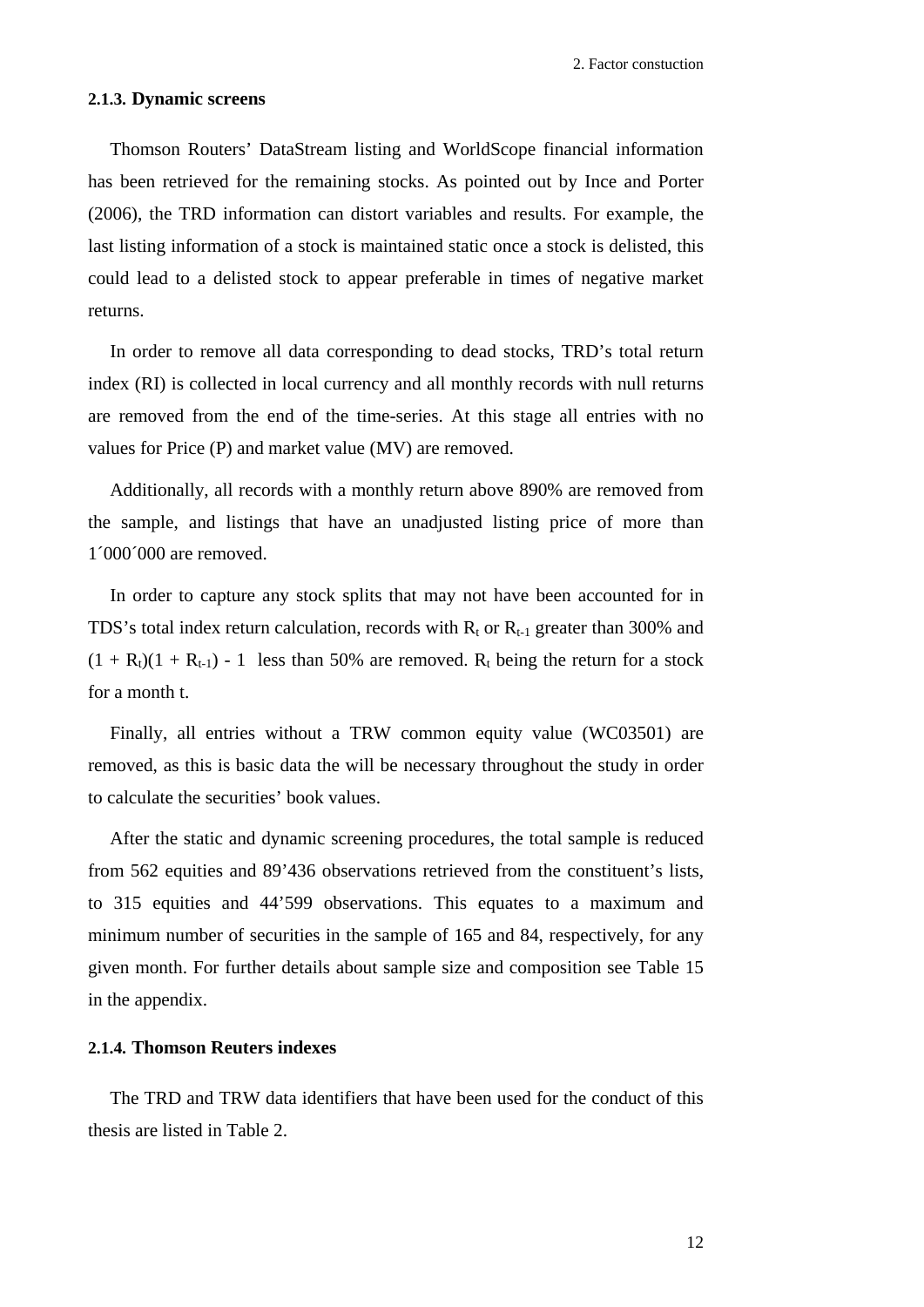#### <span id="page-20-2"></span>**Table 2**: **List of Thomson Reuters DataStream and WorldScope identifiers**

In this table the identifiers used to collect data from TR are listed together with their corresponding TR short descriptions.

| <b>TRW</b>        | <b>Description</b>                        | <b>TRD Identifier Description</b> |                                    |
|-------------------|-------------------------------------------|-----------------------------------|------------------------------------|
| <b>Identifier</b> |                                           |                                   |                                    |
| WC03501           | COMMON SHAREHOLDERS' EQUITY               |                                   | PCH#(X(RI),-1M) ONE MONTH % CHANGE |
| WC01551           | NET INC BEFORE EXTRA/PFD DIVS             |                                   | OF THE RETURN INDEX                |
| WC04860           | NET CASH FLOW-OPERATING ACTIVS            | <b>RI</b>                         | <b>TOTAL RETURN INDEX</b>          |
| WC03263           | <b>DEFERRED TAXES</b>                     | <b>MV</b>                         | <b>MARKET VALUE</b>                |
| WC01001           | <b>NET SALES OR REVENUES</b>              | AF                                | <b>ADJUSTMENTFACTOR</b>            |
| WC01501           | <b>MINORITY INTEREST</b>                  | <b>NOSH</b>                       | NUMBER OF SHARES                   |
| WC02999           | <b>TOTAL ASSETS</b>                       | P                                 | <b>PRICE</b>                       |
| WC01051           | COST OF GOODS SOLD (EXCL DEP)             |                                   |                                    |
| WC01101           | <b>SELLING, GENERAL &amp; ADMINISTRAT</b> |                                   |                                    |
| WC01201           | <b>RESEARCH &amp; DEVELOPMENT</b>         |                                   |                                    |
| WC01251           | <b>INTEREST EXPENSE ON DEBT</b>           |                                   |                                    |
| WC01151           | DEPRECIATION/DEPLETION/AMORT              |                                   |                                    |
| WC02201           | <b>CURRENT ASSETS - TOTAL</b>             |                                   |                                    |
| WC02001           | <b>CASH &amp; SHORT TERM INVESTMENTS</b>  |                                   |                                    |
| WC03101           | <b>CURRENT LIABILITIES-TOTAL</b>          |                                   |                                    |
| WC03051           | SHORT TERM DEBT & CURRENT PORT            |                                   |                                    |
| WC03063           | <b>INCOME TAXES PAYABLE</b>               |                                   |                                    |
| WC01075           | <b>INTEREST EXPENSE - TOTAL</b>           |                                   |                                    |
| WC01245           | NON-INTEREST EXPENSE                      |                                   |                                    |
| WC01271           | <b>PROVISION FOR LOAN LOSSES</b>          |                                   |                                    |

#### <span id="page-20-0"></span>**2.2. VARIABLE DEFINITION**

In the following sections the definition and calculation of the variables used in the Fama-French five-factor model will be outlined. Additionally, the variables used for the analysis of alternative factor constructions and models will also be defined.

### <span id="page-20-1"></span>**2.2.1. Fama-French five-factor model variables**

The Fama-French five-factor model uses five factors constructed from 2 x 3 sorts on *Size* and Book-to-market value (*B/M*), Operating Profitability (*OP*) or Investment (*Inv*) variables.

These variables have been constructed similarly to Fama and French (2015) as such, for portfolios formed in June of year *t*:

- Risk-free-rate (*RF*) is estimated as the return on a one month T-bill.
- *Size* is easily defined as the market value (MV) of a security for June of year *t*, and is quantified by the TRD identifier MV.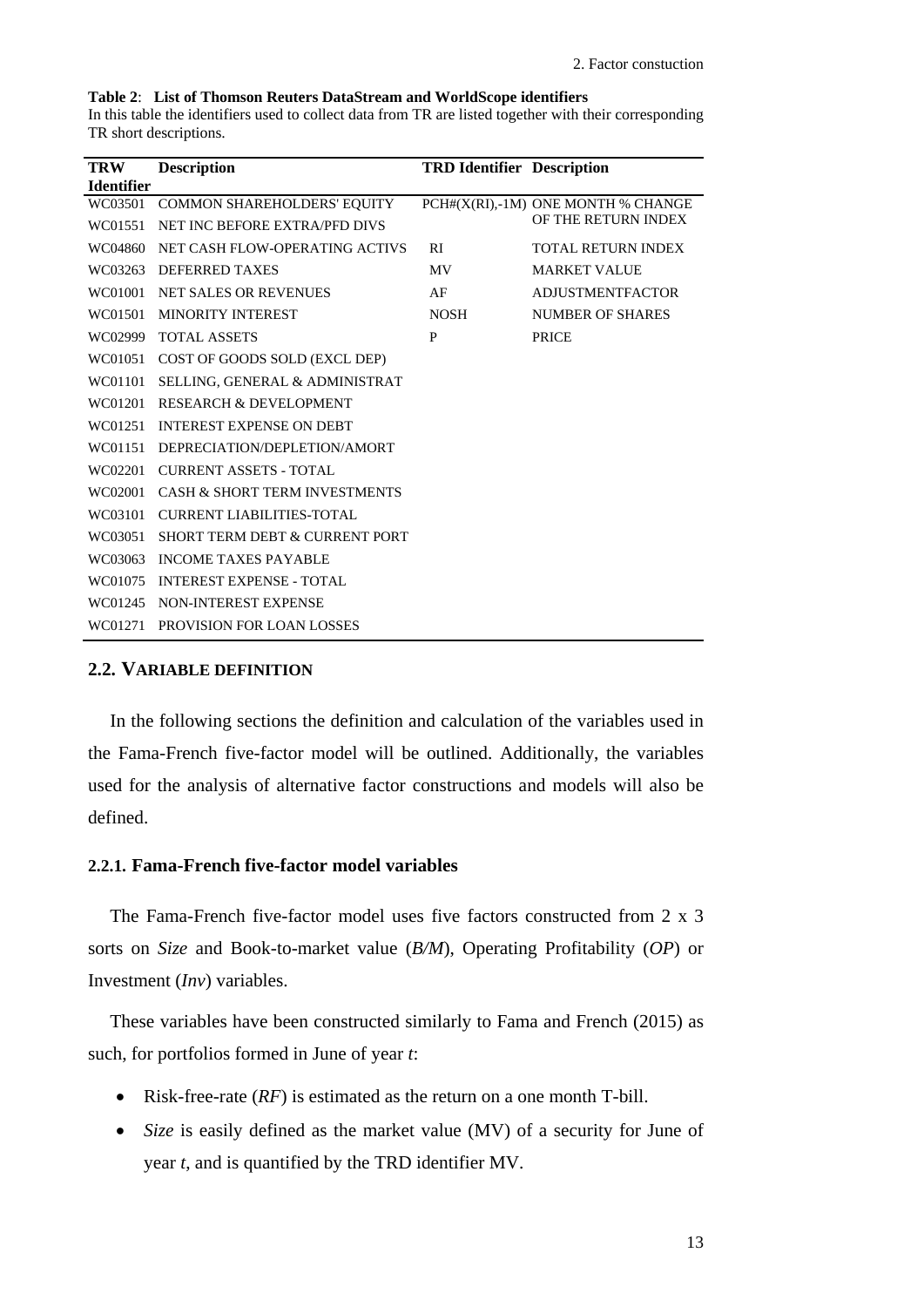- *B/M* is calculated as the book value (BV) of a firm divided by its MV, both measured at the end of December of *t-1.* BV is defined as common equity (WC03501) plus deferred taxes (WC03263) if available. In the case of devil versions, *B/M* is calculated monthly, using the most recent MV and BV values.
- *OP* is calculated as the annual revenues (WC01001) minus the cost of goods sold (WC01051), minus selling, general and administrative expenses (WC01101), minus interest expense on debt  $(WCO1251)^5$  $(WCO1251)^5$  $(WCO1251)^5$ , all divided by book value at the end of December of *t-1*.

*OP* is calculated differently for financial institutions, these are identified using Industry Classification Benchmark, (TR identifier: ICBSUC). The *OP* for financials is calculated as annual revenues (WC01001) minus total interest expense (WC010751), minus non-interest expense (WC01101), minus provision for loan losses (WC01271)<sup>[6](#page-21-2)</sup>, all divided by book value at the end of December of *t-1*.

• *Inv* is the growth of total assets (WC02999) from the end of December of *t-2* to the end of December of *t-1.*

## <span id="page-21-0"></span>**2.2.2. Alternative variables**

<u>.</u>

For the analysis of alternative factors, additional variables need to be defined.

For portfolios formed in June of year *t*:

- Earnings-to-price (*E/P*) is calculated as net income before extraordinary items (WC01551) divided by MV, both measured at the end of December of *t-1.* In the case of devil versions, *E/P* is calculated monthly, using the most recent MV and net income before extraordinary items values.
- Return on equity (*ROE*) is calculated as net income before extraordinary items (WC01551) divided by BV, all for the end of December of year *t-1*.
- Net share issues (*NSI*) is calculated following Pontiff and Woodgate (2008) as, the difference in natural logs of split adjusted shares outstanding between June of year *t-1* and June of year *t*. The split adjusted outstanding shares are obtained by dividing the number of shares (NOSH) by the adjustment factor (AF).

<span id="page-21-1"></span><sup>5</sup> All measured using accounting data for the end of December of year *t-1* <sup>6</sup> All measured using accounting data for the end of December of year *t-1*

<span id="page-21-2"></span>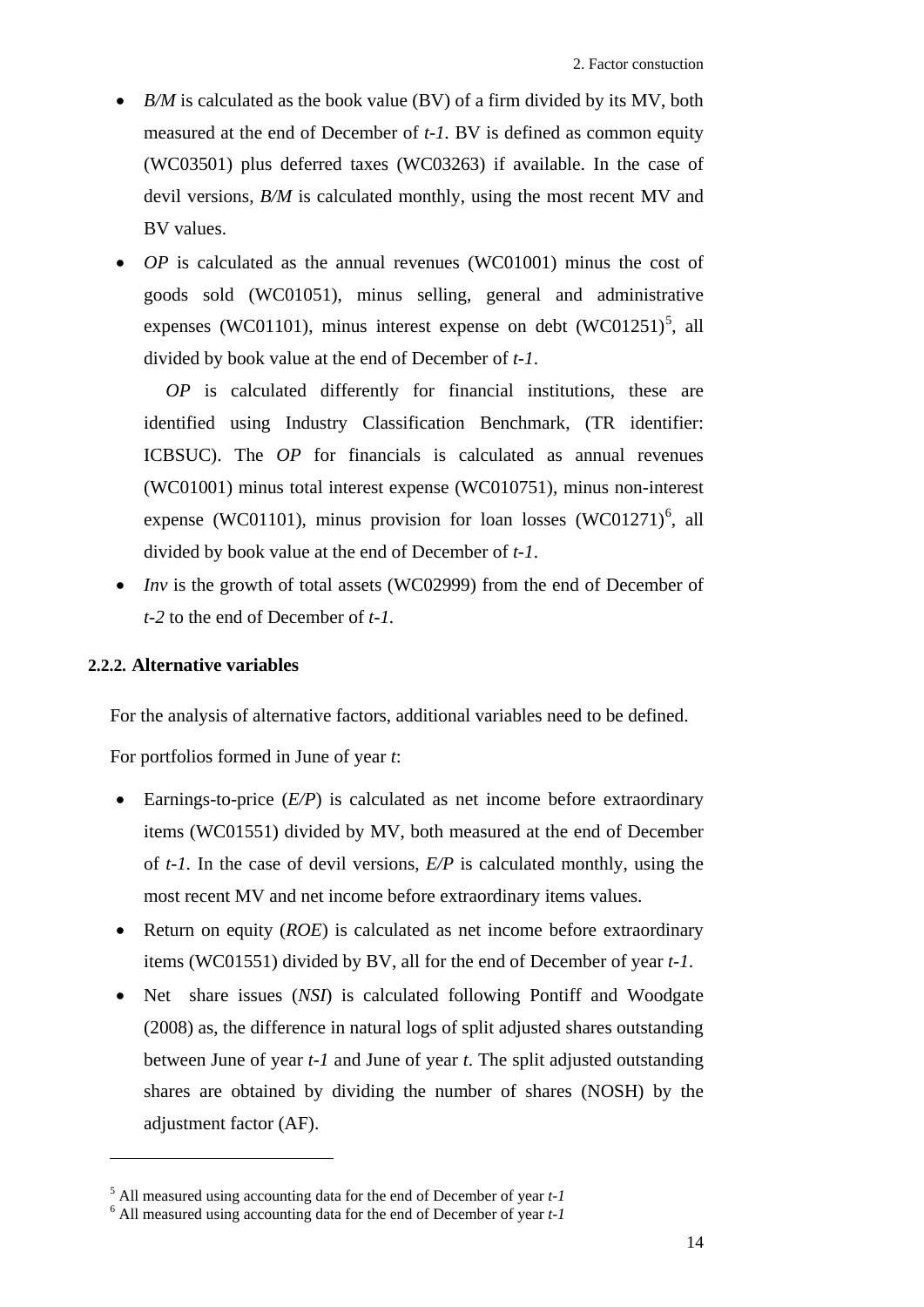• Composite-equity-issuance (CEI) is calculated similarly to Daniel and Titman (2006) as (5):

$$
CEI_t = \log\left(\frac{MV_t}{MV_{t-1}}\right) - r(t-1, t) \tag{5}
$$

Where  $r(t-1,t)$  is the cumulative log return calculated via the total return index (RI) from June of year *t-1* to June of year *t*.

• Systematic risk, *beta*, is estimated similar to Frazzini and Pedersen (2014), from rolling regressions of excess returns on market excess returns. Hence the *beta* is calculated as (6):

$$
\beta_i = \rho_{i,m} \frac{\sigma_i}{\sigma_m} \tag{6}
$$

Where  $\sigma_i$  and  $\sigma_m$  are the volatilities for stock *i* and the market, and  $\rho_{i,m}$  is their correlation. *Beta* is updated yearly in June, using the past 36 months of the security's monthly returns when possible, and requiring a minimum of 12 months.

- Volatility (*Vol*) is calculated similarly to *beta*, as the standard deviation of a security's returns over the past 36 months, requiring a minimum of 12 months of data. Again, *Vol* is updated every year in June.
- Momentum (*Mom*) is defined, as in Fama and French (2008), as the cumulative monthly return of a security, from *t-12* to *t-2* (in this case *t* is measured in months)*. Mom* **is updated monthly.**

#### <span id="page-22-0"></span>**2.3. FACTOR CONSTRUCTION**

In this section, the processes used for the construction of factors will be outlined. All factors have been constructed following the guidelines given by Fama and French (1993), Fama and French (2015) and Fama and French (2017). The factors are by definition zero-cost portfolios, each related to their own characteristic variables. Every factor measures the variation in returns of portfolios formed based on a characteristic variable, and should be otherwise diversified with regards to any other characteristics.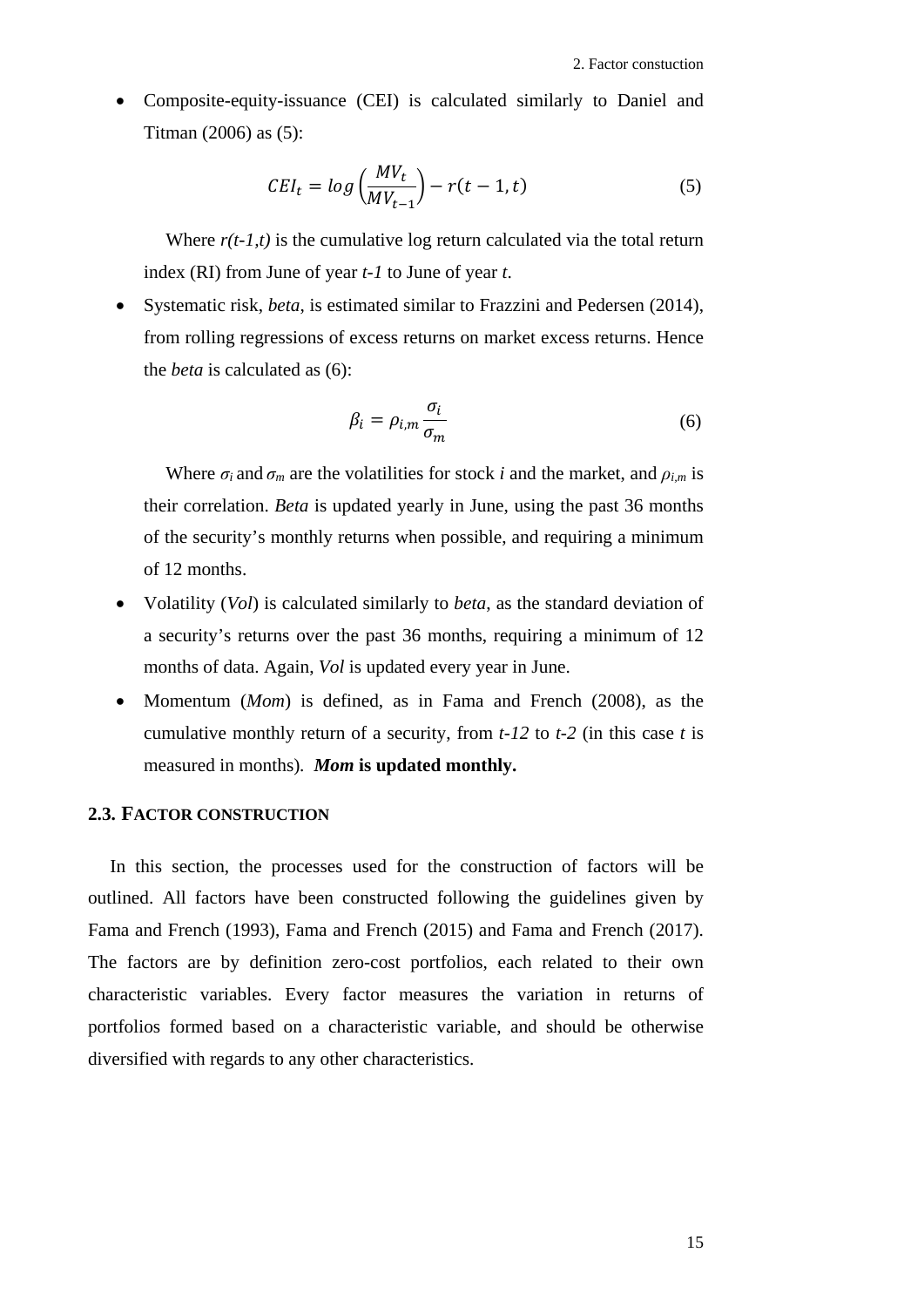#### <span id="page-23-0"></span>**2.3.1. Fama-French five-factor model RHS factors**

The Fama-French five-factor model uses five risk factors; the market factor (*RMRF*), the size factor (*SMB*), the book-to-market value factor (*HML*), the profitability factor (*RMW*) and the investment (*CMA*) factor. See equation [\(4\).](#page-13-0)

The market factor is simply calculated as the market return (*RM*) minus the risk free rate (*RF*) for any given month.

The remaining factors are constructed using portfolios resulting from 2 x 3 independent sorts on; *Size* and *B/M*, *Size* and *OP*, and S*ize* and *Inv*. At the end of June of year *t*, all equities are divided on market value into two sorts, big and small. Big equities are defined as those that cumulatively make up the top 90% of the total market equity. Small stocks make up the remaining 10%.

At the same time, all equities are also sorted into 3 sorts using their  $30<sup>th</sup>$  and 70th percentiles for *B/M*, *OP*, and *Inv* as breakpoints. These breakpoints are calculated using big stocks only, in order to ensure that the resulting portfolios are balanced. As defined in section [2.2.1,](#page-20-1) the accounting data used is collected at the end of December of year *t-1*, as is the *MV* used for the calculation of *B/M*.

The intersection of the independent 2 x 3 sorts on *Size* and *B/M* result in six portfolios; BG, BN, BV, SG, SN and SV, where B and S stand for big or small, and V, N and G stand for value, neutral and growth (top 30%, middle 40% and bottom 30% of *B/M*) respectively. The value-weighted returns for each portfolio are then calculated and updated monthly.

The *SMB<sub>B/M</sub>* size factor is calculated monthly as the equal-weighted average of the returns of the three small stock portfolios, SV, SN and SG, minus the equalweighted average of the returns of the three big stock portfolios, BV, BN and BG, as indicated in equation (7).

The *HML* factor is then calculated monthly as the equal-weighted average of the returns of the two high value portfolios, BV and SV, minus the equalweighted average of the returns of the two low value portfolios, BG and SG, as indicated in equation (8)

$$
SMB_{B/M} = \frac{(r_{SV} + r_{SN} + r_{SG}) - (r_{SV} + r_{SN} + r_{SG})}{3}
$$
(7)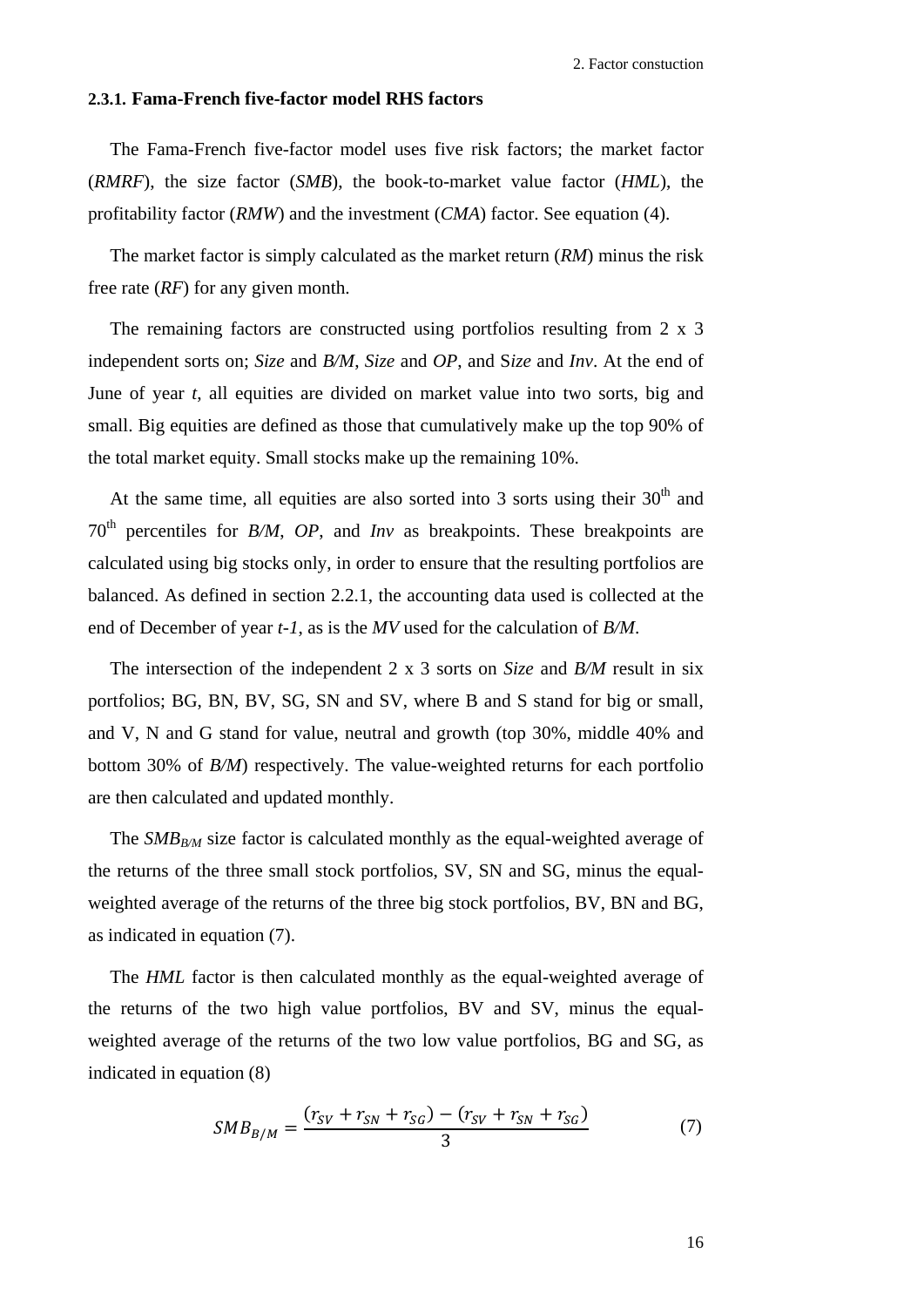<span id="page-24-1"></span>2. Factor constuction

$$
HML = \frac{(r_{BV} + r_{SV}) - (r_{BG} + r_{SG})}{2}
$$
 (8)

Where *r* represents the value-weighted returns for each of the six previously mentioned portfolios.

For the remaining *RMW* and *CMA* factors, independent 2 x 3 sorts on; *Size* and *OP*, and S*ize* and *Inv,* respectively, are constructed following the same principles. The factors are then calculated in the same way as for *HML*, except now using Robust-minus-Weak for *RMW*, and Conservative-minus-Aggressive for *CMA*. Furthermore, two additional size factors  $SMB_{OP}$  and  $SMB_{Inv}$  are calculated.

The size factor used for the Fama-French five-factor model is the simple average of the individual size factors. As such the total SMB factor is calculated monthly as follows:

$$
SMB = \frac{SMB_{B/M} + SMB_{OP} + SMB_{Inv}}{3}
$$
\n(9)

All sorts and resulting portfolios of stocks are updated at the end of June each year, and the factors themselves are updated and recorded on a monthly basis.

### <span id="page-24-0"></span>**2.3.2. Alternative RHS factors**

For the analysis of alternative factors, similar  $2 \times 3$  independent sort constructions have been used as in Fama and French (1993). The alternative factors and how they have been calculated will be detailed in this section.

The *WML,* momentum factor, is created as described by Fama and French (2012) using 2 x 3 sorts on *Size* and *Mom*, and using the same breakpoint conventions as for the five-factor model's, *Size* - *B/M* sorts. This time for the second sort we obtain three momentum groups, Winner (W), Neutral (N) and Loser (L). *WML* sorts and their resulting portfolios are updated monthly, using the previous month's *Mom* and *MV* values to define the breakpoints.

$$
WML = \frac{(r_{BW} + r_{SW}) - (r_{BL} + r_{SL})}{2}
$$
 (10)

The *WML* factor is then calculated using the same principles, as indicated in equation (10).

Two alternative risk factors, *PMV<sub>Beta</sub>* and *PMV<sub>Vol</sub>* (Poised-minus-Volatile), have been constructed using the same breakpoint conventions as for the *HML*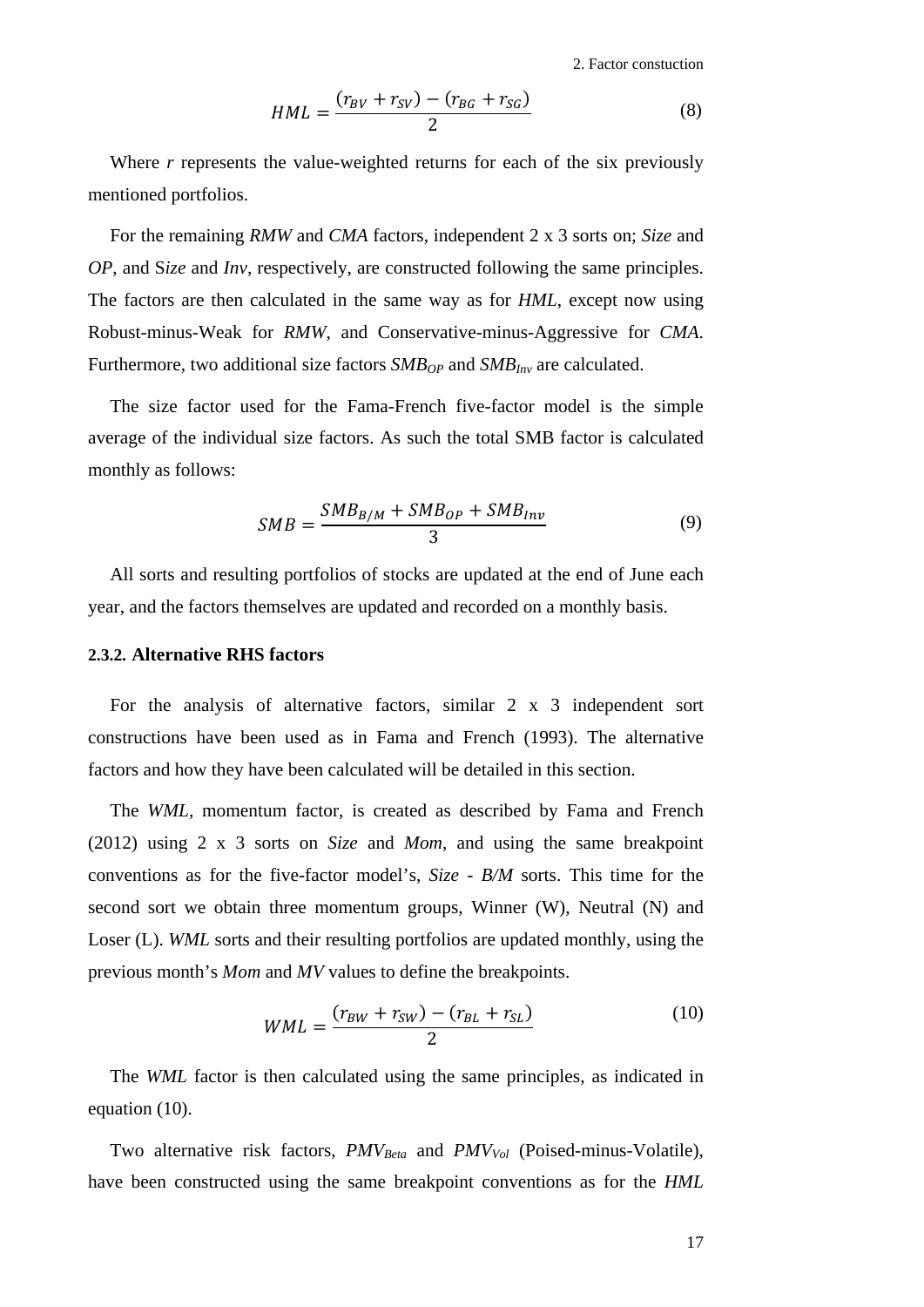sorts. For the second sort, three risk groups are now obtained based on the *Beta* or *Vol* characteristic variables, Poised (P, bottom 30%), neutral (N, middle 40%) and Volatile (V, top 30%). The sorts and resulting portfolios are updated yearly at the end of June using the *beta*, *Vol* and *Size* values for June of year *t*. The valueweighted return of each portfolio is updated monthly.

$$
PMV = \frac{(r_{BP} + r_{SP}) - (r_{BV} + r_{SV})}{2}
$$
 (11)

The *PMV<sub>Beta</sub>* and *PMV<sub>Vol</sub>* factors are then calculated monthly as indicated in equation (11) by using either the *Size-Beta* sort or the *Size-Vol* sort for *PMV<sub>Beta</sub>* and *PMV<sub>Vol</sub>*, respectively.

Devil value factors will be constructed as defined by Asness and Frazzini (2013). 2 x 3 sorts will be created using *Size* as the first sort, big or small, and a characteristic value variable as the second sort. The sorts will be updated monthly using the most up to date information. The devil factors will then be calculated in the same way as *HML* (see equation [\(8\)\)](#page-24-1), and all devil factors will be labelled with the ending, *-dev*. For example, the construction of the devil version of the Fama-French *HML* factor, *HML<sub>B/M</sub>dev*, is as follows. At the end of each month all equities are divided on market value into two sorts, big and small. At the same time, all equities are also sorted into three *B/M* groups. However, the calculation of *B/M* now uses the most current MV and BV. The breakpoints are the same as for the Fama-French factors. The *HML<sub>B/M</sub>dev* factor is then calculated monthly in the same way as defined in equation [\(8\).](#page-24-1)

Finally, new variants of the existing factors will be created by altering the characteristic variable on which the factors' second sorts are constructed. The new characteristic variables will be; earnings-to-price ratio (*E/P*) for the value factor (*HMLE/P*), return-on-equity (*ROE*) for the profitability factor (*RMWROE*), and composite-equity-issuance (*CEI*) and net-stock-issues (*NSI*) for the investment factor (*CMA<sub>CEI</sub>* and *CMA<sub>NSI</sub>*). The policy on breakpoints for the resulting, 2 x 3, *Size-*variable sorts will be the same as described for the Fama-French factors. The sorts will also be updated yearly in June of year *t* using the accounting data for the end of December of year *t-1*, unless otherwise indicated or defined as a devil factor.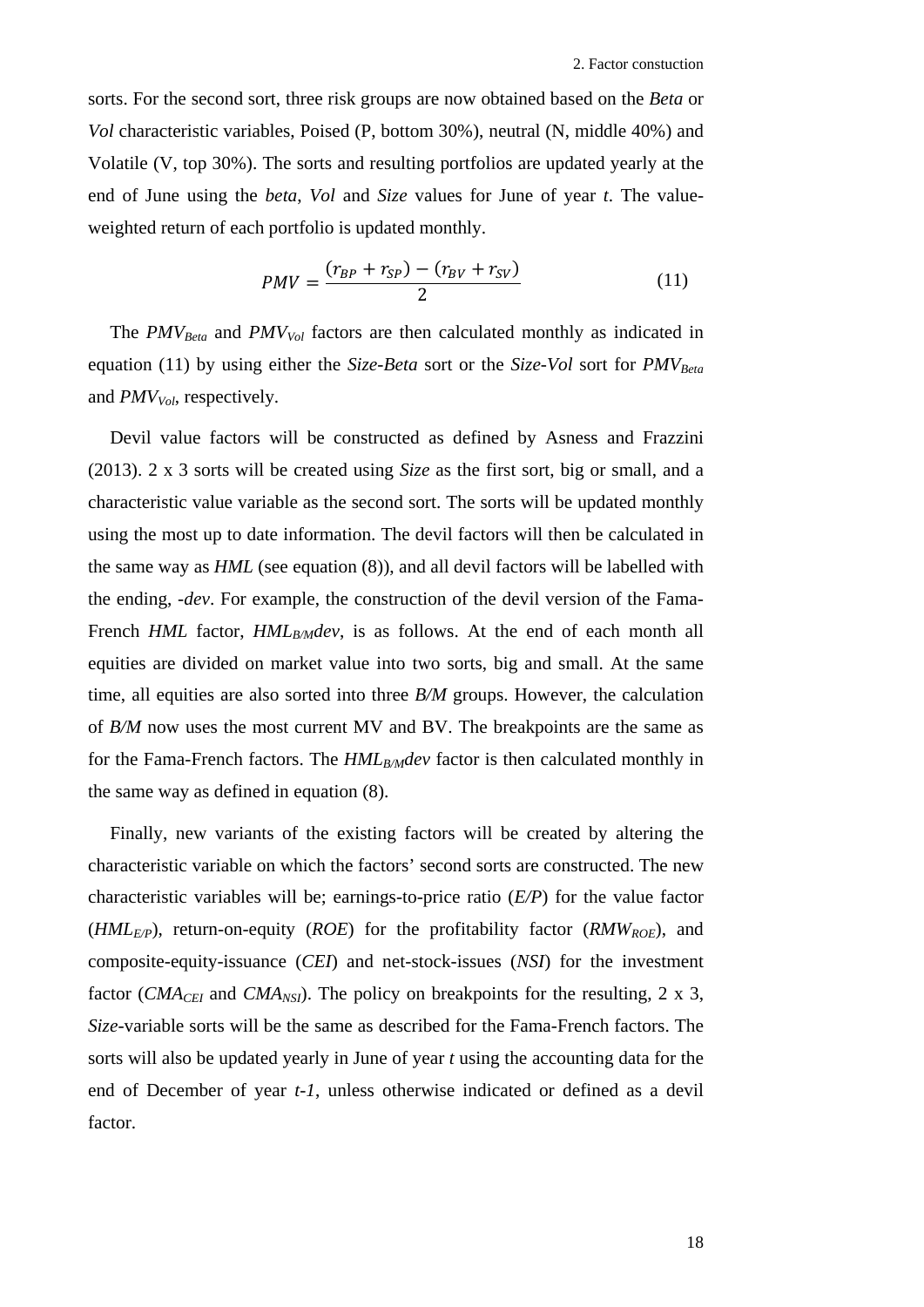# <span id="page-26-0"></span>**3. THE FAMA-FRENCH FIVE-FACTOR MODEL AND THE SPANISH STOCK MARKET**

This chapter will focus on evaluating the performance of the Fama-French five-factor model when applied to the Spanish capital market. The studied period spans from July 1990 to November 2016 (317 months). All factors have been constructed using the methods described in section [2.3.1.](#page-23-0)

Additionally, the performance of the Fama French three-factor model will also be evaluated using the same data sample and evaluation methods. This will serve two purposes, firstly to check the three-factor model's performance for the Spanish stock market from July 1990 to November 2016, and secondly to provide a benchmark for the five factor model's performance.

Due to the reduced number of stocks available on the Spanish stock market, it makes no sense to try and replicate the 5 x 5 LHS (left-hand-side) portfolios which are used by Fama and French (2015) and Fama and French (2017) to test the five-factor model. Such sorting would result in very small portfolios, and even empty portfolios. In order for the LHS portfolios to be of a healthy size, the resulting sorts would not differ in great measure to the RHS 2x3 sorts. Hence it has been decided not to test the models using LHS portfolios, rather to evaluate using the factor returns themselves and use spanning tests to evaluate their ability to describe average returns.

#### <span id="page-26-1"></span>**3.1. SAMPLE REQUIREMENTS**

The data sample for this chapter has been selected and filtered as described in section [2.1,](#page-16-1) however, further model specific filters have been applied as described by Fama and French (2015). Hence, to be included in the sample for July of year *t*, to July of year *t+1*, the listing must have in June of year *t*:

- A positive value for Book-Value and a valid Market-Value for December of year *t-1.*
- A value for annual revenues and at least one of the following; cost of goods sold, selling general and administration costs or interest expense on debt, all for December of year *t-1.* In the case of financial institutions, a value for annual revenues and at least one of the following; total interest expense, non-interest expense or provision for loan losses, is required for December of year *t-1*.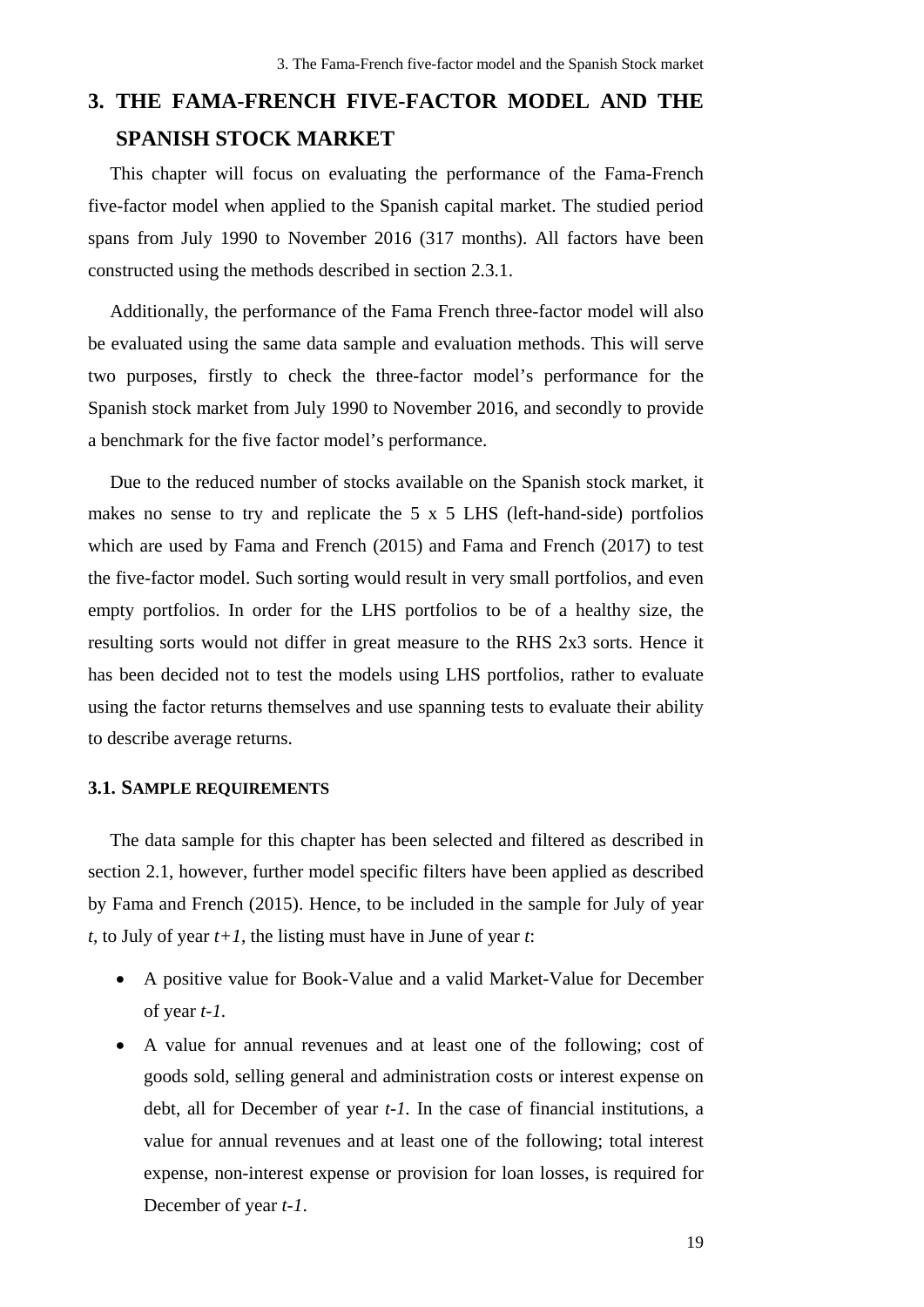• Total asset data for years *t-1* and *t-2*.

After these final filters the sample is composed of 300 equities in total, with a minimum of 82, a maximum of 156 and a median of 131 equities per month over the studied 317 month period. For further details refer to [Table 15](#page-67-0) in the appendix.

#### <span id="page-27-0"></span>**3.2. SUMMARY STATISTICS**

[Figure 1](#page-27-1) graphically demonstrates the monthly time-series of the returns on each of the five factors. Carrying out a simple visual inspection, it is easy to predict that none of the five factors have clear tendencies, and that they are of a volatile nature. The profitability factor (RMW), being the only exception, displaying very flat returns initially, followed by a clear positive slope from 2006 onwards. Both the value and investment premiums (HML and CMA, respectively) initially have positive tendencies and both reach their maximum cumulative return value in 2008, after which they start showing clear negative tendencies. The crosssectional cumulative returns of the size factor (SMB) are also very interesting, three different tendencies are apparent; negative from 1990 to 1999, confidently positive from 1999 to 2007, and negative thereafter. In fact, if the average size factor returns are calculated for the 1999-2007 (96 month) period, a statistically relevant high average return (0.73%, t=2.25) is obtained.

#### <span id="page-27-1"></span>**Figure 1: Cumulative Fama-French factor returns**

This figure plots the cumulative monthly returns of the Fama-French five factors for the Spanish capital market over the July 1990 to November 2016 (317 month) period.

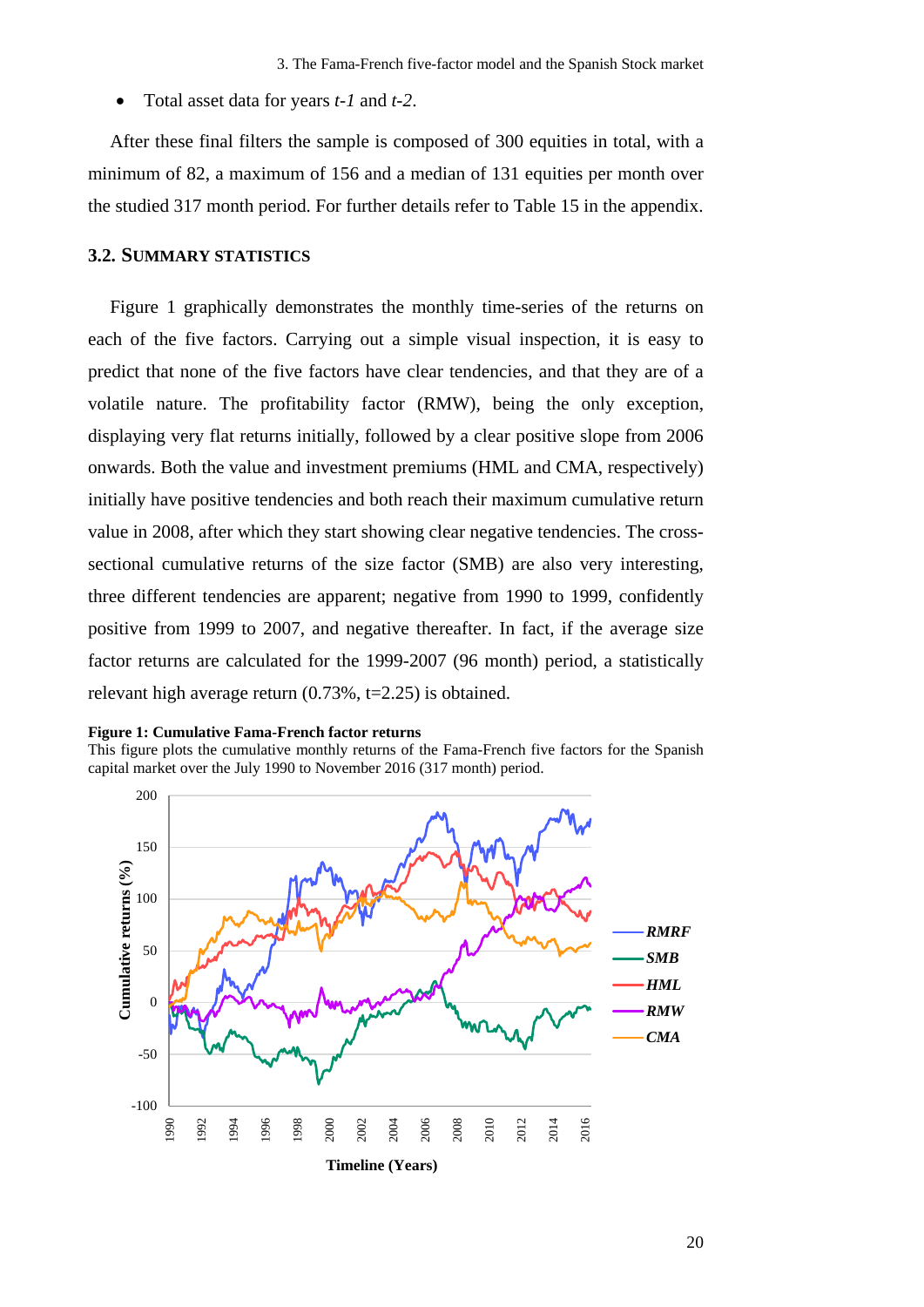The summary statistics for the factor returns are represented in [Table 3.](#page-29-0) Panel A indicates that the market equity premium (*RMRF*) is high, however its statistical significance is questionable<sup>[7](#page-28-0)</sup> (0.56%, t-stat=1.77). The results show that size is not priced for this sample period (-0.02% mean *SMB* returns). This is in line with the results obtained for Europe Fama and French (2017). Here too, the market equity premium was the highest of the five factors, but lacked statistical significance, and the size premium was also near to zero (0.05).

Although not listed in [Table 3,](#page-29-0) the size factor for the Fama-French three-factor model  $(SMB_{B/M})$ , calculated using only the size-value sorts, has also been calculated. Its cross-sectional monthly returns are heavily correlated with the five factor model's size factor (*SMB*), having a correlation coefficient of 0.98. This in turn means that its average premium and standard error  $(-0.09$  and  $t = -0.46$ ) is also similar to that of *SMB*.

The value premium (mean *HML* returns) is priced at 0.23%, but at only 1.43 standard errors from zero, it lacks statistical significance. The profitability premium (mean *RMW* returns) is priced at 0.35%, and with a t-statistic of 1.98, is the only factor that has any sort of statistical significance. This is in line with the predictions from the visual inspection of [Figure 1.](#page-27-1) The investment premium (mean *CMA* returns) is weak at 0.18% and 1.00 standard errors from zero.

Panel B of [Table 3](#page-29-0) shows the summary statistics (mean, standard deviation and t-statistic) for the average returns of each size component of the *HML*, *RMW* and *CMA* factors. The results show that, contrary to the results obtained by Fama and French (2017) for the European market and roughly the same time period, all factors for Spain have higher value premiums for big stocks (*HMLb*, *RMWb* and *CMWb*) than for small stocks (*HMLs*, *RMWs* and *CMWs*). However, none of these components have statistical significance, the best having 1.61 standard errors from zero, obtained for the profitability factor constructed with only big stocks (*RMWb*).

The average returns for all size components are positive. The average differences between returns on small and large components of each factor (*HMLsb*, *RMWs-b* and *CMWs-b*) are very weak (t-statistics between 0.21 and 0.56).

<u>.</u>

<span id="page-28-0"></span> $<sup>7</sup>$  A standard level of confidence for this is 95%, requiring the t-statistic to be more than or</sup> equal to 2.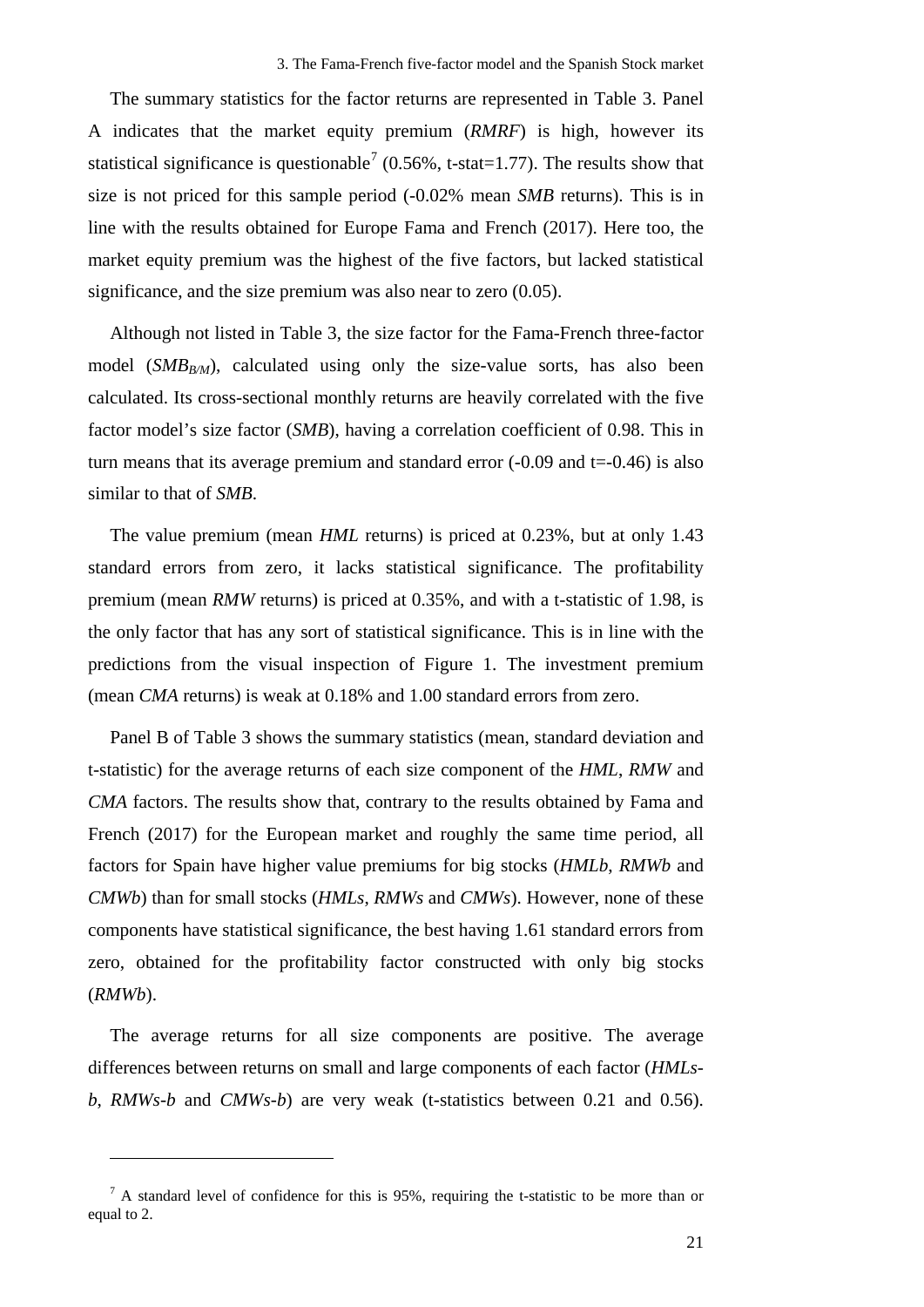Hence, it cannot be said, with any legitimate level of confidence, that the premium of each factor is larger for small stocks than big stocks, or vice versa.

#### <span id="page-29-0"></span>**Table 3**: **Summary statistics for the five Fama-French factors**

The table reports summary statistics for the returns on the five Fama-French factors applied to the Spanish capital market: July 1990-November 2016 (317 months). The factors are constructed as outlined by Fama and French (2015). The market factor (*RMRF*) is calculated as the sample's market return (*RM*) minus the risk free rate (*RF*). The value factor (*HML*) is calculated from portfolios formed in June of year *t*, by sorting stocks into two groups depending on market value (*MV*) and three groups depending on book-to-market value (*B/M*). Big stocks (*B*) are those that make up the top 90% of the total sample's market value, while small stocks (*S*) are those in the bottom 10%. Breakpoints on  $B/M$  are calculated using the 30<sup>th</sup> and 70<sup>th</sup> percentiles of big stocks only, and use the *B/M* values for December of year t-1. Six value-weighted portfolios are created from these independent sorts (2 x 3), *BV, BN, BG, SV, SN* and *SG*. *B* and *S* stand for Big and Small, and *V*, N and G stand for Value, Neutral and Growth (top 30%, middle 40% and bottom 30% of *B/M*). The HML factor is then calculated as the simple average returns of the two value portfolios (*BV* and *SV*) minus the simple average of the two growth portfolios (*BG* and *SG*). The profitability factor (*RMW*) and investment factor (*CMA*) are constructed in the same way as HML, except that the second sorts use breakpoints on either operating profitability (*OP,* measured as the operating profitability of a firm divided by its book value, sorted from robust to weak) or investment (*Inv*, measured as the rate of growth in total assets of a firm, sorted from conservative to weak), respectively. The result is a total of three 2 x 3 sorts on *Size* and *B/M*, *OP* or *Inv*, forming a total of eighteen portfolios. The size factor (*SMB*) is calculated as the sum of returns of the nine big stock portfolios, minus the sum of returns of the nine small stock portfolios, all divided by nine. For the *HML*, *RMW* and *CMA* factors, an additional size specific return is calculated, one with only big stocks and another with only small stocks.  $HML<sub>B</sub>$  and  $HML<sub>S</sub>$  are therefore calculated as the returns on *BV* minus *BG*, and *SV* minus *SG*, respectively. *HML*<sub>S-B</sub> is the simple average of  $HML<sub>s</sub>$  minus  $HML<sub>B</sub>$ . The size specific factor returns for *RMW* and *CMA* are calculated using the same approach. The value-weighted portfolio returns and resulting factor returns are updated monthly. Panel A reports the mean, standard deviation and t-Statistics for the returns of each factor. Panel B reports the mean, standard deviation and t-statistics for the returns on each size specific factor. Panel C reports the correlation between the five factors over the 317 month period.

| Panel A: Means, standard deviations and t-statistics of factor returns |       |         |      |      |      |  |  |  |  |  |
|------------------------------------------------------------------------|-------|---------|------|------|------|--|--|--|--|--|
| <b>RMRF</b><br>HML<br><b>SMB</b><br><b>RMW</b><br>CMA                  |       |         |      |      |      |  |  |  |  |  |
| Mean                                                                   | 0.560 | $-0.02$ | 0.28 | 0.35 | 0.18 |  |  |  |  |  |
| <b>Std Dev</b>                                                         | 5.65  | 3.42    | 3.48 | 3.18 | 3.24 |  |  |  |  |  |
| t-Stat                                                                 | 1.77  | $-0.11$ | 1.43 | 1.98 | 1.00 |  |  |  |  |  |

*Panel B: Key statistics for small (S) and big (B) components of factor returns*

|  |  |  | $HML_B$ $HML_S$ $HML_{S-B}$ $RMW_B$ $RMW_S$ $RMW_{S-B}$ $CMA_B$ $CMA_S$ $CMA_{S-B}$ |  |  |
|--|--|--|-------------------------------------------------------------------------------------|--|--|
|  |  |  | Mean 0.38 0.17 -0.21 0.43 0.28 -0.15 0.21 0.15 -0.06                                |  |  |
|  |  |  | Std Dev 5.10 4.53 6.69 4.75 3.78 5.76 4.43 3.75 5.03                                |  |  |
|  |  |  | t-Stat 1.34 0.68 -0.56 1.61 1.32 -0.46 0.85 0.72 -0.21                              |  |  |

*Panel C: Correlations between factors*

|             | <b>RMRF</b> | SMB     | HML     | <b>RMW</b> | <b>CMA</b> |
|-------------|-------------|---------|---------|------------|------------|
| <b>RMRF</b> | 1.00        | $-0.34$ | 0.00    | 0.00       | $-0.11$    |
| <b>SMB</b>  | $-0.34$     | 1.00    | 0.05    | $-0.01$    | $-0.02$    |
| HML         | 0.00        | 0.05    | 1.00    | $-0.51$    | 0.08       |
| <b>RMW</b>  | 0.00        | $-0.01$ | $-0.51$ | 1.00       | $-0.12$    |
| <i>CMA</i>  | $-0.11$     | $-0.02$ | 0.08    | $-0.12$    | 1.00       |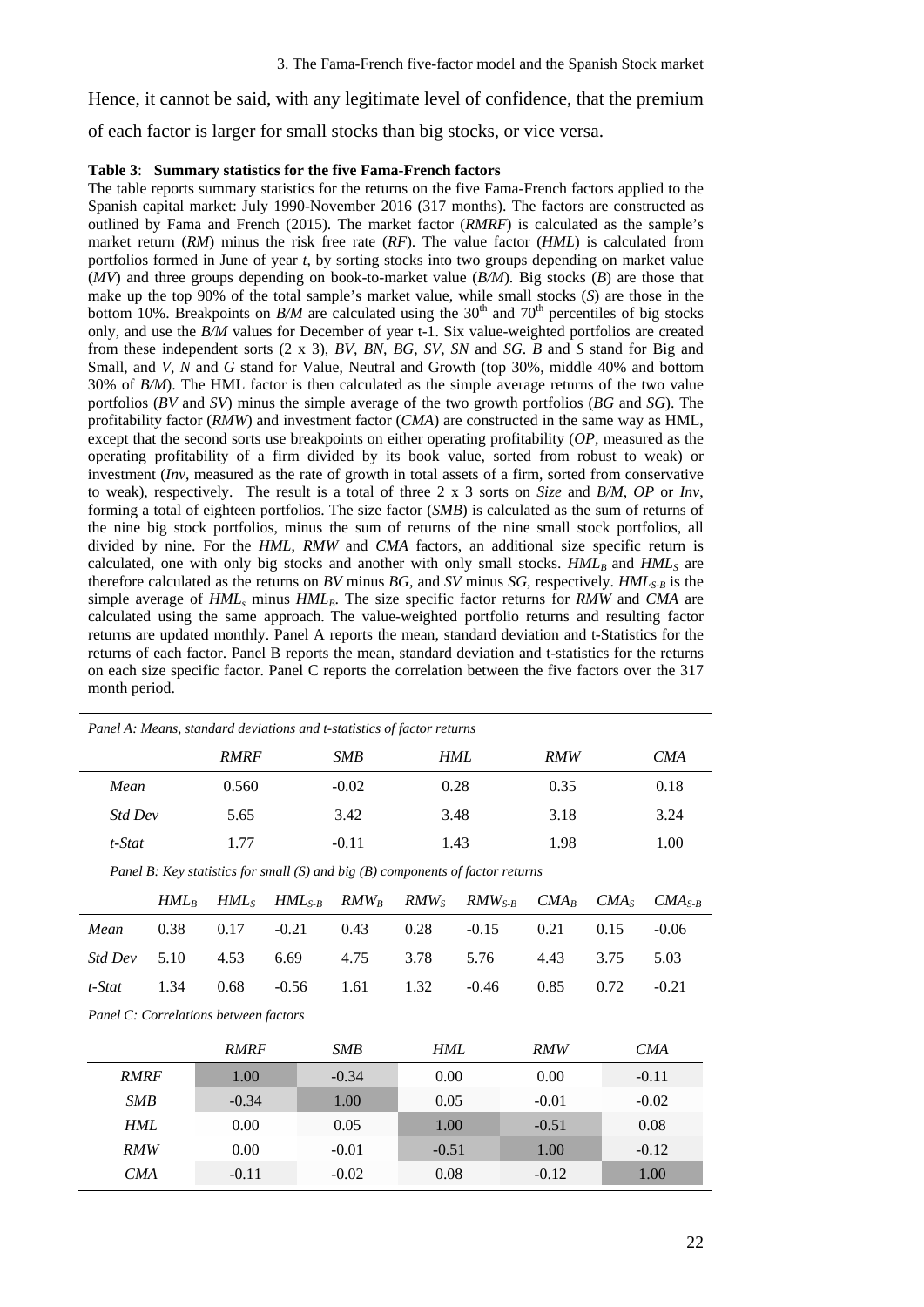Panel C of [Table 3](#page-29-0) shows the pairwise correlations between returns of each pair of factors. The market factor is negatively correlated to the size and investment factor by -0.34 and -0.11, respectively, both with certainties above the 2 standard errors from zero barrier (t=-6.45 and t=-2.01, respectively). There is a strong negative correlation between the value and profitability factors of -0.51 (t=-10.41). A weaker negative correlation is found between the profitability and investment factors of -0.12, but still with more than two standard errors from zero.

In general, the results of the factor returns are weak, none break the 5% significance level (although *RMW* comes very close  $t=1.98$ ). The market and profitability premiums have the highest returns, and are the only significant factors at the 10% level. There is also not enough evidence to support that any average factor returns depend on the size of the stocks with which the factor is calculated, not even with a lower confidence interval of 90%.

Summary statistics do not suffice to determine whether individual factors contribute or not to the performance of the overall model. Hence, in the next sections, factor spanning tests (linear regressions of the returns of a factor regressed against the returns of the remaining factors) and Sharpe ratio tests will be conducted to see which factors contribute most to the overall performance of the model.

#### <span id="page-30-0"></span>**3.3. FACTOR SPANNING TESTS**

To determine the extent to which each factor contributes to the overall performance of the Fama-French five-factor model, spanning tests on the model's factors are carried out. Additionally, results for spanning tests on the original Fama-French three-factor model using the same sample will be presented and analysed.

The spanning tests are done by running linear regressions of a single factor's monthly returns against the monthly returns of the remaining factors. For example, the spanning test regression for the market factor (*RMRF*) is calculated as indicated in equation (12).

$$
RMRF_t = \alpha_{RMRF} + \beta_{RMRF, SMB} SMB_t + \beta_{RMRF, HML} HML_t
$$
  
+  $\beta_{RMRF, RMW} RMW_t + \beta_{RMRF, CMA} CMA_t$  (12)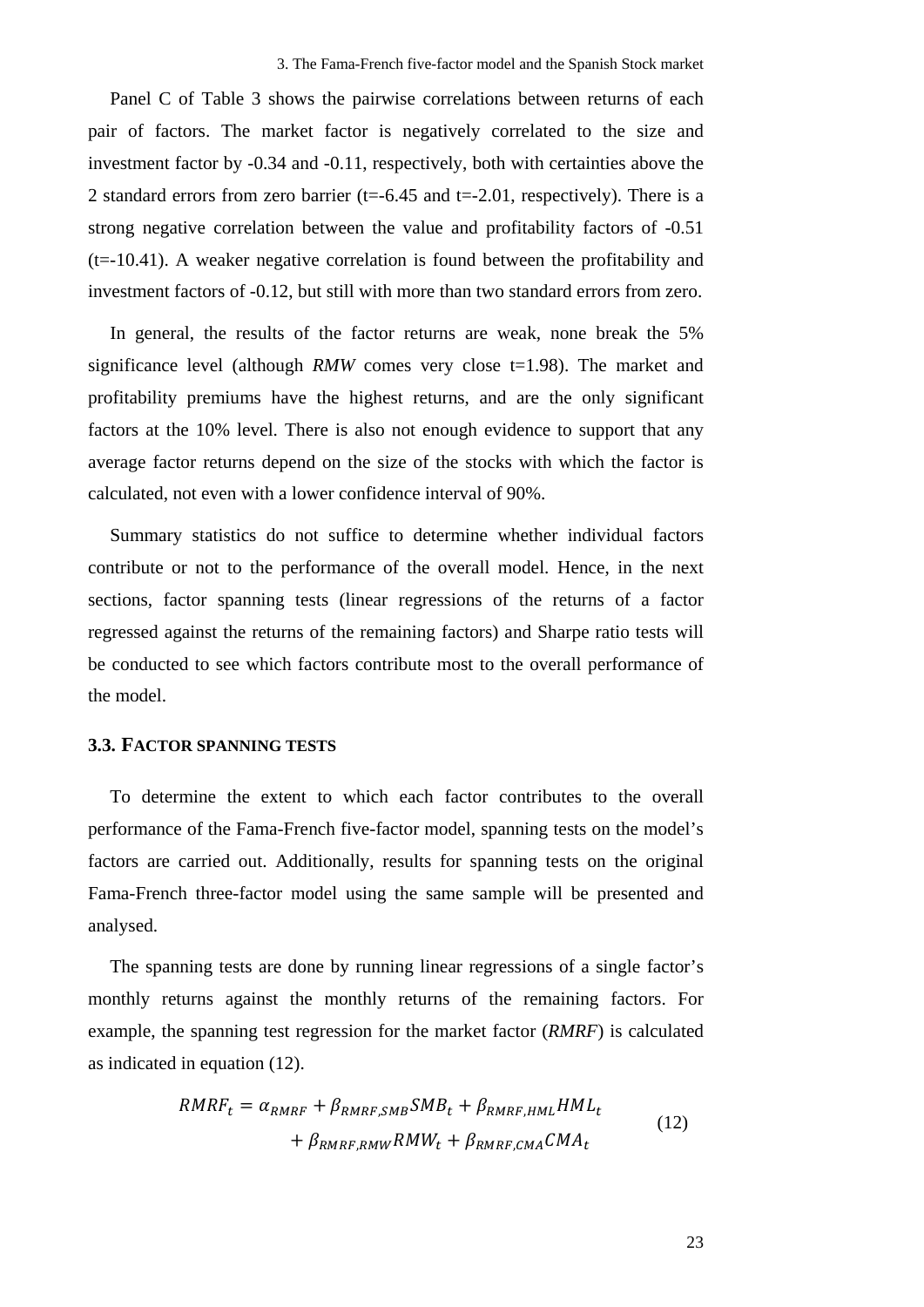Where *α* indicates the intercept of *RMRF*, and the *β*s represent the slopes of *RMRF* with each of the other four remaining factors. The regression is repeated using different factors as the dependant variable each time (*SMB*, *HML*, *RMW* and *CMA* for the size, value, profitability and investment factors, respectively).

#### <span id="page-31-0"></span>**Table 4**: **Spanning tests for the Fama-French five-factor model**

In this table, the results from regressing the monthly returns of each of the five factors against the monthly returns of the remaining four factors are displayed. *RMRF*, *SMB*, *HML*, *RMW* and *CMA* represent the market, size, value, profitability and investment factors, respectively. The table details the coefficients of the intercepts and slopes for each factor, together with the t-statistic of each coefficient. Additionally, the coefficient of determination  $(R^2)$  has been adjusted for degrees of freedom. The regressions are calculated for the monthly factor returns from July 1990 to November 2016 (317 months).

|             |             | Intercept | <b>RMRF</b> | SMB     | <b>HML</b> | RMW      | CMA     | $R^2$ |
|-------------|-------------|-----------|-------------|---------|------------|----------|---------|-------|
|             | Coef.       | 0.58      |             | $-0.57$ | 0.03       | $-0.01$  | $-0.21$ | 0.12  |
| <b>RMRF</b> | t-Statistic | 1.91      |             | $-6.52$ | 0.34       | $-0.09$  | $-2.28$ |       |
|             | Coef.       | 0.09      | $-0.21$     |         | 0.06       | 0.01     | $-0.06$ | 0.11  |
| SMB         | t-Statistic | 0.47      | $-6.52$     |         | 0.94       | 0.18     | $-1.13$ |       |
|             | Coef.       | 0.46      | 0.01        | 0.05    |            | $-0.55$  | 0.03    | 0.25  |
| HML         | t-Statistic | 2.69      | 0.34        | 0.94    |            | $-10.22$ | 0.58    |       |
|             | Coef.       | 0.50      | 0.00        | 0.01    | $-0.46$    |          | $-0.07$ | 0.25  |
| RMW         | t-Statistic | 3.18      | $-0.09$     | 0.18    | $-10.22$   |          | $-1.51$ |       |
|             |             |           |             |         |            |          |         |       |
| CMA         | Coef.       | 0.25      | $-0.08$     | $-0.06$ | 0.03       | $-0.10$  |         | 0.02  |
|             | t-Statistic | 1.35      | $-2.28$     | $-1.13$ | 0.58       | $-1.51$  |         |       |

An intercept of zero would indicate that the factor does not contribute to the model's outcome, and that its performance is captured entirely by a combination of the other factors. Hence, close to zero intercepts suggest that a factor is redundant in a model. On the other hand, if an intercept is reliably different from zero or strong, meaning that it has an intercept that is statistically significant<sup>[8](#page-31-1)</sup>, this indicates that the dependant variable contains unique information about average returns, not captured by the independent variables.

[Table 4](#page-31-0) shows the results for the spanning tests for the 317 month period from July 1990 to November 2016. The market, value and profitability factors have strong positive intercepts with good levels of significance. The profitability factor's intercept (0.50%) has the highest level of significance with more than 3

<u>.</u>

<span id="page-31-1"></span> ${}^{8}$ A standard level of confidence for this is 95%, requiring the t-statistic to be more than or equal to 2.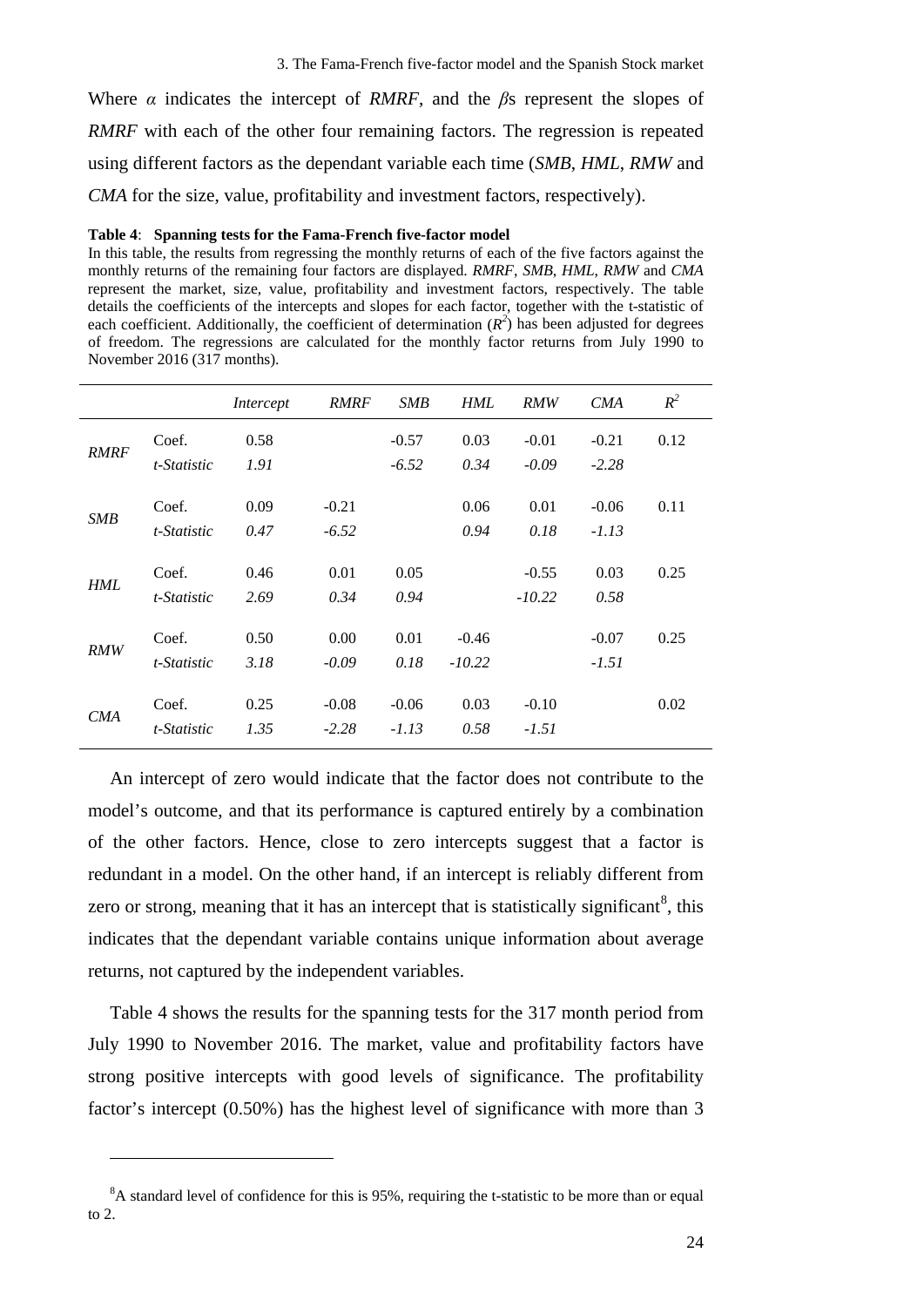standard errors from zero, followed by the value factor's intercept (0.45%) which has a certainty of 2.69 standard errors from zero. These economically and statistically strong intercepts, which exceed the factors' average returns, are largely due to strong negative slopes between both variables. The market factor has the highest intercept (0.58%) but has a slightly lower certainty of 1.91 standard errors from zero. The intercept for size is negligible  $(0.09\%, t=0.47)$  and the intercept for the investment factor is also low and lacks significance (0.25%,  $t=1.35$ ).

These intercepts are in line with the results obtained for Europe between 1990 and 2015 by Fama and French (2017). In their spanning tests, they also found that the only significant factors for Europe were value and profitability. This suggests that for the period from 1990 to 2015, the same factors are significant for Spain as for Europe, which both differ from the results obtained for North American stocks for the same time period.

The spanning tests in [Table 4](#page-31-0) reveal that for the studied time period, the value and profitability factors are important for describing average returns. This goes to show that factors that don't necessarily have promising summary statistics, such as *HML*, can carry marginal information that is crucial to the models overall performance. In light of the evidence found in [Table 4,](#page-31-0) the size factor (*SMB*) is redundant and plays no role in describing the average returns of the Spanish stock market for the 1990-2016 studied time period.

#### <span id="page-32-0"></span>**Table 5**: **Spanning tests for the Fama-French three-factor model**

In this table, the results from regressing the monthly returns of each of the three factors against the monthly returns of the remaining four factors are displayed. *RMRF*, *SMB<sub>RM</sub>* and *HML* represent the market, size and value factors, respectively. The table details the coefficients of the intercepts and slopes for each factor, together with the t-statistic of each coefficient. Additionally, the coefficient of determination  $(R^2)$  has been adjusted for degrees of freedom. The regressions are calculated for the monthly factor returns from July 1990 to November 2016 (317 months).

|             |                      | Intercept    | <b>RMRF</b>        | $SMB_{B/M}$        | <b>HML</b>         | $R^2$ |
|-------------|----------------------|--------------|--------------------|--------------------|--------------------|-------|
| <b>RMRF</b> | Coef.<br>t-Statistic | 0.52<br>1.72 |                    | $-0.52$<br>$-6.03$ | $-0.03$<br>$-0.30$ | 0.10  |
| $SMB_{B/M}$ | Coef.<br>t-Statistic | 0.03<br>0.17 | $-0.20$<br>$-6.03$ |                    | $-0.04$<br>$-0.74$ | 0.10  |
| <b>HML</b>  | Coef.<br>t-Statistic | 0.28<br>1.43 | $-0.01$<br>$-0.30$ | $-0.04$<br>$-0.74$ |                    | 0.00  |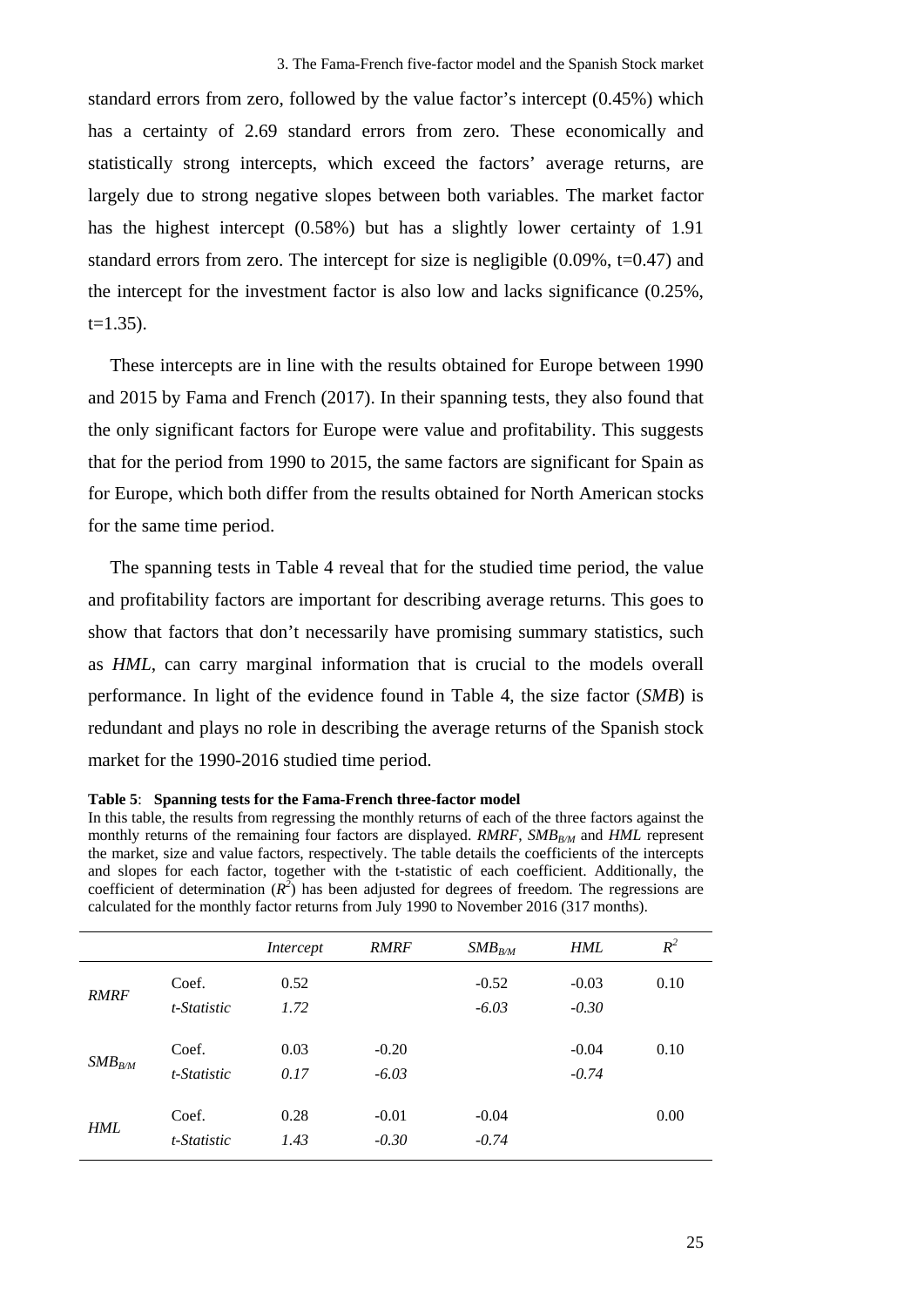Furthermore, spanning tests for the original Fama-French three factor model have also been carried out using the same sample stocks. The results are displayed in Table 5. It is immediately clear that size is also redundant for the three-factor model, and that only the market factor can be said to hold unique information if the certainty level is dropped to a 90% confidence interval.

The intercepts for the market and value factors are 0.52% and 0.28% respectively. However, with t-statistics of 1.72 and 1.43, they fail to break the 95% certainty barrier. Furthermore, the market and value intercepts are lower and weaker than for the five-factor model.

#### <span id="page-33-0"></span>**3.4. SHARPE RATIOS**

In order to evaluate the performance of the model and its factors from an investor's point of view, the monthly time-series of factor returns are used to calculate optimal Sharpe ratios. For assessment, the optimum Sharpe ratios (*SR*) for the CAPM, Fama-French three-factor and Fama-French five-factor models have been calculated using the same data sample and time period. The comparison between Sharpe ratios for each model reflects the relative appeal of the different models from an investor's point of view.

The Sharpe ratio is calculated as follows:

$$
SR = \frac{\sum_{i=1}^{N} w_i r_i}{\sqrt{\sum_{i=1}^{N} (w_i \sigma_i)^2 + \sum_{i=1}^{N} \sum_{j=1}^{N} w_i w_j \sigma_{ij}}}, \quad \text{for } i \neq j
$$
 (13)

where  $r_i$  is factor  $i$ 's average monthly returns (minus the monthly risk free rates),  $w_i$  is its weight,  $\sigma_i$  is its variance and  $\sigma_{ij}$  is its covariance with factor *j*, over the 317 month period from July 1990 to November 2016. *N* is the total number of factors being considered. The Sharpe ratio is maximised by varying the weights of each factor.

[Table 6](#page-34-0) shows the results for the Sharpe ratio tests on the CAPM, Fama-French three-factor (*FF 3-Factors*) and Fama-French five-factor (*FF 5-Factors*) models. The table displays the maximised Sharpe ratio (*SR*) for each model, with the respective optimal factor weights, necessary to reach said *SR.* The tests have been carried out limiting the lower bound for the weight of each factor to 0, and the sum of all the factor weights to 1.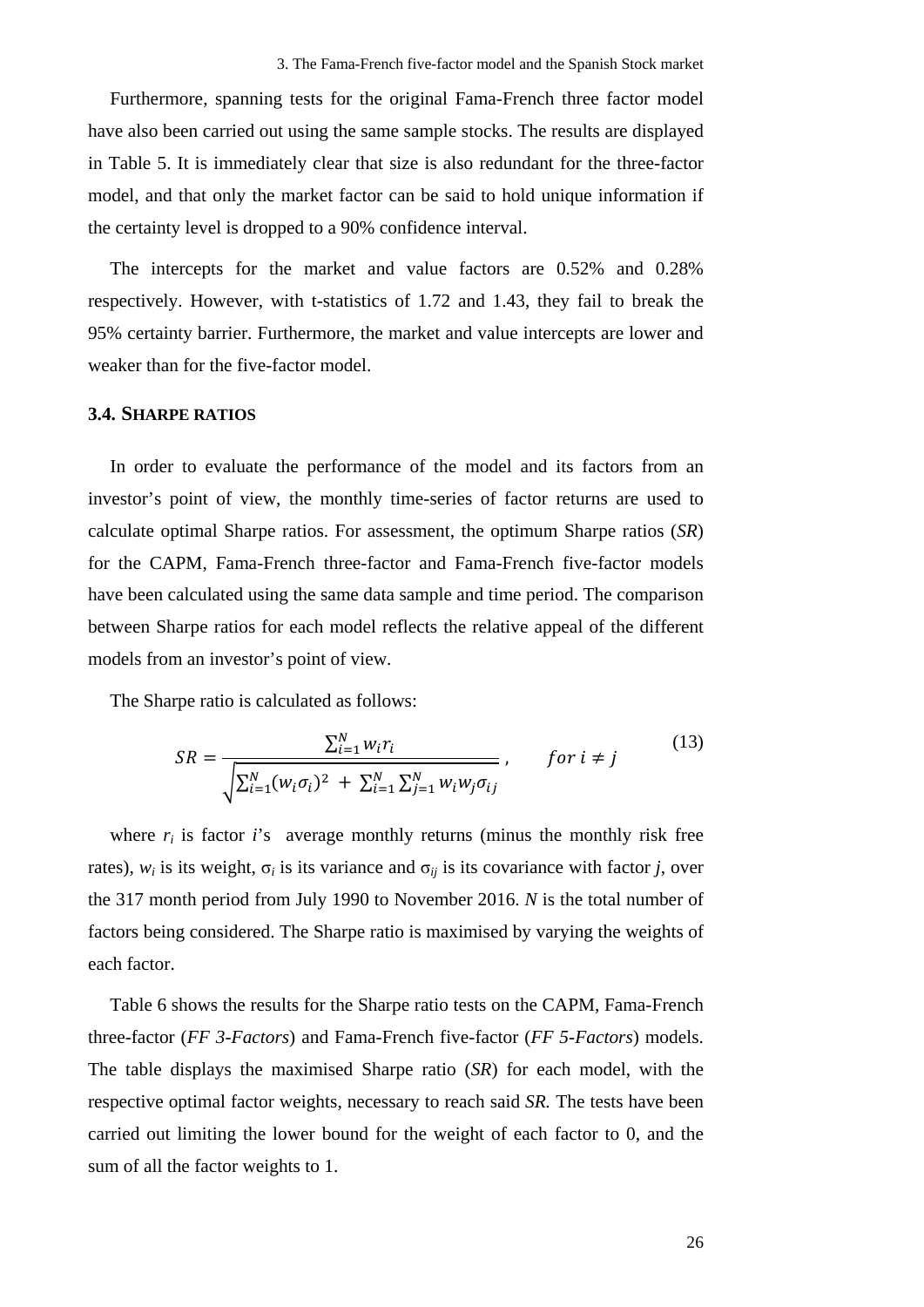#### <span id="page-34-0"></span>**Table 6**: **Sharpe tests for the Fama-French and CAPM models**

This table displays the maximised Sharpe ratios for the CAPM, Fama-French three-factor (*FF 3- Factors*) and Fama-French five-factor (*FF 5-Factors*) models. Monthly factor return data is used for the sample period from July 1990 to November 2016 (317 months). For the CAPM model test, only the market factor (*RMRF*), representing the sample's market premium has been considered. For the *FF 3-Factor* model, the original three Fama-French factors have been considered; market (*RMRF*), size (*SMB<sub>RM</sub>*) and value (*HML*). To calculate the *SMB<sub>RM</sub>* (small-minus-big, *MV*) and *HML* (high-minus-low, *B/M*) factors, independent 2x3 sorts are created in June of year *t* depending on their relative size (*MV*) and value (*B/M*). Big (*B*) stocks are those which make up the top 90% of the total sample's *MV,* while small stocks make up the bottom 10%. Three sorts on *B/M* are created using the 30<sup>th</sup> and 70<sup>th</sup> percentile breakpoints on  $B/M$ , and labelled as Value (V), Neutral(*N*) and Growth(*G*) (top 30%, middle 40% and bottom 30%, respectively). The intersects of these sorts create six stock portfolios that are updated in June of every year. The value weighted returns of each portfolio are calculated monthly. The SMB<sub>B/M</sub> factor is calculated monthly as the difference between the simple-average returns of the three small stock portfolios minus that of the three large stock portfolios. The *HML* factor is calculated monthly as the difference between the simple-average returns of the two value portfolios minus that of the two growth portfolios from the *size-B/M* sorts. For the *FF 5-Factor* model, further 2 x 3 sorts are created on size and profitability(*OP*) or investment(*Inv*) to construct the profitability and investment factors, *RMW*(robust-minus-weak) and *CMA*(conservative-minus-aggressive), respectively. Breakpoint policy is maintained for all factors. The *RMW* and *CMA* factors are calculated similarly to *HML* as the difference in average returns of the robust and weak, and the conservative and aggressive portfolios resulting from the *size-OP* and *size-Inv* 2 x 3 sorts, respectively. The *SMB* factor used in the *FF 5-Factor* model is calculated as the sum of returns of the nine big stock portfolios, minus the sum of returns of the nine small stock portfolios, all divided by nine. The optimal Sharpe ratio (SR) and corresponding expected return (ER), standard deviation (Std Dev) and factor weights for each model are displayed. The factor weights for each model have a lower bound of 0, and the sum of all weights is limited to 1.

|                                                 | SR | ER Std Dev RMRF SMB <sub>RM</sub> SMB HML RMW CMA |      |      |      |                   |      |
|-------------------------------------------------|----|---------------------------------------------------|------|------|------|-------------------|------|
| <b>CAPM</b>                                     |    | <b>0.10</b> 0.56 5.65 1.00                        |      |      |      |                   |      |
| <b>FF 3-Factors</b> $0.13$ $0.37$ $2.88$ $0.41$ |    |                                                   | 0.07 |      | 0.52 |                   |      |
| <b>FF 5-Factors</b> 0.23 0.31 1.35 0.12         |    |                                                   |      | 0.05 |      | $0.30\qquad 0.39$ | 0.14 |

The Sharpe ratio calculated for the CAPM model is relatively low (0.10), even though the expected return is high, due to the high standard deviation of the market factor.

From [Table 6](#page-34-0) we can deduce that the original Fama-French three-factor model (*FF 3-Factors*) performs poorly in the Spanish market for the studied time period. With an SR ratio of 0.13, it only marginally outperforms the CAPM model. The size factor (*SMB<sub>B/M</sub>*) is given a low weight (0.07) for the optimal *SR*, thus confirming evidence from the model's spanning tests in Table 5, that the size factor does not contribute to the performance of the three-factor model for this sample period. A large weight (0.52) is given to the value factor (*HML*) but this is not enough to significantly improve the *SR*.

The Fama-French five factor model (*FF 5-Factors*) performs significantly better than the other two models, achieving a *SR* ratio of 0.23. The distribution of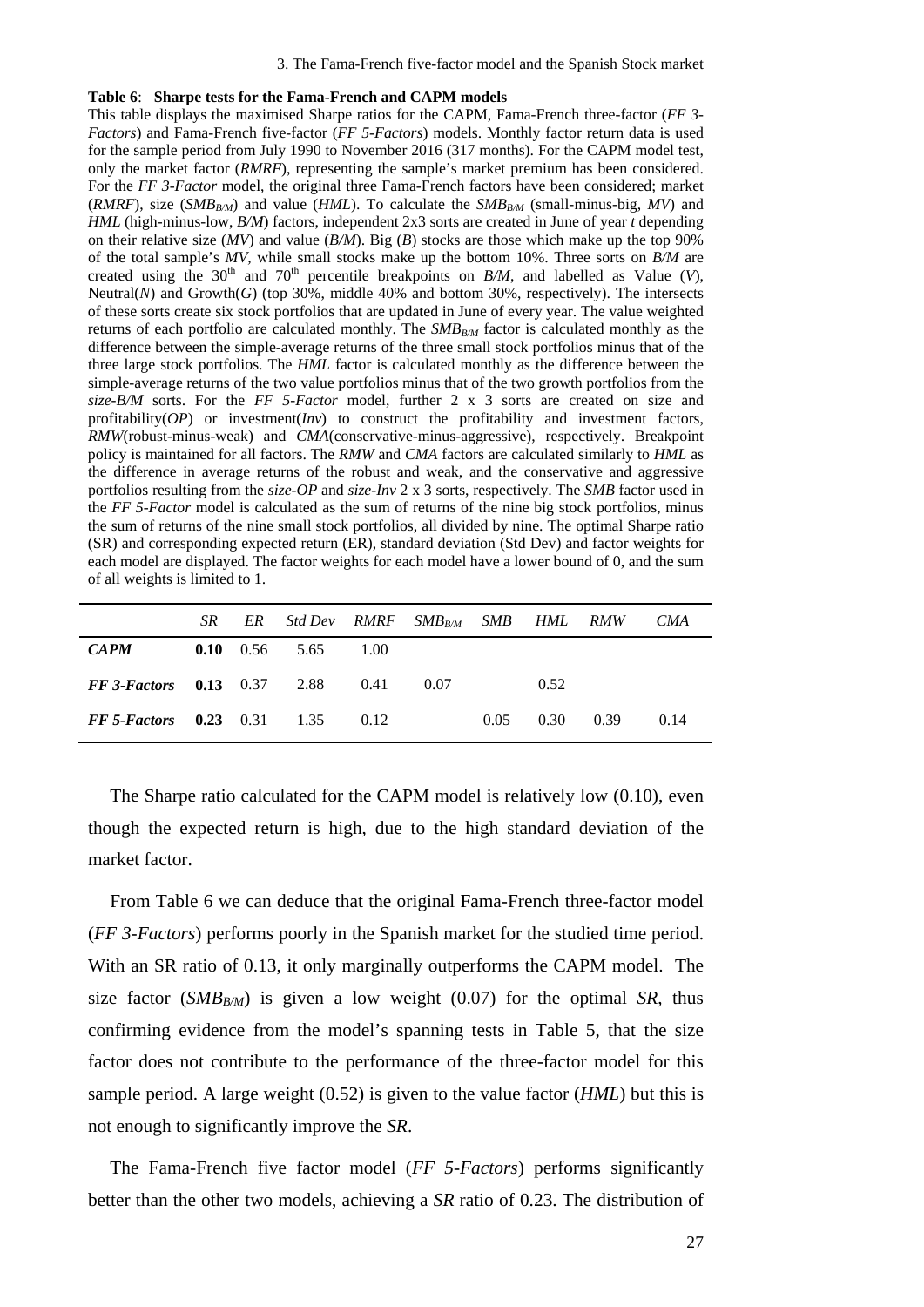weights confirms the evidence from the spanning tests that the size factor does not contribute to explaining average returns. The highest weight is given to the profitability factor (*RMW*, 0.39). This is no surprise as *RMW* was also deemed most significant in the spanning test. *HML* also holds a relatively high weight (0.30). Finally, the market and investment factors (*RMRF* and *CMA*) are given slight weights of 0.12 and 0.14, respectively, indicating that their contribution to the overall performance of the model is minor.

#### <span id="page-35-0"></span>**3.5. SUMMARY**

All evidence indicates that the size factor (for the three-factor and five-factor model) does not help explain average returns for the Spanish capital market for this sample period. This is contradictory with the evidence found by; Nieto (2004), Nieto and Rodríguez (2005), Font-Belaire and Grau-Grau (2007) and De Pena et al. (2010), that size contributes in explaining average returns. This is most probably due to the differences in sampling periods, as mentioned in the analysis for [Figure 1,](#page-27-1) the size factor has strong tendencies that alter abruptly over the sample period taken for this thesis. However, the sample period used in this thesis is considerably longer and more up-to-date than the previously mentioned papers, allowing for greater conviction.

The factor spanning tests indicate that only the value and profitability factors carry unique information about Spain's average returns from July 1990 to November 2016<sup>[9](#page-35-1)</sup>. The remaining size, market and investment factors fail to contribute significant marginal information about average returns. This, in many ways, could be labelled as a model failure.

Overall, the five factor model performs significantly better than the three-factor model in the Sharpe ratio tests. This is almost entirely due to the profitability factor, which has a high average monthly return with a high level of certainty, and a strong negative correlation with the value factor.

The spanning and Sharpe tests reveal that the three-factor model fails to capture average returns for the studied time period, with none of its factors showing statistically significant intercepts in the spanning tests. The inclusion of

<u>.</u>

<span id="page-35-1"></span><sup>&</sup>lt;sup>9</sup> For a 95% confidence interval.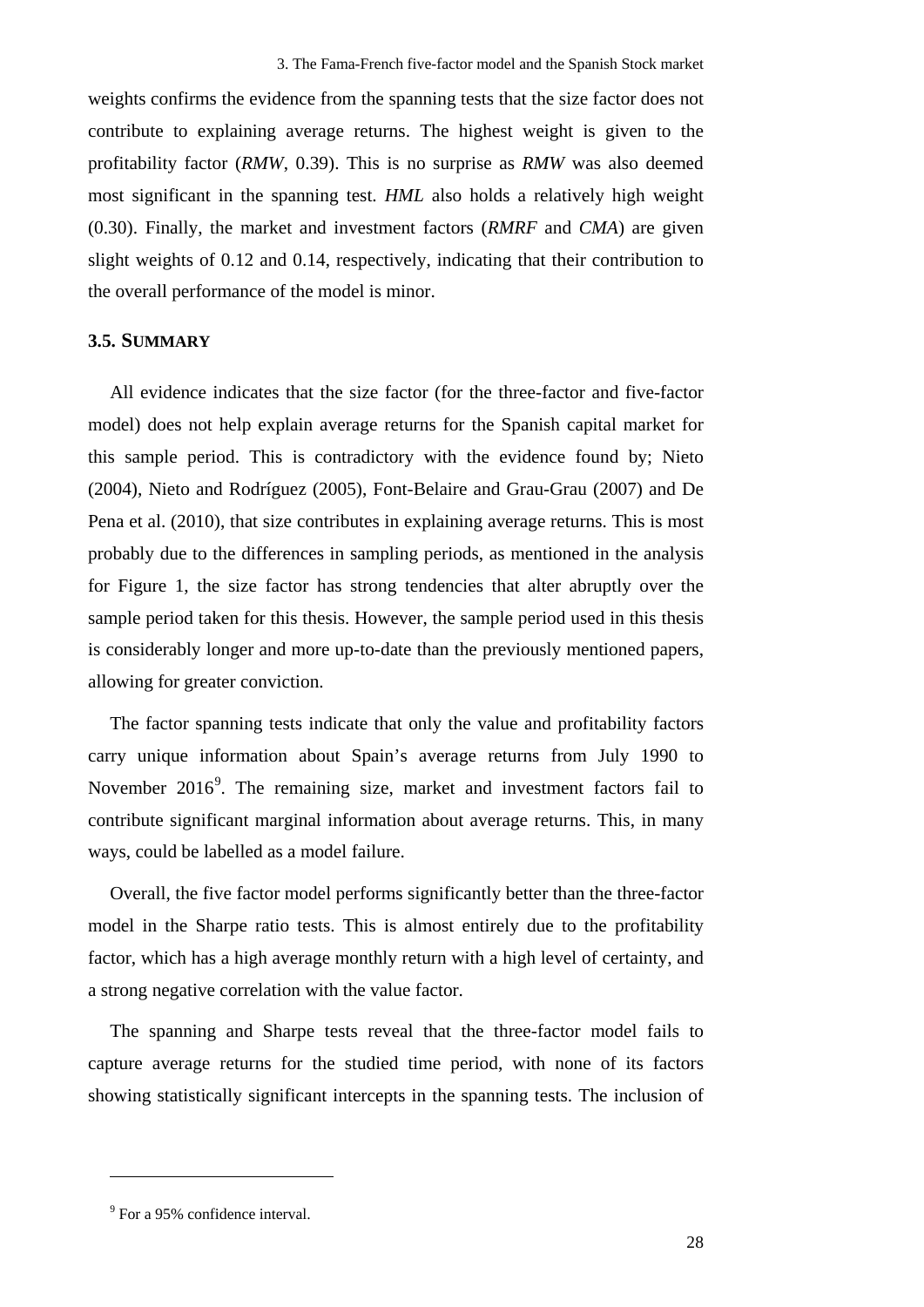the profitability factor in the five-factor model appears to be vital in improving the three-factor model's ability to describe average returns.

Although the five-factor model significantly outperforms the three-factor model in these tests, it still fails as a model, with only 2 of its 5 factors contributing information about average returns. Hence, the question remains whether the addition of a momentum factor, as indicated by Carhart (1997), and modification of the factor variables can improve the model's performance for the Spanish market.

# **4. ALTERNATIVE FACTORS**

In this section, the main focus of the thesis will be addressed: Can the performance of the Fama-French five-factor model for Spain be improved by altering the factor variables and/or by adding new factors?

For this task, the Fama-French five-factor model has been taken as a starting point. The original five factors; market, size, value, profitability and investment have been conceptually conserved. However, their characteristic variables and construction techniques will be questioned and new proposals presented.

For the entirety of this chapter, the decision has been made to use the original Fama-French three-factor model's interpretation of the size factor  $(SMB_{B/M})$ , constructed using sorts on *size-B/M* only. The five-factor model's size factor uses a combination of the sorts used in all of the factors' construction, this is not possible here as it is uncertain which factors will be included in the final model. Nevertheless, as commented in section [3.2,](#page-27-0) paragraph 3, the correlation between the two versions of the size factor is extremely high at 0.98, thus the use of one or the other should be indifferent to the outcome of the model.

For the value, profitability and investment factors, between one and two alternative characteristic variables will be considered. Additionally, for the value factor, devil versions of the factor, used in combination with an additional momentum factor, will be analysed, as suggested by Asness and Frazzini (2013).

Two additional factors will be analysed to see if they can add value to the model. Firstly, the inclusion of a momentum factor, as suggested by Carhart (1997) will be evaluated. Secondly, a risk factor will be considered as suggested by Frazzini and Pedersen (2014) and Blitz and van Vliet (2007).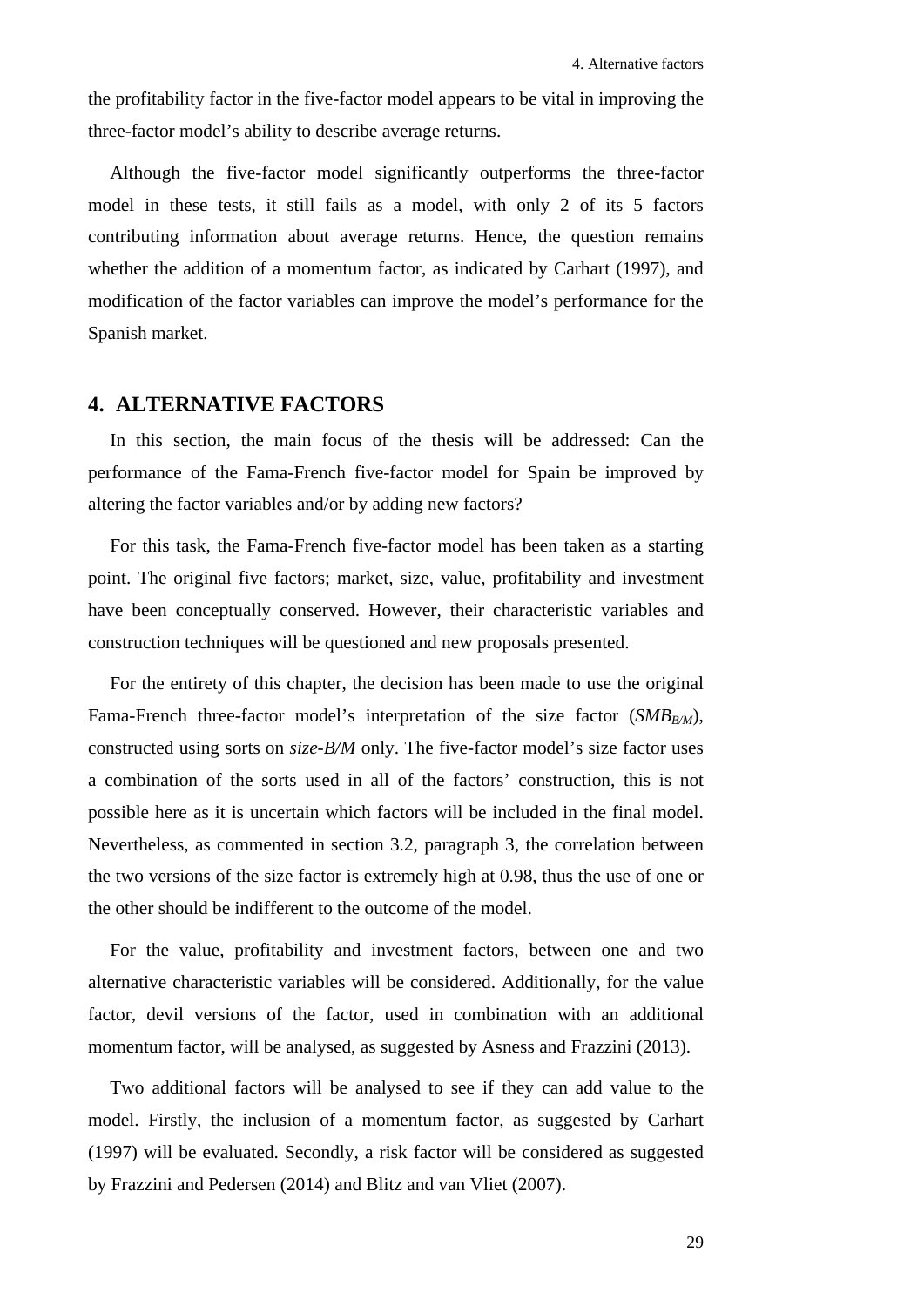The modified model will be evaluated using empirical methods, similar to those used in chapter 3. First, summary statistics with average monthly factor returns and factor correlations will be evaluated. Then, each new factor will be tested for new information by regressing them against the original five factors.

Sharpe tests on the factors' past 26 year performance will reveal which factors would have been most appealing for an investor, and will be used to support the selection of favourite factors and variables for two new model proposals. The two proposals will then be submitted to spanning tests for final selection.

In the last section of this chapter, a final proposal of a modified Fama-French five-factor model adjusted for the Spanish stock market will be presented.

# **4.1. NEW VARIABLES AND FACTORS**

The new variables and factors that will be considered in the proceeding analysis are detailed in this section. Ideas for the selection of potentially strong characteristic variables have been taken from Hanauer and Lauterbach (2018). Tests on single sorts, created using variable quintiles as breakpoints, have been preliminarily carried out to check for viability and also serve as robustness tests. The results of which are detailed in [Table 16](#page-67-0) of the appendix.

The earnings-to-price ratio (*E/P*) of a stock will be considered as an alternative to the book-to-market ratio for the formation of the Fama-French value factor. Earnings-to-price has been know and used historically for determining the value of a stock, indeed Fama and French (1992) found that used alone, *E/P* had explanatory power for the US stock market between 1963 and 1990. However, they also found that combinations of size and *B/M* captured the *E/P* variable, thus not including it in their three-factor model. Nevertheless, the explanatory power of *E/P* will be re-assessed in this thesis by constructing Fama-French's value factor (*HML*) using 30<sup>th</sup> and 70<sup>th</sup> percentile  $E/P$  breakpoints (for big stocks) instead of *B/M*.

The alternative value variable – Cash flow-to-price ratio (*CF/P*) has not been considered in this analysis due to a lack of WS data prior to the year 2000.

The characteristic variable for the profitability factor (*RMW*) will also be revised by evaluating the use of breakpoints  $(30<sup>th</sup>$  and  $70<sup>th</sup>$  percentile based on big stocks) using Return-on-equity (*ROE*) instead of operating profitability to construct the factor's portfolios.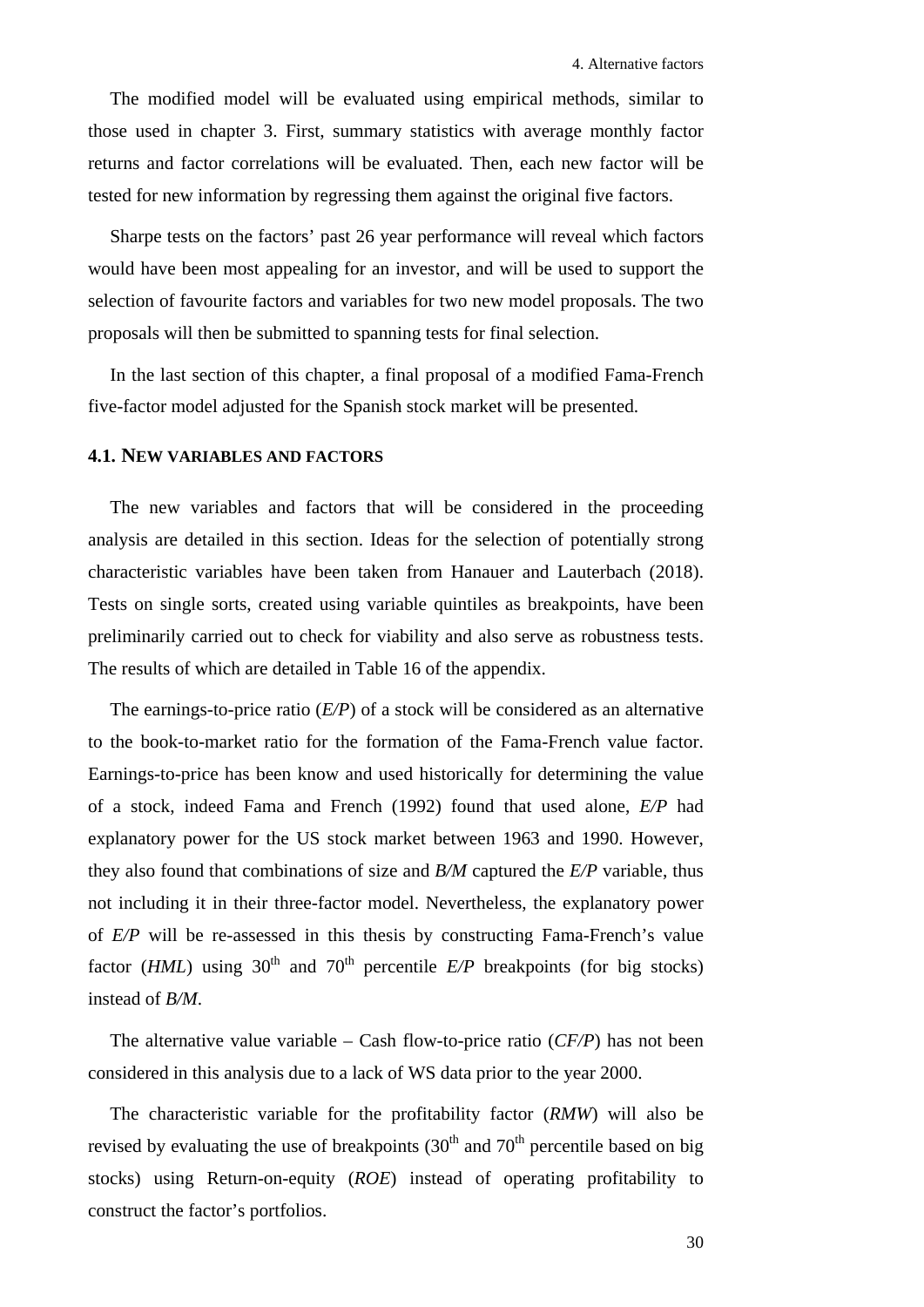Composite-equity-issuance (*CEI*) and Net-stock-issues (*NSI*) will be considered as alternatives to asset growth in the construction of the investment variable (*CMA*). Hanauer and Lauterbach (2018) found that composite-equityissuance alone has good explanatory power for average returns in emerging markets, finding that portfolios formed using low Composite-equity-issuance stocks have significantly higher value-weighted average returns than those formed with high *CEI*.

Two variants of a risk factor (*PMV*, Poised-minus-Volatile) will also be constructed and evaluated. The first variant will use the 36 month historical volatility (*Vol*) of stock returns as the characteristic variable for the breakpoints on the 2 x 3 sorts on *size-Vol*. The second variant of the factor will use systematic risk (*beta*) as the characteristic variable for the breakpoints on the 2 x 3 sorts on *size-beta*. Refer to sections [2.2.2](#page-21-0) and [2.3.2](#page-24-0) for more information about how these two risk factors have been constructed.

A past performance/momentum factor (*WML*) will be considered as an addition to the original five factors. This is common practice since the publication of Carhart (1997). Fama and French (2015) mention that they exclude the momentum factor from their five-factor model because it produced unimportant changes in the performance of their model for their tests on US stocks from 1963 to 2013. However, as pointed out by Asness and Frazzini (2013), when used in combination with a devil<sup>[10](#page-38-0)</sup> version of the value factor, the explanatory power of the resulting model can be magnified significantly.

Finally, devil versions of the two value factors will be constructed and assessed. The combination of devil and momentum factors and their combined power to explain average returns will be tested in section [4.4.](#page-46-0)

# <span id="page-38-1"></span>**4.2. SAMPLE REQUIREMENTS**

<u>.</u>

The data sample used in chapter 3 (see section [3.1](#page-26-0) for details) has been used as a starting point for this chapter's data sample. Due to the evaluation of additional factors and characteristic variables in this chapter, the data sample has been further filtered to evaluate all factors using the same dataset.

<span id="page-38-0"></span><sup>&</sup>lt;sup>10</sup> Devil indicating that the 2 x 3 sorts and portfolios used in the calculation of the factor are updated monthly instead of yearly.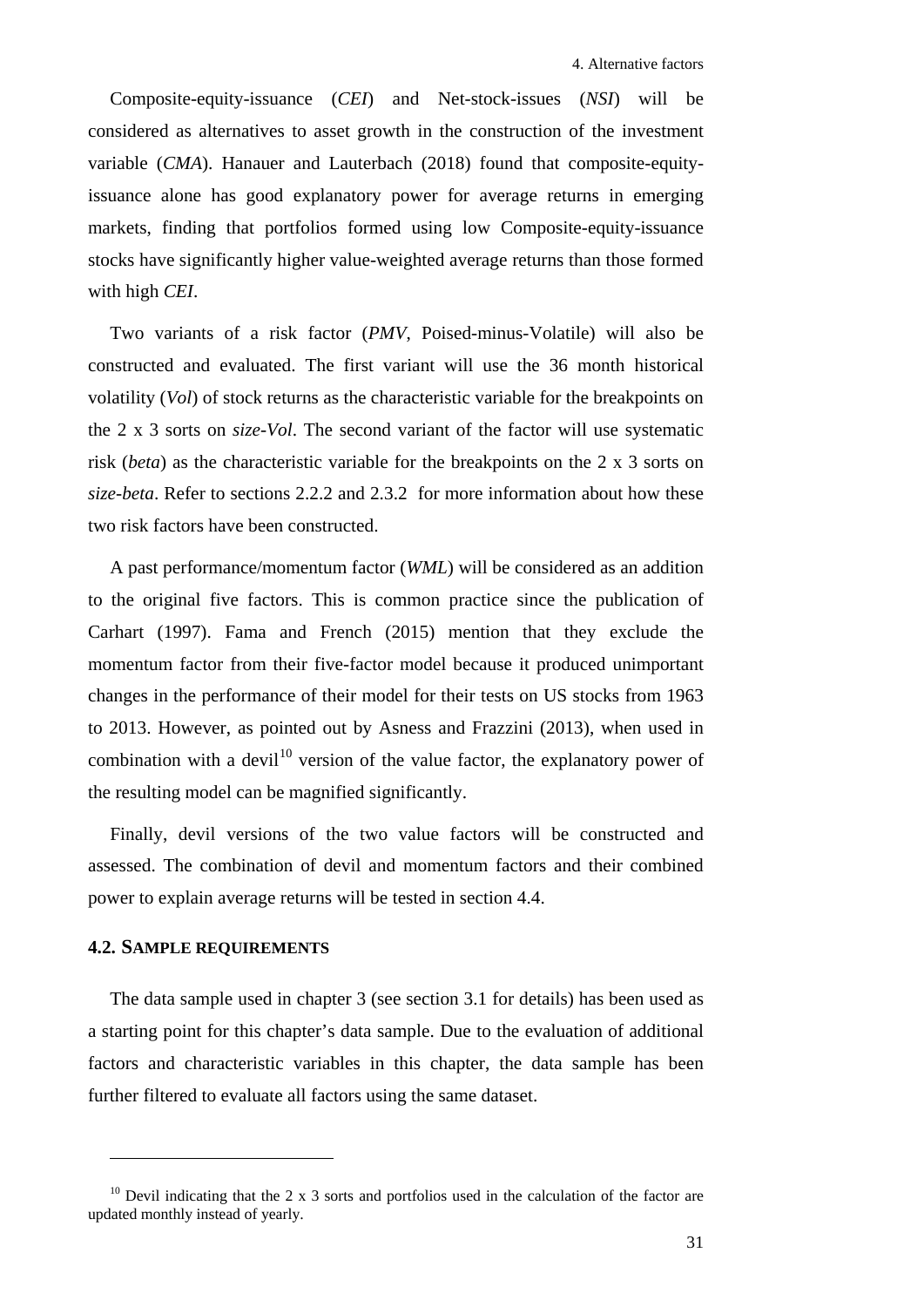The additional conditions to section [3.1](#page-26-0) for a stock to be included in the data sample for July of year *t*, up to July of year  $t+1$ , are that the listing must have in June of year *t*:

- A minimum of 12 months valid listing history data, including market value, stock returns, number of shares and adjusted stock price.
- Fiscal data for net income before extraordinary items.

After these final filters the sample is composed of 287 equities in total, with a minimum of 75, a maximum of 154 and a median of 128 equities per month over the studied 317 month period. For further details, refer to [Table 15](#page-67-1) in the appendix.

# **4.3. SUMMARY STATISTICS**

The summary statistics for the previously mentioned alternative factors applied to the Spanish capital market from July 1990 to November 2016 are displayed in [Table 7.](#page-42-0) Further, the original five factors are also included in the table.

Firstly, it is observed that the statistics for the original factors; market (*RMRF*), value (based on  $B/M$ ,  $HML_{B/M}$ ), profitability (based on  $OP$ ,  $RMW_{OP}$ ), and investment (based on *Inv*, *CMA<sub>Inv</sub>*) represented also in Panel A of [Table 3,](#page-29-0) vary slightly. This variation is merely due to the small change in sample data through the additional requirements applied in this chapter, explained in section [4.2.](#page-38-1) It is important to note that these changes are all relatively insignificant, insinuating that the sample has not been radically altered.

The value factors constructed using portfolios updated annually in June  $(HML_{B/M}$  and  $HML_{E/P}$ , have very different premiums (mean monthly returns) and levels of significance depending on the variable used for the second sort. In isolation, the new *E/P* variant of the value factor,  $HML_{E/P}$  (constructed using *size*- $E/P$  2 x 3 sorts), significantly out performs the original  $HML_{B/M}$  factor (constructed using *size-B/M* 2 x 3 sorts), with a very high average monthly return of 0.69% (0.09% above the market premium). This alternative factor also boasts a very high level of significance of 3.48 standard errors from zero.

[Table 7](#page-42-0) displays summary statistics for two devil value factors considered for this analysis, (*HML<sub>B/M</sub>dev* and *HML<sub>E/P</sub>dev*) constructed in accordance with Asness and Frazzini (2013) using monthly updated sorts. The results show that alone, the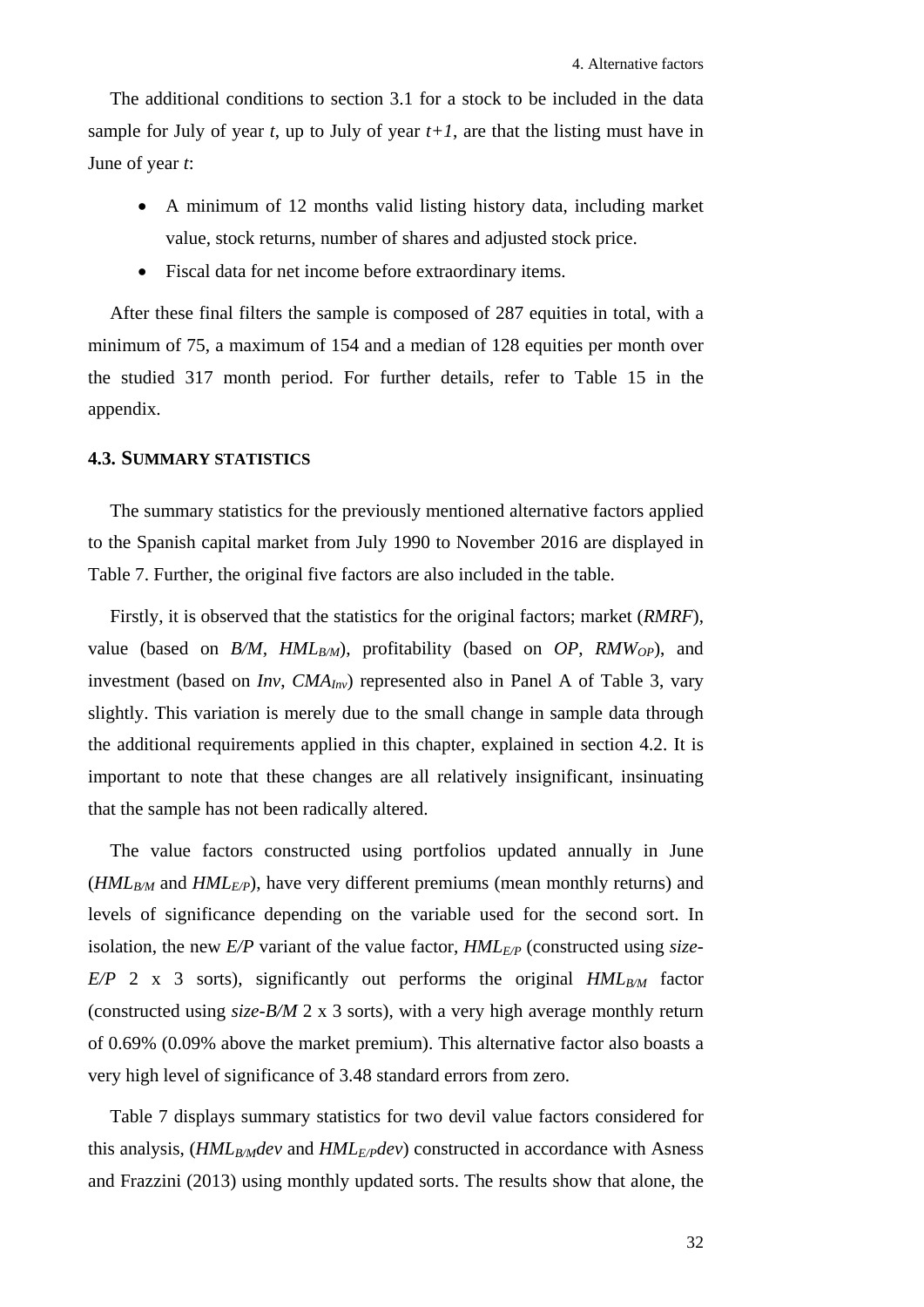devil value factor constructed using *E/P* (*HMLE/Pdev*) has both a higher premium and statistical significance (average monthly return  $= 0.38\%$  and t $= 1.77$ ), than the devil value factor constructed using *B/M* (*HML<sub>B/M</sub>dev*). However, both devil factors fail to outperform their equivalent standard factors. Moreover, the *HMLE/Pdev* factor performs considerably worse in these summary statistics than *HMLE/P*.

The new variant of the profitability factor *RMWROE*, constructed using *ROE*, performs better in these tests than the original profitability factor *RMW<sub>OP</sub>*, constructed using *OP*. The profitability premium for *RMW<sub>ROE</sub>* is reasonable at 0.39% and has significance, breaking the 2 standard errors from zero barrier.

The premium for the alternative investment factor constructed using *CEI*  $(CMA<sub>CFI</sub>)$ , is very strong, having average monthly returns of 0.70% (0.10% above the market premium) and a very high level of significance  $(t=3.79)$  for this sample. The other alternative investment factor (*CMA<sub>NSI</sub>*), constructed using NSI, performs better than the original *CMAOP* factor, with a premium of 0.29%, but has low statistical significance  $(t=1.23)$ .

[Table 7](#page-42-0) also displays the summary statistics for two alternatives of an additional risk factor (*PMV<sub>beta</sub>* and *PMV<sub>Vol</sub>*). *PMV<sub>beta</sub>*, constructed using the systematic risk variable *beta*, has poor summary statistics, with insignificant average returns.  $PMV_{Vol}$ , on the other hand, has a more than reasonable premium of 0.47% and a t-statistic of 1.85.

Carhart's momentum factor (*WML*) has a high premium almost equal to that of the market, 0.59%, and with more than 2 standard errors from zero. This premium has significance.

[Table](#page-43-0) 8 displays the correlations between all the alternative factors and five original factors. The market factor (*RMRF*) proves to have a notable negative correlation with the two alternative investment factors,  $CMA_{NSI}$  and  $CMA_{CEI}$  (-0.40) and -0.46 respectively). Furthermore, there is a very strong negative correlation towards the two new risk factors,  $PMV_{Vol}$  and  $PMV_{beta}$  (-0.53 and -0.72) respectively).

The momentum factor (*WML*) and the devil value factors (*HML<sub>B/M</sub>dev* and *HML<sub>E/P</sub>dev*) have important negative correlations. This correlation is strongest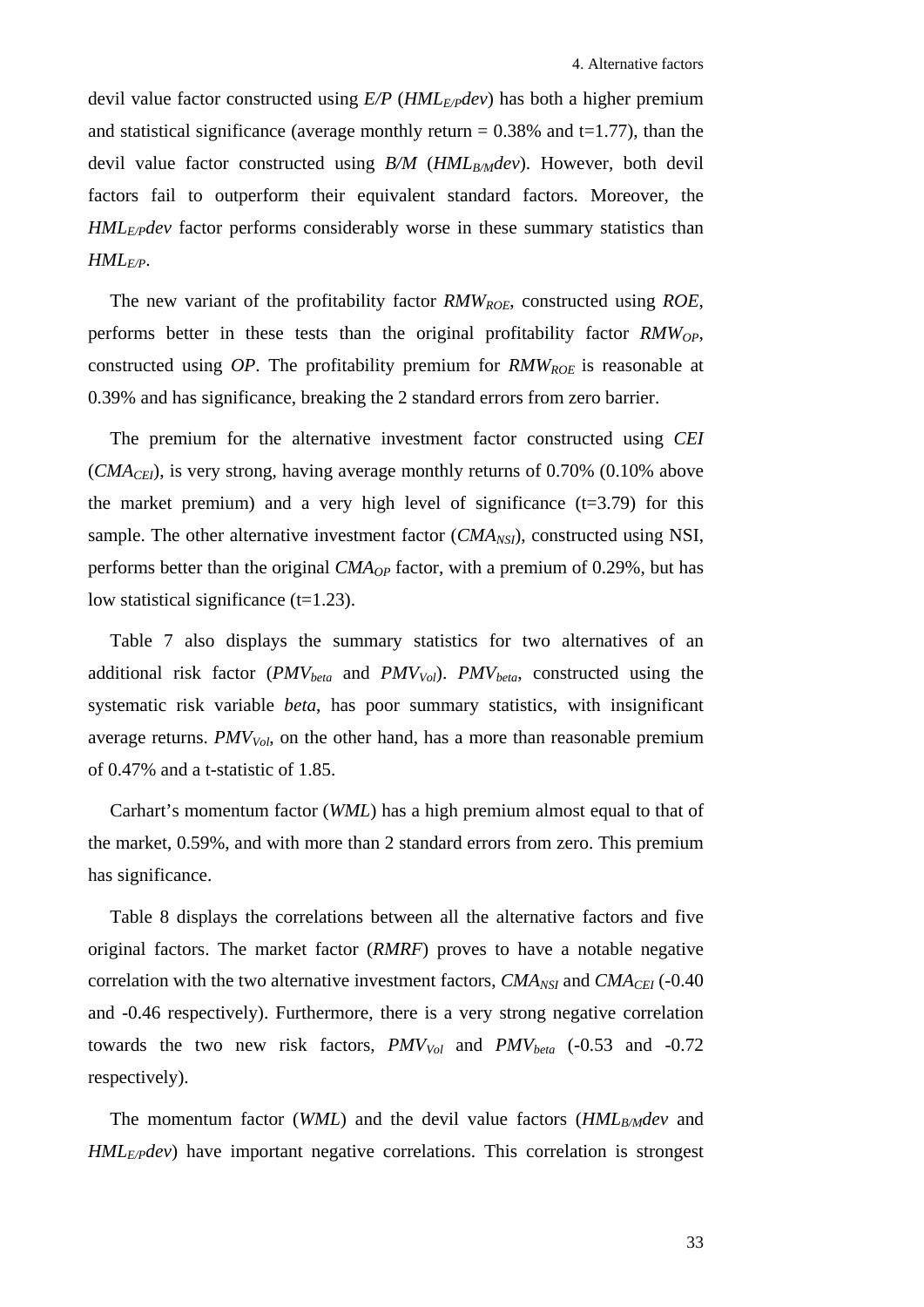between *WML* and *HML<sub>B/M</sub>dev* where the correlation is -0.50. Additionally the momentum factor has a -0.29 correlation with the market factor.

As is only normal, all versions of the value factor have strong positive correlations between each other, including devil versions. There is a strong negative correlation between the two *B/M* versions of the value factor  $(HML_{B/M}dev$  and  $HML_{B/M}$ , and the two versions of the profitability factor (*RMWOP* and *RMWROE*), with negative correlations between -0.47 and -0.53. There is also a smaller, but still significant negative correlation between *RMW<sub>OP</sub>* and the two  $E/P$  versions of the value factor ( $HML_{E/P}$ dev and  $HML_{E/P}$ , -0.31 and -0.29 respectively). *HML<sub>E/P</sub>* has a particularly strong positive correlation towards  $CMA<sub>CFI</sub>$  and  $PMV<sub>Vol</sub>$ , 0.60 and 0.47, respectively.

The alternative version of the profitability factor (*RMW<sub>ROE</sub>*) has a negative correlation with the original investment factor (*CMAInv*, -0.29), but positive correlations varying between 0.26 and 0.36 with the momentum, risk and remaining investment factors.

The new alternative investment factors, *CMA<sub>NSI</sub>* and *CMA<sub>CEI</sub>*, and the two new risk factors, *PMV*<sub>beta</sub> and *PMV<sub>Vol</sub>*, have relatively strong correlations between them. In particular,  $CMA<sub>CEI</sub>$ , has a very strong correlation of 0.58 and 0.56 with the risk factors,  $PMV_{Vol}$  and  $PMV_{beta}$ , respectively.

From the summary statistics analysis it can be deduced that working alone, the new/alternative *WML*, *HMLE/P*, *RMWROE* and *CMACEI* factors have the most substantial and significant premiums for Spain in the period from 1990 to 2016. Furthermore, it is worth underlining the fact that  $HML_{E/P}$  and  $CMA_{CEI}$  both have premiums above the market premium, and have very high levels of certainty, well above 3 standard errors from zero.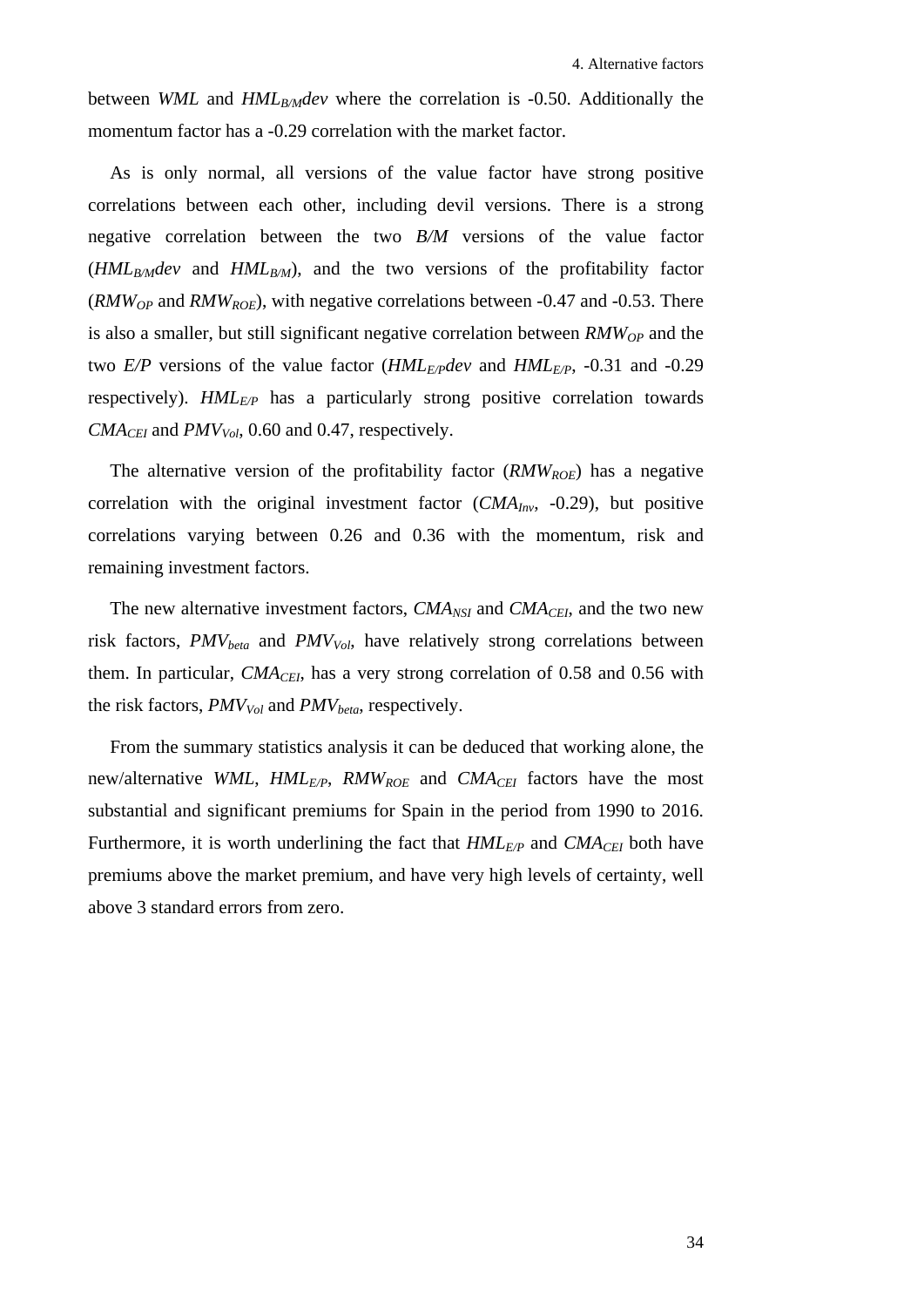<span id="page-42-0"></span>

| Ì<br>i             |
|--------------------|
|                    |
| í<br>ì<br>ļ        |
| $\overline{\zeta}$ |
| ı<br>ì             |

The table reports summary statistics for the monthly returns on variants of the five Fama-French factors, a momentum factor and two risk factors applied to the Spanish capital market: July 1990-November 2016 (317 months). The factors are constructed as outlined by Fama and French (2015). The market factor (*RMRF*) is calculated as the sample's market return (*MR*) minus the risk free rate (*RF*). The value factor (*HML<sub>B/M</sub>*) is calculated from portfolios formed in June of year *t*, by sorting stocks into two groups depending on market value (*MV*) and three groups depending on book-to-market value (*B/M*). Big stocks (*B*) are those that make up the top 90% of the total sample's market value, while small stocks (*S*) weighted portfolios are created from these independent sorts (2 x 3), *BV, BN, BG, SV, SN* and *SG*. *B* and *S* stand for Big and Small, and *V*, *N* and *G* stand for Value, Neutral and Growth (top 30%, middle 40% and bottom 30% of *B/M*). The *HMLB/M* factor is then calculated as the simple average returns of the two value portfolios (*BV* and *SV*) minus the simple average of the two growth portfolios (BG and SG). The HML<sub>E/P</sub>, RMW<sub>0</sub>, RMW<sub>0/P</sub>, RMW<sub>0/B</sub>, CMA<sub>n/b</sub>, CMA<sub>NSb</sub>, CMA<sub>CE/b</sub>, PMV<sub>v0b</sub>, and PMV<sub>beta</sub> factors are calculated in a similar way. They all use independent 2 x 3 sorts, with the first sort on size, to create six value weighted portfolios. The second sort uses the 30<sup>th</sup> and 70<sup>th</sup> percentile breakpoints based on big stocks of the variable indicated by the sub-indices, e.g. for *CMA<sub>NSI</sub>*, the second sort uses the 30<sup>th</sup> and 70<sup>th</sup> percentiles of net-stock-issues based on big stocks for breakpoints. Sorts are updated annually in June, except factors marked with the suffix -*dev* (short for devil) and *WML,* which have their sorts updated monthly using the most recent data available (*MV, B/M and E/P*). The *RMW* factors are calculated as the averages of the two robust profitability portfolios minus the two weak profitability portfolios. The *CMA* factors are calculated portfolios minus the two volatile risk portfolios. The size factor (*SMBB/M*) is calculated using the *size-B/M* sorts as; the sum of returns of the three big stock portfolios, minus the sum of returns of the three small stock portfolios, all divided by three. The momentum factor, *WML*, is calculated using monthly independent 2 x 3 sorts on size-momentum, and is calculated as the averages of the two winner momentum portfolios minus the two loser momentum portfolios (breakpoint strategy is the same as for *HML*). The value-weighted The table reports summary statistics for the monthly returns on variants of the five Fama-French factors, a momentum factor and two risk factors applied to the Spanish capital market: July 1990-November 2016 (317 months). The factors are constructed as outlined by Fama and French (2015). The market factor (RMRF) is calculated as the sample's market return (MR) minus the risk free rate (RF). The value factor (HML<sub>BM</sub>) is calculated from portfolios formed in June of year t, by sorting stocks into two groups depending on market value (MV) and three groups depending on book-to-market value (B/M). Big stocks (B) are those that make up the top 90% of the total sample's market value, while small stocks (S) are those in the bottom 10%. Breakpoints on *BM* are calculated using the 30<sup>th</sup> and 70<sup>th</sup> percentiles of big stocks only, and use the *BM* values for December of year t-1. Six valueweighted portfolios are created from these independent sorts  $(2 \times 3)$ , BV, BV, BG, SV, SN and SG. B and S stand for Big and Small, and V, N and G stand for Value, Neutral and Growth (top 30%, middle 40% and bottom 30% of *B/M)*. The *HML<sub>B/M</sub>* factor is then calculated as the simple average returns of the two value portfolios (*BV* and *SV*) minus the They all use independent 2 x 3 sorts, with the first sort on size, to create six value weighted portfolios. The second sort uses the 30<sup>th</sup> and 70<sup>th</sup> percentile breakpoints based on big stocks of the variable indicated by the sub-indices, e.g. for CMA<sub>NSb</sub>, the second sort uses the 30<sup>th</sup> and 70<sup>th</sup> percentiles of net-stock-issues based on big stocks for breakpoints. Sorts are B/M and E/P). The RMW factors are calculated as the averages of the two robust profitability portfolios weak profitability portfolios. The CMA factors are calculated as the averages of the two conservative investment portfolios minus the two aggressive investment portfolios. The PMV factors are calculated as the averages of the two poised risk as the averages of the two conservative investment portfolios minus the two aggressive investment portfolios. The *PMV* factors are calculated as the averages of the two poised risk portfolios minus the two volatile risk portfolios. The size factor (SMB<sub>BM</sub>) is calculated using the size-BM sorts as; the sum of returns of the three big stock portfolios, minus the sum of returns of the three small stock portfolios, all divided by three. The momentum factor, *WML*, is calculated using monthly independent  $2 \times 3$  sorts on size-momentum, and is are those in the bottom 10%. Breakpoints on *B/M* are calculated using the 30<sup>th</sup> percentiles of big stocks only, and use the *B/M* values for December of year t-1. Six valuecalculated as the averages of the two winner momentum portfolios minus the two loser momentum portfolios (breakpoint strategy is the same as for HML). The value-weighted simple average of the two growth portfolios (BG and SG). The HML<sub>EP</sub>, RMW<sub>op</sub>, RMW<sub>ROE</sub>, CMA<sub>IN3</sub>, CMA<sub>IN3</sub>, CMA<sub>CEI</sub>, PMV<sub>iol</sub>, and PMV<sub>ious</sub> factors are calculated in a similar way. updated annually in June, except factors marked with the suffix -dev (short for devil) and WML, which have their sorts updated monthly using the most recent data available (MV, portfolio returns and resulting factor returns are updated monthly. Panel A reports the mean, standard deviation and t-Statistics for the returns of each factor.

|                                                                                                                                                                   |                                                                                                                                           | 0.15                  | 5.06      | 0.53                     |
|-------------------------------------------------------------------------------------------------------------------------------------------------------------------|-------------------------------------------------------------------------------------------------------------------------------------------|-----------------------|-----------|--------------------------|
|                                                                                                                                                                   |                                                                                                                                           | 0.47                  | 4.47      | 1.85                     |
|                                                                                                                                                                   |                                                                                                                                           | 0.70                  | 3.28      | 3.79                     |
|                                                                                                                                                                   |                                                                                                                                           | 0.27                  | 3.89      | 1.23                     |
|                                                                                                                                                                   |                                                                                                                                           | 0.16                  | 3.19      | 0.91                     |
|                                                                                                                                                                   |                                                                                                                                           | 0.39                  | 2.96      | 2.36                     |
|                                                                                                                                                                   |                                                                                                                                           | 0.29                  | 3.20      | 1.60                     |
|                                                                                                                                                                   | $HML_{E\mathcal{P}}$ $HML_{E\mathcal{P}}dev$ $RMW_{\mathcal{O}P}$ $RMW_{ROE}$ $CMA_{inv}$ $CMA_{NS1}$ $CMA_{CE1}$ $PMV_{vol}$ $PMV_{rel}$ | 0.38                  | 3.83      | 1.77                     |
|                                                                                                                                                                   |                                                                                                                                           | 0.69                  | 3.51      | 3.48                     |
| portfolio returns and resulting factor returns are updated monthly. Panel A reports the mean, standard deviation and t-Statistics for the returns of each factor. | $RMRF$ WML SM $B_{BM}$ HM $L_{BM}$ HM $L_{BMd}$ ev                                                                                        | 0.28                  | 3.57      | 1.39                     |
|                                                                                                                                                                   |                                                                                                                                           | 0.27                  | 3.46      | 1.39                     |
|                                                                                                                                                                   |                                                                                                                                           |                       | 3.38      |                          |
|                                                                                                                                                                   |                                                                                                                                           | $0.60$ $0.59$ $-0.15$ |           |                          |
|                                                                                                                                                                   |                                                                                                                                           |                       | 5.60 4.88 | $t-Stat$ 1.92 2.17 -0.78 |
|                                                                                                                                                                   |                                                                                                                                           | Mean                  | StdDev    |                          |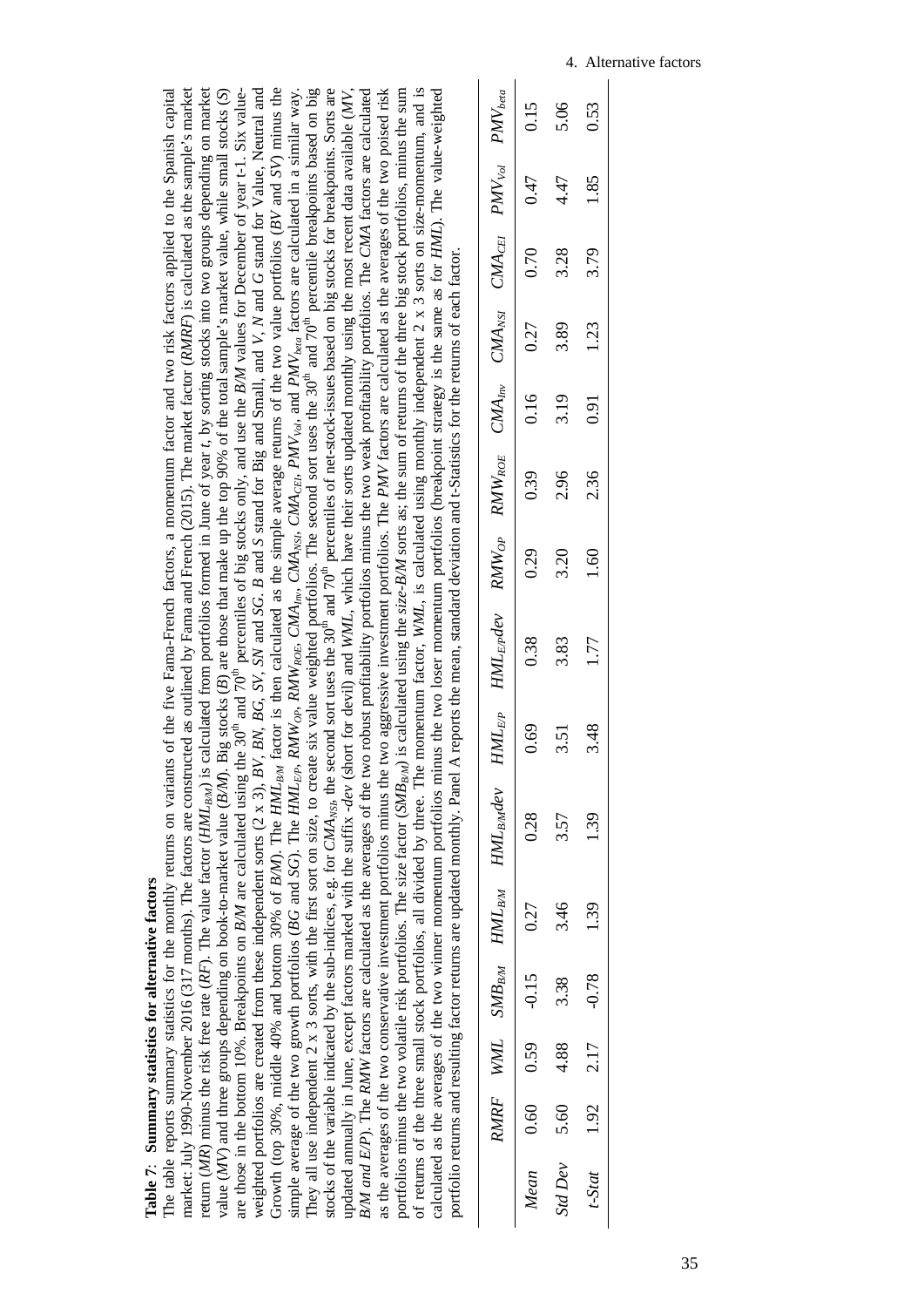<span id="page-43-0"></span>

| į      |
|--------|
| i      |
| ļ      |
| ζ<br>¢ |

The table reports the correlations between the monthly returns on variants of the five Fama-French factors, a momentum factor and two risk factors applied to the Spanish capital The table reports the correlations between the monthly returns on variants of the five Fama-French factors, a momentum factor and two risk factors applied to the Spanish capital market: July 1990-November 2016 (317 months). The factors in consideration are the following: market factor (RMRF), momentum factor (WML), size factor (SMB), value factors (HML), profitability factors (RMW), investment fac market: July 1990-November 2016 (317 months). The factors in consideration are the following: market factor (*RMRF*), momentum factor (*WML*), size factor (*SMB*), value factors (*HML*), profitability factors (*RMW*), investment factors (*CMA*) and risk factors (*PMV*), all (except *RMRF*) formed using 2 x 3, size-x sorts, where x is indicated by the sub-indices. Sorts are updated annually in June, except factors marked with the suffix -*dev* (short for devil) and *WML,* which have their sorts updated monthly. All factors returns are calculated monthly.

| $PMV_{beta}$                     | $-0.72$     | 0.48        | 0.10                | 0.01                | $-0.22$         | 0.26       | $-0.10$         | 0.05       | 0.26        | 0.20                  | 0.42        | 0.56                  | 0.69        | 1.00         |
|----------------------------------|-------------|-------------|---------------------|---------------------|-----------------|------------|-----------------|------------|-------------|-----------------------|-------------|-----------------------|-------------|--------------|
| $PMN_{Vol}$                      | $-0.53$     | 0.30        | $-0.04$             | 0.13                | $-0.08$         | 0.45       | 0.18            | $-0.06$    | 0.36        | $-0.02$               | 0.33        | 0.58                  | 1.00        | 0.69         |
| $\mathit{CMA}_\mathit{CEI}$      | $-0.46$     | 0.25        | $-0.07$             | 0.20                | 0.03            | 0.60       | 0.33            | $-0.09$    | 0.31        | 0.16                  | 0.46        | 1.00                  | 0.58        | 0.56         |
| $CMA_{NSI}$                      | $-0.40$     | 0.22        | $-0.05$             | $-0.02$             | $-0.14$         | 0.28       | 0.08            | 0.03       | 0.29        | 0.05                  | 1.00        | 0.46                  | 0.33        | 0.42         |
| $CMA_{Inv}$                      | $-0.11$     | 0.05        | $-0.02$             | 0.09                | 0.08            | $0.01\,$   | $-0.02$         | $-0.12$    | $-0.25$     | 1.00                  | 0.05        | 0.16                  | 0.02        | 0.20         |
| $RMW_{ROE}$                      | $-0.15$     | 0.28        | 0.08                | $-0.47$             | $-0.53$         | 0.21       | 0.04            | 0.33       | 1.00        | $-0.25$               | 0.29        | 0.31                  | 0.36        | 0.26         |
| $RMW_{OP}$                       | 0.01        | 0.23        | 0.03                | $-0.50$             | $-0.47$         | $-0.29$    | $-0.31$         | 1.00       | 0.33        | $-0.12$               | 0.03        | $-0.09$               | $-0.06$     | 0.05         |
| $HML_{E/P} dev$                  | 0.05        | $-0.34$     | 0.06                | 0.41                | 0.59            | 0.65       | $1.00\,$        | $-0.31$    | 0.04        | $-0.02$               | 0.08        | 0.33                  | 0.18        | $-0.10$      |
| $HML_{E/P}$                      | $-0.19$     | 0.14        | $-0.06$             | 0.53                | 0.31            | $1.00\,$   | 0.65            | $-0.29$    | 0.21        | 0.01                  | 0.28        | 0.60                  | 0.45        | 0.26         |
| $HML_{BM}$ $HML_{BM}$ dev        | 0.10        | $-0.50$     | 0.03                | 0.71                | 1.00            | 0.31       | 0.59            | $-0.47$    | $-0.53$     | 0.08                  | $-0.14$     | 0.03                  | $-0.08$     | $-0.22$      |
|                                  | $-0.02$     | $-0.08$     | 0.00                | 1.00                | 0.71            | 0.53       | 0.41            | $-0.50$    | $-0.47$     | 0.09                  | $-0.02$     | 0.20                  | 0.13        | 0.01         |
| $\ensuremath{\mathit{SMB}}_{BM}$ | $-0.32$     | 0.08        | 1.00                | 0.00                | 0.03            | $-0.06$    | $-0.06$         | 0.03       | $-0.08$     | $-0.02$               | 0.05        | 0.07                  | 0.04        | 0.10         |
| <b>WWL</b>                       | $-0.29$     | 1.00        | 0.08                | $-0.08$             | $-0.50$         | 0.14       | $-0.34$         | 0.23       | 0.28        | 0.05                  | 0.22        | 0.25                  | 0.30        | 0.48         |
| RMRF                             | 1.00        | $-0.29$     | $-0.32$             | $-0.02$             | 0.10            | $-0.19$    | 0.05            | 0.01       | $-0.15$     | $-0.11$               | $-0.40$     | $-0.46$               | $-0.53$     | $-0.72$      |
|                                  | <b>RMRF</b> | <b>NNIL</b> | $\mathit{SMB}_{BM}$ | $\mathit{HML}_{BM}$ | $HML_{B/M} dev$ | $HML_{EP}$ | $HML_{E/P} dev$ | $RMW_{OP}$ | $RMW_{ROE}$ | $\mathcal{CMA}_{Inv}$ | $CMA_{NSI}$ | $\mathcal{CMA}_{CEl}$ | $PMV_{Vol}$ | $PMV_{beta}$ |

4. Alternative factors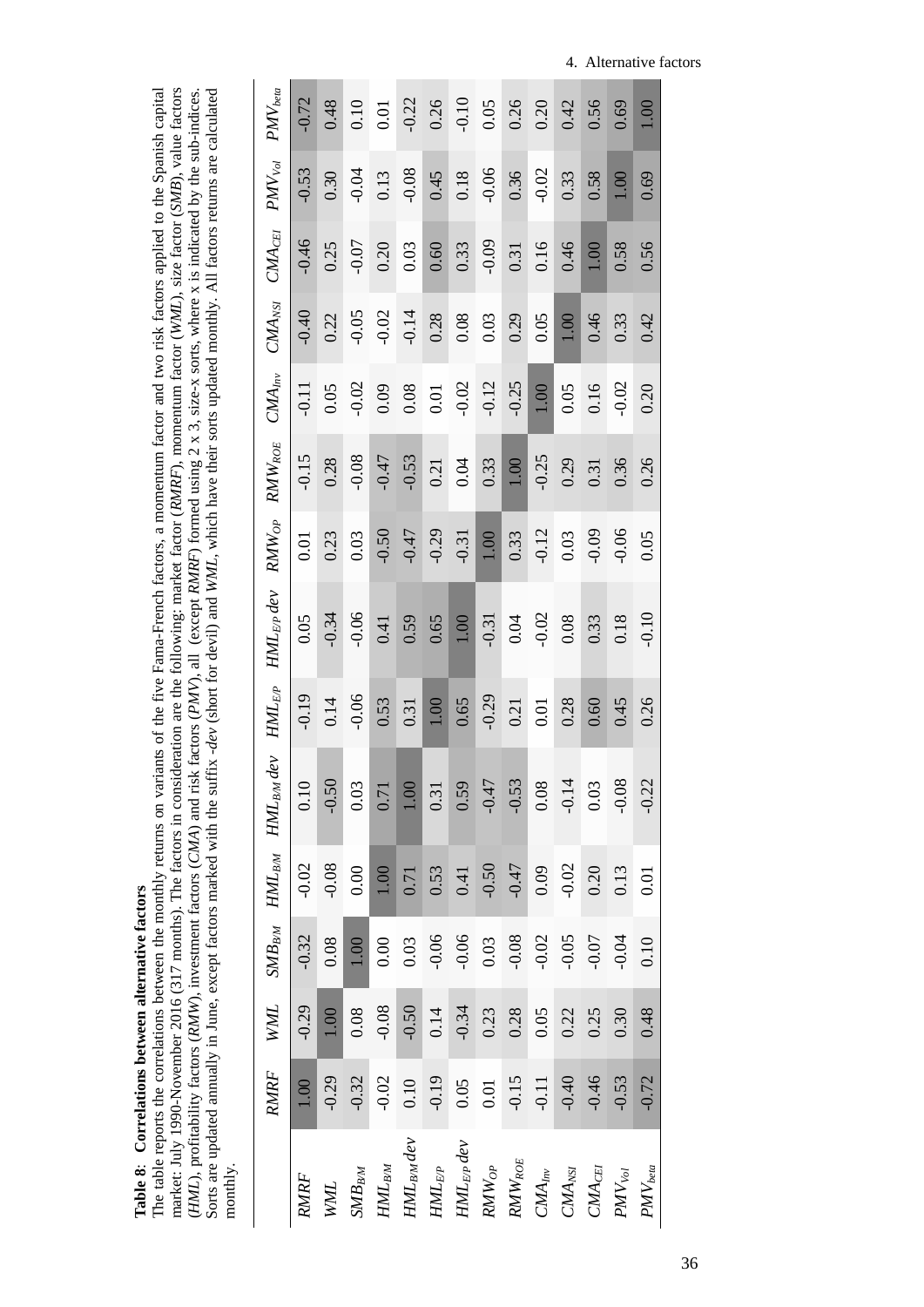From this analysis, it is also worth noting that the devil factors don't have particularly interesting premiums for 1990-2016, however, they do have strong negative correlations with the momentum factor. In particular, the *HML<sub>B/M</sub>dev* factor has a negative correlation with momentum of -0.50. Additionally, the risk factors have strong positive correlations with *CMA<sub>CEI*</sub>, and, as is expected, strong negative correlations with the market factor. The  $PMV_{Vol}$  seems to be the best performing alternative risk factor, having a premium of  $0.47\%$  (t=1.85).

Finally, it is important to re-emphasise that this summary statistics analysis can give good indications about factor premiums, but in a multi-factor model, what counts is a factor's marginal information about average returns. Hence, in the next sections, spanning tests and further regressions will help to identify the truly important factors to include in an empirical multi-factor model adapted for the Spanish capital market.

# **4.4. EXPOSURES OF ALTERNATIVE FACTORS TO THE ORIGINAL FIVE-FACTOR MODEL**

To determine whether any of the alternative factors carry unique information, not already captured by the original five-factor model, each alternative factor's returns are regressed against the returns of the original five factors. By analysing the intercept of each regression, it is possible to determine to what extent the alternative factor would add information to the original five-factor model. If the intercept is strong, this would suggest that the alternative factor would add unique information about average returns to the five-factor model if it were incorporated. A small intercept, statistically no different from zero, would indicate the opposite. The results of these regressions are displayed in [Table 9.](#page-46-1)

The new alternative to the value factor constructed using  $E/P$  ( $HML_{E/P}$ ) has a very strong intercept of 0.64, and 3.88 standard errors from zero. As expected, it shares a substantial positive slope with the original value factor  $(HML_{B/M})$ , but this is not enough to eliminate the intercept. The economic importance of the intercept, is however, reduced in comparison to the factor's average returns.

The profitability factor constructed using *ROE* (*RMWROE*) has a considerable intercept of  $0.55$  with a certainty well above  $95\%$  (t=3.89). This intercept, well above the factor's average returns, is mainly due to significant negative slopes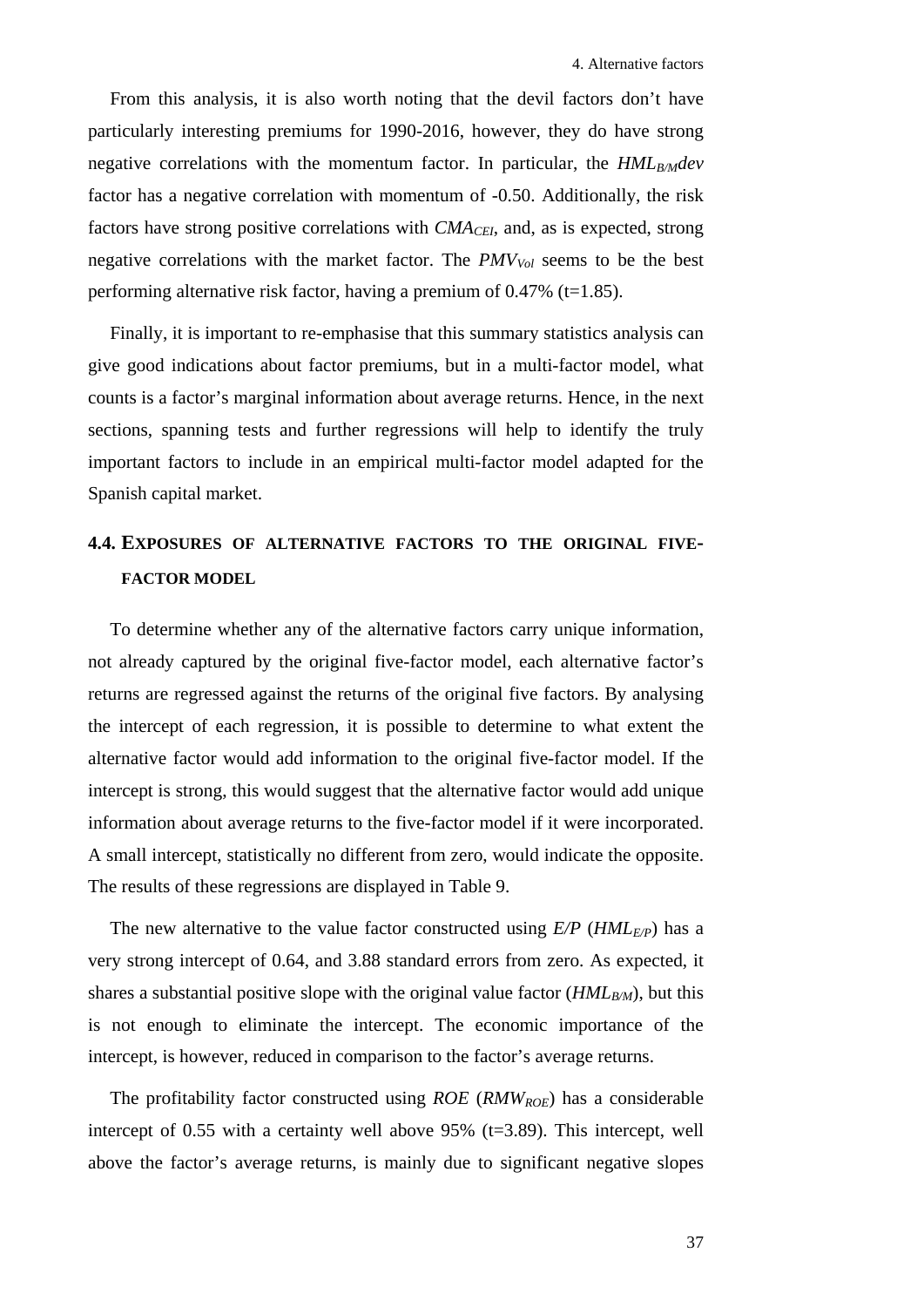(t-statistics between -3.46 and -7.46) with all original factors except the original profitability factor ( $RMW_{OP}$ ), where the slope is slightly positive (0.10).

The two alternative investment factors  $(CMA_{NSI}$  and  $CMA_{CEI}$ ) both have significant intercepts. However, once again, the *CMA<sub>CEI</sub>* alternative shines above the *CMANSI* alternative, having both a higher intercept, and a much higher level of significance, with an intercept of 0.78 with almost 5 standard errors from zero.

Carhart's momentum factor (*WML*) proves to contribute marginal information to the original five factor model, with an intercept of 0.59 and a t statistic of 2.29.

Both versions of the new risk factor hold unique information to the five factor models factors. Once again, the risk factor constructed using past returns' volatility ( $PMV_{Vol}$ ) outperforms the beta construction factor ( $PMV_{beta}$ ), with a very strong and significant intercept of 0.70 and a t-statistic of 3.38. Both versions of the risk factor hold very strong negative slopes with the market factor.

The devil versions of the value factors have also been regressed (*HML<sub>B/M</sub>dev* and *HMLE/Pdev*). These are the only two new factors that fail to have intercepts with a confidence interval of 95%. In particular, *HML<sub>B/M</sub>dev* has a trivial intercept, insinuating that it adds no new information to the five factor model. However, these results were to be expected, as there is a very high correlation between the original value factor (*HML<sub>B/M</sub>*) and its devil version.

These results show that the addition of any one of the alternative factors, with the exception of the devil factors, would increase the explanatory power of the resulting model to explain average returns between July 1990 and November 2016.

The results from this analysis should be interpreted with caution, as they only describe the marginal information about average returns of the alternative factors when added, individually, to the original model, not the effects of changing one factor for another. Furthermore, if a factor is changed in the model, other alternative factors, that here do not contribute significantly, such as the devil factors, may become relevant.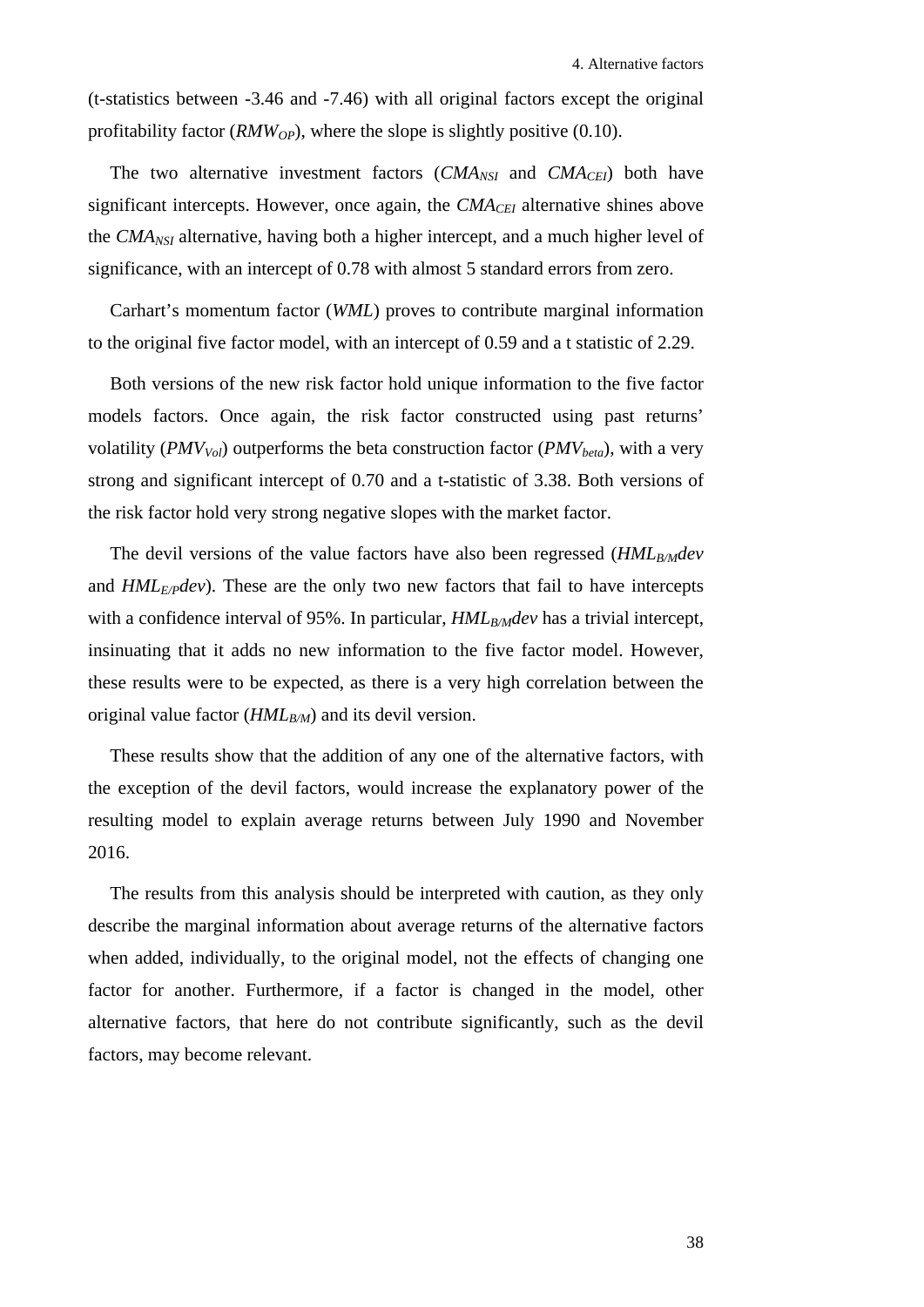## <span id="page-46-1"></span>**Table 9**: **Regressions of new alternative factors against the original five-factors[11](#page-46-2)**

In this table, the results from regressing the monthly returns of each of the new alternative factors against the monthly returns of the original Fama-French five-factors are displayed. *RMRF*, *SMB<sub>B/M</sub>*, *HML<sub>B/M</sub>*, *RMW<sub>OP</sub>* and *CMA<sub>Inv</sub>* represent the original market, size, value, profitability and investment factors, respectively. The size factor is the exception, as  $SMB_{RM}$  represents the original size factor from the three-factor model, constructed using sorts on *size-B/M*. The monthly returns of each alternative factor (*HMLB/Mdev, HMLE/P*, *HMLE/Pdev*, *RMWROE*, *CMANSI*, *CMANSI*, *WML*, *PMVVol* and *PMVbeta*) have been regressed against the original five factors. For each regression, the coefficients of the intercepts and slopes for each factor, together with the t-statistic of each coefficient, are displayed. Additionally, the coefficient of determination  $(R^2)$  has been adjusted for degrees of freedom. The regressions are calculated for the monthly factor returns from July 1990 to November 2016 (317 months).

|                    |                      | Intercept    | <i>RMRF</i>         | $SMB_{B/M}$        | $HML_{B/M}$        | $RMW_{OP}$         | $CMA_{Inv}$        | $R^2$ |
|--------------------|----------------------|--------------|---------------------|--------------------|--------------------|--------------------|--------------------|-------|
| $HML_{B/M}$ dev    | Coef.<br>t-Statistic | 0.11<br>0.76 | 0.09<br>3.32        | 0.08<br>1.92       | 0.65<br>14.16      | $-0.17$<br>$-3.39$ | 0.02<br>0.48       | 0.53  |
| $HML_{E/P}$        | Coef.<br>t-Statistic | 0.64<br>3.88 | $-0.15$<br>$-4.77$  | $-0.14$<br>$-2.79$ | 0.51<br>9.45       | $-0.05$<br>$-0.83$ | $-0.08$<br>$-1.58$ | 0.32  |
| $HML_{E/P}$ dev    | Coef.<br>t-Statistic | 0.32<br>1.63 | 0.02<br>0.58        | $-0.05$<br>$-0.88$ | 0.38<br>5.89       | $-0.18$<br>$-2.56$ | $-0.09$<br>$-1.41$ | 0.18  |
| $RMW_{ROE}$        | Coef.<br>t-Statistic | 0.55<br>3.89 | $-0.13$<br>$-4.91$  | $-0.15$<br>$-3.46$ | $-0.34$<br>$-7.46$ | 0.10<br>2.05       | $-0.21$<br>$-4.90$ | 0.32  |
| $CMA_{NSI}$        | Coef.<br>t-Statistic | 0.42<br>2.10 | $-0.33$<br>$-8.67$  | $-0.23$<br>$-3.68$ | $-0.01$<br>$-0.17$ | 0.04<br>0.60       | 0.00<br>$-0.03$    | 0.19  |
| CMA <sub>CEI</sub> | Coef.<br>t-Statistic | 0.78<br>4.96 | $-0.31$<br>$-10.48$ | $-0.23$<br>$-4.71$ | 0.18<br>3.48       | 0.02<br>0.38       | 0.08<br>1.57       | 0.30  |
| <b>WML</b>         | Coef.<br>t-Statistic | 0.59<br>2.27 | $-0.25$<br>$-5.15$  | $-0.02$<br>$-0.27$ | 0.07<br>0.77       | 0.41<br>4.40       | 0.08<br>0.93       | 0.13  |
| $PMV_{Vol}$        | Coef.<br>t-Statistic | 0.70<br>3.38 | $-0.50$<br>$-12.83$ | $-0.32$<br>$-5.07$ | 0.16<br>2.31       | $-0.01$<br>$-0.07$ | $-0.15$<br>$-2.29$ | 0.35  |
| $PMV_{beta}$       | Coef.<br>t-Statistic | 0.44<br>2.23 | $-0.67$<br>$-18.45$ | $-0.21$<br>$-3.46$ | 0.05<br>0.76       | 0.15<br>2.16       | 0.19<br>3.15       | 0.54  |

#### <span id="page-46-3"></span><span id="page-46-0"></span>**4.5. THE MOMENTUM – DEVIL SYMBIOSIS**

<u>.</u>

In this section the relationship between the two devil value factors *(HML<sub>E/P</sub>dev*) *and HML<sub>B/M</sub>dev*) and Carhart's momentum factor (*WML*) will be explored. Asness and Frazzini (2013) and Asness et al. (2015) find that the combination of a momentum factor and devil value factor improves the performance of the Fama-French models. The devil versions of the value factors are created using the same calculations and criteria, except that their sorts are updated monthly (like *WML*) using the most recent data, instead of annually in June.

<span id="page-46-2"></span><sup>&</sup>lt;sup>11</sup> Except the size factor which is constructed as in the three-factor model,  $SMB_{BM}$ .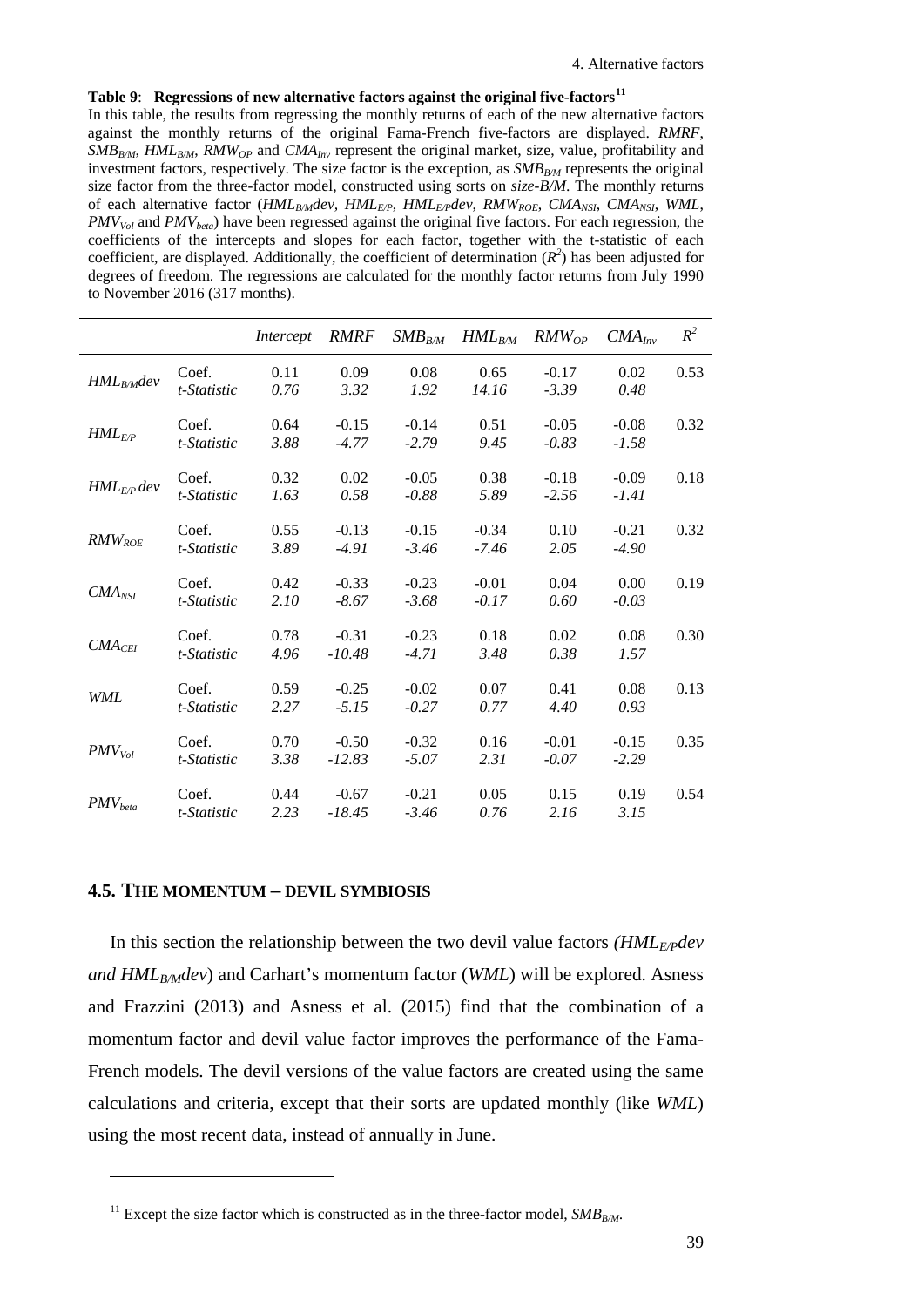Asness et al. (2015) find that by including a momentum factor in the Fama-French five-factor model, and changing the normal value factor for a devil version of itself, improves the power of the resulting model to explain average returns. Moreover, they find that the normal value factor is redundant in the five-factor model for the US between 1963 and 2014, but that by using a devil value factor in its place and including a momentum factor, the devil value factor becomes relevant, carrying unique information about average returns. They fittingly refer to this phenomenon as resurrecting value.

In order to try and determine if this behaviour is also observed for Spain between July 1990 and November 2016, linear regressions have been carried out using monthly factor returns of both alternatives of the here scrutinised devil value factors as independent variables,  $HML_{B/M}dev$  and  $HML_{E/P}dev$ . The regressions test if the non-devil versions, alone or in combination with the momentum factor, can span the devil factor in question.

The first and second rows of [Table 10](#page-48-0) place  $HML_{E/P}dev$  as the dependant variable in the regressions. In the first row, *HMLE/Pdev* is regressed against *HML<sub>E/P</sub>*, the regular version of itself. The resulting trivial intercept indicates that *HMLE/Pdev* contains no unique information not already captured by *HMLE/P*. The second row incorporates the momentum factor (*WML*) as an additional independent variable, here it is observed that the negative exposure to *WML* manages to change the sign of *HML<sub>E/P</sub>dev*'s intercept, but still it fails to be significant  $(0.05, t=0.37)$ .

The third and fourth rows of [Table 10](#page-48-0) are somewhat more interesting, placing *HML<sub>B/M</sub>dev* as the dependant variable in the regressions. Once again, in the first row, *HML<sub>B/M</sub>dev* is regressed against *HML<sub>B/M</sub>*, the regular version of itself, and once again, the intercept is trivial due to the massive exposure to  $HML_{B/M}$ . However, in the fourth row, with the addition of *WML* as an independent variable,  $HML_{B/M}$  intercept suddenly becomes significant (0.28, t=2.54), triggered by a large negative correlation with *WML.*

From [Table 10,](#page-48-0) it is clear that the *E/P* alternative construction value factor being considered in this chapter (*HML<sub>E/P</sub>*), shows no affinity to the phenomenon described by Asness et al. (2015). As here the devil version of  $HML_{E/P}$  showed no evidence of containing unique information not already present in the regular version of  $HML_{E/P}$ , even when a momentum factor is added.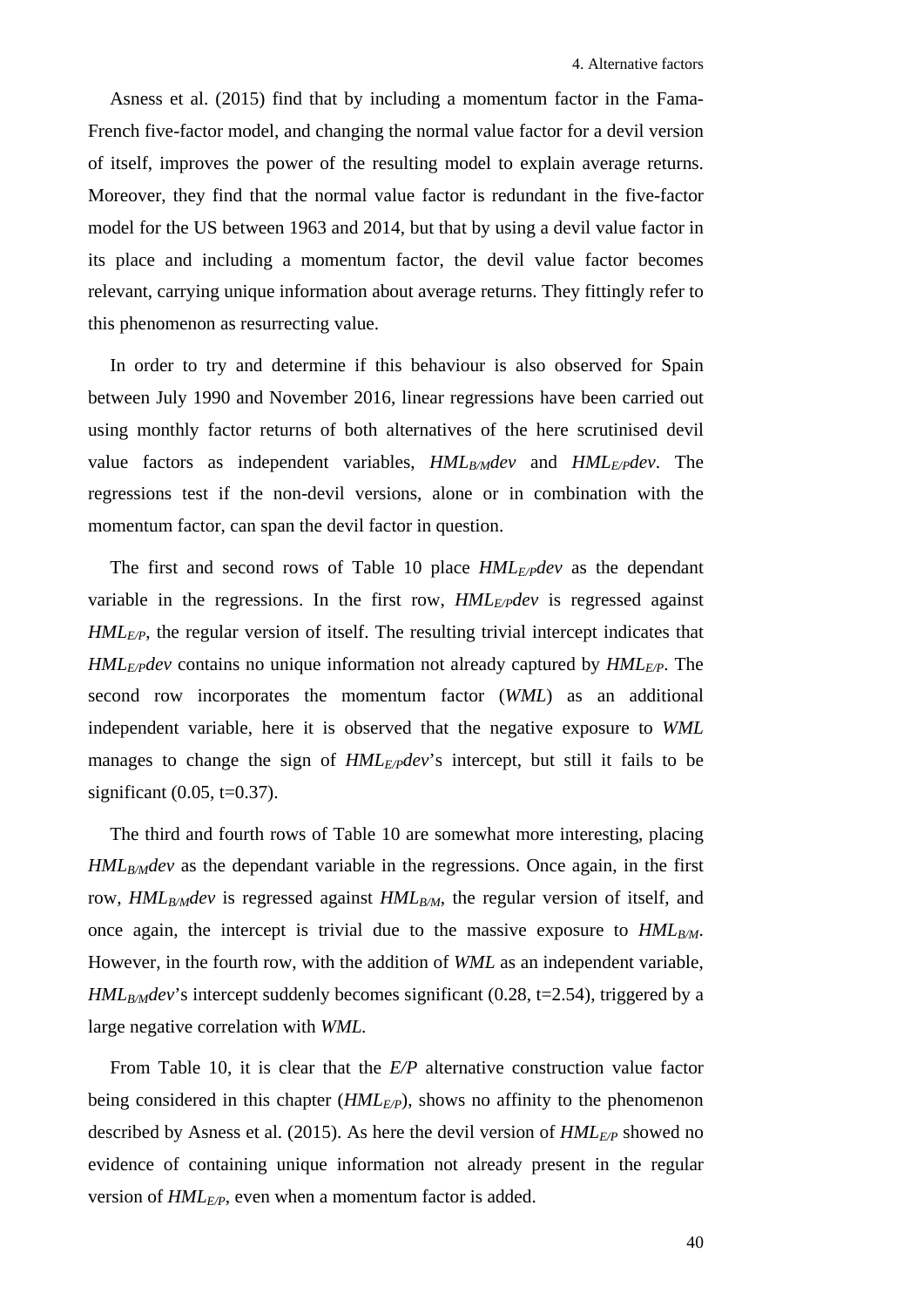#### <span id="page-48-0"></span>**Table 10**: **Regression tests for devil - momentum symbiosis**

This table displays the results from regressing each devil value factor against its non-devil equivalent factor, with and without including the momentum factor. The monthly returns of both versions of the devil value factors (*HML<sub>E/P</sub>dev* and *HML<sub>B/M</sub>dev*) have firstly been regressed against the monthly returns of the non-devil versions of themselves (*HML<sub>E/P</sub>* and *HML<sub>B/M</sub>*, respectively). Secondly, they have been regressed against their non-devil versions of themselves and the momentum factor (*WML*). Devil factors and *WML* are constructed using sorts that are updated monthly instead of annually. Additionally, the coefficient of determination  $(R^2)$  has been adjusted for degrees of freedom. The regressions are calculated for the monthly factor returns from July 1990 to November 2016 (317 months).

|                 |                      | Intercept          | $HML_{E/P}$   | $HML_{B/M}$   | WML                 | $R^2$ |
|-----------------|----------------------|--------------------|---------------|---------------|---------------------|-------|
| $HML_{E/P}$ dev | Coef.<br>t-Statistic | $-0.11$<br>$-0.64$ | 0.71<br>15.26 |               |                     | 0.42  |
| $HML_{F}/dev$   | Coef.<br>t-Statistic | 0.05<br>0.37       | 0.78<br>20.10 |               | $-0.34$<br>$-12.32$ | 0.61  |
| $HML_{B/M}$ dev | Coef.<br>t-Statistic | 0.08<br>0.57       |               | 0.73<br>17.75 |                     | 0.50  |
| $HML_{B/M}$ dev | Coef.<br>t-Statistic | 0.28<br>2.54       |               | 0.70<br>21.61 | $-0.33$<br>$-14.31$ | 0.70  |

However, the results for the traditional *B/M* construction value factor (*HML<sub>B/M</sub>*) replicate those described by Asness et al. (2015). As such, the use of a devil *HML<sub>B/M</sub>* factor together with the *WML* factor can magnify the explanatory power of the resulting model, above that obtained using the regular *HML<sub>B/M</sub>* factor or momentum alone. Hence, if  $HML_{B/M}$  is to be considered for the model for Spain, it would make sense for the model to include the devil version of the  $HML_{B/M}$  factor together with the momentum factor.

As a robustness test, regressions of each of the four value factor alternatives have been regressed against the original; market, size, profitability and investment factors, with and without the addition of the *WML* factor. These tests confirm that the use of *HML<sub>B/M</sub>dev* in combination with *WML*, adds considerable information about average returns. Whereas the use of *HMLE/P*, with or without the *WML* factor, adds more information about average returns than when the  $HML_{E/P}dev$ factor is used. The regressions are presented in [Table 17](#page-69-0) of the appendix.

# **4.6.** *B/M***,** *ROE* **AND** *E/P***: SHARED INFORMATION**

In this section, the relationship between the two value factors and the *ROE* construction version of the profitability factor (*RMWROE*) will be analysed. These factors show high correlations, both positive and negative.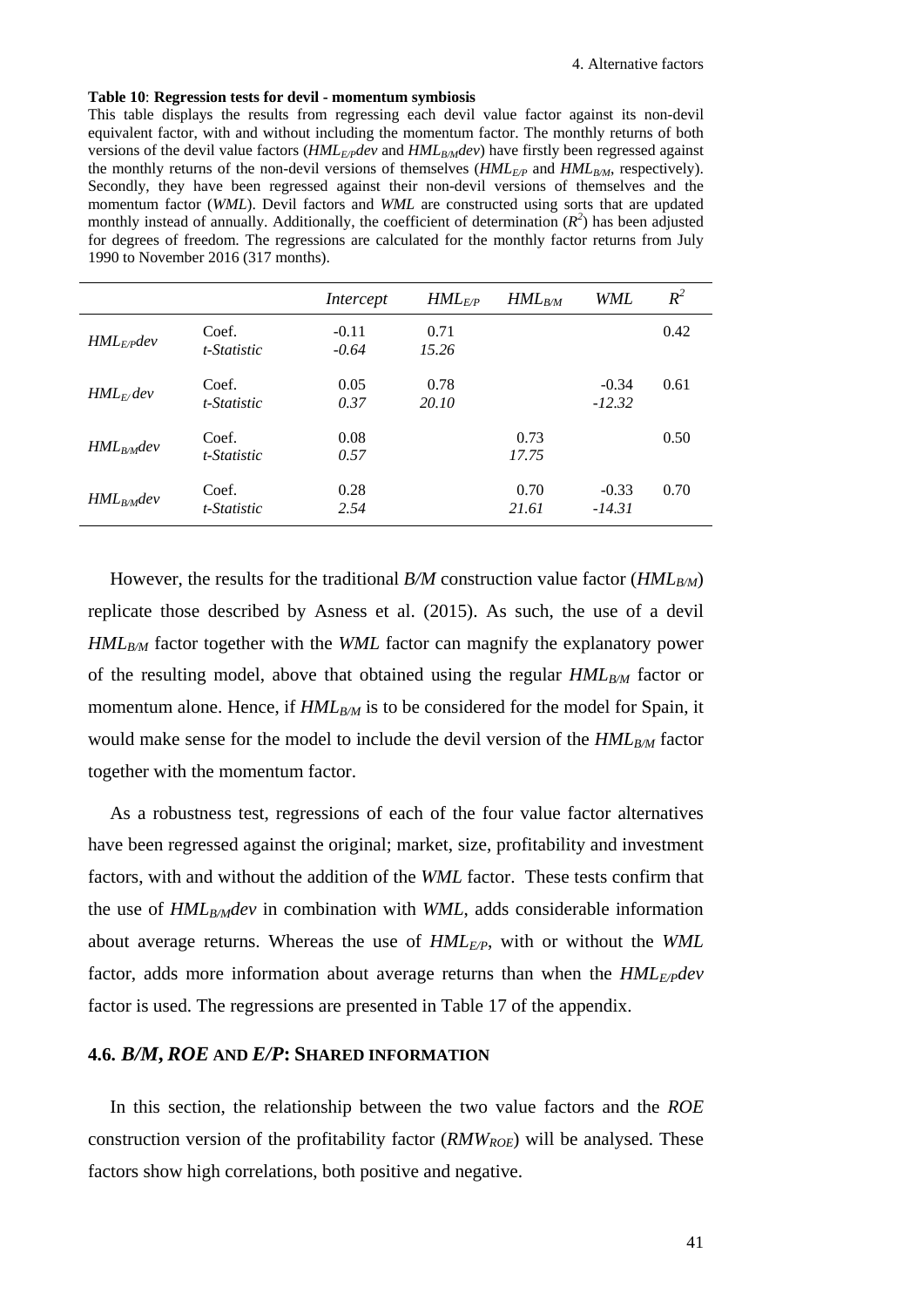Due to the way in which these factors are constructed, it is only normal that they should share tendencies. The *B/M* breakpoints used in the construction of  $HML_{B/M}$  have company book value (*BV*) as a numerator, whereas the *ROE* breakpoints used in the construction of *RMWROE* use company *BV* in the denominator. Hence the returns on these two factors have a large negative correlation. The alternative value factor,  $HML_{E/P}$ , uses the  $E/P$  ratio for its breakpoints on its second sorts. This *E/P* ratio shares the numerator (net income) with *ROE*, and the denominator (*MV*) with *B/M*.

This leads to the following question: Do the  $HML_{B/M}$  and the  $RMW_{ROE}$  factors capture the returns of the *HMLE/P* factor? To find out, a series of regressions have been carried out to test if combinations of the  $HML_{B/M}$  and  $RMW_{ROE}$  factors can subsume the  $HML_{E/P}$  factor, making it redundant, the results of which are displayed in [Table 11.](#page-50-0)

The first row of [Table 11](#page-50-0) displays the results from regressing the monthly returns of the annual  $HML_{E/P}$  factor against the returns of  $HML_{B/M}$  and  $RMW_{ROE}$ . The results show a small and statistically insignificant intercept value (0.20, t=1.44) due to large positive slopes with  $HML_{B/M}$  and  $RMW_{ROE}$ .

The second row of [Table 11](#page-50-0) shows the results from executing the same regression using the devil versions of the value factors. Here an enhanced exposure of  $HML_{E/P}$ *dev* to  $HML_{B/M}$ *dev* reduces the intercept further to -0.12. Finally, row three repeats this last regression adding the momentum factor (*WML*) as an additional independent variable. This action reduces  $HML_{E/P}dev$ 's intercept to a completely insignificant  $-0.08$  (t= $-0.52$ ).

In light of these results, the answer to the question posed previously is yes. Used combined, the  $HML_{B/M}$  and  $RMW_{ROE}$  factors do capture the returns of *HMLE/P*. This also proves to be true when considering the devil versions of the value factors, moreover, the coverage is increased. For these reasons, it is logical that a multifactor-model that contains the  $RMW_{ROE}$  factor should also contain a value factor constructed using *B/M* and not *E/P.*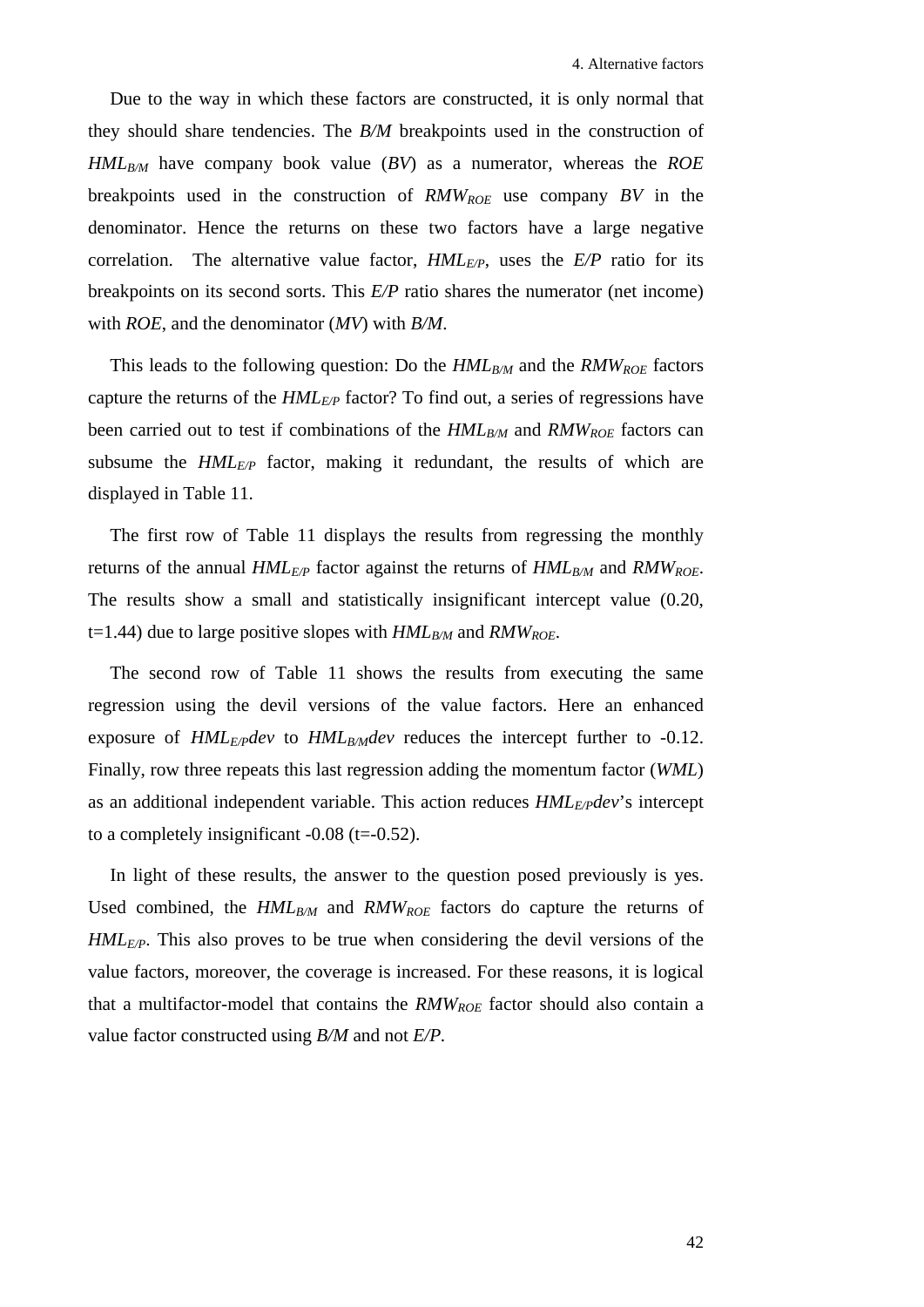#### <span id="page-50-0"></span>Table 11: Exposures of  $HML_{E/P}$  to  $HML_{B/M}$  and  $RMW_{ROE}$

This table shows the results from regressions with the monthly returns of  $HML_{E/P}$  and  $HML_{E/P}$ as the dependant variables, and combinations of  $HML_{B/M}$ ,  $HML_{B/M}$ ,  $RMW_{ROE}$ , and WML as independent variables. The suffix *–dev* indicates a devil factor, devil factor and momentum sorts are updated monthly instead of annually. The coefficient of determination  $(R^2)$  has been adjusted for degrees of freedom. The regressions are calculated for the monthly factor returns from July 1990 to November 2016 (317 months).

|                 |                      | Intercept          | $HML_{B/M}$   | $HML_{B/M}$ dev | $RMW_{ROE}$   | WML                | $R^2$ |
|-----------------|----------------------|--------------------|---------------|-----------------|---------------|--------------------|-------|
| $HML_{E/P}$     | Coef.<br>t-Statistic | 0.20<br>1.44       | 0.81<br>18.46 |                 | 0.69<br>13.43 |                    | 0.54  |
| $HML_{E/P}$ dev | Coef.<br>t-Statistic | $-0.12$<br>$-0.80$ |               | 0.91<br>18.34   | 0.64<br>10.69 |                    | 0.51  |
| $HML_{E/P}$ dev | Coef.<br>t-Statistic | $-0.08$<br>$-0.52$ |               | 0.87<br>15.93   | 0.64<br>10.74 | $-0.06$<br>$-1.58$ | 0.52  |

# **4.7. SHARPE TESTS**

To find out which factors are most appealing from an investors point of view, the optimal factor weights in order to maximise the Sharpe ratio have been calculated for multiple combinations of factors.

The Sharpe ratio has been calculated as described in section [3.4.](#page-33-0) Here, once again, the factor weights have a lower bound of 0 and the sum of all weights has an upper bound of 1. If a factor included in the model is assigned a weight near to zero, when maximising the Sharpe ratio, it is said to be unselected, and its inclusion has little to no effect on the model's performance. The results of the tests are displayed in [Table 12.](#page-53-0)

The first three rows of [Table 12](#page-53-0) report maximised Sharpe ratios for the Fama-French three-factor model (*FF 3F*) and model variants. The first row indicates the *R* for the original Fama-French three-factor model. Neither the *SR* ratio nor the factor weights are seen to vary significantly from the results obtained for the same test in [Table 6.](#page-34-0) The slight differences are due to small changes in the sample data, described in section [4.2.](#page-38-1)

The second row of [Table 12](#page-53-0) incorporates the *E/P* construction version of the value factor  $(HML_{E/P})$  into the model, the result is remarkable. The maximised Sharpe ratio increases from 0.134 to 0.246, above the maximum Sharpe ratio achieved from the original five-factor model (see row 4), and all the weight is removed from the traditional *B/M* construction version of the value factor  $(HML_{B/M})$ .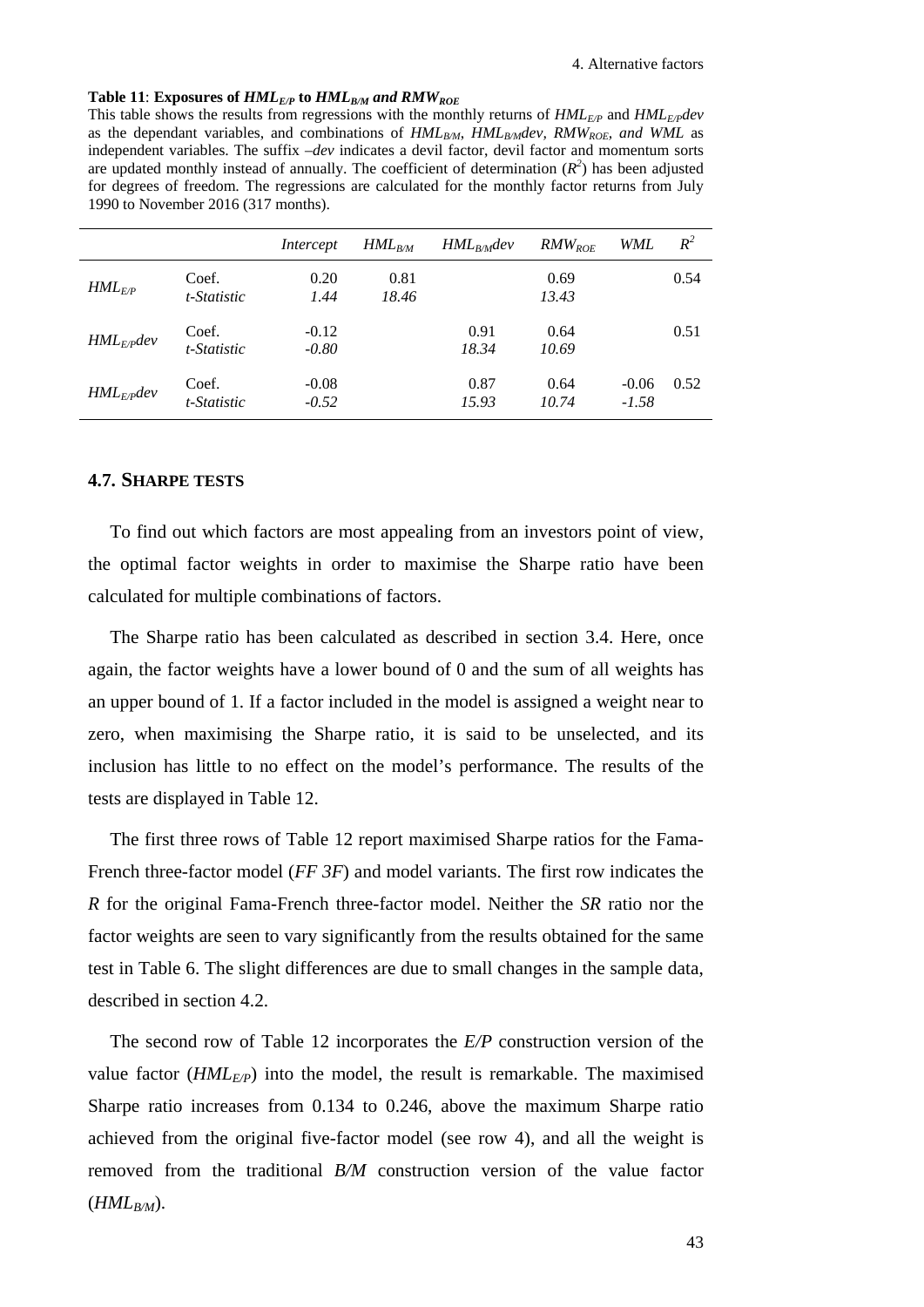To further investigate the effects of changing the value factor's variable to *E/P* on the performance of the three-factor model, spanning tests have been carried out using the  $HML_{E/P}$  factor. The intercepts of the market and value factor regressions are statistically and economically significant (*RMRF*: 0.76, t=2.54 and *HML<sub>E/P</sub>*:  $0.75$ ,  $t=3.90$ ). These results indicate that, for said modified three-factor model, the market and value factors now contribute unique valuable information about the average returns of Spanish stocks. The results of the spanning test can be found in the appendix, [Table 18.](#page-69-1)

A Sharpe test with all the alternatives for the value factor and the momentum factor (*WML*) are considered in row three of [Table 12.](#page-53-0) Here, a combination of *WML* and the devil version of the  $HML_{B/M}$  factor ( $HML_{B/M}$ dev), add further value, increasing the *SR* ratio to 0.295. The  $HML_{B/M}$  and  $HML_{E/P}$  factors attain no weight in this model. This is in line with the evidence found in section [4.5,](#page-46-3) that *HML<sub>B/M</sub>dev* together with *WML* delivers more information than *HML<sub>B/M</sub>*, and that in the same circumstances, *HMLE/Pdev* remains redundant to *HMLE/P*.

Rows four through seven of [Table 12](#page-53-0) report maximised Sharpe ratios for the Fama-French five-factor model (*FF 5F*) with factor alternatives and additional factors. The first row indicates the *SR* for the original<sup>[12](#page-51-0)</sup> Fama-French five-factor model. Once again, neither the *SR* ratio nor the factor weights are seen to vary significantly from the results obtained for the same test in [Table 6.](#page-34-0)

Row five of [Table 12](#page-53-0) includes all of the alternatives to the original five factors in the calculation to maximise *SR*. A rise in the *SR* to 0.386 is reported, but this is expected, the true point of this test model is to see which factors are most important. From the results it is visible that  $HML_{B/M}$  is favoured to the other value factors, even in this model where momentum has not yet been added. This is likely due to its superior negative correlation with both profitability factors (see [Table 8\)](#page-43-0) and  $HML_{E/P}$ 's large positive correlation with  $CMA_{CEI}$ . The test model also reveals a tie between both profitability factors, assigning a healthy 0.15 weight to each of them. Finally, there is a clear preference for the *CEI* version of the investment factor  $(CMA<sub>CEI</sub>)$ , which is assigned an optimal weight of 0.21.

The test model in row six contains all the factors from row five, plus the momentum factor (*WML*), which increases the *SR* to 0.414. The addition of

<u>.</u>

<span id="page-51-0"></span><sup>&</sup>lt;sup>12</sup> Except the size factor which is constructed as in the three-factor model,  $SMB_{BM}$ .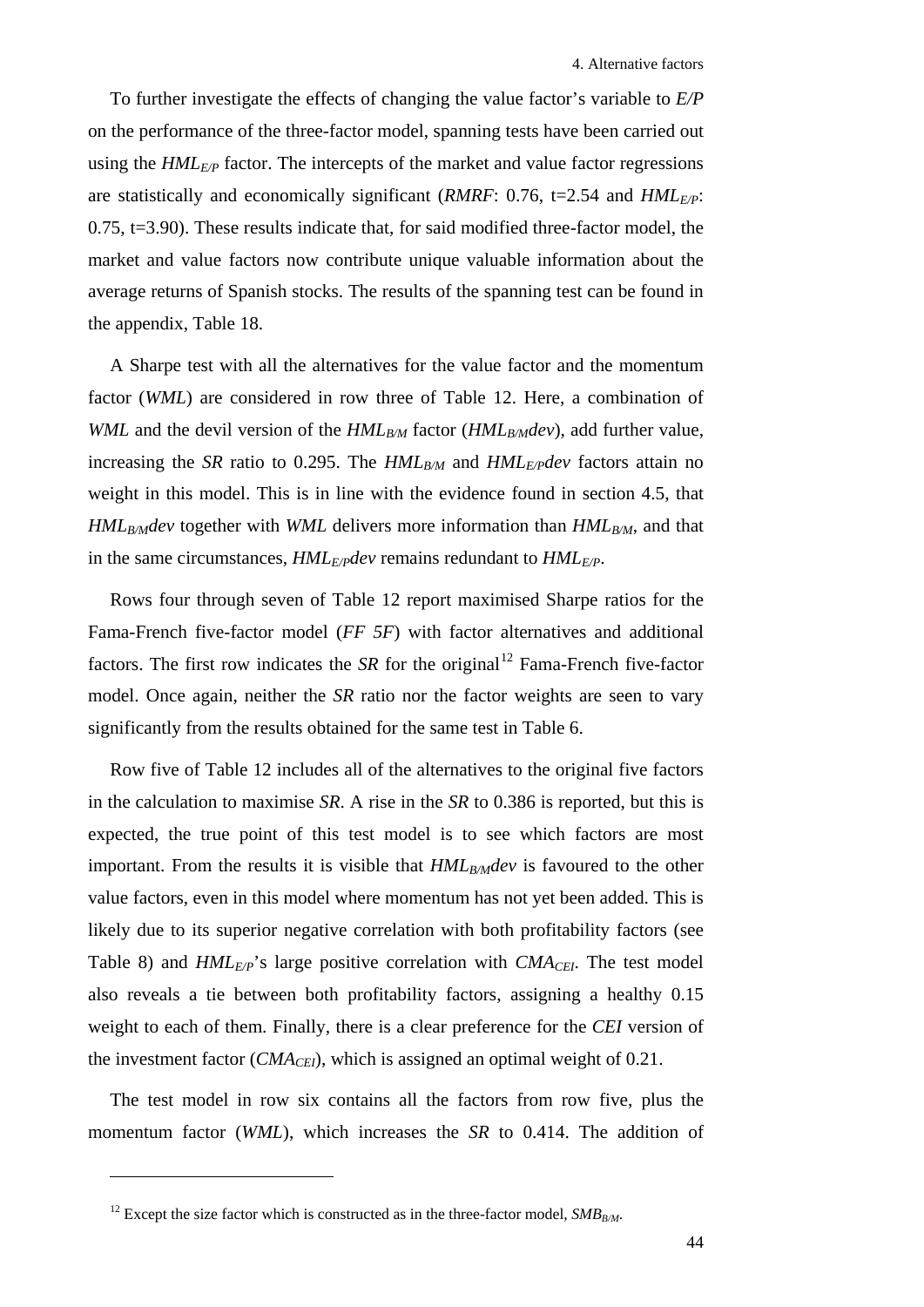momentum increases the affinity to *HML<sub>B/M</sub>dev* over the other value factors, by increasing its weight to 0.21, and setting all other value factor weights to 0. The weight distribution for the profitability factors now shifts slightly towards  $RMW_{ROE}$  (0.15), but still remains high for  $RMW_{OP}$  (0.12). The investment factors remain relatively unchanged, with *CMA<sub>CEI</sub>* still very much in the lead. The newly added momentum factor is also selected, having an assigned optimal weight of 0.10.

All alternatives and additional factors are considered to maximise the *SR* in row seven. All weights remain rather unchanged with respect to the previous row. However, here, for the first time the two risk factors are included. The results show that the beta construction risk factor (*PMV<sub>beta</sub>*) is not selected at all, and the volatility construction risk factor (*PMV<sub>Vol</sub>*) receives a weight of only 0.04, setting its level of importance relatively low. It's also important to point out that the *SR* ratio barely changes from 0.414 to 0.418. This rise is insignificant and insinuates that the inclusion of a risk factor does not significantly improve the performance of the model.

The market and size factors are included throughout the tests. The market factor is consistently assigned a relatively high weight in the maximisation process, whereas size consistently receives a relatively low weight.

From these tests it is observable that there is a clear preference for  $HML_{B/M}$ as a value factor and *CMACEI* as an investment factor. It is also clear that adding *WML* as a sixth factor improves the performance of the model. Still unclear is the optimum profitability factor, as both options are selected for the maximum *SR*  when included in the model. Lastly, the necessity for a seventh risk factor is still unclear, although *PMV<sub>Vol</sub>* is selected when included in the model, it is assigned a very small weight, producing only slight changes in the maximum *SR*.

The last three rows of [Table 12](#page-53-0) report the optimum weights and maximum Sharpe ratios for three model proposals. The factors included in the proposals have been carefully selected, taking into account their performance throughout this thesis. The proposals are constructed on the original Fama-French five-factor model, as such, they all include versions of the five; market, size, value, profitability and investment factors.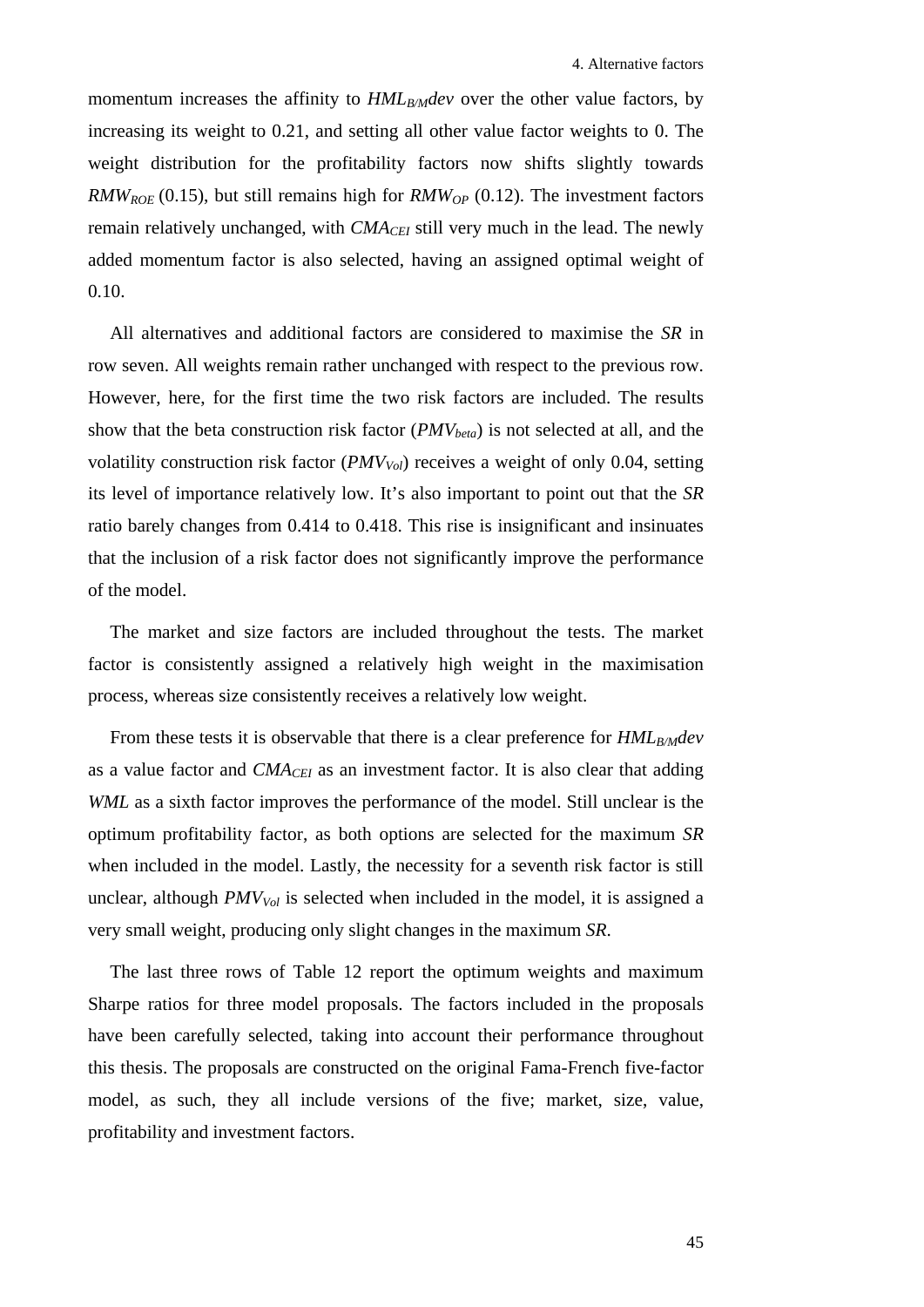<span id="page-53-0"></span>

| Table 12: Sharpe tests on alternative factors                                                                                                                                                                                                  |
|------------------------------------------------------------------------------------------------------------------------------------------------------------------------------------------------------------------------------------------------|
| This table displays the maximised Sharpe ratios for the Fama-French three-factor (FF 3F Original) and Fama-French five-factor (FF 5F Original) models in combination with                                                                      |
| alternative value, profitability and investment factors. Additionally, the models have been augmented in some tests by the addition of the momentum factor and risk factors. The                                                               |
| market factor (RNRF) is calculated as the sample's market return (MR) minus the risk free rate (RF). All other factors use independent 2 x 3 sorts, with the first sort on size, to create                                                     |
| six value weighted portfolios. The second sort uses the 30 <sup>th</sup> and 70 <sup>th</sup> percentile breakpoints based on big stocks of the variable indicated by the sub-indices, e.g. for CMA <sub>NSD</sub> , the                       |
| second sort uses the 30 <sup>th</sup> and 70 <sup>th</sup> percentiles of net-stock-issues based on big stocks for breakpoints. The value factors that have been considered are HML <sub>BM</sub> , HML <sub>BM</sub> dev, HML <sub>EP</sub> , |
| and $HML_{grad}$ and are calculated as the averages of the two high value portfolios minus the two low value portfolios. The profitability factors being considered are RMW <sub>op</sub> , and                                                |
| $RMW_{\text{ROE}}$ , and are calculated as the averages of the two robust profitability portfolios minus the two weak profitability portfolios. The investment factors being considered are                                                    |
| CMA <sub>nn</sub> , CMA <sub>030</sub> , and CMA <sub>CE</sub> , and are calculated as the averages of the two conservative investment portfolios minus the two aggressive investment portfolios. The risk factors being                       |
| considered are <i>PMV<sub>vol</sub></i> and <i>PMV<sub>vela</sub></i> , and are calculated as the averages of the two poised risk portfolios minus the two volatile risk portfolios. The momentum factor, WML, is                              |
| calculated using monthly independent $2 \times 3$ sorts on size-momentum, and is calculated as the averages of the two winner momentum portfolios minus the two loser momentum                                                                 |
| portfolios. The size factor (SMB <sub>BM</sub> ) is calculated using the size-B/M sorts as; the sum of returns of the three big stock portfolios, minus the sum of returns of the three small stock                                            |
| portfolios, all divided by three. Sorts are updated annually in June, except factors marked with the suffix -dev (short for devil) and WML, which have their sorts updated monthly                                                             |
| using the most recent data available (MV, BM and E/P). The value-weighted portfolio returns of all factors are updated monthly. The optimal Sharpe ratio (SR) and corresponding                                                                |
| factor weights for each model are displayed. The factor weights for each model have a lower bound of 0, and the sum of all weights is limited to 1. All tests are carried out with                                                             |
| monthly factor returns for the sample period; July 1990-November 2016 (317 months).                                                                                                                                                            |
| ister that the color control that the color that that that the color that the color that the color that the color<br>DAAD F CAAD<br>$\mathbf{a}$                                                                                               |

|                              | $S_{R}$ |      |      |      |      | RMRF SMB <sub>BM</sub> WML HML <sub>BM</sub> HML <sub>BM</sub> dev HML <sub>EP</sub> HML <sub>EP</sub> dev RMW <sub>op</sub> RMW <sub>ROE</sub> CMA <sub>nn</sub> , CMA <sub>cos</sub> CMA <sub>CEI</sub> PMV <sub>vol</sub> PMV <sub>eeu</sub> |      |      |      |      |      |      |      |      |      |
|------------------------------|---------|------|------|------|------|-------------------------------------------------------------------------------------------------------------------------------------------------------------------------------------------------------------------------------------------------|------|------|------|------|------|------|------|------|------|
| FF 3F Original               | 0.134   | 0.46 | 0.00 |      | .54  |                                                                                                                                                                                                                                                 |      |      |      |      |      |      |      |      |      |
| $FF3F + HML_{EP}$            | 0.246   | 0.28 | 0.06 |      | 0.00 |                                                                                                                                                                                                                                                 | 0.65 |      |      |      |      |      |      |      |      |
| $FF 3F + alternatives + WML$ | 0.295   | 0.22 | 0.02 | 0.27 | 0.00 | 0.19                                                                                                                                                                                                                                            | 0.31 | 0.00 |      |      |      |      |      |      |      |
| FF 5F Original               | 0.212   | 0.14 | 0.00 |      | 0.32 |                                                                                                                                                                                                                                                 |      |      | 0.38 |      | 0.15 |      |      |      |      |
| $FF5F + alternatives$        | 0.386   | 0.14 | 0.06 |      | 0.06 | 0.11                                                                                                                                                                                                                                            | 0.02 | 0.00 | 0.15 | 0.15 | 0.08 | 0.02 | 0.21 |      |      |
| $FF5F + alternatives + WML$  | 0.414   | 0.14 | 0.04 | 0.10 | 0.00 | 0.21                                                                                                                                                                                                                                            | 0.00 | 0.00 | 0.12 | 0.15 | 0.06 | 0.02 | 0.18 |      |      |
| ALL                          | 0.418   | 0.14 | 0.05 | 0.09 | 0.00 | 0.20                                                                                                                                                                                                                                            | 0.00 | 0.00 | 0.12 | 0.13 | 0.06 | 0.02 | 0.15 | 0.04 | 0.00 |
|                              |         |      |      |      |      |                                                                                                                                                                                                                                                 |      |      |      |      |      |      |      |      |      |
| Proposal 1                   | 0.387   | 0.17 | 0.06 | 0.14 |      | 0.21                                                                                                                                                                                                                                            |      |      |      | 0.19 |      |      | 0.23 |      |      |
| Proposal 2                   | 0.391   | 0.17 | 0.05 | 0.12 |      | 0.19                                                                                                                                                                                                                                            |      |      | 0.17 |      |      |      | 0.31 |      |      |
| Proposal 3                   | 0.398   | 0.18 | 0.06 | 0.11 |      | 0.18                                                                                                                                                                                                                                            |      |      | 0.16 |      |      |      | 0.25 | 0.07 |      |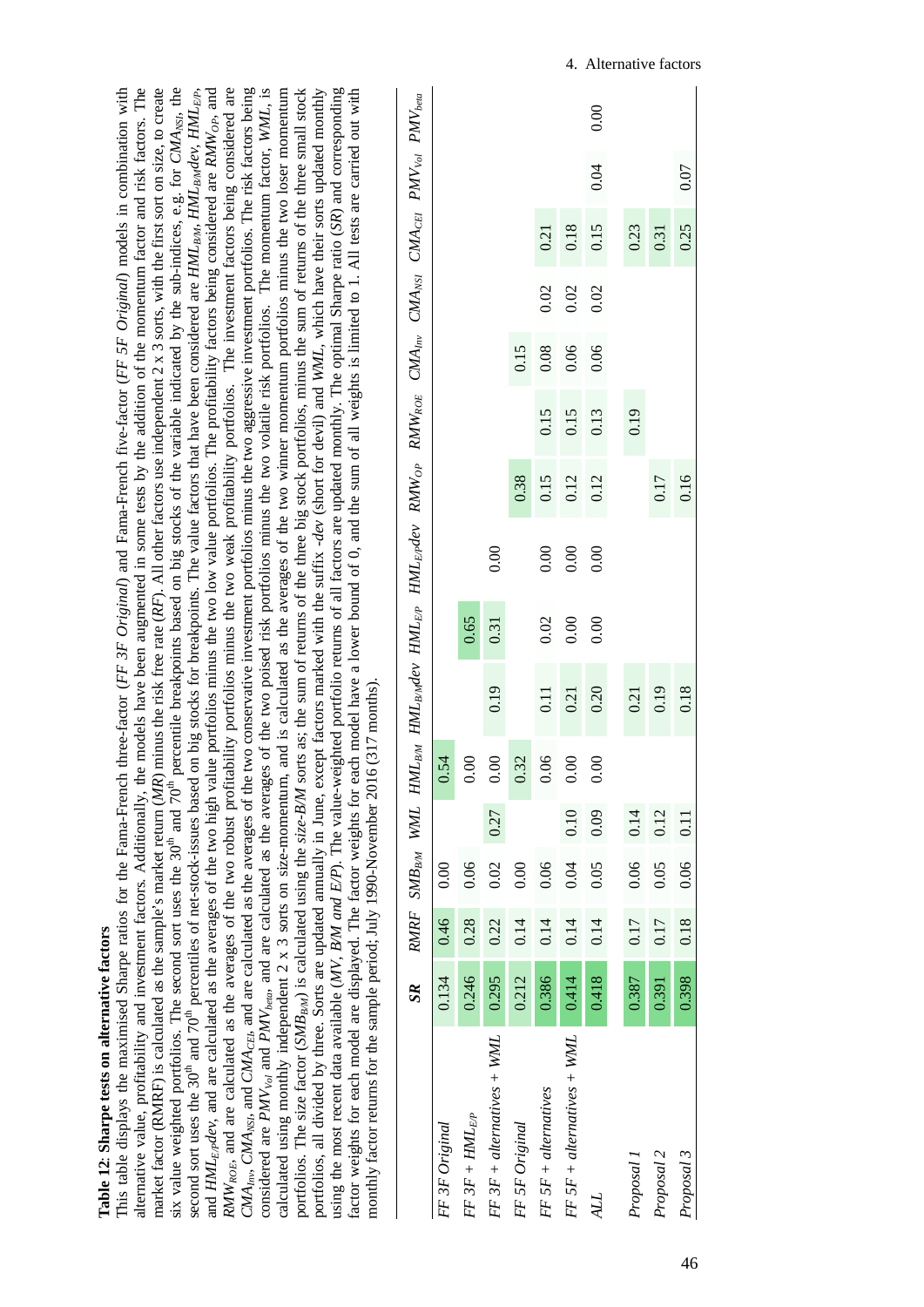In all three model proposals, *HML<sub>B/M</sub>dev* is chosen as the alternative to the original value factor and  $CMA<sub>CEI</sub>$  is chosen as the alternative to the original investment factor. Additionally, all proposals include the momentum factor (*WML*) as the sixth factor in the model. The models vary in the selection choice of profitability factor and in the inclusion or not of *PMV<sub>Vol</sub>* as a seventh risk factor.

Proposal 1 considers *RMW<sub>ROE</sub>* as the alternative to the original profitability factor. In the maximisation of *SR* for this model proposal, weights are relatively evenly distributed across all factors, all having weights above 0.14 and below 0.21 (with the exception of the size factor which receives a smaller 0.06 weight). The maximum *SR* is 0.387, almost double the ratio achieved for the original five factor model.

Proposal 2 considers the original profitability factor *RMW<sub>OP</sub>*. Here the weights of the factors are not as even as in proposal 1, with *CMACEI* receiving over 30% of the total weight allocation. The maximum *SR* for this proposal is equally good, slightly higher even than for proposal 1 (0.391).

Lastly, proposal 3 takes the same factors as considered in proposal 2 and adds *PMV<sub>Vol</sub>* as a seventh risk factor. The maximum *SR* achieved with the inclusion of this seventh factor is only marginally better than for the other two, six factor, proposals (0.398). Only a small weight of 0.07 is assigned to the  $PMV_{Vol}$  factor. All remaining factors retain healthy weights between 0.11 (*WML*) and 0.25  $(CMA<sub>CEI</sub>)$ , with the  $CMA<sub>CEI</sub>$  retaining the largest portion.

From the results obtained in [Table 12,](#page-53-0) proposal 3 can be preliminarily discarded as a candidate for an augmented version of the five-factor model. This is due to the miniscule effect that the inclusion of the seventh risk factor has on the performance of the model. Further tests in section 4.8 will determine if the risk factor is captured by proposals 1 and 2.

The model proposals 1 and 2 seem to have almost analogous results in the Sharpe tests. Both have high Sharpe ratios and relatively even weight spreads across factors. Proposal 2 has a marginally higher Sharpe ratio, but nothing of obvious significance. For this reason, both models will be escalated as final propositions and analysed further in the next section.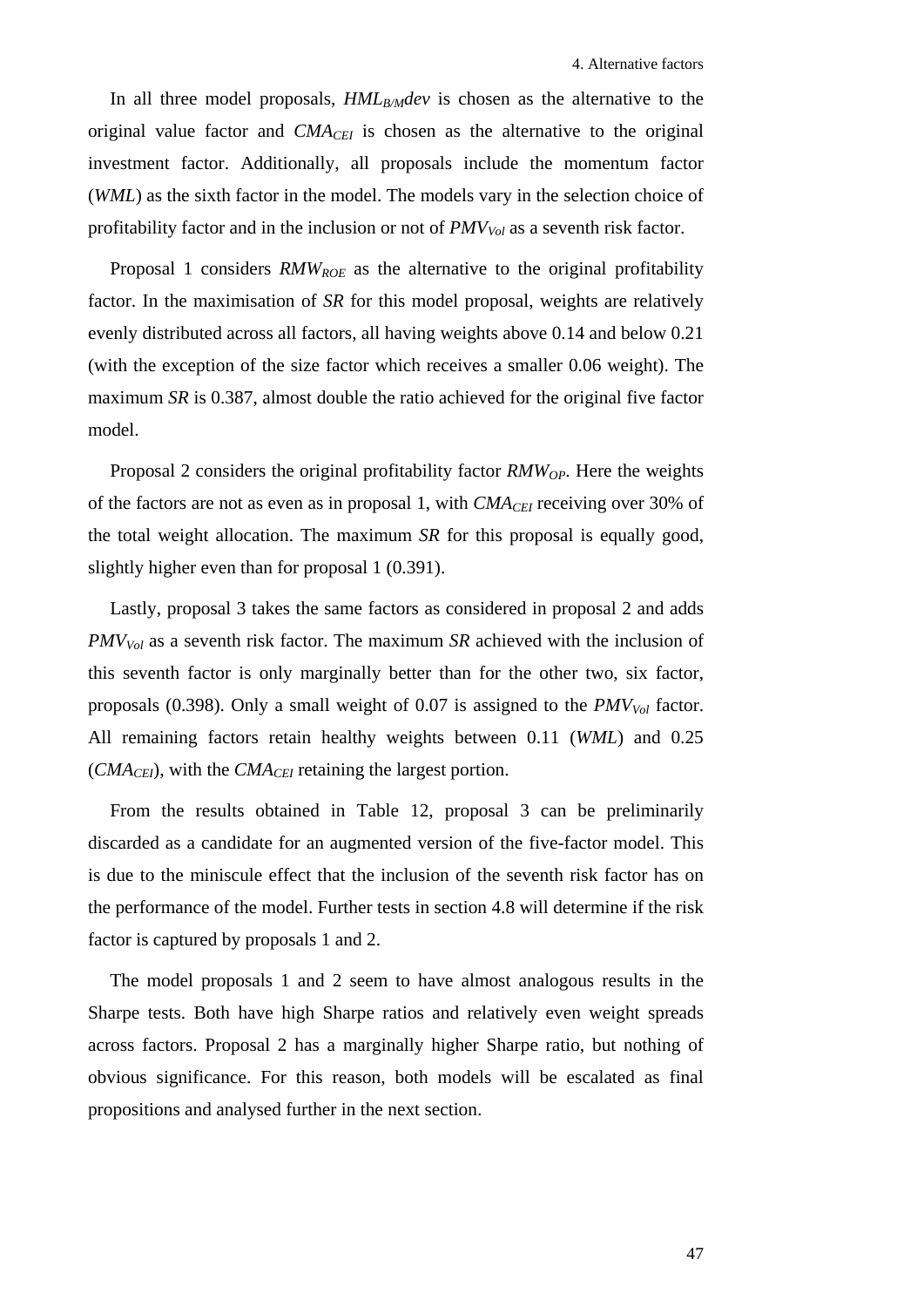# **4.8. EXPOSURES OF DISMISSED FACTORS TO THE NEW MODEL PROPOSALS**

This section will focus on further analysing the two new model proposals escalated from the previous section. In particular, this section concentrates on determining their abilities to explain the average returns of the factors not included in said models.

To determine whether or not the two new model proposals can capture the average returns of the unused factors and deem them redundant, a series of linear regressions have been carried out. For each model proposal, regressions are run with the dismissed factors as dependant variables and the model factors as the independent variables. If a dismissed factor's average returns are captured by the model, the intercept from its regression will be statistically no different from zero, making the factor redundant.

Panel A of [Table 13](#page-57-0) reports regressions on proposal 1. Proposal 1 contains *RMRF*, *SMB<sub>B/M</sub>*, *HML<sub>B/M</sub>dev*, *RMW<sub>ROE</sub>*, *CMA<sub>CEI</sub>* and *WML* as its model factors, therefore these are the independent variables in all of the regressions. Each row places a factor not included in the model as the dependant variable. The results show that factors  $HML_{B/M}$ ,  $HML_{E/P}$ ,  $CMA_{NSI}$ ,  $PMV_{Vol}$  and  $PMV_{beta}$ , all have very small intercepts ranging from 0.09 to -0.12, which are statistically no different from zero. This indicates that these factors' average returns are successfully captured by the model and that they would be redundant in the model. This is especially important when you consider that the  $HML_{E/P}$  factor has a statistically and economically significant average monthly return  $(0.69\% , t=3.48)$ , and not capturing this in the model would be unacceptable.

Panel A also reveals a slightly negative intercept for *HML<sub>E/P</sub>dev* of -0.26, although it fails to be significant at the 5% significance level, it is significant at a level of 10%. This intercept is mainly due to a spread of positive slopes to all factors, especially  $HML_{B/M}dev$ ,  $RMW_{ROE}$  and  $CMA_{CEI}$ , with the exception of *WML*. The *CMA<sub>Inv</sub>* regression reveals a slightly positive intercept (0.20) due to a large negative factor loading with *RMW<sub>ROE*</sub>, still, with only 1.12 standard errors from zero, this intercept still deems the factor redundant.

The most important finding of panel A is the positive and statistically significant intercept in the  $RMW_{OP}$  regression (0.36, t=2.12). As expected, this factor has a positive slope with its profitability counterpart *RMW<sub>ROE*</sub>, however, a negative slope with  $CMA_{CEI}$ , and an even more negative slope with  $HML_{B/M}$ dev is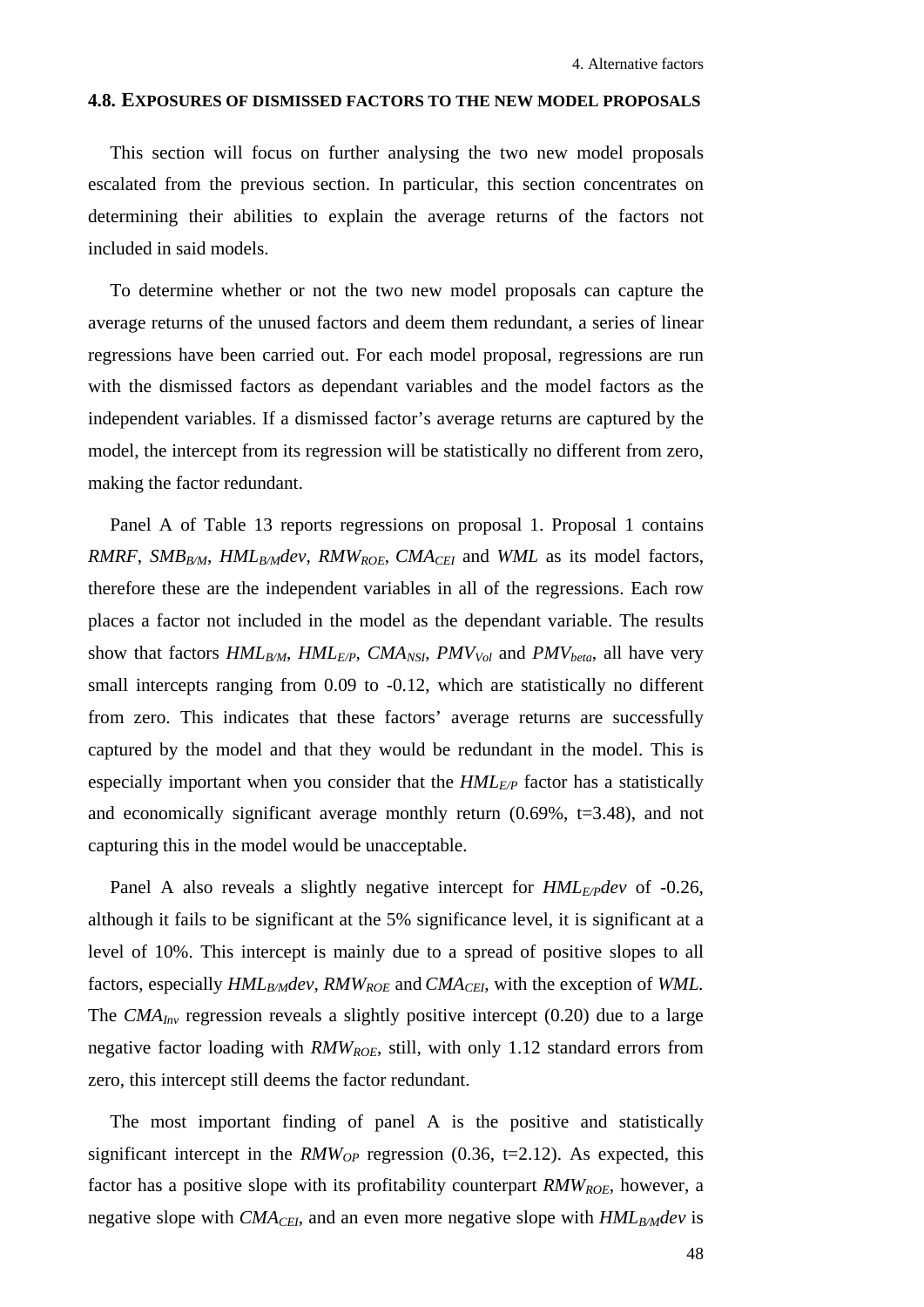enough to make its intercept significant. This failure of proposal 1 to capture the average returns of the *RMWOP* factor is a let-down.

Panel B of [Table 13](#page-57-0) reports regressions on proposal 2. Proposal 2 is identical to proposal 1, except for the profitability factor, which in proposal 2 is *RMWOP*, therefore the independent variables in the regressions for panel B, are; *RMRF*,  $SMB_{R/M}$ ,  $HML_{B/M}$ dev,  $RMW_{OP}$ ,  $CMA_{CH}$  and *WML*.

The results from panel B show that the  $HML_{B/M}$ ,  $HML_{E/P}$ ,  $HML_{E/P}dev$ ,  $CMA_{Inv}$ , *CMA<sub>NSI</sub>* and *PMV*<sub>beta</sub> factors are successfully spanned by the factors contained in proposal 2. They all display intercepts in the regressions between 0.11 and -0.10, that are statistically insignificant, all with less than 0.82 standard errors from zero.

The intercept in the  $PMV_{Vol}$  regression of panel 2 shows a slightly higher value (0.24). This is due to large negative slopes with *RMRF* and *SMB<sub>B/M</sub>*. Previously these same slopes were compensated by a positive factor loading on *RMW<sub>ROE</sub>* in proposal 1. Here instead, the correlation with *RMWOP* is in fact slightly negative, thus increasing the intercept. However, with a t-statistic of 1.20, this positive intercept is statistically no different from zero, therefore  $PMV_{Vol}$  is redundant.

Finally, and most interestingly, panel B reveals that the profitability counterpart factor, *RMWROE*, not included in proposal 2's model, has an insignificant intercept for a 5 % significance level. Specifically, the regression of *RMW<sub>ROE</sub>* against proposal 2 yields an intercept of 0.26 (t=1.87), which is both smaller economically and statistically than the intercept witnessed for the regression of *RMWOP* on proposal 1. This improvement is greatly due to the positive correlation between *RMWROE* and *CMACEI*, which is not shared by *RMW<sub>OP</sub>*. In any case, this intercept, statistically no different from zero (at a 5% level of significance), is an improvement in performance when compared to proposal 1.

The results for both proposal 1 and 2 show that the inclusion of a seventh risk factor would not improve the performance of either model. This supports the decision to reject proposal 3 in the previous section. It is also worth noting that although alternative factors such as  $HML_{E/P}$  can have outstanding summary statistics for average factor returns, their inclusion in the proposals would not contribute anything to the overall model performances. Once again, this highlights the importance of marginal information over individual performance in multifactor models.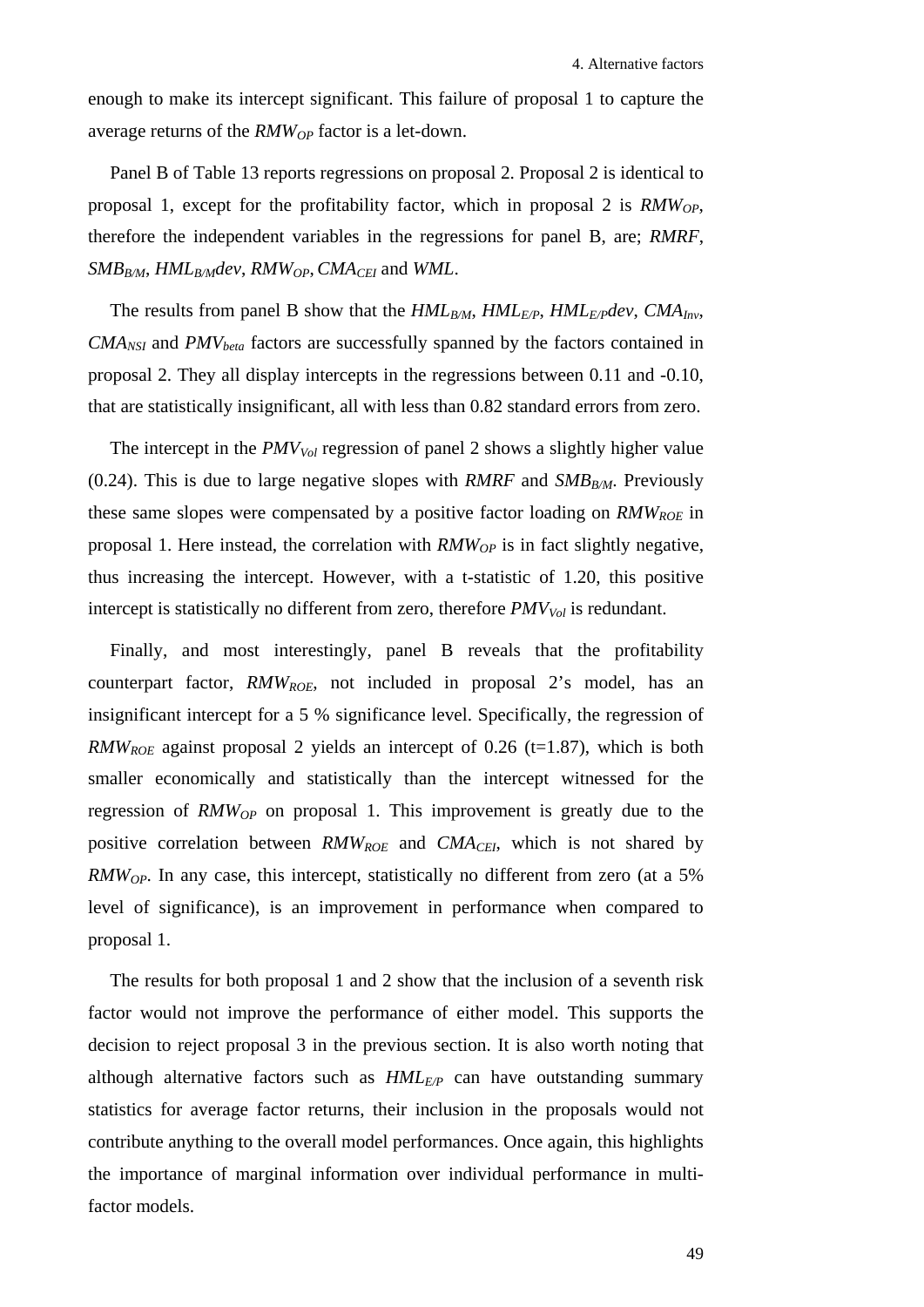<span id="page-57-0"></span>Overall, these test results show that, while proposal 1 successfully spans the returns of all but one alternative factor, proposal 2 successfully captures the returns of absolutely all alternative factors. This quality of proposal 2 to make all other factors redundant for the sample and studied time period, grants it superiority over the model in proposal 1. Therefore, the model in proposal 2 is selected as the best model, and will be analysed in more detail in the following section.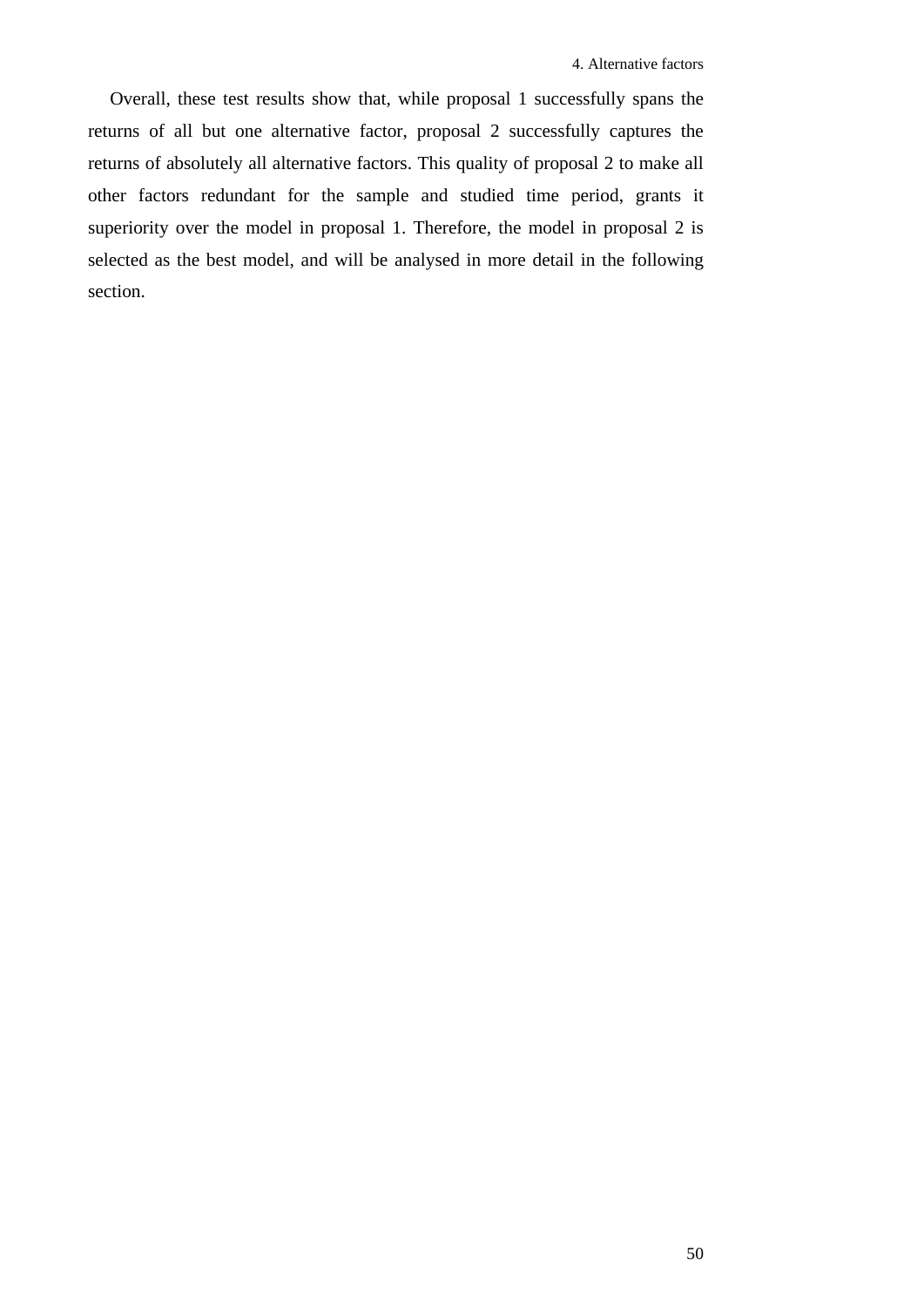#### **Table 13**: **Dismissed factor exposures to new model proposals**

This table reports regressions on two model proposals of factors that have not been included in said models. Panel A shows regressions with the factors included in proposal 1 as independent variables (RMRF, SMB<sub>B/M</sub>, HML<sub>B/M</sub>dev, RMW<sub>ROE,</sub> CMA<sub>CEI</sub> and WML). Panel B shows regressions with the factors included in proposal 2 as independent variables  $(RMRF, SMB_{RM}, HML_{BM}dev)$ , *RMW<sub>OP</sub>*, *CMA<sub>CEI</sub>* and *WML*). In each panel, the dependant variables are all the factors that have been considered in this chapter that are not included in the panel's independent variables. For each regression, the coefficients of the intercepts and slopes for each factor, together with the t-statistic of each coefficient, are displayed. Additionally, the coefficient of determination  $(R^2)$  has been adjusted for degrees of freedom. The regressions are calculated for the monthly factor returns from July 1990 to November 2016 (317 months).

| Panel A: Dismissed factor exposures to Proposal 1 |                      |                    |                     |                    |                                                                     |                    |                    |                    |       |
|---------------------------------------------------|----------------------|--------------------|---------------------|--------------------|---------------------------------------------------------------------|--------------------|--------------------|--------------------|-------|
|                                                   |                      |                    |                     |                    | Intercept RMRF $SMB_{B/M}$ HML <sub>BM</sub> dev RMW <sub>ROE</sub> |                    | $CMA_{CEI}$ WML    |                    | $R^2$ |
| $HML_{B/M}$                                       | Coef.<br>t-Statistic | $-0.12$<br>$-0.94$ | 0.02<br>0.85        | $-0.05$<br>$-1.21$ | 0.72<br>15.48                                                       | $-0.25$<br>-4.88   | 0.19<br>3.98       | 0.23<br>7.67       | 0.63  |
| $HML$ <sub>E/P</sub>                              | Coef.<br>t-Statistic | $-0.10$<br>$-0.69$ | 0.05<br>1.61        | $-0.02$<br>$-0.43$ | 0.57<br>10.77                                                       | 0.37<br>6.32       | 0.49<br>9.19       | 0.18<br>5.26       | 0.53  |
| $HML_{E/P}$ dev                                   | Coef.<br>t-Statistic | $-0.26$<br>$-1.68$ | 0.10<br>3.09        | 0.03<br>0.68       | 0.76<br>13.48                                                       | 0.50<br>8.08       | 0.34<br>5.98       | $-0.10$<br>$-2.81$ | 0.56  |
| $RMW_{OP}$                                        | Coef.<br>t-Statistic | 0.36<br>2.12       | 0.02<br>0.67        | 0.05<br>0.92       | $-0.31$<br>$-4.92$                                                  | 0.20<br>2.90       | $-0.13$<br>$-2.11$ | 0.04<br>0.90       | 0.23  |
| $CMA_{NSI}$                                       | Coef.<br>t-Statistic | 0.07<br>0.34       | $-0.19$<br>$-4.65$  | $-0.12$<br>$-2.05$ | $-0.04$<br>$-0.52$                                                  | 0.16<br>2.02       | 0.33<br>4.55       | 0.02<br>0.49       | 0.28  |
| $CMA_{Inv}$                                       | Coef.<br>t-Statistic | 0.20<br>1.12       | $-0.03$<br>$-0.90$  | $-0.06$<br>$-1.03$ | $-0.12$<br>$-1.76$                                                  | $-0.45$<br>$-6.19$ | 0.25<br>3.71       | 0.02<br>0.49       | 0.13  |
| $PMV_{Vol}$                                       | Coef.<br>t-Statistic | 0.09<br>0.47       | $-0.31$<br>$-7.70$  | $-0.19$<br>$-3.24$ | 0.20<br>2.72                                                        | 0.38<br>4.73       | 0.37<br>5.17       | 0.12<br>2.69       | 0.48  |
| $PMV_{beta}$                                      | Coef.<br>t-Statistic | 0.06<br>0.34       | $-0.51$<br>$-13.31$ | $-0.12$<br>$-2.23$ | $-0.08$<br>$-1.12$                                                  | 0.00<br>0.05       | 0.36<br>5.28       | 0.25<br>5.70       | 0.64  |

*Panel B: Dismissed factor exposures to Proposal 2*

|                      |                      |                    |                    |                    | Intercept RMRF SMB <sub>B/M</sub> HML <sub>B/M</sub> dev RMW <sub>OP</sub> CMA <sub>CEI</sub> |                    |                     | WML                | $R^2$ |
|----------------------|----------------------|--------------------|--------------------|--------------------|-----------------------------------------------------------------------------------------------|--------------------|---------------------|--------------------|-------|
| $HML_{B/M}$          | Coef.<br>t-Statistic | $-0.10$<br>$-0.82$ | 0.02<br>0.88       | $-0.03$<br>$-0.86$ | 0.75<br>17.89                                                                                 | $-0.23$<br>$-5.44$ | 0.09<br><i>2.01</i> | 0.25<br>8.47       | 0.64  |
| $HML$ <sub>E/P</sub> | Coef.<br>t-Statistic | 0.08<br>0.53       | 0.06<br>1.95       | $-0.02$<br>$-0.38$ | 0.33<br>6.44                                                                                  | $-0.15$<br>$-3.02$ | 0.61<br>11.68       | 0.16<br>4.53       | 0.49  |
| $HML_{E/P}$ dev      | Coef.<br>t-Statistic | $-0.09$<br>$-0.53$ | 0.11<br>3.17       | 0.03<br>0.49       | 0.50<br>8.85                                                                                  | $-0.02$<br>$-0.44$ | 0.50<br>8.77        | $-0.13$<br>$-3.30$ | 0.47  |
| $RMW_{ROE}$          | Coef.<br>t-Statistic | 0.26<br>1.87       | 0.02<br>0.69       | $-0.02$<br>$-0.50$ | $-0.44$<br>$-9.54$                                                                            | 0.13<br>2.90       | 0.35<br>7.35        | $-0.06$<br>$-1.92$ | 0.41  |
| $CMA_{NSI}$          | Coef.<br>t-Statistic | 0.11<br>0.55       | $-0.19$<br>$-4.54$ | $-0.13$<br>$-2.09$ | $-0.11$<br>$-1.65$                                                                            | 0.02<br>0.29       | 0.39<br>5.68        | 0.01<br>0.28       | 0.27  |
| $CMA_{Inv}$          | Coef.<br>t-Statistic | 0.10<br>0.51       | $-0.04$<br>$-1.06$ | $-0.05$<br>$-0.79$ | 0.07<br>1.11                                                                                  | $-0.09$<br>$-1.46$ | 0.09<br>1.33        | 0.05<br>1.11       | 0.03  |
| $PMV_{Vol}$          | Coef.<br>t-Statistic | 0.24<br>1.20       | $-0.30$<br>$-7.18$ | $-0.19$<br>$-3.17$ | $-0.02$<br>$-0.34$                                                                            | $-0.08$<br>$-1.20$ | 0.49<br>7.15        | 0.10<br>2.19       | 0.44  |
| $PMV_{beta}$         | Coef.<br>t-Statistic | 0.06<br>0.34       | $-0.51$<br>-13.31  | $-0.12$<br>$-2.23$ | $-0.08$<br>$-1.24$                                                                            | 0.00<br>0.04       | 0.36<br>5.70        | 0.25<br>5.72       | 0.64  |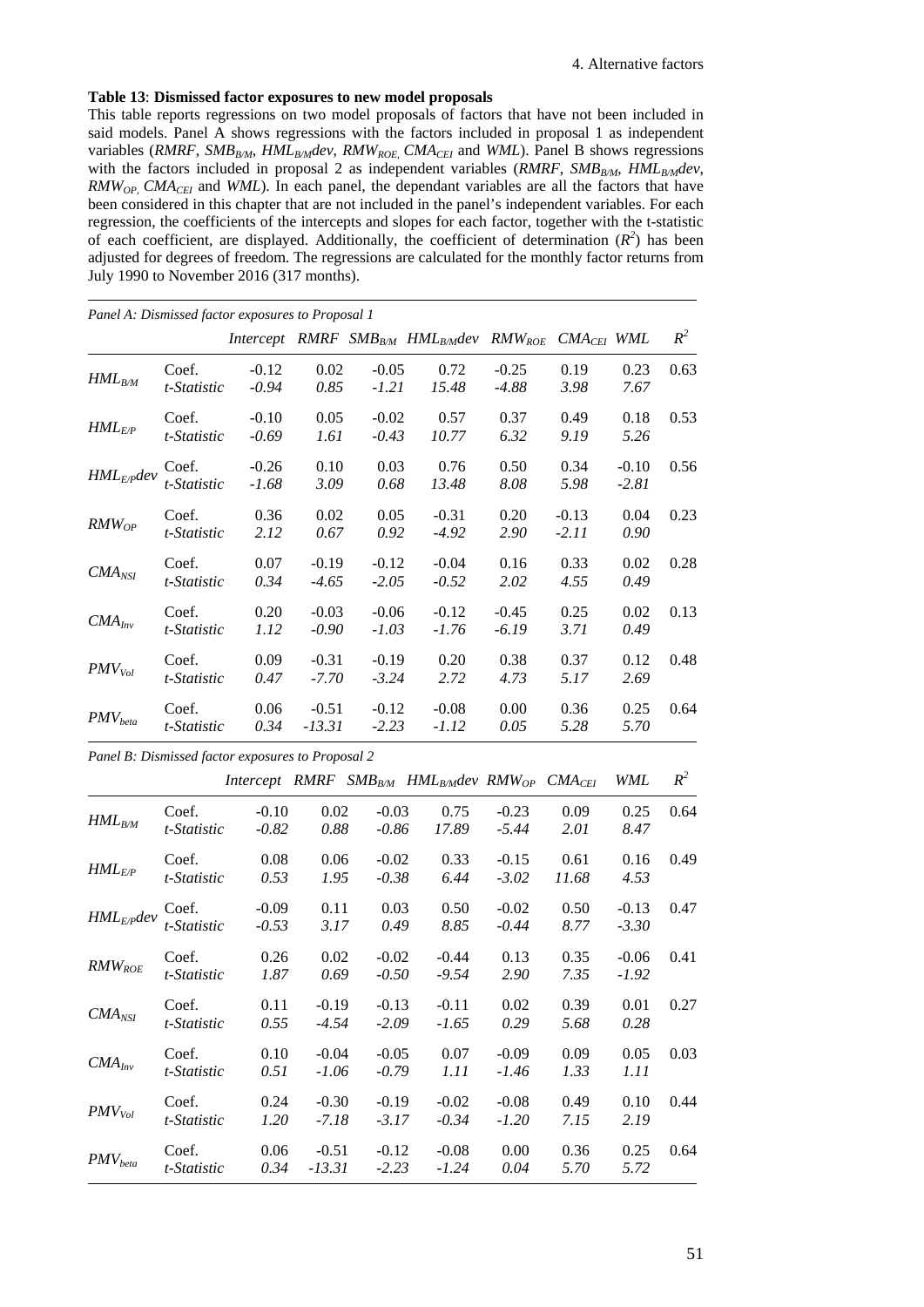## <span id="page-59-0"></span>**4.9. FINAL PROPOSAL**

With the evidence and analyses carried out in this chapter, and in culmination of this thesis, it is now time to define a final proposal for an empirical multi-factor asset pricing model, based on the Fama-French five-factor model, which specifically attends to the behaviour of the Spanish capital market.

# **4.9.1. Description**

The final model proposal includes all of the types of factors (market, size, value, profitability and investment) included in the Fama-French five-factor model, with the addition of a momentum factor, making the final proposal a sixfactor model.

$$
R_{it} = RF_t + \beta_i RMRF_t + s_i SMB_{B/M,t} + h_i HML_{B/M} dev_t + r_i RMW_{OP,t}
$$
\n
$$
+ c_i CMA_{CEI,t} + w_i WML_t + e_{it}
$$
\n(14)

Equation (14) represents the time series regression for the final model proposal. Where, for month *t*,  $R_{it}$  is the return of asset *i*,  $RF_t$  is the risk-free rate of return, *RMRF<sub>t</sub>* is the excess market return, and *SMB<sub>B/M</sub>*, *HML<sub>B/M</sub>dev*, *RMW<sub>OP</sub>*, *CMA<sub>CEI</sub>*, and *WML*, are the; size, value, profitability, investment and momentum factor returns respectively.

The market factor (*RMRF*) and the profitability factor (*RMW<sub>OP</sub>*) have been conserved as described by Fama and French (2015) in their original five-factor model. The size factor  $(SMB_{B/M})$  for the final proposal is identical to the size factor in the original three-factor model, Fama and French (1993).

The value factor used in the final proposal (*HML<sub>B/M</sub>dev*) is constructed similarly to the value factor in the original five-factor and three-factor models. The only difference being that its sorts/portfolios are updated monthly instead of annually, as described by Asness and Frazzini (2013).

The investment factor used in the final proposal  $(CMA<sub>CEI</sub>)$  is constructed in a similar way to the original Fama-French investment factor. However, *CMA<sub>CEI</sub>* uses size–composite-equity-issuance 2 x 3 sorts in its construction, instead of the size–asset-growth sorts used for the original factor. The breakpoints and timeliness of the factor remain the same.

The sixth momentum factor incorporated in the final model proposal (*WML*) is constructed similarly to Fama and French (2012), using independent  $2 \times 3$  sorts on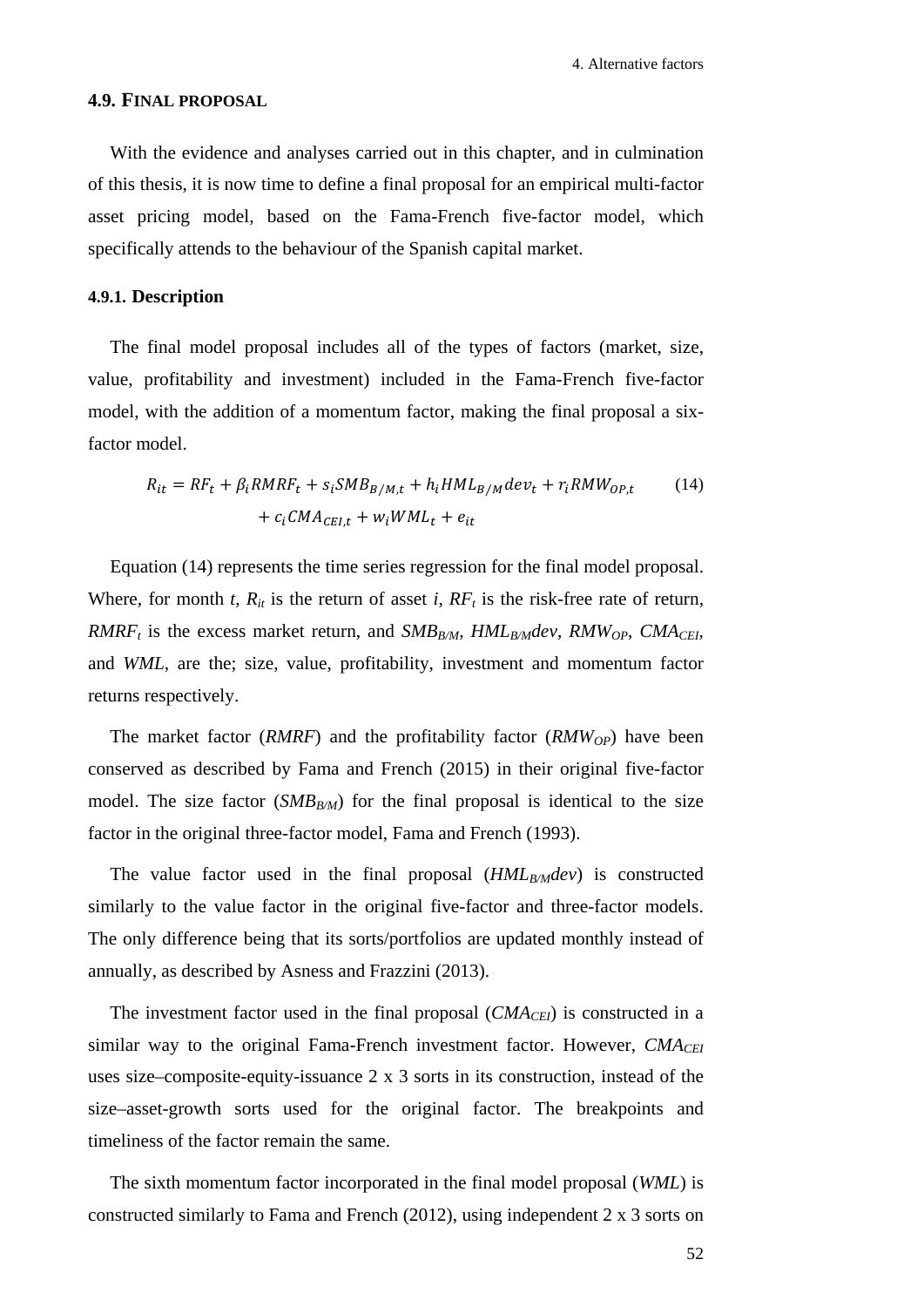size-momentum. As for *HML<sub>B/M</sub>dev*, the sorts/portfolios for the *WML* factor are updated monthly instead of annually.

For further details on how each factor is constructed see sections [2.2](#page-20-0) and [2.3](#page-22-0) of the thesis.

# **4.9.2. Performance**

The average premiums for the factors included in the final model for 1990- 2016 (317 months) can be found in [Table 7.](#page-42-0) Said table shows that the equity premium (average monthly *RMRF* return) is high, with a level of certainty between 90 and 95% (0.60%, t=1.91). The average returns for the value and profitability factors are relatively low and lack statistical significance (*HMLB/Mdev*: 0.29%, t=1.39, *RMWOP*: 0.29%, t=1.60). On a more positive note, the investment and momentum premiums are large, both economically and statistically  $(CMA_{CEI}: 0.70\%$ , t=3.79, *WML*: 0.59%, t=2.17). Finally, the size premium  $(SMB_{B/M})$  appears to be slightly negative, but without any statistical significance  $(-0.15\%, t=0.78)$ .

The cumulative performance of each factor is represented in [Figure 2.](#page-60-0) From the figure, the clear positive tendencies of the new *CMACEI* and additional *WML* factors are easily appreciable. Strong, stable and seemingly permanent tendencies such as these are vital to the credibility of empirical models.

<span id="page-60-0"></span>

This figure plots the cumulative monthly returns of the six factors included in the final model proposal for the Spanish capital market, over the July 1990 to November 2016 (317 month) period.

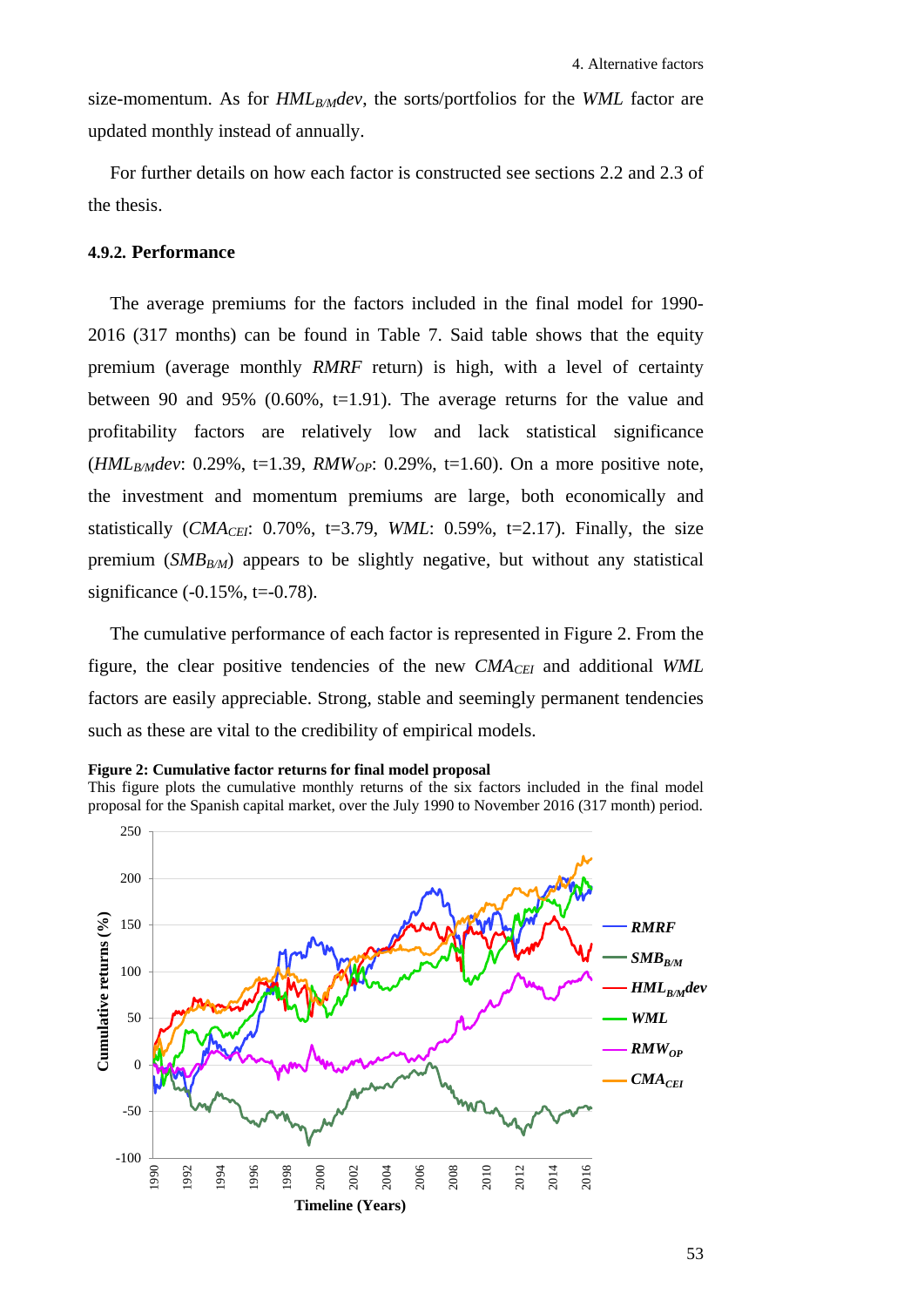The factors' standalone average returns can be interesting, however, in a multifactor model, such as the one proposed, a factor's contribution to the overall performance of the model is more important. To determine the marginal information about average returns that each factor contributes to the model, factor spanning tests have been conducted.

[Table 14](#page-62-0) reports spanning regressions of the factors included in the final model proposal. Each factor has been regressed against the other five factors. If the intercept of the regression is statistically different to zero, the factor contains unique information about average returns, its inclusion in the model is therefore important. If the intercept of a factor's spanning regression is statistically no different from zero, the other five factors are said to span the factor in question, making it redundant.

All regression intercepts in [Table 14,](#page-62-0) with the exception of the  $SMB_{B/M}$  factor, are statistically different from zero with at least a 5% significance level. The market factor appears to carry the most information about average returns, with a very large intercept, both economically and statistically speaking (1.08%, t=4.09), partially achieved due to a huge negative exposure to *CMA<sub>CEI</sub>*. A strong negative correlation between *WML* and *HML<sub>B/M</sub>dev* is enough to give both factors a strong intercept in the spanning tests. The regression of  $RMW_{OP}$  has a healthy intercept, well above its average returns, which is thanks to a considerable negative factor exposure to  $HML_{B/M}$  dev. The regression of  $CMA_{CH}$  reveals a negative exposure to the *RMRF* and *SMB<sub>B/M</sub>* factors. The *SMB<sub>B/M</sub>* factor's intercept lacks any sort of significance.

From the spanning tests in [Table 14](#page-62-0) some clear conclusions can be made. Firstly, the new alternatives to the traditional factors and the additional momentum factor work very well together. Secondly, when comparing the spanning tests for the original five-factor model [\(Table 4\)](#page-31-0) with the new model proposal, it's soon clear that the new model resuscitates the market and investment factors, and then some. They go from being redundant to the most economically and statistically relevant factors in the model. Lastly, it is also clear that the new model fails to resuscitate the size factor. The large negative correlations between *RMRF* and *CMA<sub>CEI</sub>* boost the factors returns 0.30%, from -0.15% to +0.15%, but unfortunately this is still not enough to make it significant.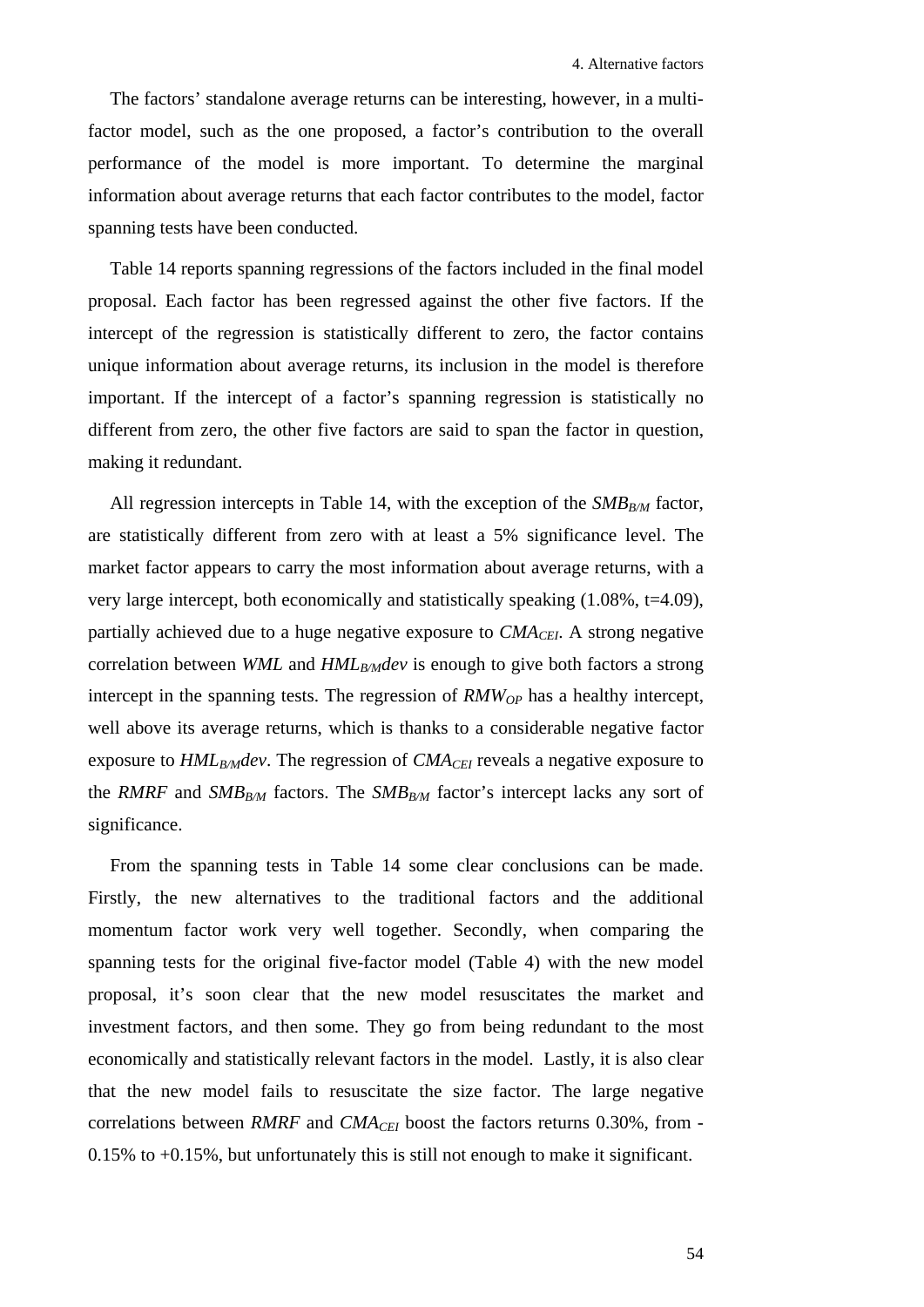#### <span id="page-62-0"></span>**Table 14**: **Spanning tests for the Fama-French five-factor model**

In this table, the results from regressing the monthly returns of each of the six proposal factors against the monthly returns of the remaining five factors are displayed. *RMRF*,  $SMB_{BM}$ , *HMLB/Mdev*, *RMWOP*, *CMACEI* and *WML* represent the market, size, value, profitability, investment and momentum factors, respectively. The table details the coefficients of the intercepts and slopes for each factor, together with the t-statistic of each coefficient. Additionally, the coefficient of determination  $(R^2)$  has been adjusted for degrees of freedom. The regressions are calculated for the monthly factor returns from July 1990 to November 2016 (317 months).

|                    |             | Intercept |         |         | $RMRF$ SMB <sub>B/M</sub> HML <sub>B/M</sub> dev RMW <sub>OP</sub> CMA <sub>CEI</sub> |         |         | WML     | $R^2$ |
|--------------------|-------------|-----------|---------|---------|---------------------------------------------------------------------------------------|---------|---------|---------|-------|
| <b>RMRF</b>        | Coef.       | 1.08      |         | $-0.57$ | 0.13                                                                                  | 0.07    | $-0.78$ | $-0.13$ | 0.35  |
|                    | t-Statistic | 4.09      |         | $-7.54$ | 1.39                                                                                  | 0.79    | $-9.51$ | $-2.02$ |       |
|                    | Coef.       | 0.14      | $-0.27$ |         | 0.14                                                                                  | 0.05    | $-0.31$ | 0.06    | 0.16  |
| $SMB_{BM}$         | t-Statistic | 0.74      | -7.54   |         | 2.23                                                                                  | 0.86    | -4.99   | 1.44    |       |
|                    | Coef.       | 0.46      | 0.05    | 0.11    |                                                                                       | $-0.39$ | 0.16    | $-0.32$ | 0.39  |
| $HML_{B/M}$ dev    | t-Statistic | 2.74      | 1.39    | 2.23    |                                                                                       | $-7.69$ | 2.81    | $-9.10$ |       |
|                    | Coef.       | 0.42      | 0.03    | 0.04    | $-0.40$                                                                               |         | $-0.06$ | 0.02    | 0.21  |
| $RMW_{OP}$         | t-Statistic | 2.48      | 0.79    | 0.86    | $-7.69$                                                                               |         | $-1.09$ | 0.60    |       |
|                    | Coef.       | 0.72      | $-0.29$ | $-0.24$ | 0.15                                                                                  | $-0.06$ |         | 0.15    | 0.30  |
| CMA <sub>CEI</sub> | t-Statistic | 4.49      | $-9.51$ | $-4.99$ | 2.81                                                                                  | $-1.09$ |         | 4.07    |       |
|                    | Coef.       | 0.61      | $-0.10$ | 0.11    | $-0.66$                                                                               | 0.05    | 0.33    |         | 0.33  |
| <b>WML</b>         | t-Statistic | 2.56      | $-2.02$ | 1.44    | $-9.10$                                                                               | 0.60    | 4.07    |         |       |

The maximum Sharpe ratio achieved by the new model proposal is 0.391, well above that achieved by the original five factor model (0.212). The maximum ratio is achieved with a portfolio with the following factor composition: 17% *RMRF,*  5% *SMBB/M*, 14% *WML*, 19% *HMLB/Mdev*, 17% *RMWOP* and 31% *CMACEI*. See [Table 12,](#page-53-0) Proposal 2.

From the results collected throughout this thesis, it would seem that the size factor is redundant for Spain, and hence its removal from the final proposal would have little to no effect on the model's descriptive power about average returns. However, as this is an exercise of enhancement, of an existing model, to the needs of the Spanish capital market, the decision was made to keep the essence of all five factors in the new model proposal.

Overall, the new model proposal is an unquestionable improvement on the performance of the original five-factor model for the Spanish capital market.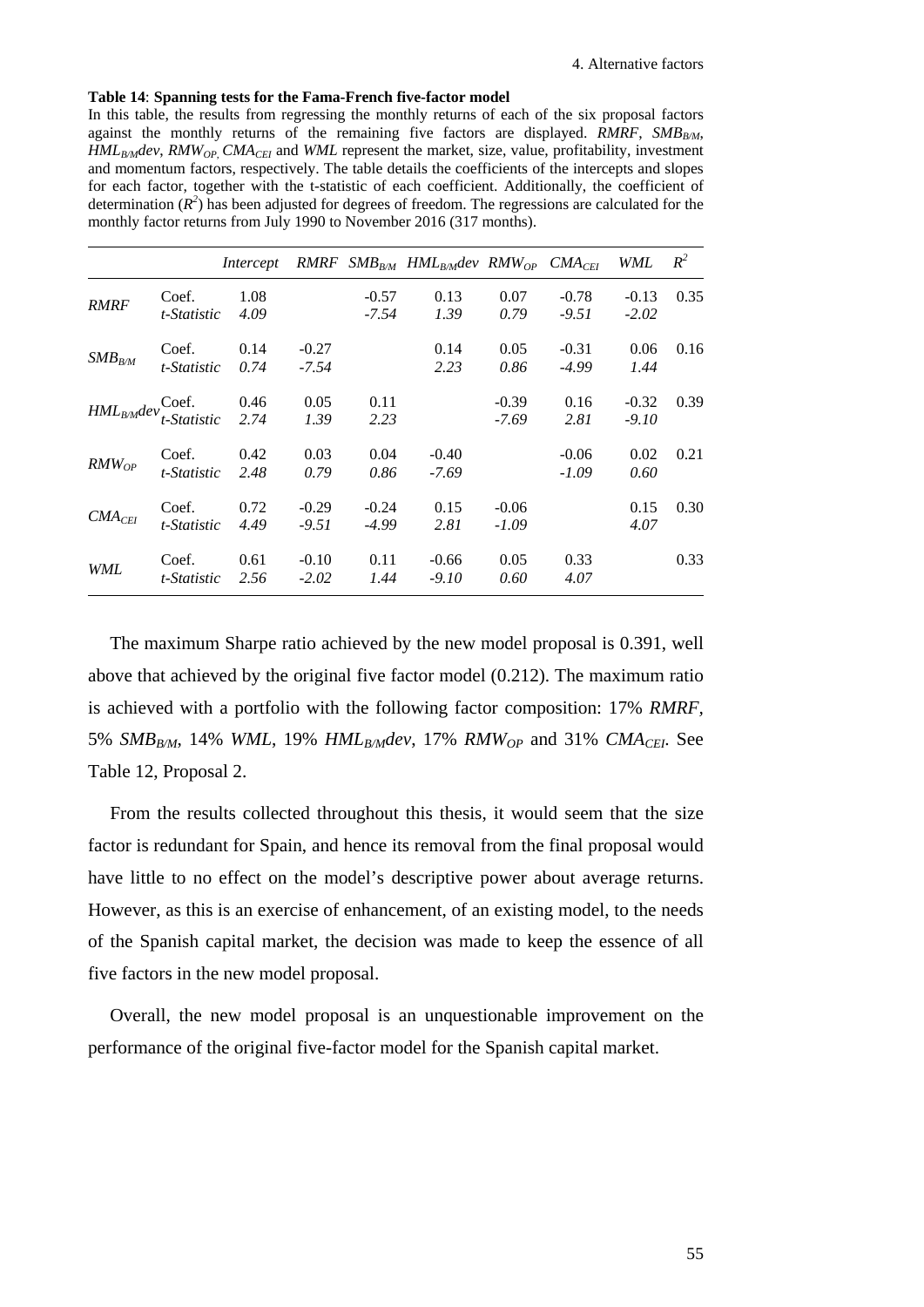# **5. CONCLUSIONS**

For the studied time period from July 1990 to November 2016 (317 months), both the Fama-French three-factor and five-factor models perform poorly in explaining the average returns of Spanish stocks.

No correlation between the size factor and average returns has been found, this is in line with the findings of Fama and French (2015) for the European market. Spanning tests on the three-factor model reveal that none of the factors contribute unique information about the average returns of Spanish stocks.

From the original five-factor model, only the profitability factor has a strong positive relationship with average returns. Furthermore, spanning tests on the fivefactor model show that, the only two factors that hold unique information about Spanish average returns are the profitability and value factors<sup>[13](#page-63-0)</sup>. The original size and investment factors are proven to be redundant.

The Fama-French five-factor model, does however, substantially outperform the three-factor model. This is almost entirely due to the inclusion of the profitability factor, and its strong negative correlation with the value factor. The improvement is clearly visible in the maximum Sharpe ratios of each model, the five-factor model achieving a 77% improvement over the three factor model.

In the pursuit of a more comprehensive empirical multi-factor asset pricing model, adjusted for the Spanish capital market, multiple alternatives to the original Fama-French five-factor model's factors have been considered. All alternatives have been constructed using the same 2 x 3 sorts, size-variable, construction method described by Fama and French. For the value, profitability and investment factors, at least one alternative characteristic variable has been considered. The market factor has remained untouched, and the size factor has been constructed as in the Fama-French three-factor model. Two additional types of factors have also been considered, a momentum factor and two risk factors.

The alternative value factor constructed using  $E/P$  ( $HML_{E/P}$ ), instead of  $B/M$ , proves to have a large positive relation with average returns. Strong relations with average returns are also held with; the alternative *CEI* variant of the investment factor (*CMW<sub>CEI</sub>*), the *ROE* alternative to the profitability factor (*RMW<sub>ROE</sub>*) and the momentum factor (*WML*).

<u>.</u>

<span id="page-63-0"></span><sup>&</sup>lt;sup>13</sup> For a 95% confidence interval.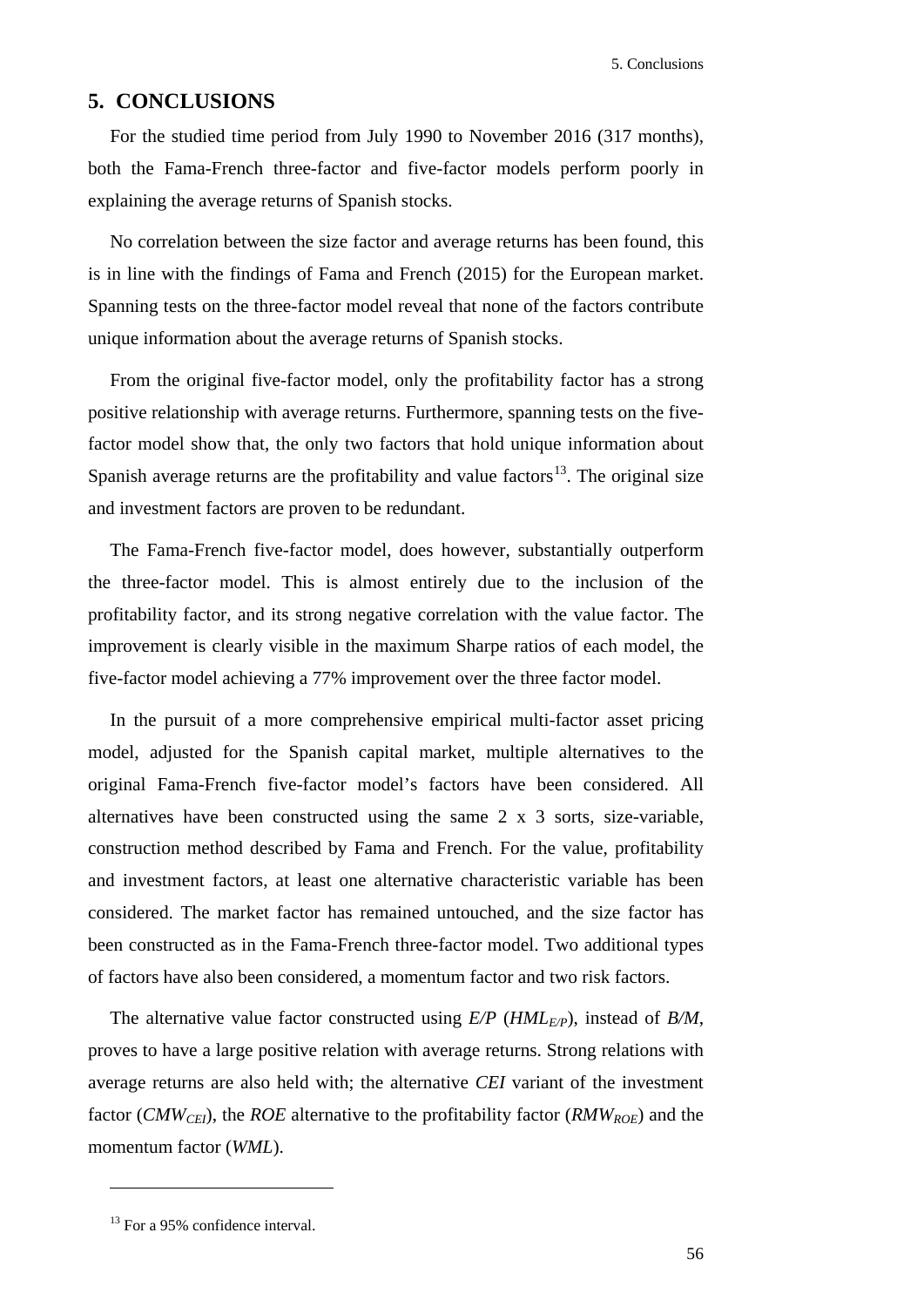Tests when enhancing the three-factor model show that simply by changing the value variable to *E/P*, the maximum Sharpe ratio sees an 84% improvement with respect to the original three-factor model. Additionally, with this small change, spanning tests indicate that the market and value factors both become relevant, carrying unique information about average returns.

The devil *B/M* version of the profitability factor  $(HML_{B/M}dev)$  and the momentum factor have strong negative correlations for Spain, in line with Asness and Frazzini (2013). However, no such alliance has been found for the devil *E/P* version of the profitability factor and *WML*.

Of the two proposed alternative risk factors, based on historical volatility and systematic risk (*Vol* and *beta* respectively), a positive relation between the volatility construction risk factor and average returns was found for a 90% confidence level, while no relation was found for the *beta* construction risk factor. Both factors were found to be captured by combinations of the traditional factors and momentum.

Finally, an adapted and augmented version of the five-factor model has been presented based on the empirical evidence for the Spanish stock market between 1990 and 2016. The new six-factor model incorporates the momentum factor and uses alternative versions of the value and investment factors. The new value factor (*HMLB/Mdev*), based on Asness and Frazzini (2013), uses *B/M* as the characteristic variable and has its portfolios updated monthly. The new investment factor (*CMWCEI*) uses *CEI* as its characteristic variable, and is otherwise unchanged.

Spanning tests on the new six-factor model reveal that all factors, except the size factor, contribute with unique information about average returns to the model. Size is still redundant. The maximum Sharpe ratio for the new model is 84% higher than for the original five factor model. The fact that the new model proposed in this thesis, meaningfully outperforms the original five-factor model in describing average returns for Spanish stocks, over the 26 year period from July 1990 to November 2016, is indisputable.

However, a word of caution, this is an empirical asset pricing model, hence although the model's performance is unquestionable for the studied sample and time period: 1990-2016 (317 months). Tendencies can change, and one can never take these models as future fact. This said, I am confident that the sample quality and time period are suffice to warrant the model credibility and recognition.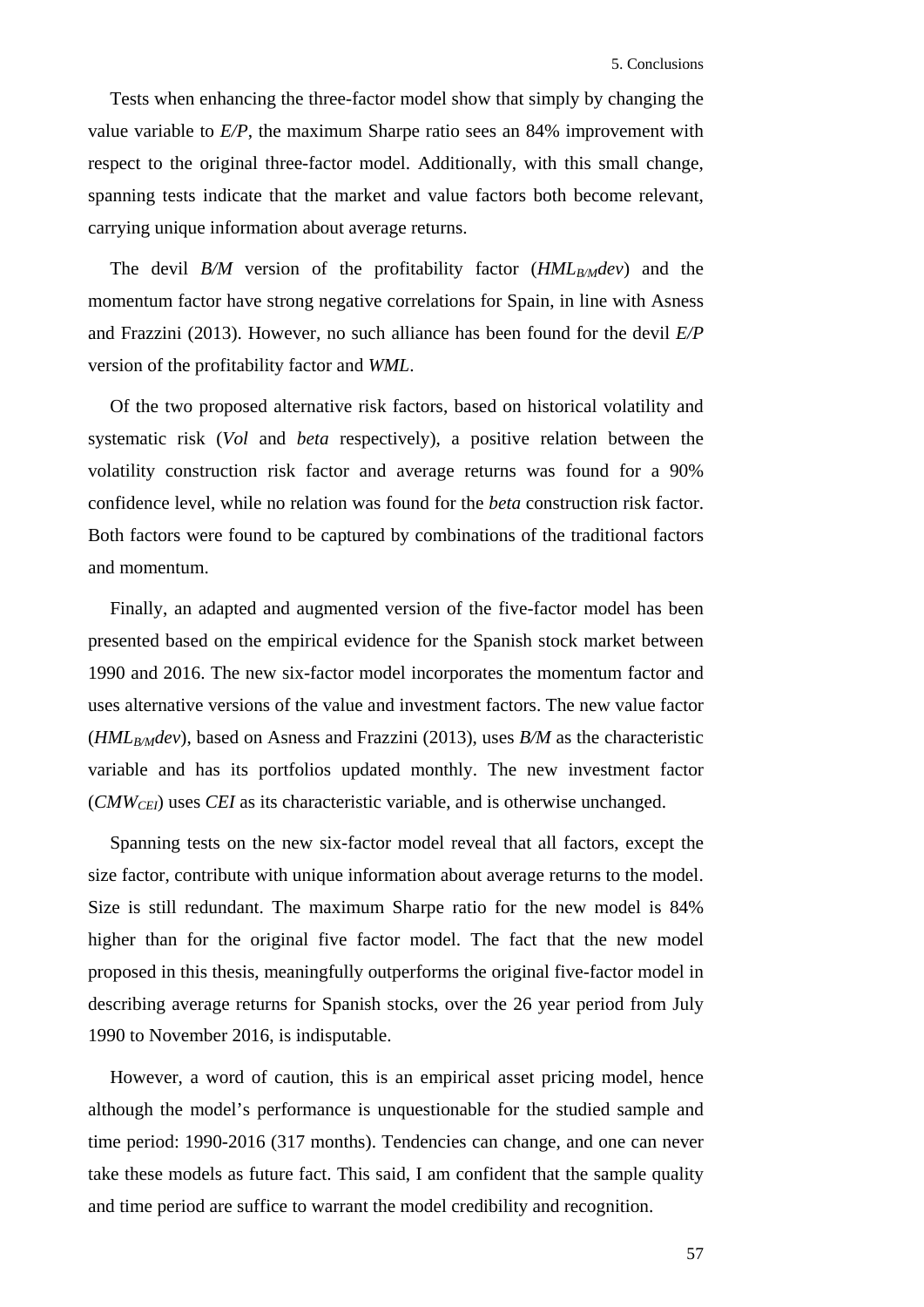# **Appendix**

[Table 15](#page-67-1) shows details about the composition of the data sample used in the various test carried out in this thesis.

[Table 16,](#page-68-0) Panel A and B, displays the average monthly returns on sorts constructed using variable quintiles as breakpoints. The breakpoints are only on large stock in order to keep the 5 portfolios more balanced. For the *NSI* sorts, the five portfolios are formed as follows, all stocks with zero *NSI*, are placed in sort Nº3, then the stocks with negative *NSI* are divided in 2 using the median of negative *NSI* as the breakpoint. The most negative portfolio is assigned to sort Nº1 and the other to sort  $N^{\circ}2$ . The process is repeated for the positive *NSI* stocks, with the most positive portfolio being assigned to sort Nº5. All sorts are updated annually in June, except for the variables with the *–dev* suffix and Mom, which are updated monthly. The returns of each portfolio are updated monthly. In Panel A, the returns of the portfolios are calculated using simple averages, while in Panel B, the returns are value weighted. The tables also display the long-short portfolio returns, along with the CAPM alphas and alpha t-statistics that result from the following regression:  $R_{it} = \alpha_i + \beta_i RMRF_t + e_{it}$ , where  $R_{it}$  are the returns of variable *i*'s long-short portfolio for month *t*.

From the results, it is interesting to see that the long-short portfolio returns of the *E/P*, *E/Pdev*, *CEI*, *Mom* and *Vol* variables, all have significant CAPM alphas in both value weighted and equal weighted sorts. In the case of *E/P*, *E/Pdev* and *Mom*, the average returns are positively correlated with the variable, whereas with *CEI* and *Vol*, the correlation is negative.

The ROE variable outperforms the OP variable in Panel A and B, however its CAPM alpha fails to reach a confidence interval of 95% in both panels. *NSI* and *Beta* show a significant negative correlation in Panel A, but lose strength in the value weighted sorts in panel B. *B/M*, *B/Mdev*, *Inv* and *Size*, show no clear relation with average returns.

Panel C of [Table 16](#page-68-0) shows the maximised Sharpe ratios for combinations of the value weighted long-short portfolios. Of the value variables, *E/Pdev* seems to shine, having the largest weight allocation. *Vol* is preferred over *Beta*. The Sharpe test on the profitability variables reveals a tie, and the Sharpe test on the investment variables sets CEI as the favourite. In the last Sharpe test, all variables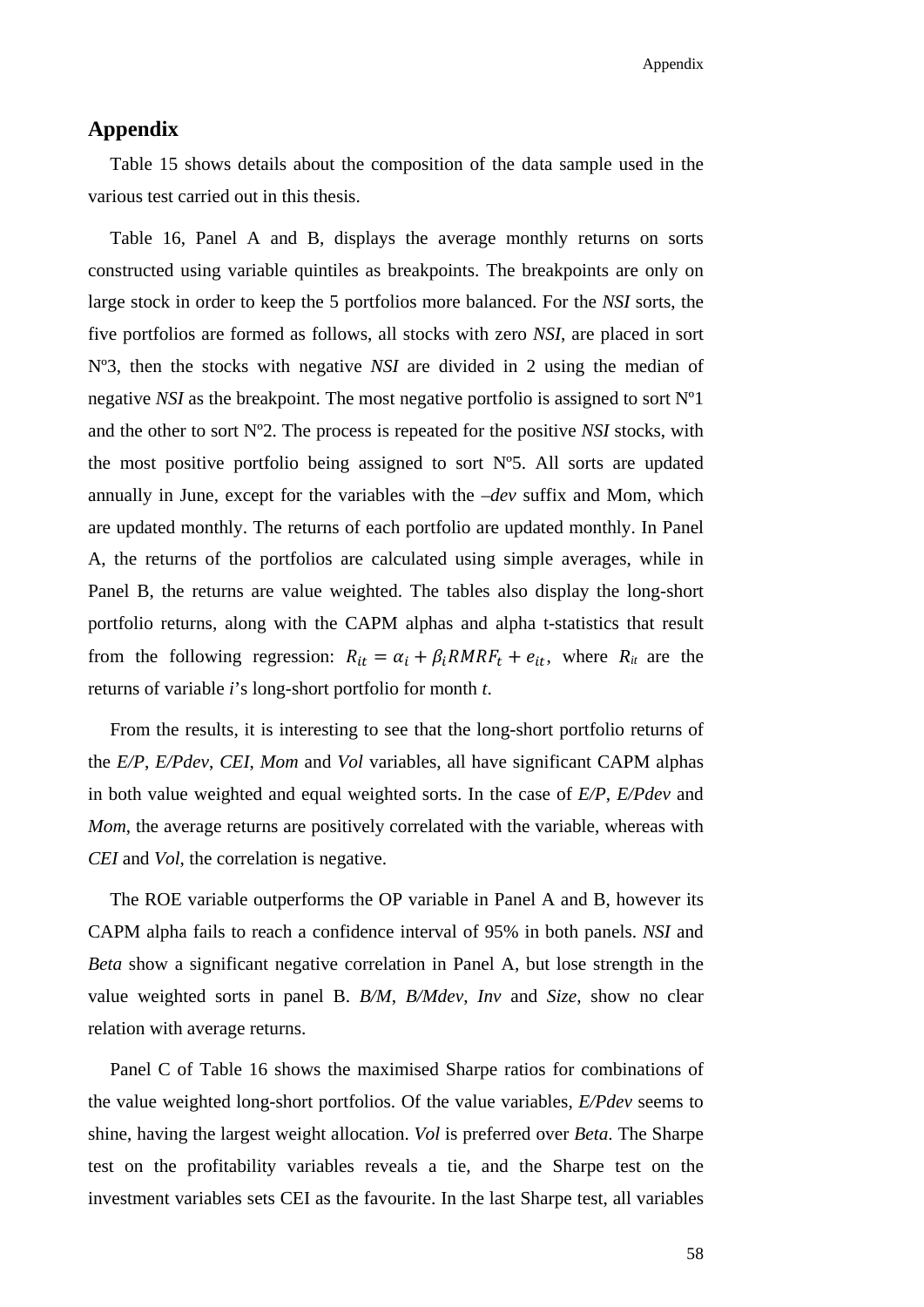are thrown into the pool. Here, the most loaded variables from each category are *B/Mdev*, *ROE*, *Inv* and *Vol.* However, the loadings of *Inv* and *Vol* are relatively low. The *Mom* and *RMRF* variables are selected throughout, and the size variable is consistently not selected.

It's also interesting to point out, that none of the Sharpe tests in [Table 16,](#page-68-0) not even the one that includes all variables, achieve an *SR* ratio as high as the ratio achieved by the final model proposal of section [4.9.](#page-59-0) (0.391). This is a testament to the importance of the portfolio construction technique. The 2 x 3, size-variable, sorts described by Fama and French (1993), clearly are better at capturing average returns than the simpler single sorts applied in [Table 16.](#page-68-0)

[Table 17](#page-69-0) displays the results from spanning devil and non-devil value factors against the five-factor model, with and without the inclusion of the momentum factor. Panel A displays the behaviour of the *B/M* value factors. The intercepts for  $HML_{B/M}$  are relatively unchanged with the addition of the WML factor. The *HML<sub>B/M</sub>dev* factor's intercept without the inclusion of WML is weaker than for its non-devil counterpart. However, when *HML<sub>B/M</sub>dev* is regressed against the other four factors and the WML factor, a huge negative slope with the *WML* factor boosts its intercept economically and statistically well above any of the *B/M*  regressions. This completely supports the theory that *WML* and *HML<sub>B/M</sub>dev* work well together, put forward by Asness and Frazzini (2013).

Panel B of [Table 17](#page-69-0) displays the behaviour of the *E/P* value factors. Here the intercept of *HMLE/P* is reduced with the inclusion of *WML*. Although the *HMLE/Pdev* intercept improves with the addition of the *WML* factor, its intercept is still significantly weaker than either of the *HMLE/P* intercepts. This supports the idea that the devil value-momentum improvement is not shared with all value factor constructions, and definitely not with the *E/P* value factor.

[Table 18](#page-69-1) displays the spanning tests for an alternative three-factor model that uses a value factor constructed using *E/P*, instead of *B/M*. From the table, it is clear that the *RMRF* and *HMLE/P* factors have large negative correlations. This is enough to give both factors large intercepts, both economically and statistically speaking. When compared to the results from the original three factor model's spanning tests in [Table 5,](#page-32-0) it is clear that the new, simple, alternative model resurrects the market and value factors, giving them significant marginal information about average returns. The Size factor remains redundant.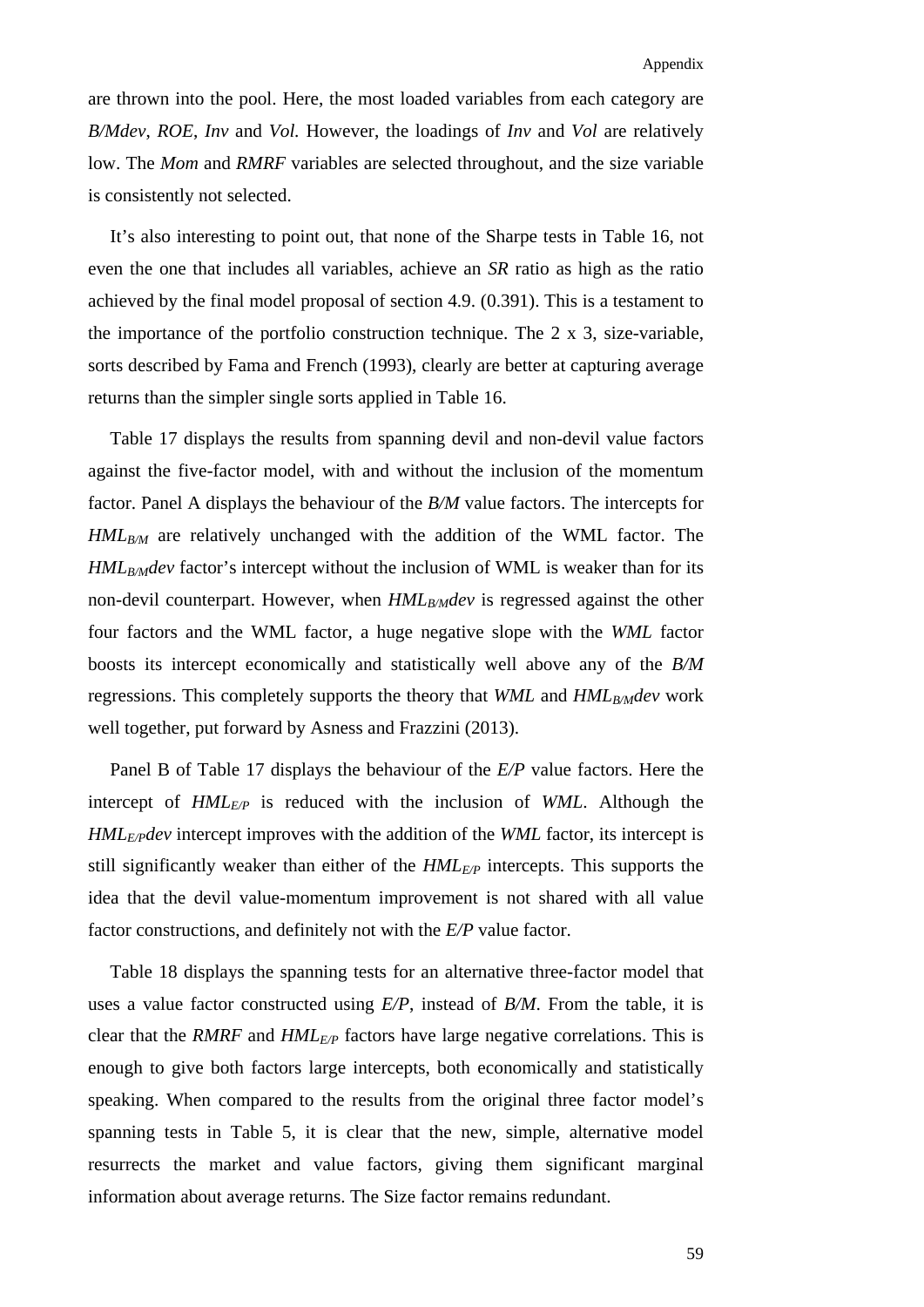<span id="page-67-0"></span>Table 15: Data sample composition details **Table 15**: **Data sample composition details**

<span id="page-67-1"></span>This table displays information about the data sample's composition. The information is split into three sections. Firstly, information about the data sample after the initial screening<br>process, described in Chapter 2, is This table displays information about the data sample's composition. The information is split into three sections. Firstly, information about the data sample after the initial screening process, described in Chapter 2, is displayed. The *Average Total ME* and *Financials' ME* are each year's average total market capitalisation for all stocks and financial stocks respectively, measured in millions of euros. The *Largest Stock* is taken as the listing with the highest annual average market value for any given year. Secondly, information about the data samples after the specific filters applied in Chapters 3 and 4 is displayed. Here the *Nº Stocks* and *Nº Big Stocks* represents the number of stocks in July of each year, in total, and that fall into the big stock category, respectively. Big stocks are those that make up the top 90% of the market equity. and that fall into the big stock category, respectively. Big stocks are those that make up the top 90% of the market equity.

|                                                 | $\rm Total\,ME$<br>Average              | 48630             | 58218             | 58453      | 73934            | 91750             | 92890           | 118095                | 178282            | 262612            | 290431            | 348481          | 343433          | 317176                | 332102          | 404405               | 500705                      | 610249                       | 719333            | 545429           | 464398           | 469319            | 458083                      | 370765          | 451888          | 568335          | 603041         | 525324             |
|-------------------------------------------------|-----------------------------------------|-------------------|-------------------|------------|------------------|-------------------|-----------------|-----------------------|-------------------|-------------------|-------------------|-----------------|-----------------|-----------------------|-----------------|----------------------|-----------------------------|------------------------------|-------------------|------------------|------------------|-------------------|-----------------------------|-----------------|-----------------|-----------------|----------------|--------------------|
| Data sample Chapter 4                           | $\mathrm{N}^{\mathrm{o}}$ Big<br>Stocks | 39                | 47                | ੩          | ₹                |                   | $\frac{6}{4}$   | 4                     |                   | 45                | $\frac{8}{3}$     | $\overline{31}$ | 36              | $\frac{4}{3}$         | 39              | 57                   | $\mathcal{S}^{\mathcal{S}}$ | 급                            | $\exists$         | 35               |                  | $\Im$             | $\mathcal{S}^{\mathcal{O}}$ | $\delta$        | $\delta$        |                 |                |                    |
|                                                 | Stocks<br>ż                             |                   | 95                | 3          | S                |                   | $\overline{17}$ | $\overline{c}$        | $\overline{c}$    | $\overline{5}$    | $\mathcal{S}$     | स्              | $\frac{8}{4}$   | $\dot{2}$             | स्              | $\overline{3}$       | $\tilde{\omega}$            | Ş                            | $\tilde{\bm{c}}$  | $\tilde{\omega}$ | $\pm$            | $\tilde{\omega}$  | $\tilde{\omega}$            | $\frac{6}{2}$   | $\mathcal{L}$   | $\frac{8}{18}$  | $\overline{c}$ | $\tilde{\epsilon}$ |
|                                                 | Total ME<br>Average                     | 50055             | 59123             | 59461      | 75166            | 92183             | 92924           | .18129                | 178285            | 263283            | 291775            | 359635          | 35211           | 319019                | 333121          | 406826               | 504819                      | 612855                       | 724768            | 556050           | 470561           | 469658            | 458304                      | 373414          | 459313          | 568389          | 604332         | 527451             |
| Data sample Chapter 3                           | $N^{\circ}$ Big<br>Stocks               | 43                | $\ddot{t}$        | ₽          |                  |                   |                 | 4                     |                   | $\frac{9}{4}$     | $\Im$             | 34              | 38              | $\frac{4}{3}$         | $\theta$        | 57                   | ¥                           |                              | 4                 | $\mathcal{E}$    | 35               | 33                | $\overline{c}$              | 28              | $\delta$        |                 |                |                    |
|                                                 | Stocks<br>ż                             | 82                | 66                | S          | $\Theta$         | $\overline{13}$   | $\frac{8}{18}$  | $\overline{2}$        | $\overline{c}$    | 38                | $\frac{43}{5}$    | $\overline{47}$ | $\overline{54}$ | 56                    | $\overline{45}$ | $\overline{35}$      | $\overline{3}$              | 26                           | $\frac{36}{5}$    | $\overline{4}$   | $\overline{42}$  | 33                | $\overline{34}$             | 36              | $\overline{23}$ | $\frac{9}{2}$   | 25             | $\Theta$           |
|                                                 | Largest Stock                           | <b>TELEFONICA</b> | <b>TELEFONICA</b> | TELEFONICA | TELEFONICA       | <b>TELEFONICA</b> | ENDESA          | <b>TELEFONICA</b>     | <b>TELEFONICA</b> | <b>TELEFONICA</b> | <b>TELEFONICA</b> | TELEFONICA      | TELEFONICA      | <b>TELEFONICA</b>     | TELEFONICA      | <b>TELEFONICA</b>    | TELEFONICA                  | BANCO SANTANDER              | <b>TELEFONICA</b> | TELEFONICA       | TELEFONICA       | <b>TELEFONICA</b> | <b>TELEFONICA</b>           | BANCO SANTANDER | <b>INDITEX</b>  | BANCO SANTANDER | INDITEX        | <b>INDITEX</b>     |
| Data sample after initial screening (Chapter 2) | Maximum<br>Nº Stocks                    | 96                | $\mathfrak{S}$    |            | $\tilde{\omega}$ | 23                | 26              | $\tilde{\mathcal{S}}$ | $\vec{A}$         | 62                | ତ୍ର               | 56              | <u>591</u>      | $\tilde{\mathcal{O}}$ | $\frac{2}{4}$   | $\frac{45}{5}$       | $\hat{H}$                   | र्च                          | $\frac{1}{2}$     | 53               | $\overline{147}$ | $\frac{45}{5}$    | 47                          | $\ddot{t}$      | $\frac{45}{5}$  | $\overline{45}$ | 55             | 59                 |
|                                                 | Minimum<br>Nº Stocks                    | 84                | 5                 | S          | Ξ                | $\overline{c}$    | $\mathcal{Z}$   | $\tilde{\mathcal{L}}$ | $\overline{25}$   | 43                | $\overline{2}$    | $\overline{2}$  | $\mathcal{L}$   | 56                    | $\frac{45}{5}$  | $\overline{4}$       | $\frac{36}{5}$              | $\overline{.35}$             | $\overline{42}$   | $\frac{9}{2}$    | $\dot{A}$        | ਚ                 | ਚ                           | 45              | $\mathcal{S}$   | $\frac{38}{2}$  | $\ddot{a}$     | 45                 |
|                                                 | ME (mean)<br>Financials'                | 20449             | 22729             | 20557      | 28769            | 31474             | 32401           | 38518                 | 62267             | 102723            | 108575            | 131010          | 131706          | 113122                | 102501          | 128977               | 170753                      | 229403                       | 262070            | 192986           | 199991           | 164908            | 153015                      | 128430          | 166308          | 229611          | 223674         | 160866             |
|                                                 | $\rm Total\,ME$<br>Average              | 54147             | 61148             | 61252      | 80078            | 96774             | 96039           | .19608                | 180789            | 268609            | 300841            | 381245          | 381035          | 345151                | 334783          | 412941               | 512436                      | 623723                       | 747881            | 589340           | 479144           | 471930            | 463758                      | 377809          | 465510          | 583737          | 629003         | 546714             |
|                                                 | Year                                    | 1990              | 1991              | 1992       | 1993             | 1994              | 1995            | 1996                  | 1997              | 1998              |                   | 2000            | 2001            |                       |                 | 2003<br>2003<br>2004 |                             | 2005<br>2007<br>2008<br>2009 |                   |                  |                  | 2010              | 2011<br>2012                |                 | 2013            | 2014            | 2015           | 2016               |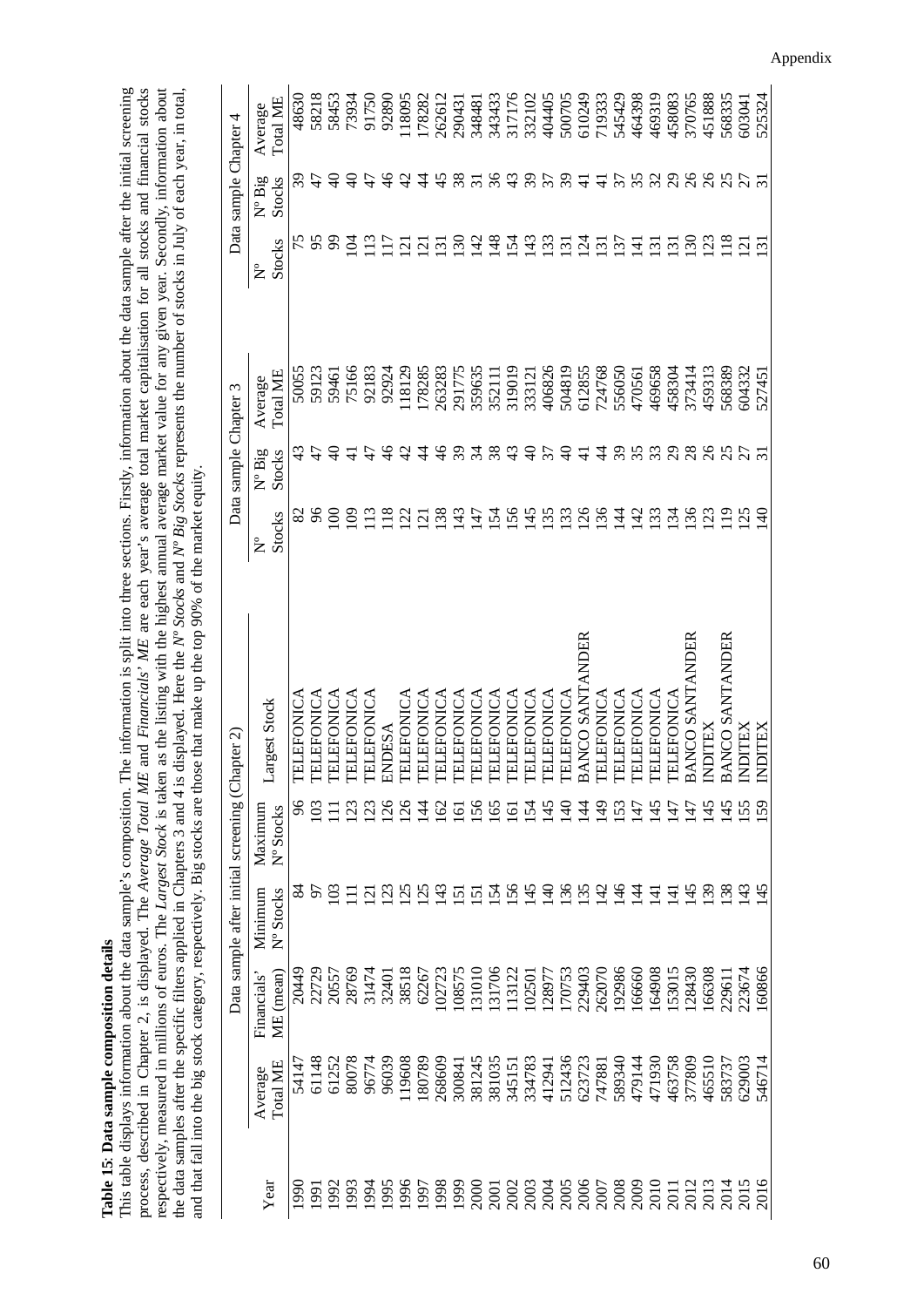l'able 16: Single sorts on characteristic variables **Table 16**: **Single sorts on characteristic variables**

<span id="page-68-0"></span>Panel A and B display the average monthly returns of portfolios formed using the quintile breakpoints of the corresponding characteristic variables, similar to those described by Hanauer and Lauterbach (2018). Portfolios are formed annually in June, except for devil (indicated by the suffix -dev) and Mom variables which have their portfolios updated<br>monthly. Definitions of the variables can be foun monthly. Definitions of the variables can be found in section [2.2.](#page-20-1) The breakpoints are calculated using big stocks only (big stocks make up the top 90% of the total ME). The tables also display the long-short portfolio returns, along with the CAPM alphas and alpha t-statistics that result from the following regression:  $R_{it} = \alpha_i + \beta_i RMRF_t + e_{it}$ , where  $R_{it}$  are the returns of variable *i*'s long-short portfolio for month *t*. In panel A, the average monthly returns of each portfolio are calculated as the equally weighted returns of the stocks it contains. Panel B on the other hand, uses value weighted portfolio returns. Panel C displays the maximised Sharpe ratios resulting from using the different value weighted long-short contains. Panel B on the other hand, uses value weighted portfolio returns. Panel C displays the maximised Sharpe ratios resulting from using the different value weighted long-short portfolios described for panel A and B. The sum of all factor weights is restricted to 1 and each individual factor weight has a lower bound of 0. All calculations use monthly factor Panel A and B display the average monthly returns of portfolios formed using the quintile breakpoints of the corresponding characteristic variables, similar to those described by also display the long-short portfolio returns, along with the CAPM alphas and alpha t-statistics that result from the following regression:  $R_{tt} = \alpha_t + \beta_t RMRF_t + e_{tt}$ , where  $R_{it}$  are the returns of variable i's long-short portfolio for month t. In panel A, the average monthly returns of each portfolio are calculated as the equally weighted returns of the stocks it portfolios described for panel A and B. The sum of all factor weights is restricted to 1 and each individual factor weight has a lower bound of 0. All calculations use monthly factor Hanauer and Lauterbach (2018). Portfolios are formed annually in June, except for devil (indicated by the suffix *–dev*) and M*om* variables which have their portfolios updated returns from July 1990 to November 2016 (317 months). returns from July 1990 to November 2016 (317 months).

| Panel A: Equally weighted single sort portfolio returns         |                  |               |             |                   |          |                |         |                     |                                 | Panel B: Value weighted single sort portfolio returns |                  |                |                      |      |                      |                   |                                      |                            |
|-----------------------------------------------------------------|------------------|---------------|-------------|-------------------|----------|----------------|---------|---------------------|---------------------------------|-------------------------------------------------------|------------------|----------------|----------------------|------|----------------------|-------------------|--------------------------------------|----------------------------|
| Variable                                                        |                  | $\mathcal{L}$ | $\epsilon$  | 4                 | 5        | $5-1$          | alpha   | t-Statistic         | Variable                        |                                                       |                  | $\mathcal{L}$  | $\omega$             | 4    | 5                    | $\overline{5}$ -1 |                                      | alpha t-Statistic          |
| B/M                                                             | 0.21             | 0.26          | 0.58        | 0.84              | 0.57     | 0.36           | 0.39    | 1.85                | BM                              |                                                       | 0.41             | 0.52           | 0.66                 | 0.87 | 0.72                 | 0.32              |                                      |                            |
| <b>B</b> Mdev                                                   | 0.39             | 0.43          | 0.47        | 0.48              | 0.65     | 0.26           | 0.27    | 1.20                | <b>B</b> Mdev                   |                                                       | 0.40             | 0.68           | 0.54                 | 0.64 | 0.95                 | 0.55              |                                      | .68                        |
| $E/P$                                                           | 0.17             | 0.35          | 0.63        | 0.72              | $1.08\,$ | 0.91           | 1.03    | 5.23                | $\cal{EP}$                      |                                                       | 0.06             | 0.56           | 0.59                 | 0.79 | 0.94                 | 0.88              | 0.33<br>0.51<br>0.94<br>0.88         | 3.49                       |
| E/Pdev                                                          | 0.20             | 0.51          | 0.59        | 0.77              | 0.93     | 0.73           | 0.78    | 3.75                | <b>EPdev</b>                    |                                                       | 0.24             | 0.49           | 0.47                 | 0.65 | 1.19                 | 0.95              |                                      | 2.98                       |
| ROE                                                             | 0.40             | 0.66          | 0.62        | $\overline{0.71}$ | 0.73     | 0.34           | 0.33    |                     | $ROE$                           |                                                       |                  | 0.89           |                      | 0.51 | 0.74                 | 64.0              |                                      | 1.89                       |
|                                                                 | 0.53             | 0.35          | 0.46        | 0.91              | 0.87     | 0.34           | 0.14    |                     | $\frac{\partial P}{\partial n}$ |                                                       | $0.25$<br>$0.24$ |                |                      |      |                      |                   |                                      | 1.60                       |
| $\frac{dP}{dQ}$                                                 | 0.62             | 0.68          | 0.50        | 0.55              | 0.41     | $-0.20$        | $-0.22$ | $\frac{1.74}{0.63}$ |                                 |                                                       | 0.64             | $0.42$<br>0.74 | 0.43<br>0.31<br>0.66 | 0.93 | 0.76<br>0.47<br>0.42 | 0.52              | $0.49$<br>$0.35$<br>$0.26$<br>$0.41$ | 1.04                       |
|                                                                 | 0.69             | 0.66          | 0.66        | 0.56              | 0.21     | $-0.48$        | $-0.68$ | 2.14                | VSI<br>CEI                      |                                                       |                  | 0.53<br>0.76   | 0.78                 | 0.69 |                      | $-0.22$           |                                      | $-1.18$                    |
| NSI<br>CEI                                                      | 0.95             | 0.89          | 0.49        | 0.35              | 0.25     | $-0.70$        | 0.88    | -4.09               |                                 |                                                       | 0.83             |                | 0.64                 | 0.34 | 0.33                 | 0.50              | $-0.70$                              |                            |
| Mom                                                             | 0.22             | 0.36          | 0.45        | 0.95              | $1.10\,$ | 0.88           | 1.07    | 3.64                | Mon                             |                                                       | 0.34             | 0.25           | 0.54                 | 0.95 | 0.89                 | 0.55              | 0.72                                 | $3.08$<br>$2.08$<br>$0.45$ |
| Size                                                            | 64.0             | 0.59          | 0.52        | 0.33              | 0.68     | 0.19           | 0.06    | 0.26                | Size                            |                                                       | 0.38             | 0.58           | 0.49                 | 0.36 | 0.65                 | 0.27              | $\overline{0}$                       |                            |
| <b>Beta</b>                                                     | 0.61             | 0.66          | 0.55        | 0.36              | 0.45     | $-0.15$        | $-0.61$ | $-2.72$             | Beta                            |                                                       | 0.47             | 1.01           | 0.60                 | 0.60 | 0.34                 | $-0.13$           | 0.51                                 | 1.76                       |
| Vol                                                             | 0.76             | 0.66          | 0.67        | 0.31              | 0.42     | $-0.34$        | $-0.68$ | $-2.97$             | $\overline{M}$                  |                                                       | 0.96             | 0.87           | 0.39                 | 0.33 | 0.19                 | $-0.77$           | <b>L60</b>                           | 3.33                       |
| Panel C: Sharpe ratios for value weighted long-short portfolios |                  |               |             |                   |          |                |         |                     |                                 |                                                       |                  |                |                      |      |                      |                   |                                      |                            |
|                                                                 | $S_{R}$          |               | <b>RMRF</b> | Size              | Mom      | B/M            |         | E/P<br>BMdev        | EPdev                           | <b>ROE</b>                                            |                  | $\partial P$   | $\hat{I}$            | XSI  |                      | СEI               | Beta                                 | Vol                        |
| Value vars.                                                     | $\overline{0.3}$ |               | 0.19        | 0.01              | 0.33     | $\frac{8}{10}$ | 0.10    | 0.03                | 0.34                            |                                                       |                  |                |                      |      |                      |                   |                                      |                            |
| Profitability vars.                                             | 0.19             |               | 0.28        | 0.00              | 0.25     |                |         |                     |                                 | 0.21                                                  |                  | 0.26           |                      |      |                      |                   |                                      |                            |
| Investment vars.                                                | 0.23             |               | 0.35        | 0.03              | 0.13     |                |         |                     |                                 |                                                       |                  |                | 0.13                 | 0.00 |                      | 0.36              |                                      |                            |
| Risk Vars.                                                      | 0.23             |               | 0.42        | 0.00              | 0.17     |                |         |                     |                                 |                                                       |                  |                |                      |      |                      |                   | 0.00                                 | 0.41                       |
| ALL                                                             | 0.37             |               | 0.15        | 0.00              | 0.14     | $_{0.00}$      |         | 0.03<br>0.23        | 0.03                            | 0.20                                                  |                  | 0.01           | 0.09                 | 0.03 |                      | 0.00              | 0.03                                 | 0.06                       |

Appendix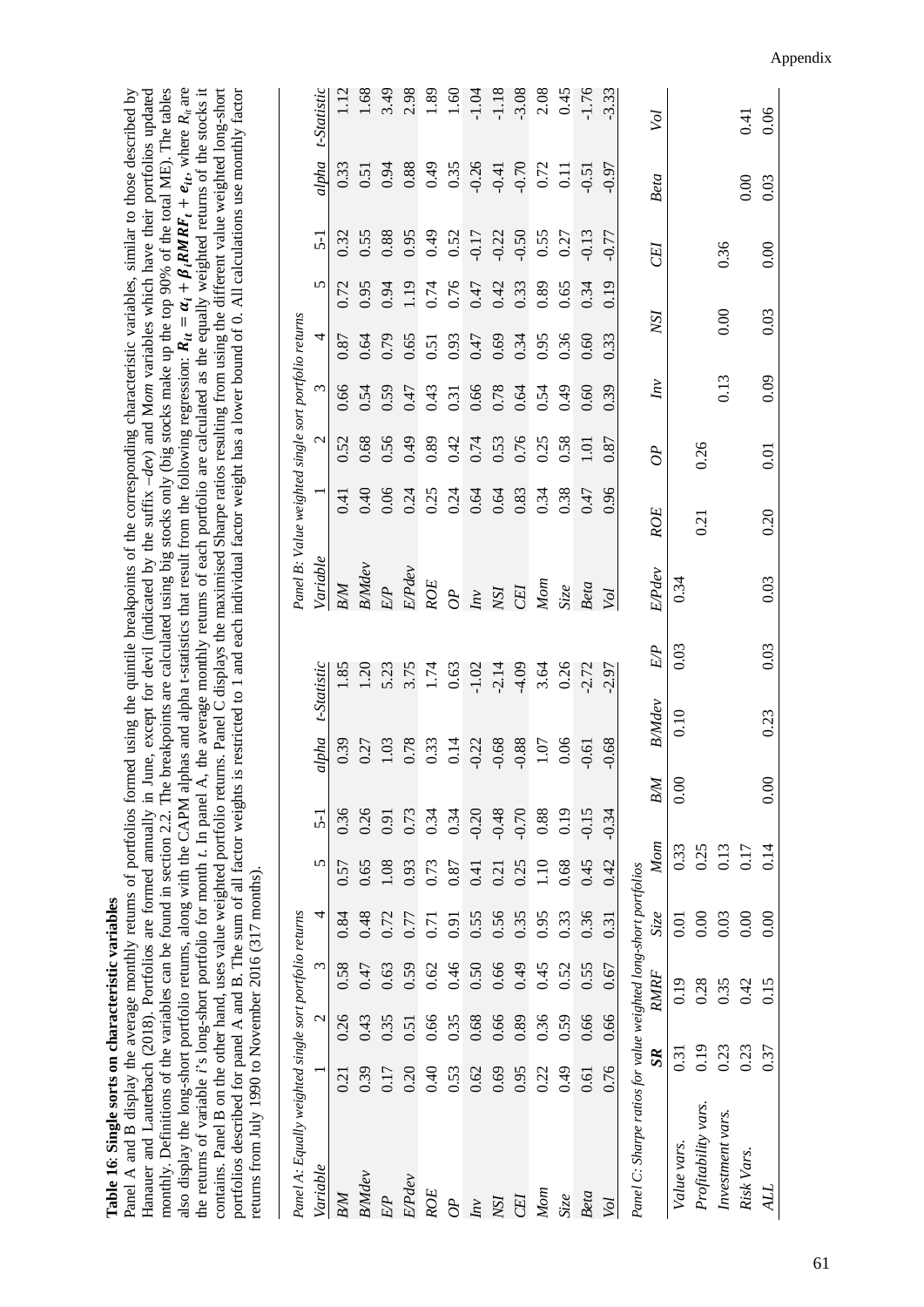#### <span id="page-69-0"></span>**Table 17**: **Spanning devil value factors for the five factor model with momentum**

This table shows the results from regressions with the monthly returns of different value variables as the dependant variables, and the remaining 4 factors from the original five-factor model as independent variables. Panel A shows the results from running the regressions with the *B/M* construction value factors. Analogously, panel B shows the results from running the regressions with the *E/P* construction value factors. Every regression is run twice, once with, and once without, the inclusion of the *WML* factor as an additional independent variable. The suffix *–dev* indicates a devil factor, devil factor and momentum sorts are updated monthly instead of annually. The coefficient of determination  $(R^2)$  has been adjusted for degrees of freedom. The regressions are calculated for the monthly factor returns from July 1990 to November 2016 (317 months).

| Panel A: B/M value factors |                      | Intercept    | <b>RMRF</b>        | $SMB_{B/M}$        | $RMW_{OP}$          | $CMA_{Inv}$        | <b>WML</b>         | $R^2$ |
|----------------------------|----------------------|--------------|--------------------|--------------------|---------------------|--------------------|--------------------|-------|
| $HML_{B/M}$                | Coef.<br>t-Statistic | 0.42<br>2.46 | $-0.01$<br>$-0.16$ | 0.01<br>0.12       | $-0.54$<br>$-10.01$ | 0.03<br>0.64       |                    | 0.24  |
| $HML_{B/M}$                | Coef.<br>t-Statistic | 0.40<br>2.33 | 0.00<br>0.06       | 0.01<br>0.13       | $-0.55$<br>$-9.88$  | 0.03<br>0.60       | 0.03<br>0.77       | 0.24  |
| $HML_{B/M}$ dev            | Coef.<br>t-Statistic | 0.38<br>2.14 | 0.08<br>2.49       | 0.09<br>1.57       | $-0.52$<br>$-9.32$  | 0.04<br>0.77       |                    | 0.22  |
| $HML_{B/M}$ dev            | Coef.<br>t-Statistic | 0.57<br>3.54 | 0.01<br>0.22       | 0.08<br>1.62       | $-0.41$<br>$-7.83$  | 0.07<br>1.33       | $-0.31$<br>$-8.72$ | 0.38  |
| Panel B: E/P value factors |                      | Intercept    | <b>RMRF</b>        | $SMB_{B/M}$        | $RMW_{OP}$          | $CMA_{Inv}$        | <b>WML</b>         | $R^2$ |
|                            |                      |              |                    |                    |                     |                    |                    |       |
| $HML$ <sub>E/P</sub>       | Coef.<br>t-Statistic | 0.86<br>4.62 | $-0.15$<br>$-4.28$ | $-0.14$<br>$-2.41$ | $-0.32$<br>$-5.58$  | $-0.06$<br>$-1.10$ |                    | 0.13  |
| $HML$ <sub>E/P</sub>       | Coef.<br>t-Statistic | 0.78<br>4.21 | $-0.12$<br>$-3.27$ | $-0.14$<br>$-2.39$ | $-0.37$<br>$-6.29$  | $-0.07$<br>$-1.29$ | 0.13<br>3.23       | 0.16  |
| $HML_{E/P}$ dev            | Coef.<br>t-Statistic | 0.49<br>2.34 | 0.02<br>0.50       | $-0.05$<br>$-0.80$ | $-0.39$<br>$-5.96$  | $-0.07$<br>$-1.14$ |                    | 0.10  |

# <span id="page-69-1"></span>**Table 18**: **Spanning tests for alternative three-factor model with E/P value factor**

In this table, the results from spanning the monthly factor returns of a modified three-factor model, that uses a value factor constructed using *E/P* instead of the traditional *B/M*, are displayed. Each factor is regressed against the remaining 2 factors. *RMRF*, *SMB<sub>B/M</sub>* and *HML<sub>E/P</sub>* represent the market, size and value factors, respectively. The table details the coefficients of the intercepts and slopes for each factor, together with the t-statistic of each coefficient. Additionally, the coefficient of determination  $(R^2)$  has been adjusted for degrees of freedom. The regressions are calculated for the monthly factor returns from July 1990 to November 2016 (317 months).

|             |                      | Intercept    | <i><b>RMRF</b></i> | $SMB_{B/M}$        | $HML$ <sub>E/P</sub> | $R^2$ |
|-------------|----------------------|--------------|--------------------|--------------------|----------------------|-------|
| <b>RMRF</b> | Coef.<br>t-Statistic | 0.76<br>2.55 |                    | $-0.55$<br>$-6.39$ | $-0.34$<br>$-4.10$   | 0.14  |
| $SMB_{B/M}$ | Coef.<br>t-Statistic | 0.06<br>0.35 | $-0.21$<br>$-6.39$ |                    | $-0.13$<br>$-2.41$   | 0.11  |
| $HML_{E/P}$ | Coef.<br>t-Statistic | 0.75<br>3.90 | $-0.15$<br>$-4.10$ | $-0.14$<br>$-2.41$ |                      | 0.05  |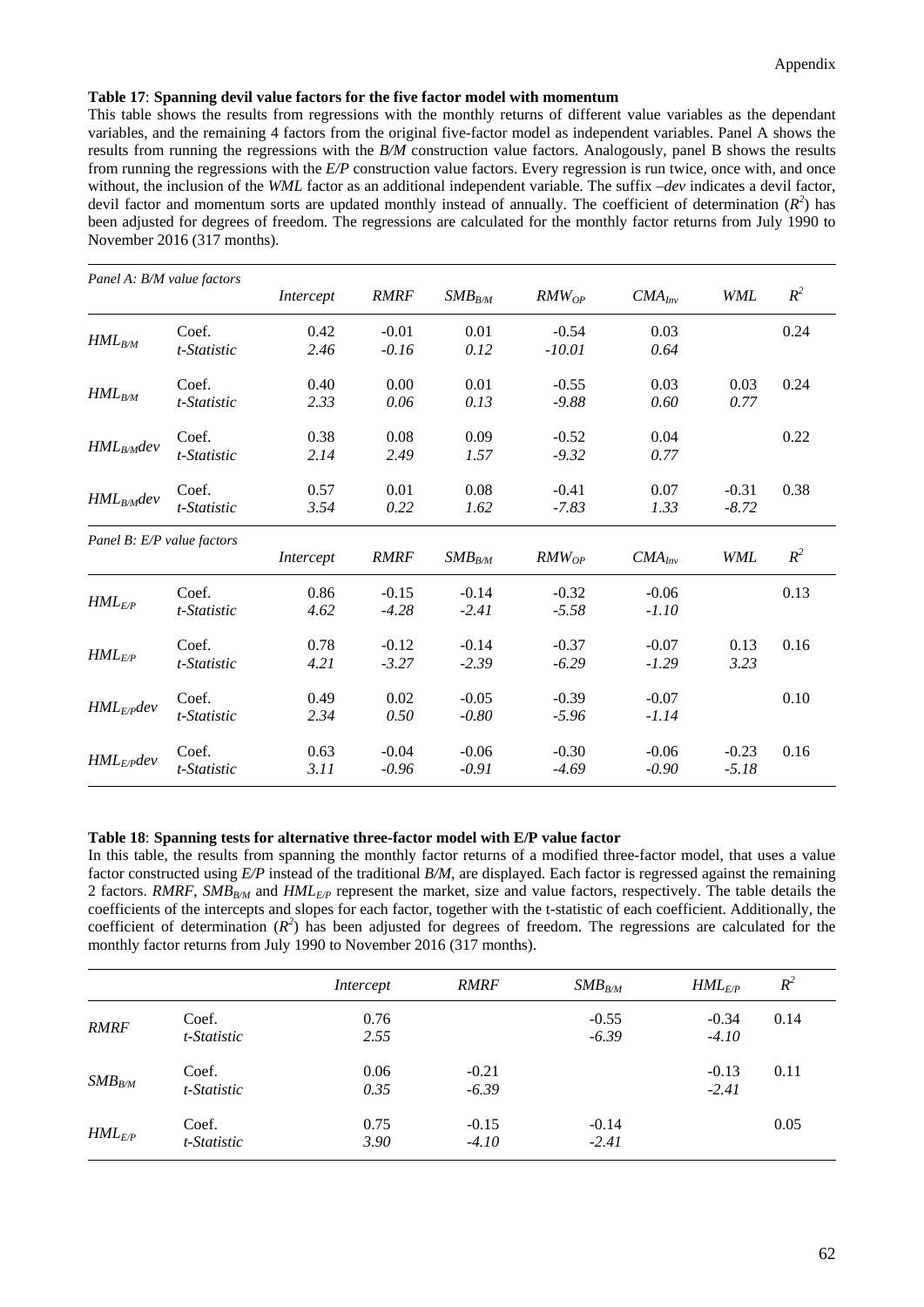Bibliography

# **Bibliography**

- Asness, C. & Frazzini, A. 2013. The devil in HML's details. *Journal of Portfolio Management,* 39**,** 49.
- Asness, C., Frazzini, A., Israel, R. & Moskowitz, T. 2015. Fact, Fiction, and Value Investing. *The Journal of Portfolio Management,* 42**,** 34-52.
- Banz, R. W. 1981. The relationship between return and market value of common stocks. *Journal of financial economics,* 9**,** 3-18.
- Basu, S. 1977. Investment performance of common stocks in relation to their price-earnings ratios: A test of the efficient market hypothesis. *The journal of Finance,* 32**,** 663-682.
- Bernoulli, D. 1739. trans. Louise Sommer (1954). Exposition of a New Theory on the Measurement of Risk. *Econometrica,* 22**,** 23-36.
- Black, F., Jensen, M. C. & Scholes, M. S. 1972. The capital asset pricing model: Some empirical tests. In M. Jensen (Ed.). *Studies in the theory of capital markets,* New York, NY: Praeger.
- Blitz, D. C. & Van Vliet, P. 2007. The Volatility Effect. *The Journal of Portfolio Management,* 34**,** 102-113.
- Carhart, M. M. 1997. On persistence in mutual fund performance. *The Journal of finance,* 52**,** 57- 82.
- Daniel, K. & Titman, S. 2006. Market reactions to tangible and intangible information. *The Journal of Finance,* 61**,** 1605-1643.
- De Pena, F. J., Forner, C. & López-Espinosa, G. 2010. Fundamentals and the Origin of Fama-French Factors: The Case of the Spanish Market. *Finance a Uver,* 60**,** 426.
- Dimson, E. & Mussavian, M. 1999. Three centuries of asset pricing. *Journal of Banking & Finance,* 23**,** 1745-1769.
- Fama, E. F. & French, K. R. 1992. The cross‐section of expected stock returns. *the Journal of Finance,* 47**,** 427-465.
- Fama, E. F. & French, K. R. 1993. Common risk factors in the returns on stocks and bonds. *Journal of Financial Economics,* 33**,** 3-56.
- Fama, E. F. & French, K. R. 2008. Dissecting anomalies. *The Journal of Finance,* 63**,** 1653-1678.
- Fama, E. F. & French, K. R. 2012. Size, value, and momentum in international stock returns. *Journal of financial economics,* 105**,** 457-472.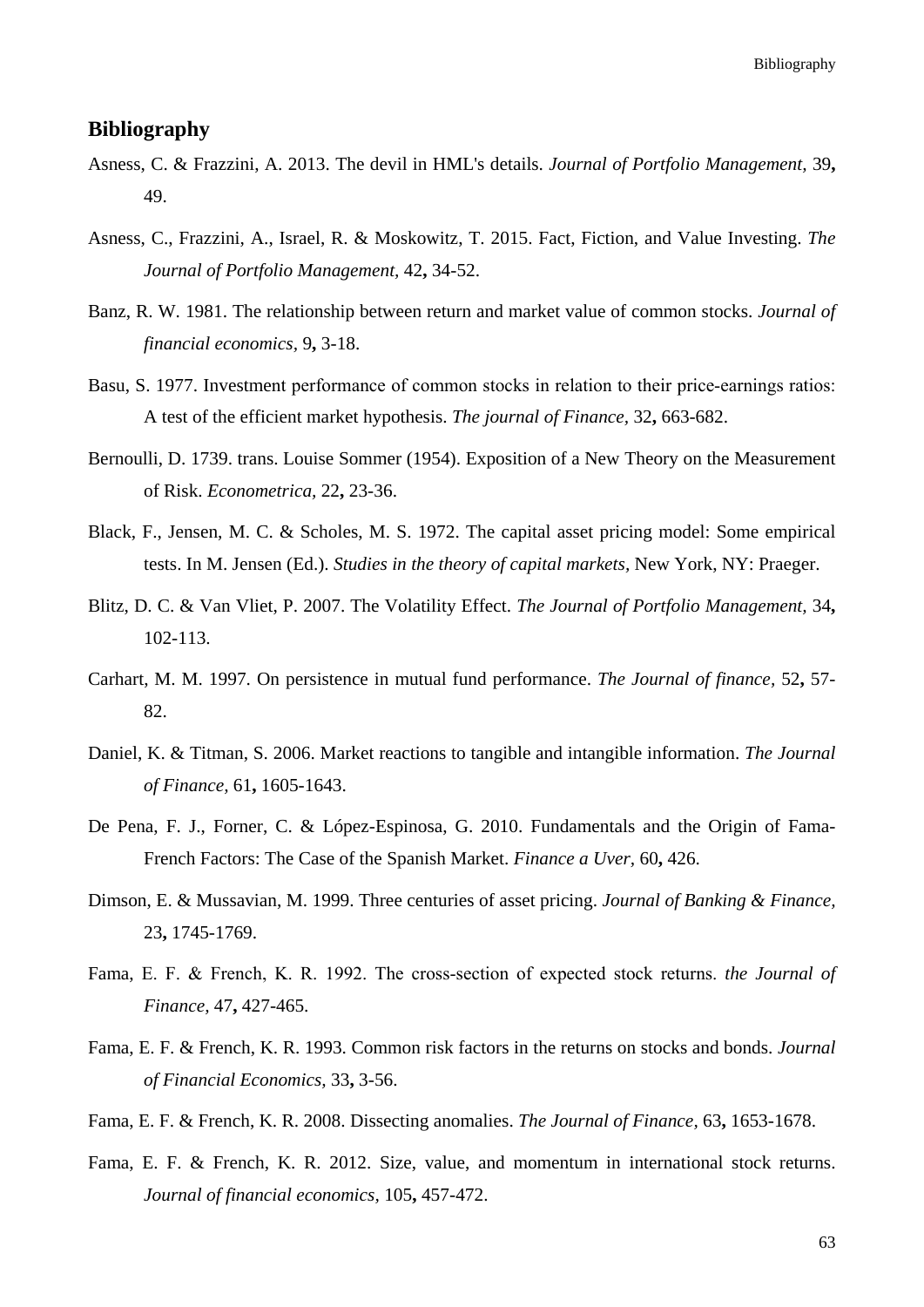- Fama, E. F. & French, K. R. 2015. A five-factor asset pricing model. *Journal of Financial Economics,* 116**,** 1-22.
- Fama, E. F. & French, K. R. 2017. International tests of a five-factor asset pricing model. *Journal of Financial Economics,* 123**,** 441-463.
- Fama, E. F. & Macbeth, J. D. 1973. Risk, return, and equilibrium: Empirical tests. *Journal of political economy,* 81**,** 607-636.
- Font-Belaire, B. & Grau-Grau, A. J. 2007. Los factores tamaño, book-to-market y momentum en el mercado de capitales español: explicaciones racionales y efecto en la formación del precio. *Spanish Journal of Finance and Accounting/Revista Española de Financiación y Contabilidad,* 36**,** 509-535.
- Frazzini, A. & Pedersen, L. H. 2014. Betting against beta. *Journal of Financial Economics,* 111**,** 1- 25.
- Griffin, J. M., Kelly, P. J. & Nardari, F. 2010. Do market efficiency measures yield correct inferences? A comparison of developed and emerging markets. *The Review of Financial Studies,* 23**,** 3225-3277.
- Hanauer, M. 2014. Is Japan different? Evidence on momentum and market dynamics. *International Review of Finance,* 14**,** 141-160.
- Hanauer, M. X., Jäckel, C. & Kaserer, C. 2014. A new look at the Fama-French model: Evidence based on expected returns. *SSRN Paper no. 2082108*.
- Hanauer, M. X. & Lauterbach, J. 2018. The Cross-Section of Emerging Market Stock Returns. Working paper, March 2018 draft.
- Ince, O. S. & Porter, R. B. 2006. Individual equity return data from Thomson Datastream: Handle with care! *Journal of Financial Research,* 29**,** 463-479.
- Lintner, J. 1965. Security prices, risk, and maximal gains from diversification. *The journal of finance,* 20**,** 587-615.
- Mossin, J. 1966. Equilibrium in a capital asset market. *Econometrica: Journal of the econometric society***,** 768-783.
- Nieto, B. 2004. Evaluating multi-beta pricing models: An empirical analysis with Spanish market data. *Revista de Economía Financiera,* 2**,** 80-108.
- Nieto, B. & Rodríguez, R. 2005. Modelos de valoración de activos condicionales: Un panorama comparativo. *Investigaciones económicas,* 29.